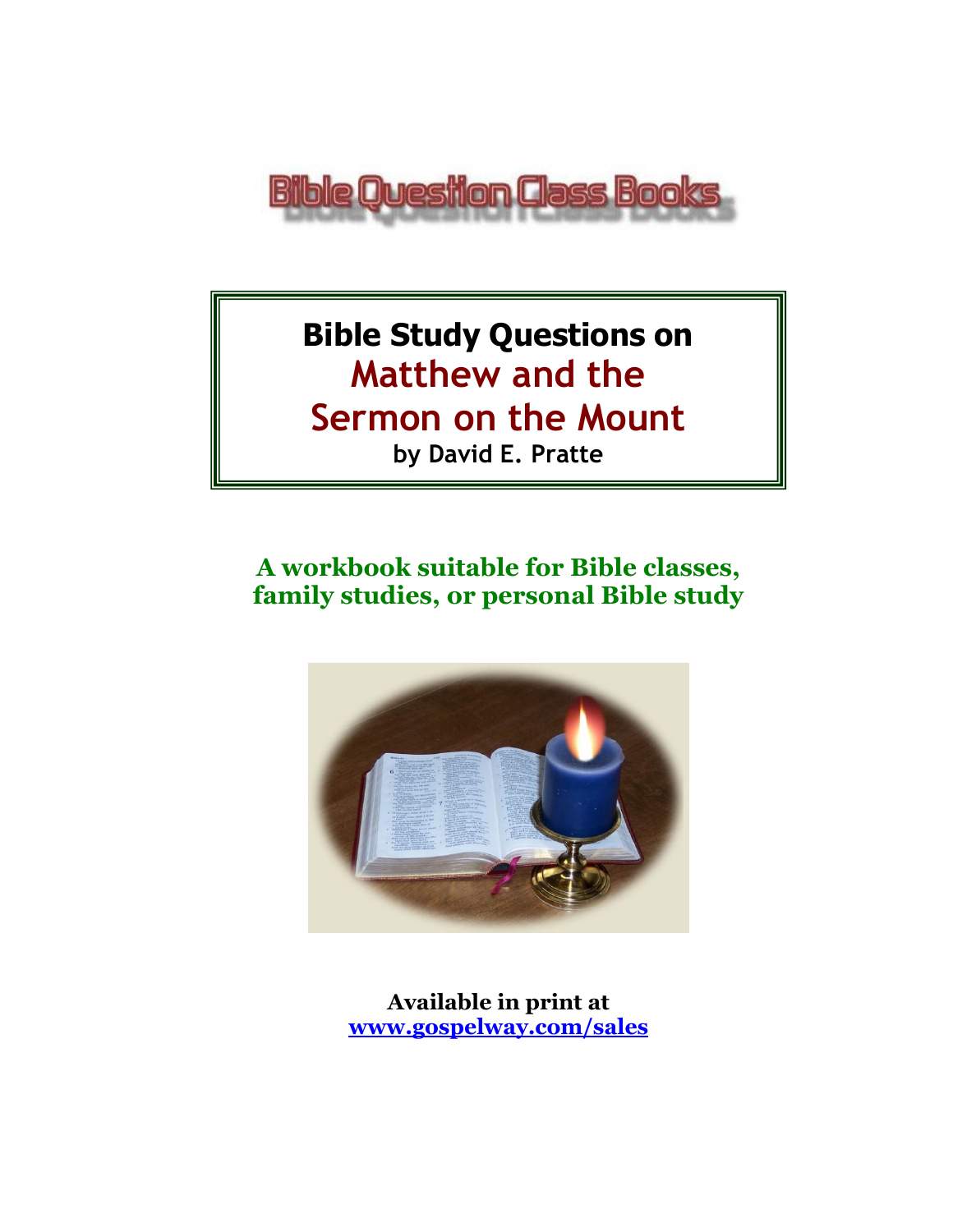### *Bible Study Questions on Matthew and the Sermon on the Mount A workbook suitable for Bible classes, family studies, or personal Bible study*

© Copyright David E. Pratte, 2016 All rights reserved

> ISBN-13: 978-1533089328 ISBN-10: 1533089329

**Printed books, booklets, and tracts available at [www.gospelway.com/sales](https://www.gospelway.com/sales) Free Bible study articles online at [www.gospelway.com](http://www.gospelway.com/) Free Bible courses online at [www.biblestudylessons.com](http://www.biblestudylessons.com/) Free class books at [www.biblestudylessons.com/classbooks](http://www.biblestudylessons.com/classbooks) Free commentaries on Bible books at [www.gospelway.com/commentary](http://www.gospelway.com/commentary) Contact the author at [www.gospelway.com/comments](http://www.gospelway.com/comments)**

**Note carefully: No teaching in any of our materials is intended or should ever be construed to justify or to in any way incite or encourage personal vengeance or physical violence against any person.**

### **"He who glories, let him glory in the Lord" – 1 Corinthians 1:31**

### **Front Page Photo**

### **A Tomb Like that in Which Jesus Was Buried**

"…there came a rich man from Arimathea, named Joseph, who himself had also become a disciple of Jesus. This man went to Pilate and asked for the body of Jesus. Then Pilate commanded the body to be given to him. When Joseph had taken the body, he wrapped it in a clean linen cloth, and laid it in his new tomb which he had hewn out of the rock; and he rolled a large stone against the door of the tomb..." (Matthew 27:57-60 – NKJV)

Photo credit: Djampa distributed under Creative Commons GNU Free Documentation License, via Wikimedia Commons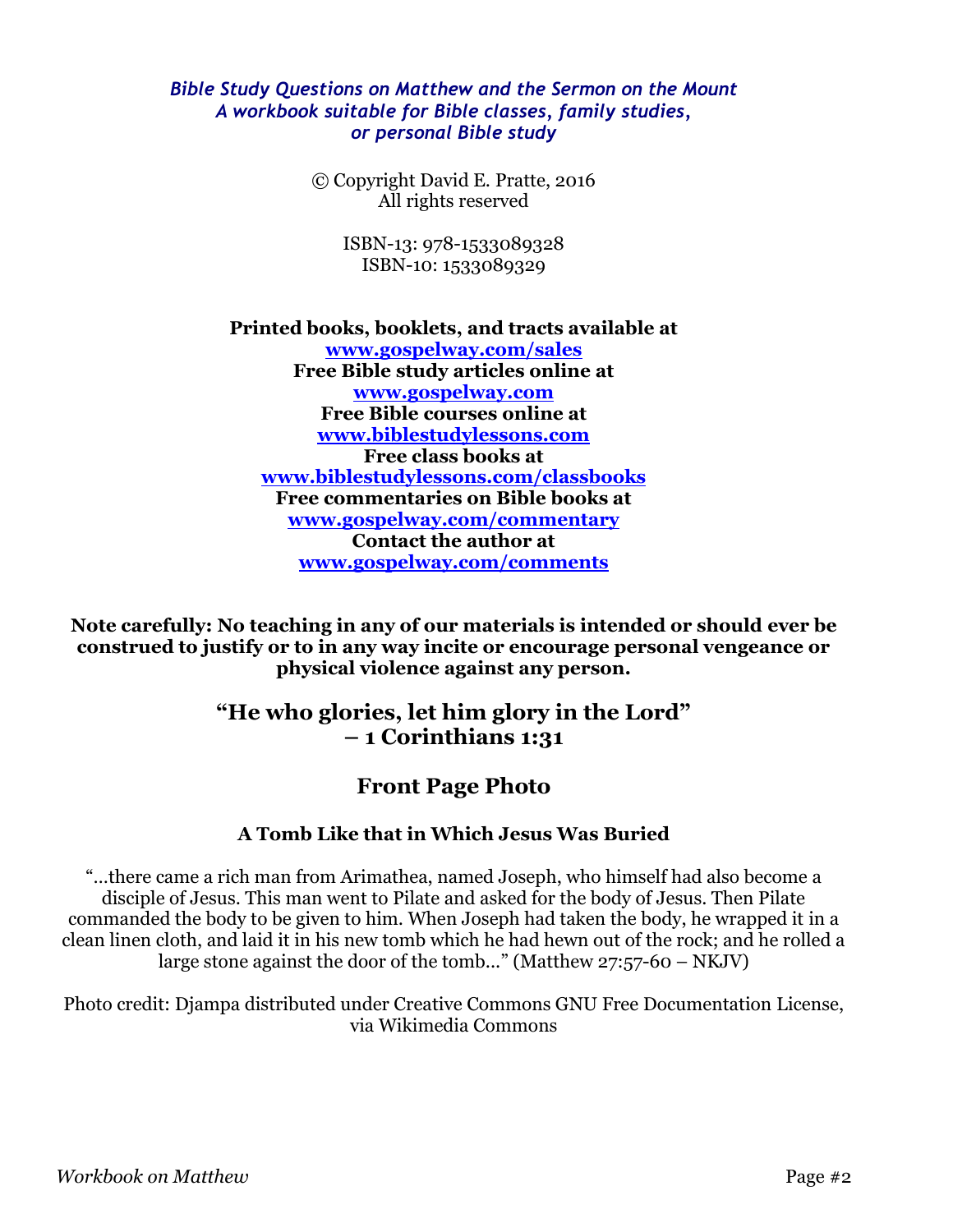### **Other Books by the Author**

#### **Topical Bible Studies**

*Growing a Godly Marriage & Raising Godly Children Why Believe in God, Jesus, and the Bible? (evidences) The God of the Bible (study of the Father, Son, and Holy Spirit) Grace, Faith, and Obedience: The Gospel or Calvinism? Kingdom of Christ: Future Millennium or Present Spiritual Reign? Do Not Sin Against the Child: Abortion, Unborn Life, & the Bible True Words of God: Bible Inspiration and Preservation*

#### **Commentaries on Bible Books**

*Genesis Joshua and Ruth Judges 1 Samuel Ezra, Nehemiah, and Esther Job Proverbs*

*Gospel of Mark Gospel of John Acts Romans Ephesians Philippians and Colossians Hebrews 1 & 2 Peter*

#### **Bible Question Class Books**

*Genesis Joshua and Ruth Judges 1 Samuel Ezra, Nehemiah, and Esther Job Proverbs Ecclesiastes Isaiah Gospel of Matthew Gospel of Mark Gospel of Luke*

*Gospel of John Acts Romans 1 Corinthians 2 Corinthians and Galatians Ephesians and Philippians Colossians, 1&2 Thessalonians 1 & 2 Timothy, Titus, Philemon Hebrews General Epistles (James - Jude) Revelation*

#### **Workbooks with Study Notes**

*Jesus Is Lord: Workbook on the Fundamentals of the Gospel of Christ Following Jesus: Workbook on Discipleship God's Eternal Purpose in Christ: Workbook on the Theme of the Bible*

#### **Visit our website at [www.gospelway.com/sales](https://www.gospelway.com/sales) to see a current list of books in print.**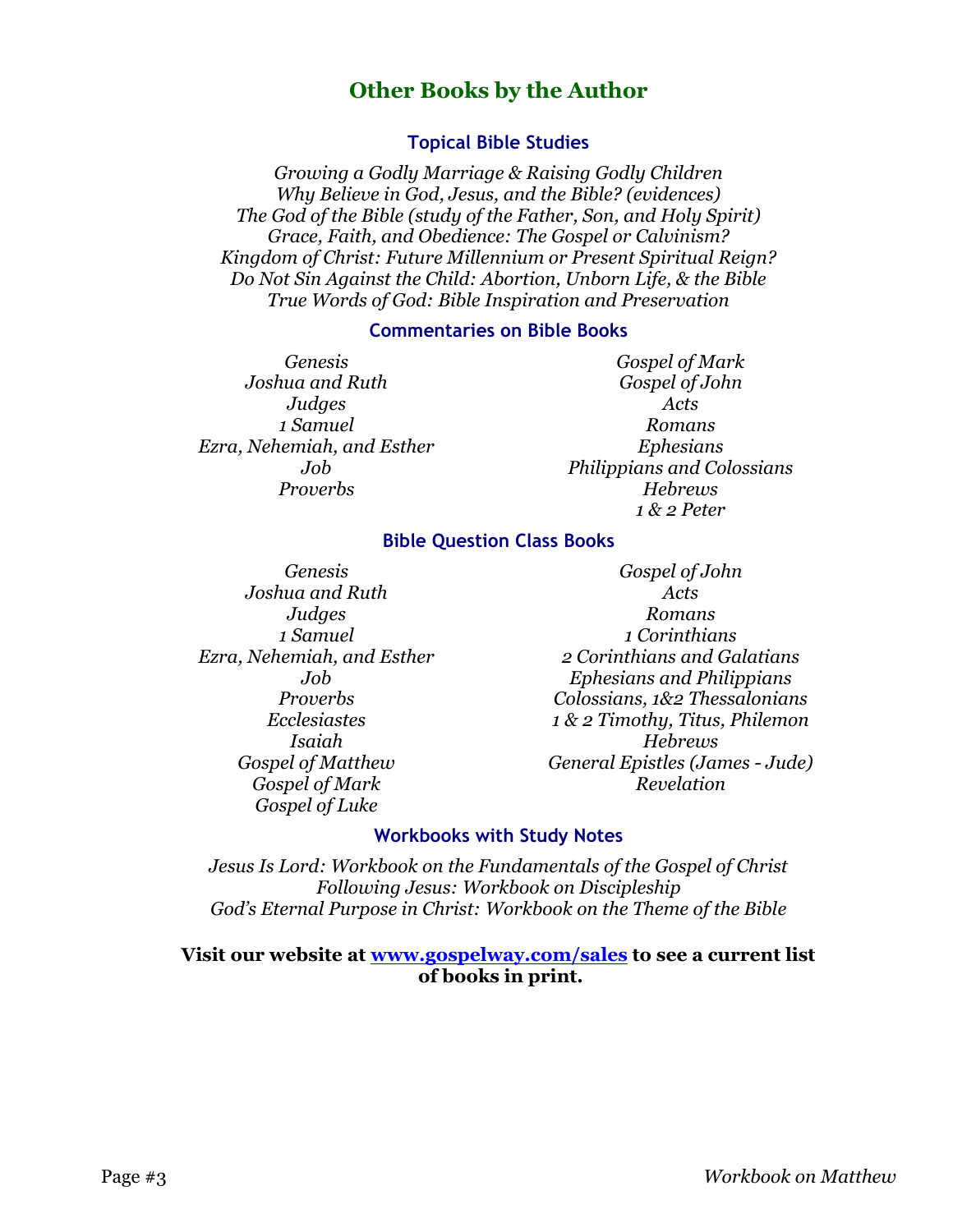### **Bible Study Questions on Matthew and the Sermon on the Mount**

Introduction:

This workbook was designed for Bible class study, family study, or personal study. The class book is suitable for teens and up. The questions contain minimal human commentary, but instead urge students to study to understand Scripture.

Enough questions are included for teachers to assign as many questions as they want for each study session. Studies may proceed at whatever speed and depth will best accomplish the needs of the students.

Questions labeled "think" are intended to encourage students to apply what they have learned. When questions refer to a map, students should consult maps in a Bible dictionary or similar reference work or in the back of their Bibles. (Note: My abbreviation "*b/c/v*" means "book, chapter, and verse.")

For class instruction, I urge teachers to assign the questions as homework so students come to class prepared. Then let class time consist of *discussion* that focuses on the Scriptures themselves. Let the teacher use other Scriptures, questions, applications, and comments to promote productive discussion, not just reading the questions to see whether they were answered "correctly." Please, do *not* let the class period consist primarily of the following: "Joe, will you answer number 1?" "Sue, what about number 2?" Etc.

I also urge students to emphasize the *Bible* teaching. Please, do not become bogged down over "What did the author mean by question #5?" My meaning is relatively unimportant. The issue is what the Bible says. Concentrate on the meaning and applications of Scripture. If a question helps promote Bible understanding, stay with it. If it becomes unproductive, move on.

The questions are not intended just to help students understand the Scriptures. They are also designed to help students learn good principles of Bible study. Good Bible study requires defining the meaning of keywords, studying parallel passages, explaining the meaning of the text clearly, making applications, and defending the truth as well as exposing religious error. I have included questions to encourage students to practice all these study principles.

Note that some questions on this book are more difficult and advanced. The study leader may want to skip some questions if he/she is teaching a less advanced study.

Finally, I encourage plain applications of the principles studied. God's word is written so souls may please God and have eternal life. Please study it with the respect and devotion it deserves! For whatever good this material achieves, to God be the glory.

### **Bible study commentary and notes to accompany some of our workbooks are available at [www.gospelway.com/sales](https://www.gospelway.com/sales)**

© David E. Pratte, June 21, 2017

**Workbooks, commentaries, and topical studies for sale in print at [www.gospelway.com/sales](https://www.gospelway.com/sales)**

**To join our mailing list to be informed of new books or special sales, contact the author at [www.gospelway.com/comments](http://www.gospelway.com/comments)**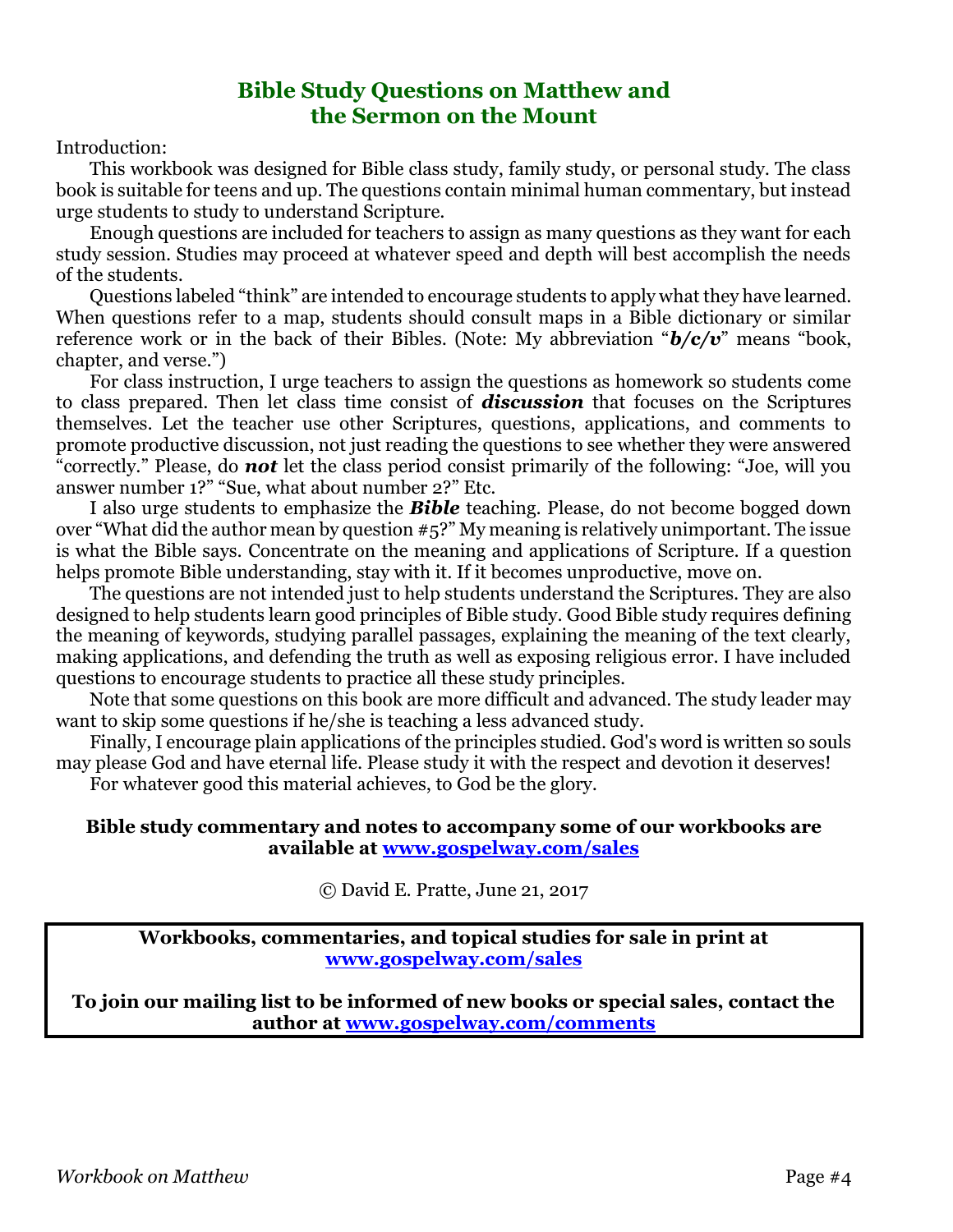Please read Matthew 1 (note parallels in other accounts) and answer these questions. 1. Skim the book of Matthew and state its theme.

2. List some things we know about the man Matthew.

3. What advantages would Matthew have to qualify him to write this record?

4. What subject is discussed in 1:1-17? Why is this genealogy important?

5. How is Joseph described in 1:16? How does this differ from other men who are listed? What is the significance?

6. *Special Assignment:* How does Matthew's genealogy differ from Luke chapter 3? Study various Bible helps and discuss possible explanations for the differences.

7. What subject is discussed in 1:18-25? What was Joseph's relationship to Mary – 1:18?

8. What was unusual about Jesus' conception according to 1:18? How was this explained to Mary in Luke 1:26-38?

9. How did Joseph react to this news about Mary, and what did he seek to do – 1:19? Explain why he would react in this way.

10. How did Joseph learn the truth about Mary's conception? What explanation was given to him? (Think: How would this solve the concerns that Joseph had?)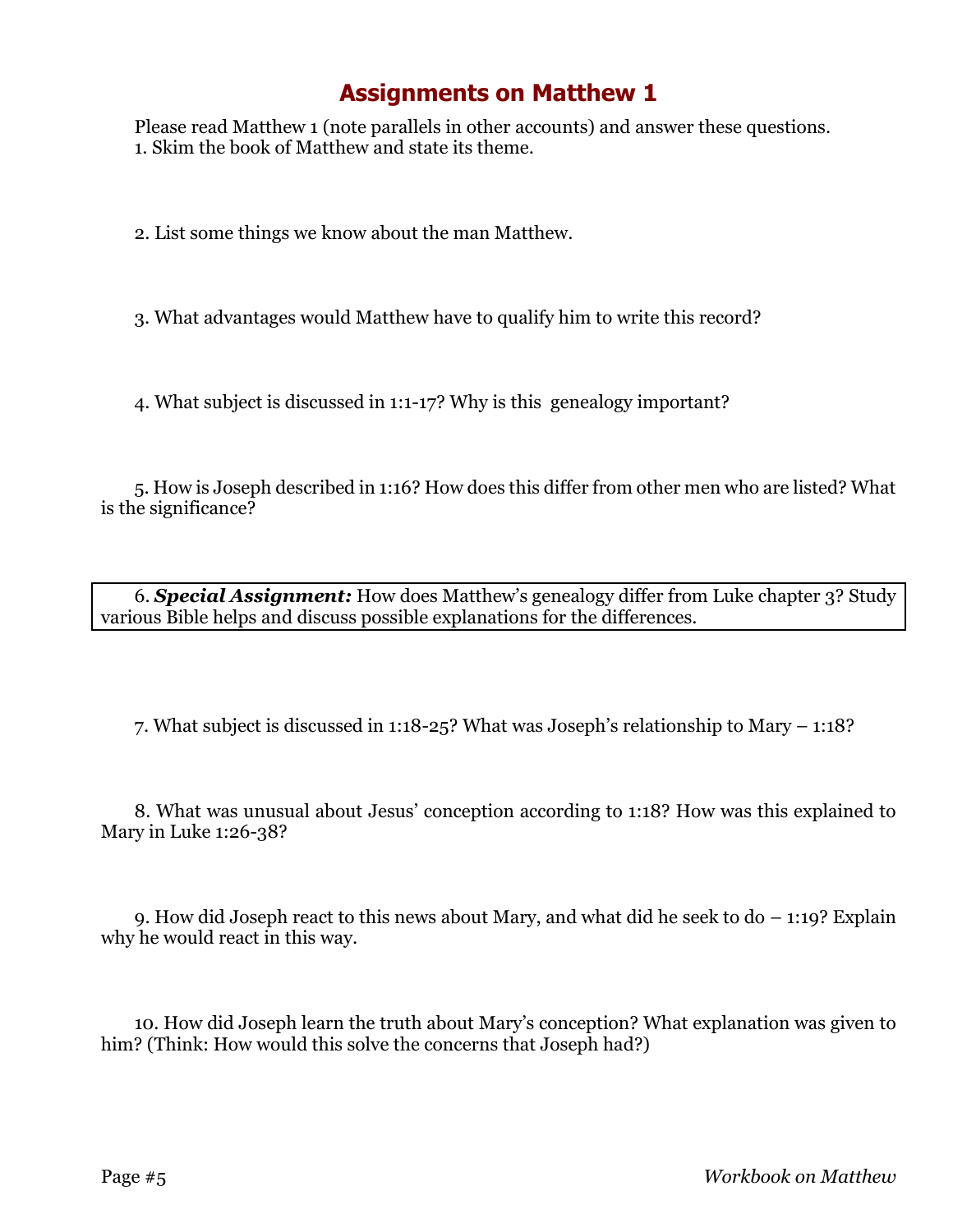11. *Special Assignment:* Compare what Joseph was told here about the conception of Mary to what she herself was told in Luke chapter 1. How do the accounts compare?

12. What did the angel predict about the child that had been conceived – 1:21? What name would He be given?

13. Explain the meaning of the child's name. Why was this name appropriate?

14. List other *passages* confirming that Jesus is the One sent by God to save men from sin.

15. According to 1:22,23, what Old Testament prophecy would be fulfilled by the birth of Jesus? Where in the Old Testament is this prophecy found?

16. *Special Assignment:* Explain why Jesus' birth would be unusual according to this prophecy and the context of Matthew 1. What should we learn about Jesus' character?

17. What special name would Jesus be given? What is the meaning of this name? (Think: How would this name accurately describe Jesus according to the teaching of the context?)

18. How did Joseph react to the message he received – 1:24,25? What was the child named?

19. What relationship did Joseph and Mary have, and how long did that relationship last according to 1:25?

20. *Case Study:* Some people believe that Mary remained a virgin all of her life. Explain what the Bible teaches about this here and elsewhere.

21. *Special Assignment:* Summarize the evidence that Jesus was born of a virgin.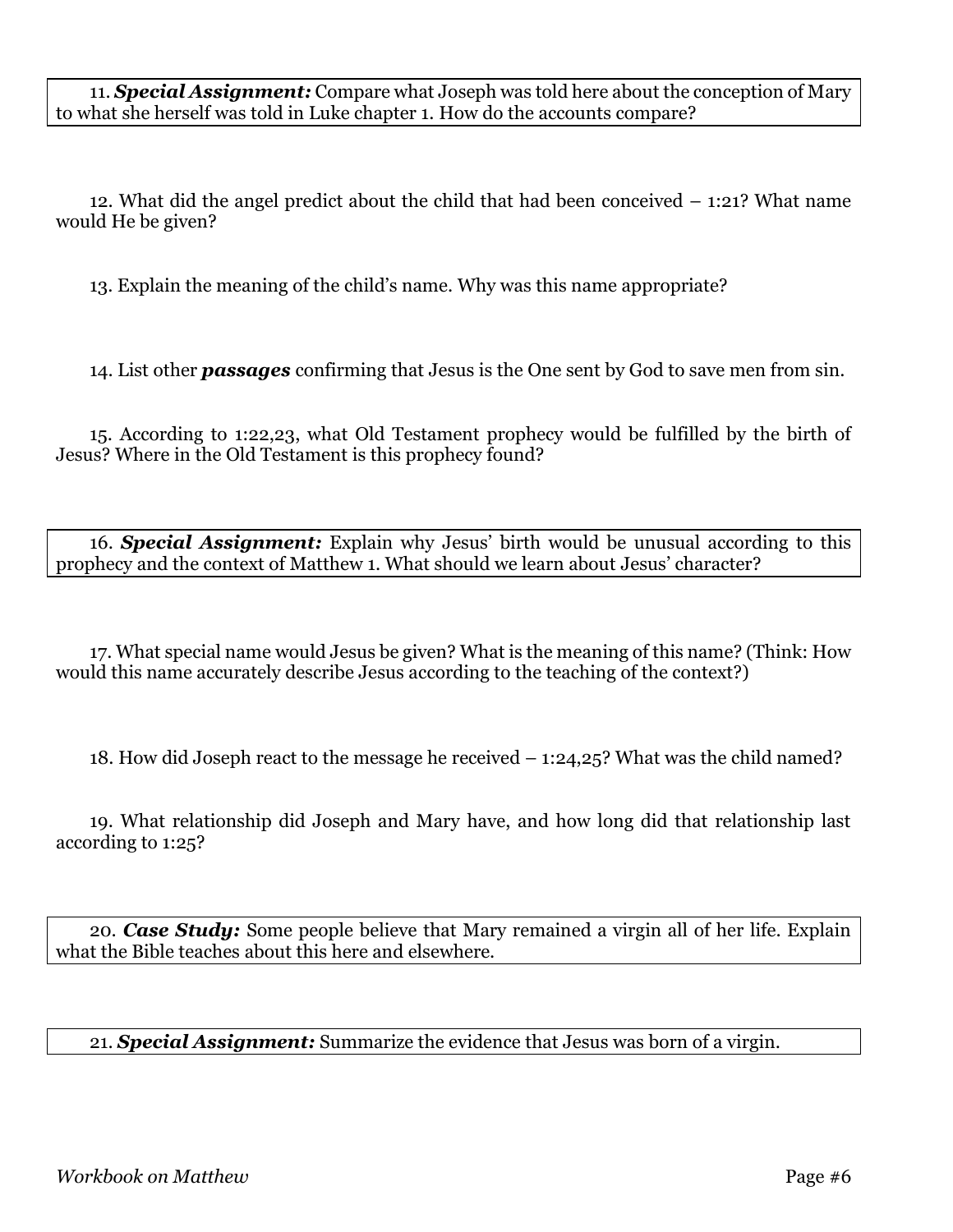Please read Matthew 2 (note parallels in other accounts) and answer these questions. 1. Where and when was Jesus born  $-2:1$  (see **map**)? Who came to Jerusalem at this time? (Think: According to Luke's account, why was Jesus' family in Bethlehem at this time?)

2. What reason did the wise men give why they had come – 2:2?

3. How did Herod react when he heard the reason for the coming of the wise men – 2:3? Why would he be concerned in this way?

4. Whom did Herod call together and what question did he ask them – 2:4,5? What answer did they give him, and how did they know the correct answer?

5. What did the prophecy say about the birth of the Christ – 2:6? Where is this prophecy found? Why is it important that we understand the prophecy about Jesus' birth?

6. What question did Herod ask of the wise men  $-2:7.8$ ? What request did he make of them, and what reason did he give for the request?

7. How did the wise men identify the place where Jesus was – 2:9,10? How did they react as a result? (Think: What can we learn about the significance of the star?)

8. What did the wise men do when they found Jesus and Mary – 2:11? What gifts did they present? (Think: What does the story show about the character of the wise men?)

9. *Special Assignment:* How does the Bible account compare to common tradition? Does the Bible state the number of wise men? Did the wise men find Jesus in a stable?

10. What further information did God give to these men – 2:12? What did they do as a result? (Think: Based on the subsequent story, why did God so instruct these men?)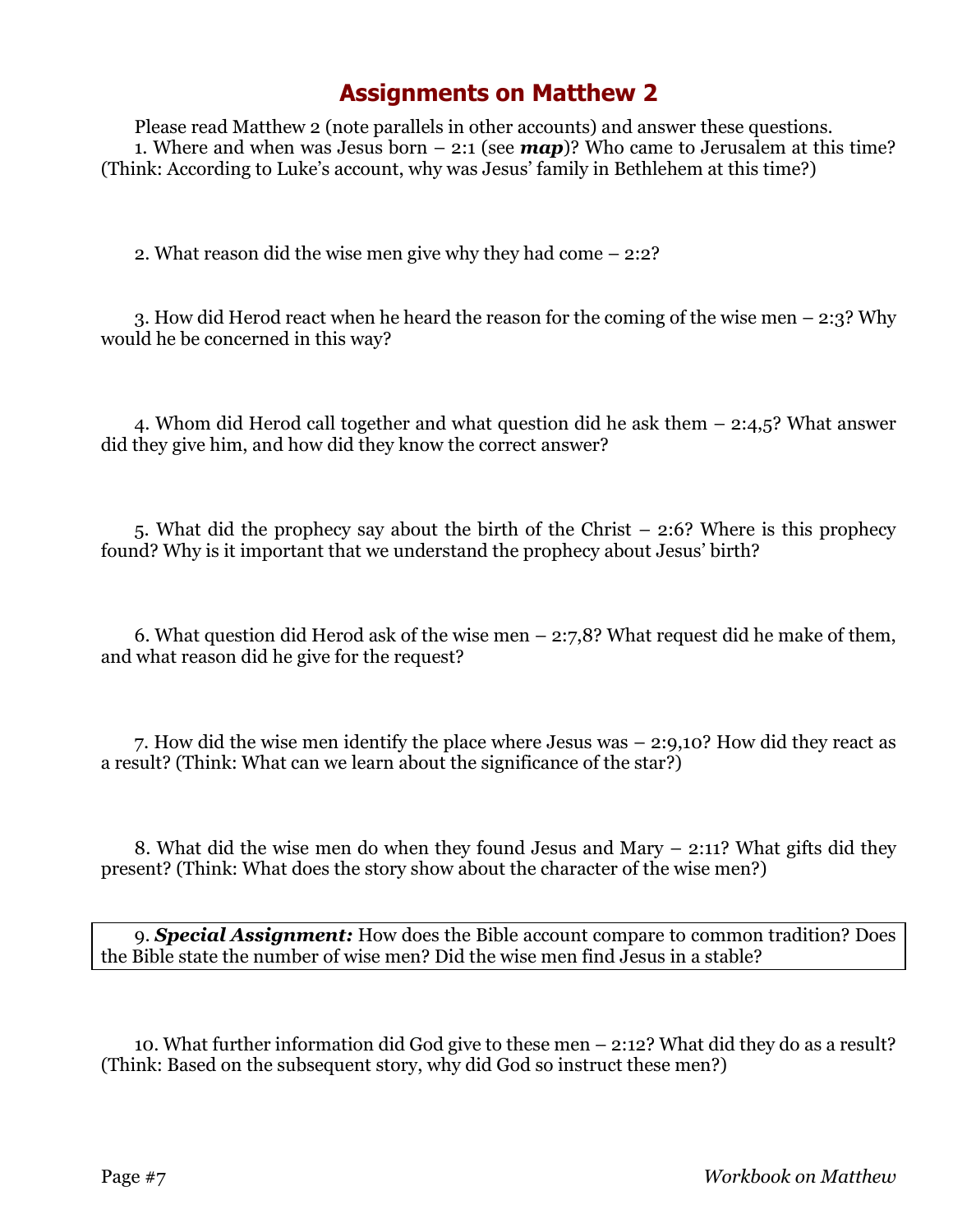11. What was Joseph told to do – 2:13? What reason was given for this instruction?

12. What did Joseph do as a result – 2:14,15? How long did they stay? How did this relate to Old Testament prophecy?

13. How did Herod react when the wise man did not return to him – 2:16? What did he do?

14. *Special Assignment:* Consider the age of the boys Herod slew. Did the wise men visit immediately after Jesus' birth? What can we learn about Herod's character?

15. What prophecy was fulfilled by Herod's act – 2:17,18? Where was this prophecy found? (Think: What is the significance of the reference to Rachel and to Ramah?)

16. *Application*: How did the wise men and Herod illustrate the different reactions people have to Jesus? Notice that these reactions began from the time of His birth.

17. What was Joseph instructed to do – 2:19,20? Why was it safe to do this?

18. What did Joseph do in response to the instruction – 2:21,22? What further information did he learn when they arrived in Israel? Why would this concern him?

19. What instruction was he given about where to go next? So where did he take his family, and how did this relate to Old Testament prophecy (see *map*)?

20. *Special Assignment:* Research Biblical helps and see what you can learn about the Herods mentioned in this chapter. Were these real men, and what kind of men were they?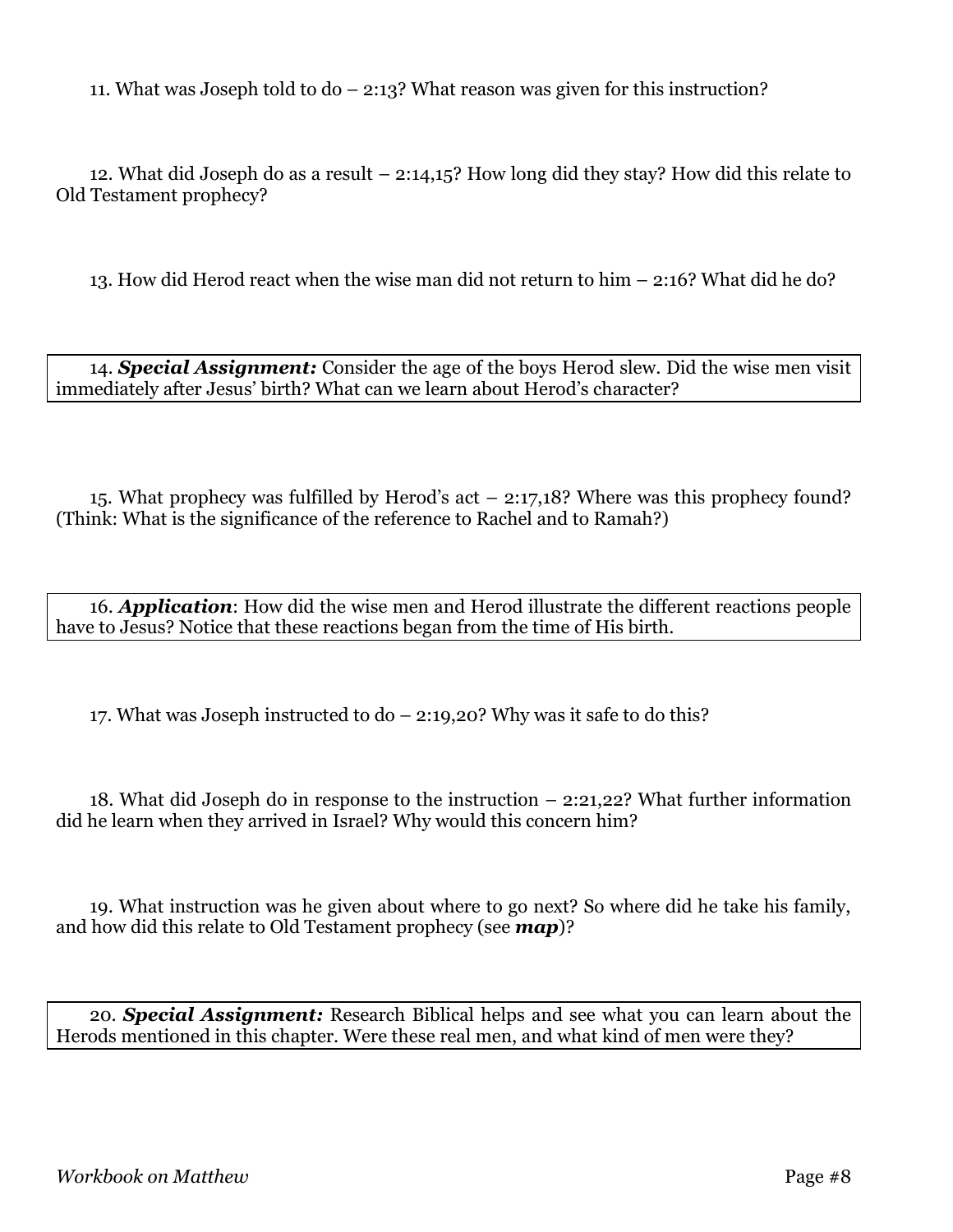Please read Matthew 3 (note parallels in other accounts) and answer these questions. 1. Whose work is described beginning in 3:1? Where did he preach? According to Luke chapter 1, who were his parents, and what was his relationship to Jesus?

2. What was his message – 3:2? *Define* repentance. List other *passages* about it.

3. *Case Study:* Many people believe that the kingdom of Christ will not begin till Jesus comes again. What did John teach about the kingdom? What can we learn about the nature and existence of the kingdom from John 18:36, Colossians 1:13,14?

4. What prophecy did John's work fulfill – 3:3? Where was this prophecy found in the Old Testament? What does this tell us about John's purpose?

5. Describe John's clothing and food – 3:4?

6. Who came to John – 3:5,6? Why? What did they do along with baptism?

7. *Application*: Where did John baptize? What can we learn about the action involved in baptism (see also verse 16)? List other *passages* showing whether baptism is sprinkling, pouring, or immersion.

8. Who else came to John's baptism, and what was his message to them – 3:7? Who were these men, and why would John speak to them this way?

9. What did John teach in 3:8? Explain what it means, and give similar *passages*.

10. *Application*: How should we describe the kind of preaching John did? Did John believe the modern idea that we should not criticize other people's beliefs? Explain.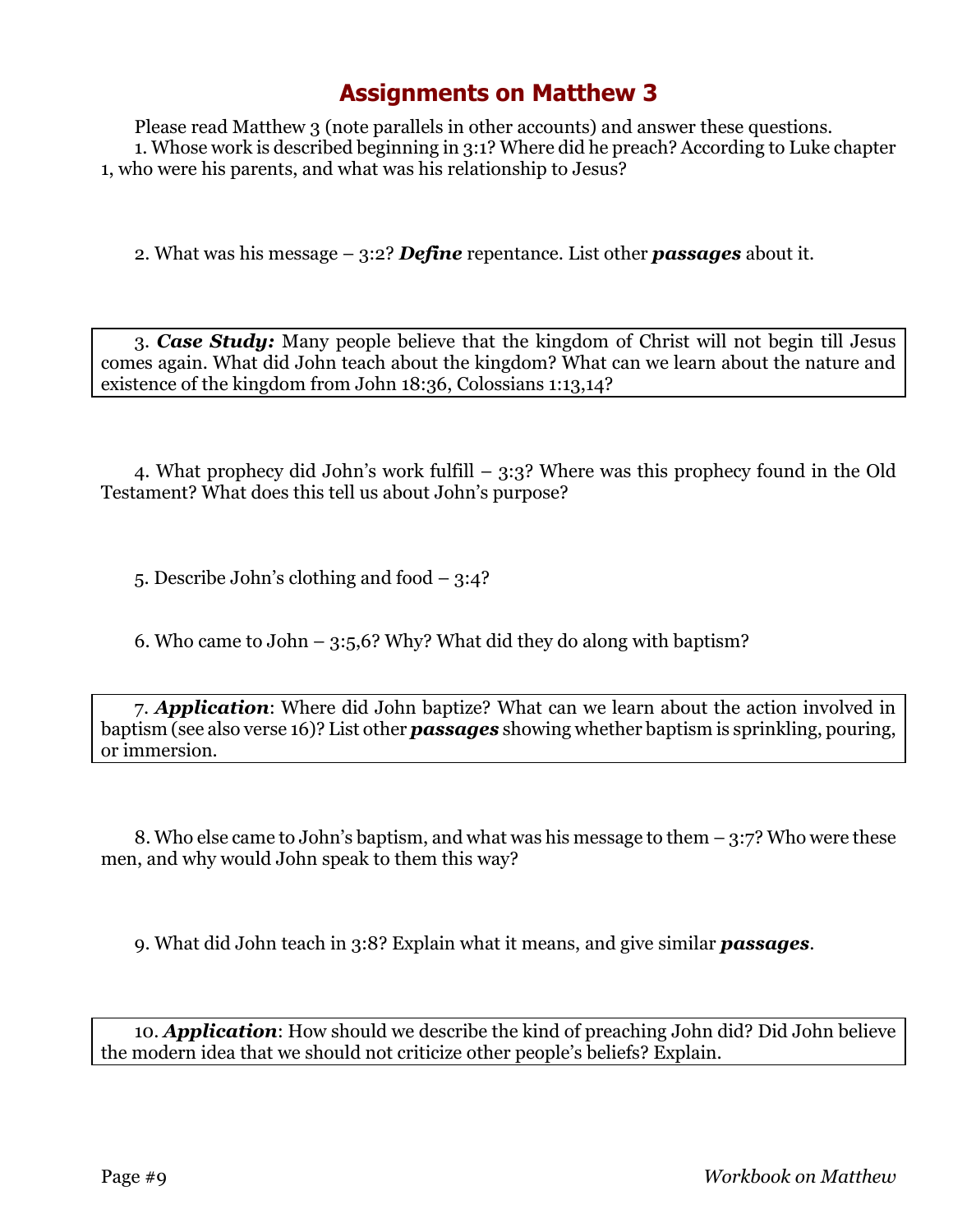11. What did John say these people might think – 3:9? How did he answer this view? (Think: How did John's response show the error of these people?)

12. What illustration did John use in 3:10? Explain the significance.

13. How did John compare himself to Jesus – 3:11? How did he compare their baptisms? (Think: Study context and decide the meaning of baptism in fire – note verses 10,12.)

14. *Case Study:* Some people claim to have Holy Spirit baptism today. List other *passages* and describe characteristics of Holy Spirit baptism compared to water baptism.

15. How did John illustrate the work of Jesus in 3:12? Explain the illustration.

16. Who came to be baptized by John according to 3:13,14? How did John respond to him? (Think: Why would John respond in this way?)

17. What response did Jesus give to John – 3:15? Explain the significance. (Think: Did Jesus have sins for which He needed to repent and be forgiven?)

18. How did the Father and the Holy Spirit express their approval of Jesus – 3:16,17?

19. *Case Study:* Some people believe the Father, Son, and Holy Spirit are just one individual. What can we learn from Jesus' baptism that shows whether or not this idea is true?

20. *Special Assignment:* What can we learn from this account about Jesus' nature?

21. *Case Study:* Some people today claim to still practice John's baptism. Study Acts 19:1-6 and discuss the Bible teaching about this belief.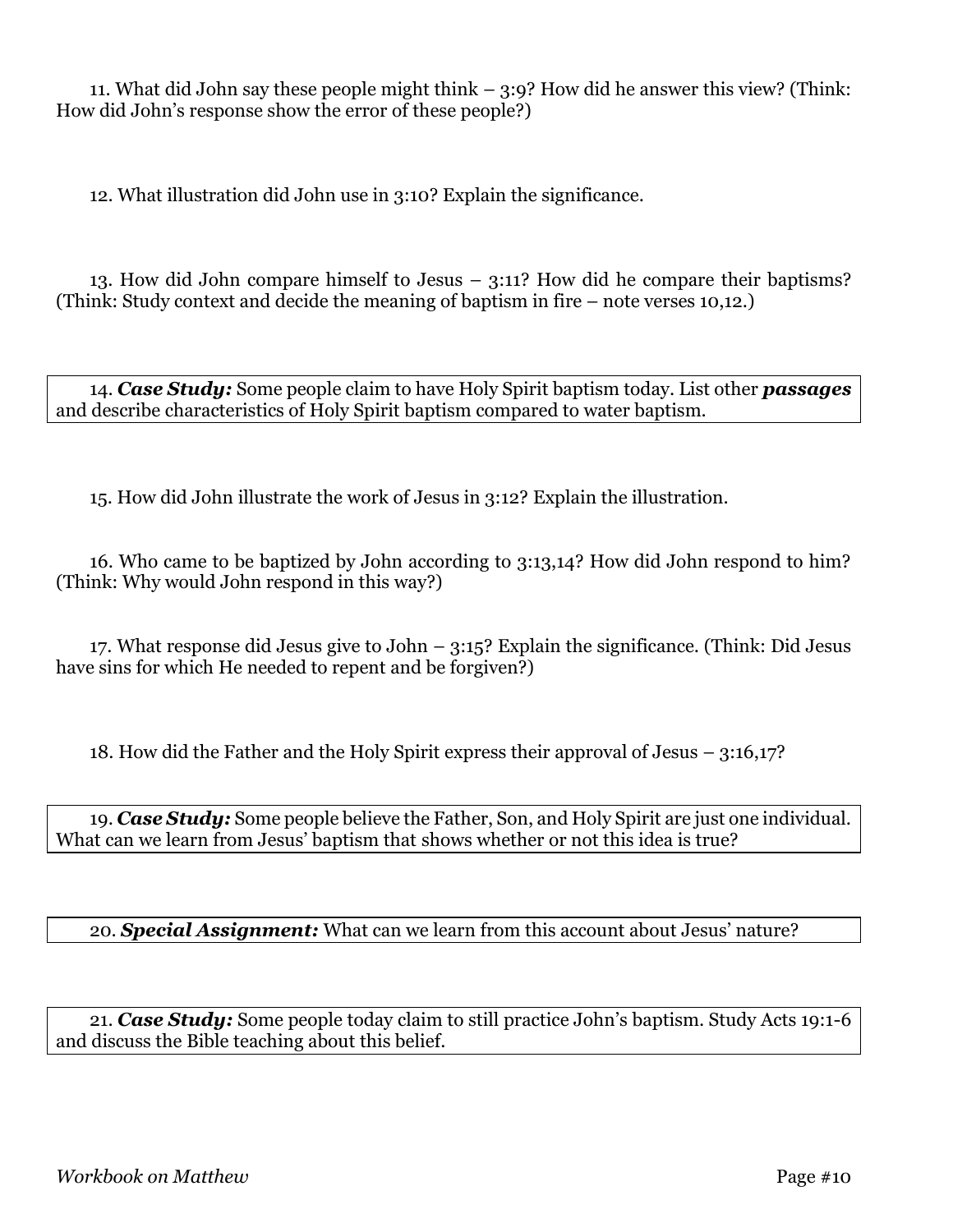Please read Matthew 4 (note parallels in other accounts) and answer these questions. 1. Where did the Holy Spirit lead Jesus, and for what purpose – 4:1? What did He do when He was there? For how  $\text{long} - 4:2$ ?

2. How did Satan tempt Jesus in 4:3? Explain why this would be a temptation to Him.

3. How did Jesus answer Satan – 4:4? Where is this Old Testament passage found?

4. *Application*: What can we learn from Jesus' answer about proper priorities? What can we learn about proper applications of God's word?

5. Where did Satan take Jesus, and what did he tempt Him to do – 4:5,6? What Old Testament Scriptures did he quote? Explain why this would have been difficult to resist.

6. How did Jesus answer this temptation  $-4.7$ ? Where is this passage found in the Old Testament?

7. *Application*: Explain why Jesus' answer was a good response to the temptation. What can we learn about the proper use of Scripture?

8. Describe the next temptation – 4:8,9. Why would this have been difficult for Jesus?

9. How did Jesus respond to this temptation – 4:10? Where is this passage found in the Old Testament? What can we learn about proper worship?

10. *Application*: Why is the temptation of Jesus important to us? Note Hebrews 4:15. What lessons can we learn about resisting temptation?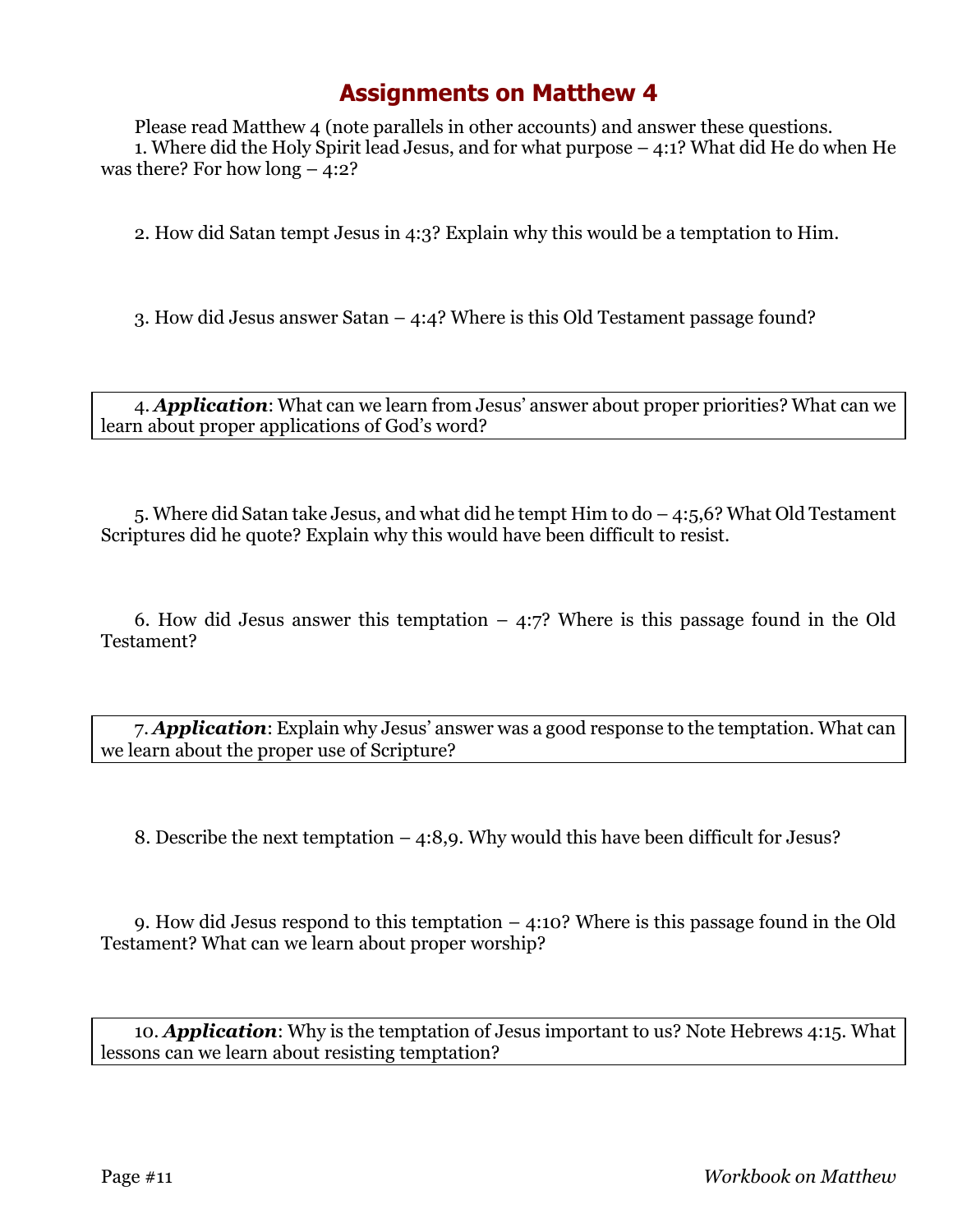11. Where did Jesus go  $-$  4:12,13 (see **map**)? What event caused Him to go there?

12. What Old Testament prophecy did this fulfill – 4:14-16? Where is this passage found?

13. What message did Jesus preach – 4:17? How did this compare to the preaching of John the Baptist? (Think: Were Jesus and John mistaken, as some people believe, when they said the kingdom was at hand?)

14. Whom did Jesus find in 4:18? What were they doing, and where did this occur?

15. What instruction did He give them, and how did they respond – 4:19,20?

16. Explain the significance of the illustration about fishing for men. In what way was the work Jesus had for them to do like fishing?

17. Who else did Jesus call – 4:21,22? What were they doing? How did they respond?

18. *Application*: Was this the first time these men had ever learned anything about Jesus? What can we learn from their response to His call?

19. Where did Jesus go and what did he do  $-$  4:23,24? What was the result?

20. *Application*: What kind of problems was Jesus able to heal? What can we learn from the miracles He accomplished? How do these compare to modern so-called faith healers?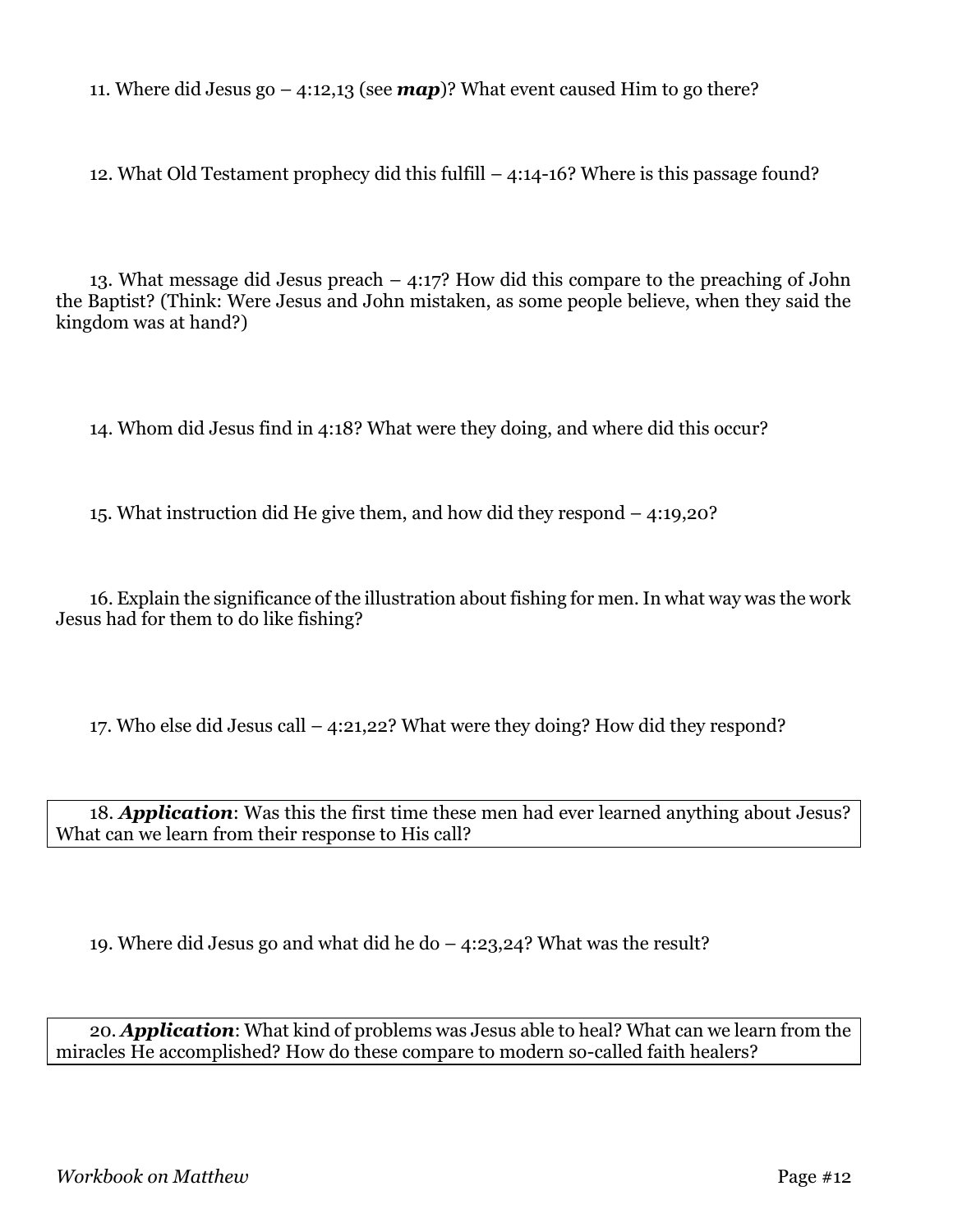Please read Matthew 5 (note parallels in other accounts) and answer these questions. 1. Where did Jesus preach this sermon? Who was present – 5:1,2?

2. *Define* "beatitude." Why is this a good term for verses 1-12?

3. *Define* "poor in spirit" – 5:3. List other *passages* about it.

4. *Special Assignment:* List some characteristics of people who are poor in spirit. For each one, give at least one Scripture and then explain the application to our lives.

5. What blessing did Jesus pronounce on the poor in spirit? Explain this blessing, and explain how being poor in spirit leads to it.

6. *Special Assignment*: Contrast Jesus' teaching here to what people typically believe.

7. Jesus pronounced the second blessing on whom – 5:4? *Define* "mourn." (Think: Does Jesus refer to mourning for physical reasons or for spiritual reasons? Explain.)

8. *Application*: List and explain *passages* that connect mourning to repentance and/or sorrow for sin and its consequences. In what senses should we grieve about sin?

9. What blessing did Jesus pronounce on those who mourn? Explain how mourning may lead to being comforted.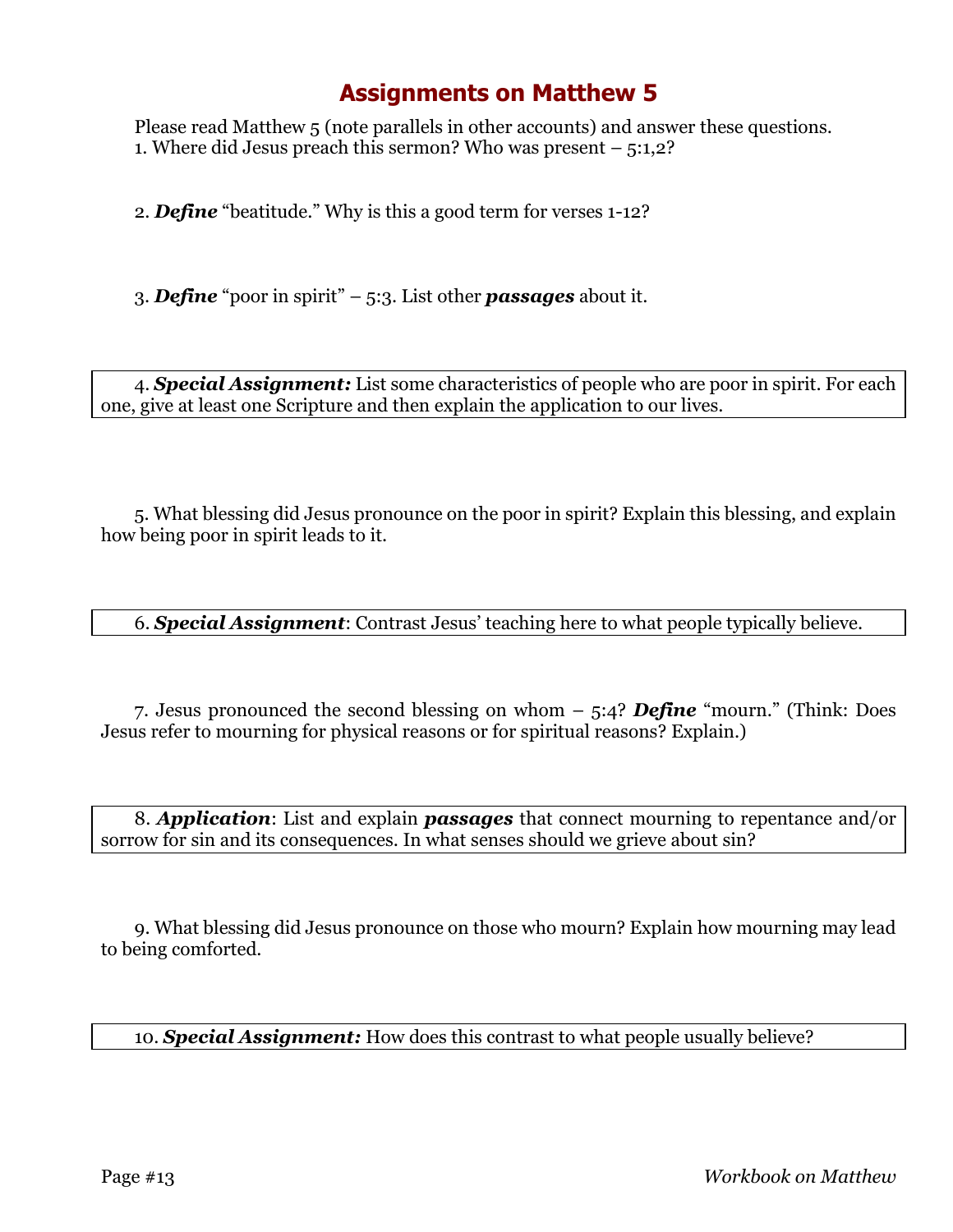11. Jesus pronounced the third blessing (beatitude) on whom – 5:5? *Define* "meek."

12. List and explain several *verses* that help us understand what meekness means.

13. *Application*: List some ways meekness shows itself in people's lives. For each one, give at least one passage of Scripture and then explain the application to our lives.

14. What blessing did Jesus pronounce on those who are meek? Study other passages that use the phrase "inherit the earth" (or similar phrases, especially in the Old Testament). Explain the meaning and how it relates to meekness.

15. *Special Assignment:* How does this contrast to what people usually believe?

16. Jesus pronounced the *fourth* blessing (beatitude) on whom – 5:6? Describe what it means to "hunger and thirst."

17. *Define* "righteousness." List and explain several *verses* that help us understand what righteousness means.

18. *Application*: List some ways hunger and thirst for righteousness shows itself in people's lives. For each one, give other Scripture and then explain the application to our lives.

19. What blessing did Jesus pronounce on those who hunger and thirst for righteousness? List several specific blessings that one who truly hungers and thirsts for righteousness will receive. Explain how hungering and thirsting for righteousness can lead to these blessings.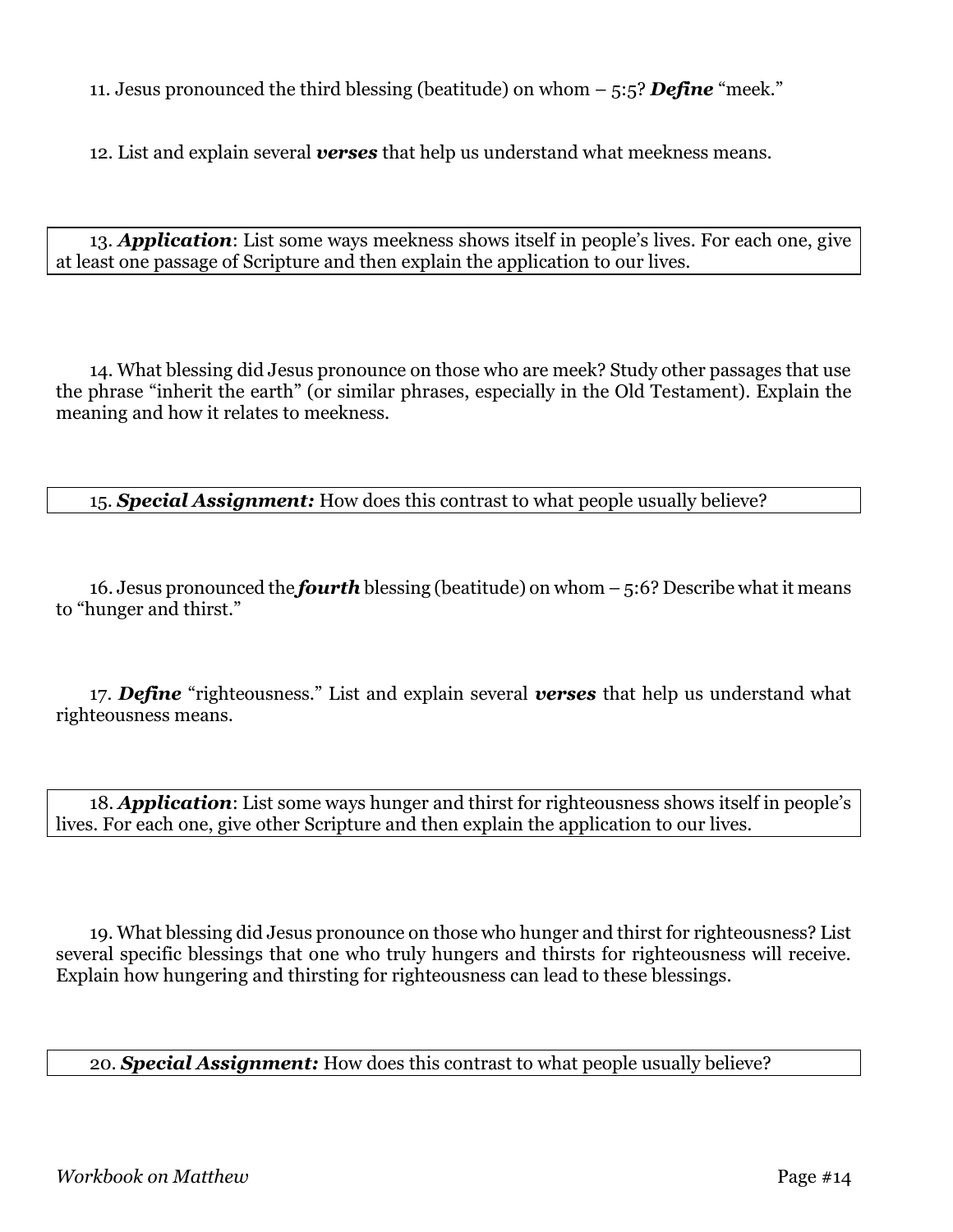21. Jesus pronounced the *fifth* blessing (beatitude) on whom – 5:7? *Define* "mercy."

22. List several *verses* that help us understand mercy. (Think: Does mercy mean we overlook people's sins or give whatever people ask or do whatever they ask us to do?)

23. *Application*: Explain how mercy should affect our lives in each area below. For each one, try to find at least one *passage* of Scripture and then explain the application to our lives.

a) Helping people with physical needs -

b) Forgiving others as God forgives us -

c) Teaching the gospel to the lost -

24. What blessing did Jesus pronounce on the merciful? Explain how showing mercy to others can lead to this blessing.

25. *Special Assignment:* How does this contrast to what people usually believe?

26. Jesus pronounced the *sixth* blessing (beatitude) on whom – 5:8? *Define* "pure." (Think: To what does the "heart" refer in such verses as this?)

27. List and explain *verses* that help us understand what it means to be pure in heart.

28. *Application*: List some lessons purity of heart will teach us. For each one, try to find at least one passage of Scripture and then explain the application to our lives.

29. What blessing did Jesus pronounce on the pure in heart? Explain how being pure in heart can lead to this blessing.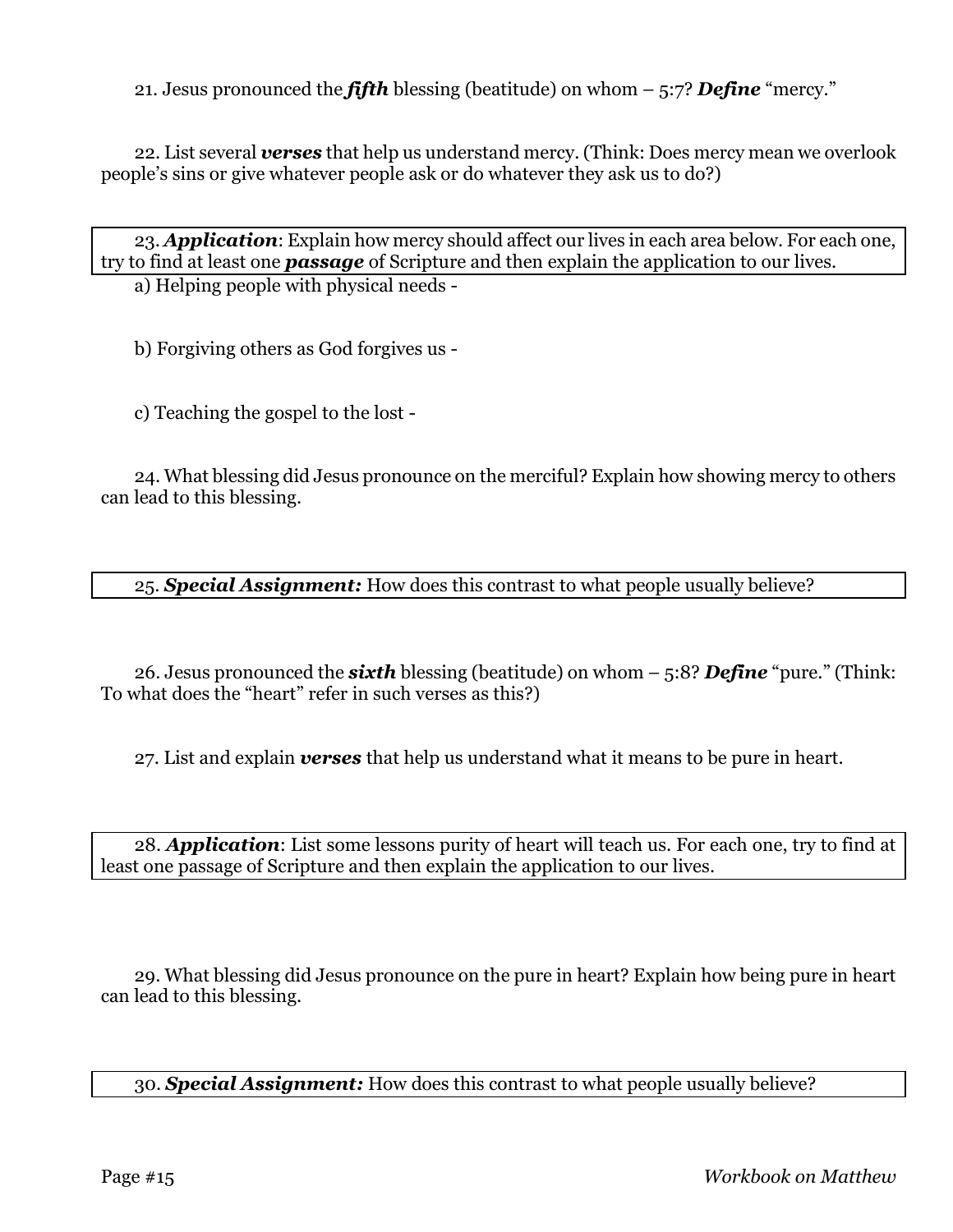31. Jesus pronounced the *seventh* blessing on whom – 5:9? *Define* "peace."

32. List and explain several *verses* that help us understand the meaning of peace.

33. *Application*: List relationships in which we should seek peace. For each one, find at least one passage and explain how we can be peacemakers in that relationship. (Think: What limits does the Bible place on peace? Should we seek peace at any price without limit?)

34. What blessing did Jesus pronounce on the peacemakers? Explain how being peacemakers can lead to this blessing.

35. *Special Assignment:* How does this teaching contrast to what people usually believe?

36. Jesus pronounced the *eighth* blessing (beatitude) on whom – 5:10-12? *Define* "persecute" and "revile."

37. List and explain several *verses* that describe persecution. What is the difference between persecution that is blessed and punishment for evil?

38. *Application*: List some ways people try to pressure good people to do wrong. Describe some Bible teachings about how we should deal with persecution. Give passages.

39. What blessing did Jesus pronounce on those who are persecuted? (Think: Many people deny that heaven will be the eternal reward of Christians. What does this passage teach?)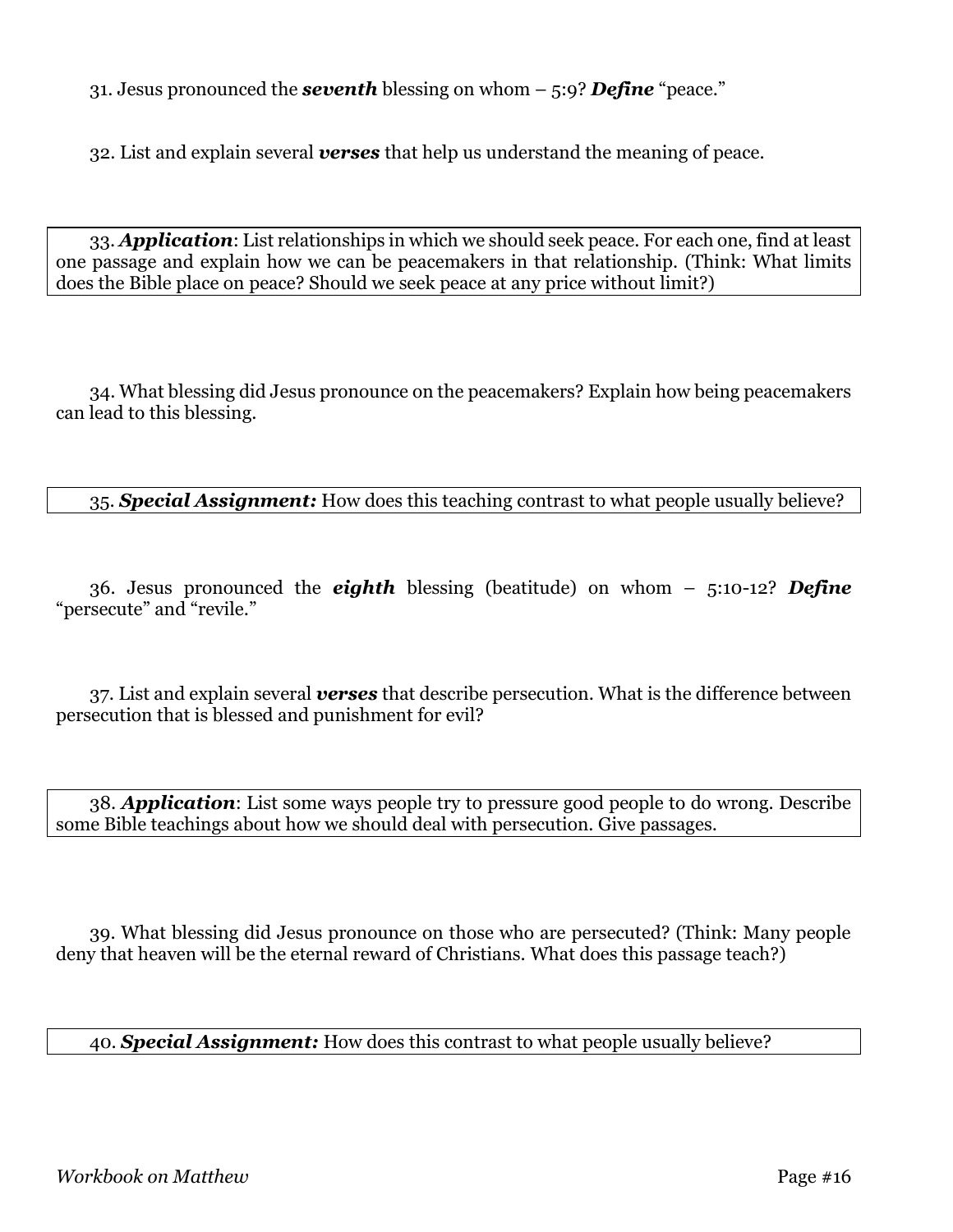41. State in your own words the theme of 5:13-16. List three examples Jesus uses to illustrate His point. Explain how each example relates to the theme.

42. *Application*: What should we learn from a city set on a hill cannot be hidden?

43. What did Jesus mean by salt losing its saltiness or a light being hid under a bushel?

44. *Special Assignment:* Explain what application Jesus' teaching would have in our relationships with various specific groups of people.

45. *Application*: Explain ways disciples can fail to be an influence for good. Give examples. Discuss problems caused when people who profess to serve God don't live a good life.

46. What does 5:16 say leads people to glorify God? Explain how our influence, good or bad, reflects on the Father. Give Scriptures.

47. What subject did Jesus introduce in verses 17,18? What did He say about the law?

48. *Case Study*: Many people use this passage to argue that Jesus did not remove the law, so it must still be in effect. Give other *passages* about our relationship to the Old Law.

49. What is meant by a "jot" and a "tittle"? Give examples of what would still be in effect, if every jot and tittle still remains today.

50. What did Jesus actually say in 5:18 about when the law would "pass away"? What did He say He came to do (5:17)? If He did what He came to do, what would happen to the law? (Think: Compare 5:18 to Luke 16:17. Explain the expression "till heaven and earth pass away.")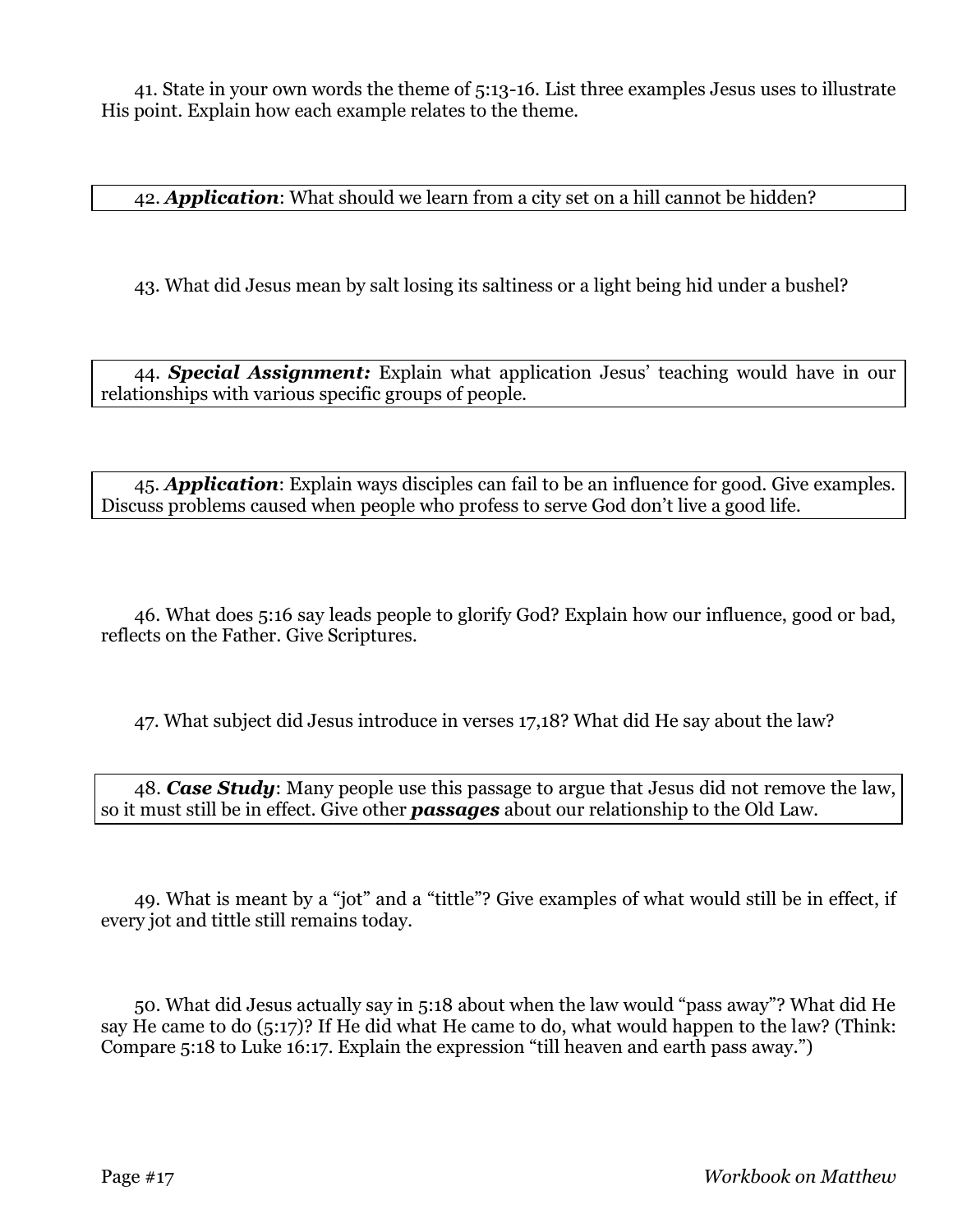51. List and explain *passages* showing whether or not Jesus fulfilled the law. If Jesus fulfilled the law, then what has happened to it? (Think: In what sense did He not "destroy" it?)

52. Explain why Jesus encouraged people to teach and do the commandments – 5:19. (Hint: Was the law still in effect when He spoke here? When was it removed?)

53. *Special Assignment:* How should our righteousness compare to that of scribes and Pharisees – 5:20? Explain ways in which the righteousness of these people was lacking.

54. *Special Thought questions:* In subsequent verses, Jesus repeatedly contrasts His teaching to past teachings. As we study, consider the following general questions: (1) To what prior teachings does Jesus refer: The Old Testament law, human traditions about the law, both, or neither? (2) How literal and specific did Jesus intend these teachings to be?

55. What prior teaching does Jesus discuss beginning in 5:21? Try to find *passages* where such was taught.

56. What did Jesus teach about anger (5:22)? Why discuss anger in the context of murder?

57. *Application*: Does a person sin every time he is angry with his brother? Explain and give examples of anger that is sinful as compared to anger that may not be sinful.

58. List and explain other *passages* that show why anger is dangerous.

59. *Define* the terms "raca" and "fool." What consequences would follow from using these expressions? (Think: Do people in other passages call people a "fool" without sinning?)

60. *Application*: Did Jesus intend here to remove specific code words from our vocabulary, or is there a deeper meaning to His teaching? Explain and prove your answer.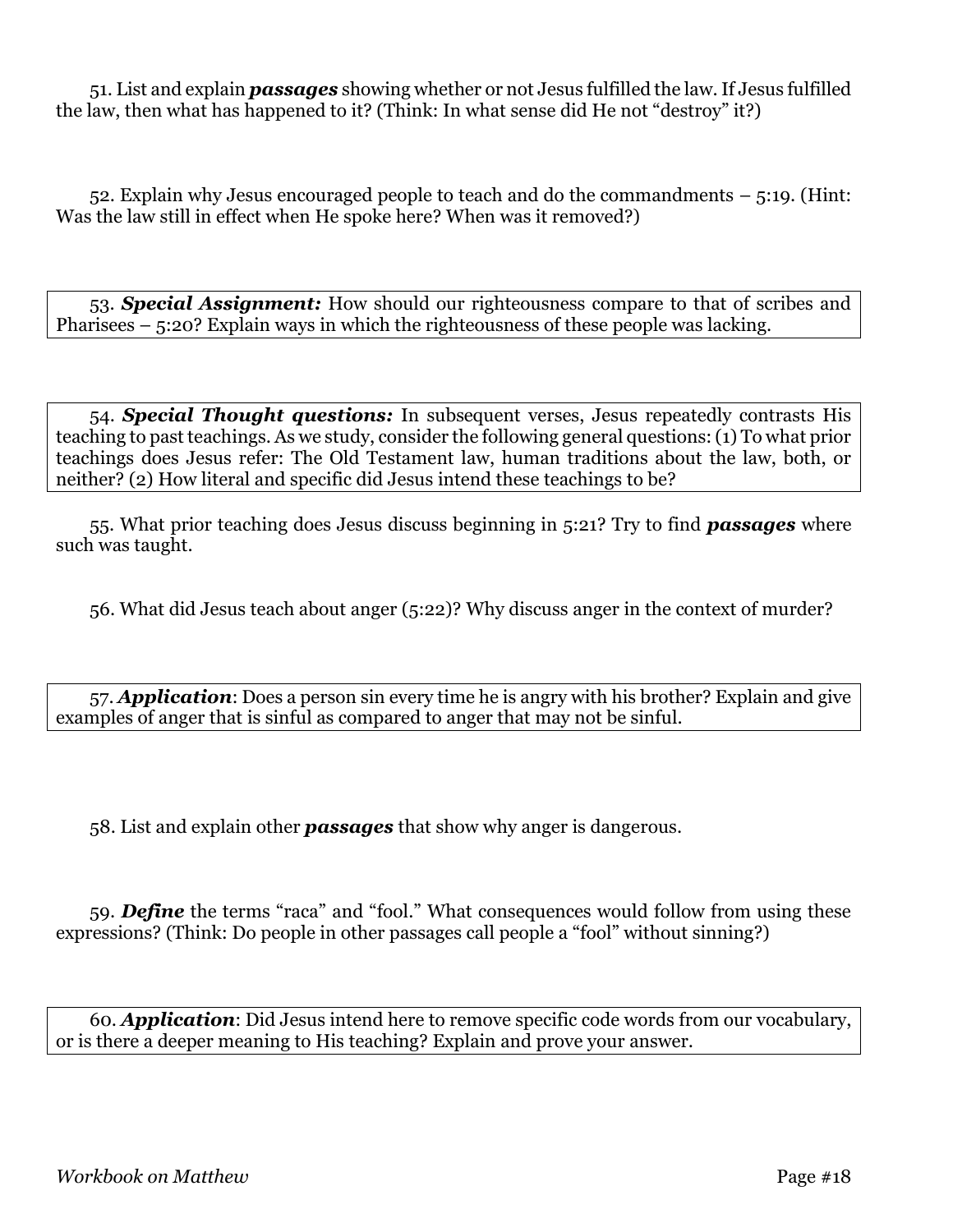61. *Define* "reconcile" – 5:24. What must we do if a brother has something against us?

62. How did Jesus emphasize the importance of this duty  $-5:23$ ?

63. What are the duties of one who believes a brother has sinned against him? List other *passages* that discuss our duty when we have something against one another.

64. *Case Study*: Alienated brethren often think, "It's his fault. He should come to me." Or "There is nothing that can be done about it." Summarize the Bible teaching about reconciliation between disciples. Are we justified in allowing alienation to continue?

65. What did Jesus say we should do when an adversary may take us to the judge – 5:25,26? What consequences may follow if we don't take this action? (Think: What does this teaching assume about our guilt? Should we admit guilt when we are innocent?)

66. *Application*: Rather than admit their errors and seek to correct them with those who have been harmed, what do many people try to do?

67. What prior teaching does Jesus discuss beginning in 5:27? Try to list *passages* where such was taught.

68. What teaching did Jesus give in contrast – 5:28? *Define* "lust" and "adultery."

69. List and explain other *passages* that teach ideas related to what Jesus taught here. Why are the thoughts in a person's heart important? How might thoughts relate to adultery?

70. *Application*: Explain in your own words the principle Jesus taught and give applications that illustrate the point.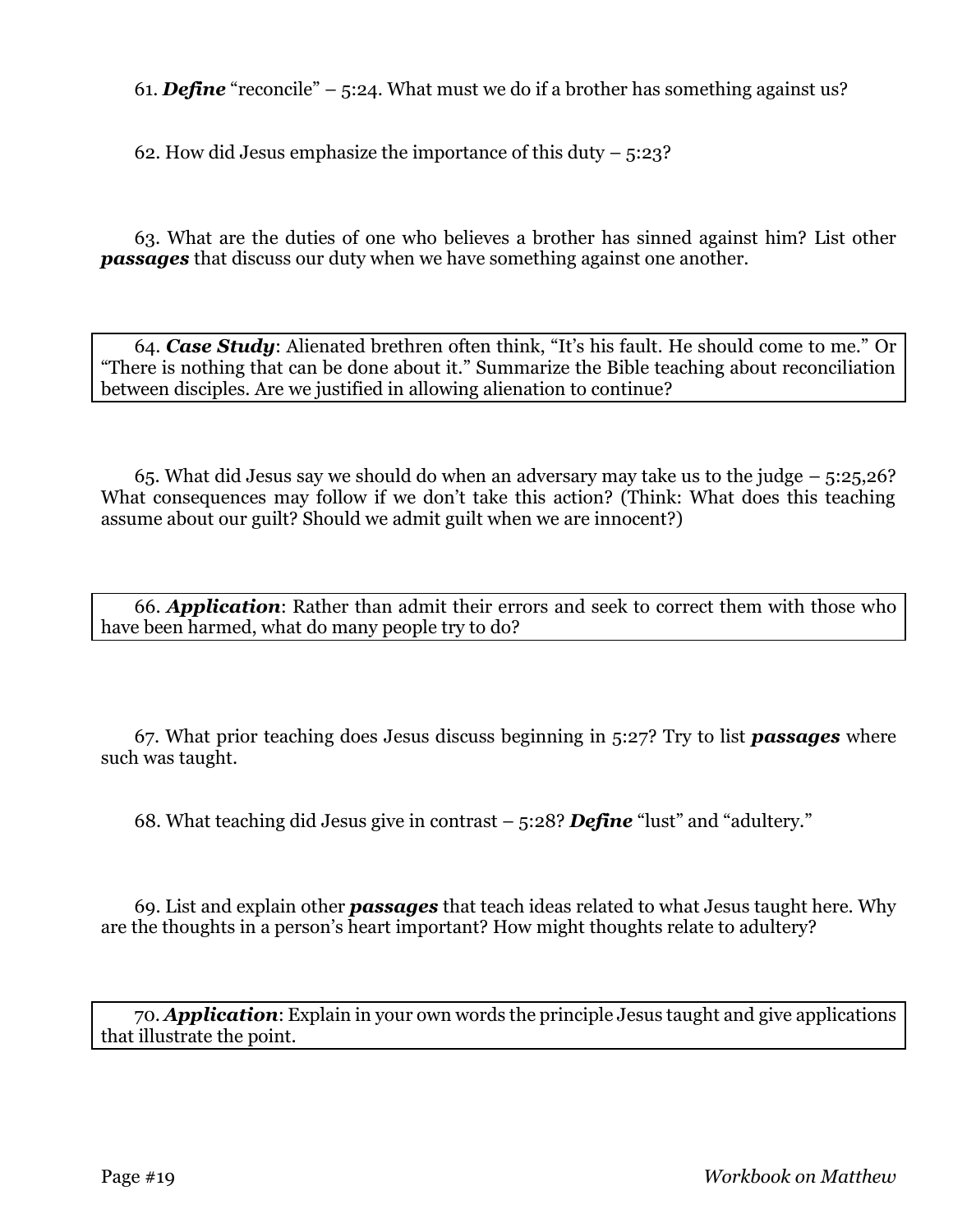71. Summarize what Jesus taught in 5:29,30. How does this relate to adultery?

72. *Special Assignment:* Did Jesus mean for us to literally practice what He specifically states in verses 29,30? Prove your answer by Scripture.

73. *Application*: Explain the point of 5:29,30 and give practical applications.

74. What previous teaching does Jesus discuss beginning in 5:31? Where was this taught, and what did the teaching say?

75. In contrast to the older teaching, what did Jesus teach – 5:32? *Define* "divorce," "fornication," and "adultery."

76. List and summarize other *passages* that relate to this topic. (Think: Is Jesus teaching differently from the Old Law, or is He correcting misunderstandings of the law? Proof?)

77. In what sense would a man, if he divorced his wife without Scriptural grounds, "cause her to commit adultery?" What is the condition of the man who marries the woman?

78. *Application*: Is Jesus saying divorce itself is wrong (if not for fornication), or only that the remarriage is wrong? I.e., may a man divorce, as long as he does not remarry? Proof?

79. What is the permissible reason for divorce? (Think: May a person remarry if he was put away because he committed fornication? Explain.)

80. *Application*: What must a person do if he/she is in an adulterous marriage because of a divorce for a cause other than fornication? Prove your answer.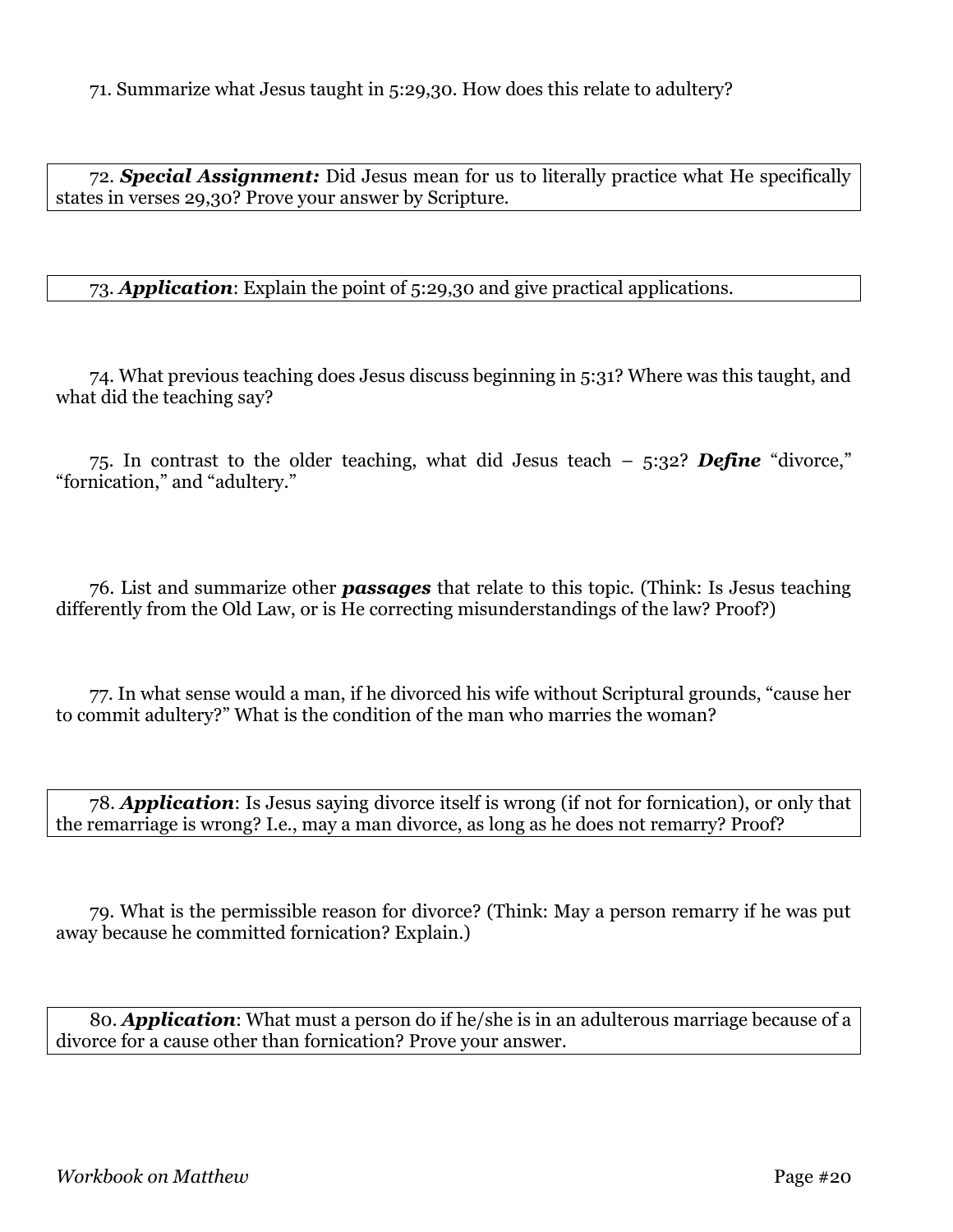81. What previous teaching does Jesus discuss beginning in 5:33? Was this concept directly taught in the Old Testament? List *passages* that are similar in meaning.

82. *Define* "swear" and "oath."

83. *Special Assignment:* Is swearing the same as cursing or profanity? Explain.

84. Note Matthew 23:16-22. What traditions had the Jews built up about swearing?

85. List and explain other *passages* about swearing or oaths.

86. In contrast to the older teaching, what did Jesus teach – 5:34-37?

87. *Application*: Can you find New Testament *passages* in which anyone swore or took an oath or the equivalent with God's approval? Explain the lessons Jesus meant for us to learn. List and discuss some applications.

88. What previous teaching did Jesus discuss in 5:38? List Old Testament *passages* regarding it. What was the meaning of those passages?

89. What did Jesus teach in contrast to the former teaching – 5:39-41? List and explain other *passages* that help us understand Jesus' teaching.

90. *Special Assignment:* How literally did Jesus intend this teaching to be taken? What did He do when He was slapped or attacked? What did other disciples do when attacked? Explain what applications we should make of 5:39.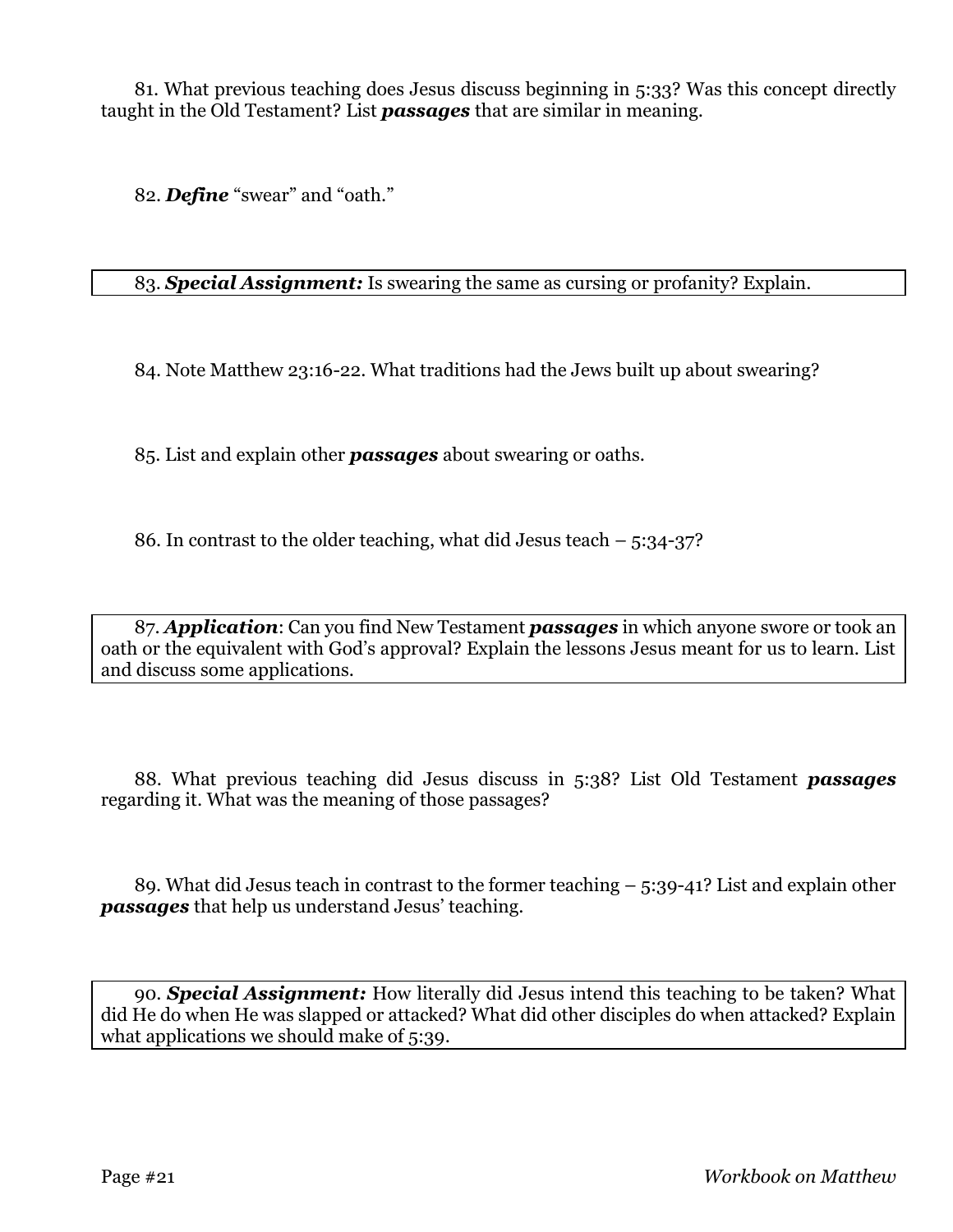91. What further examples did Jesus give in 5:40,41? Again, how literally did Jesus intend this teaching to be applied? What applications should we make?

92. How is the principle stated in 5:42? Again, how literally should this be taken? What is the proper application? Are there limits on the teaching?

93. What previous teaching did Jesus discuss in 5:43? Were these teachings included in the Old Testament? List and explain relevant Old Testament *passages*.

94. How did Jesus say we should treat those who mistreat us  $-$  5:44?

95. *Application*: List and explain other related New Testament *passages*. Explain the lessons we should learn for our own lives. How should we apply these principles?

96. How does the conduct of God illustrate the principle Jesus is teaching – 5:45?

97. How does Jesus' teaching compare to what other people practice  $-5:46,47$ ?

98. *Special Assignment:* Consider the significance of Jesus' question: "What do you more than others?" Explain how this statement challenges our lives as Christians.

99. What goal did Jesus set for us in 5:48? Can we be "perfect" in every sense that God is?

100. *Application*: Explain the lessons Jesus meant for us to learn from 5:48.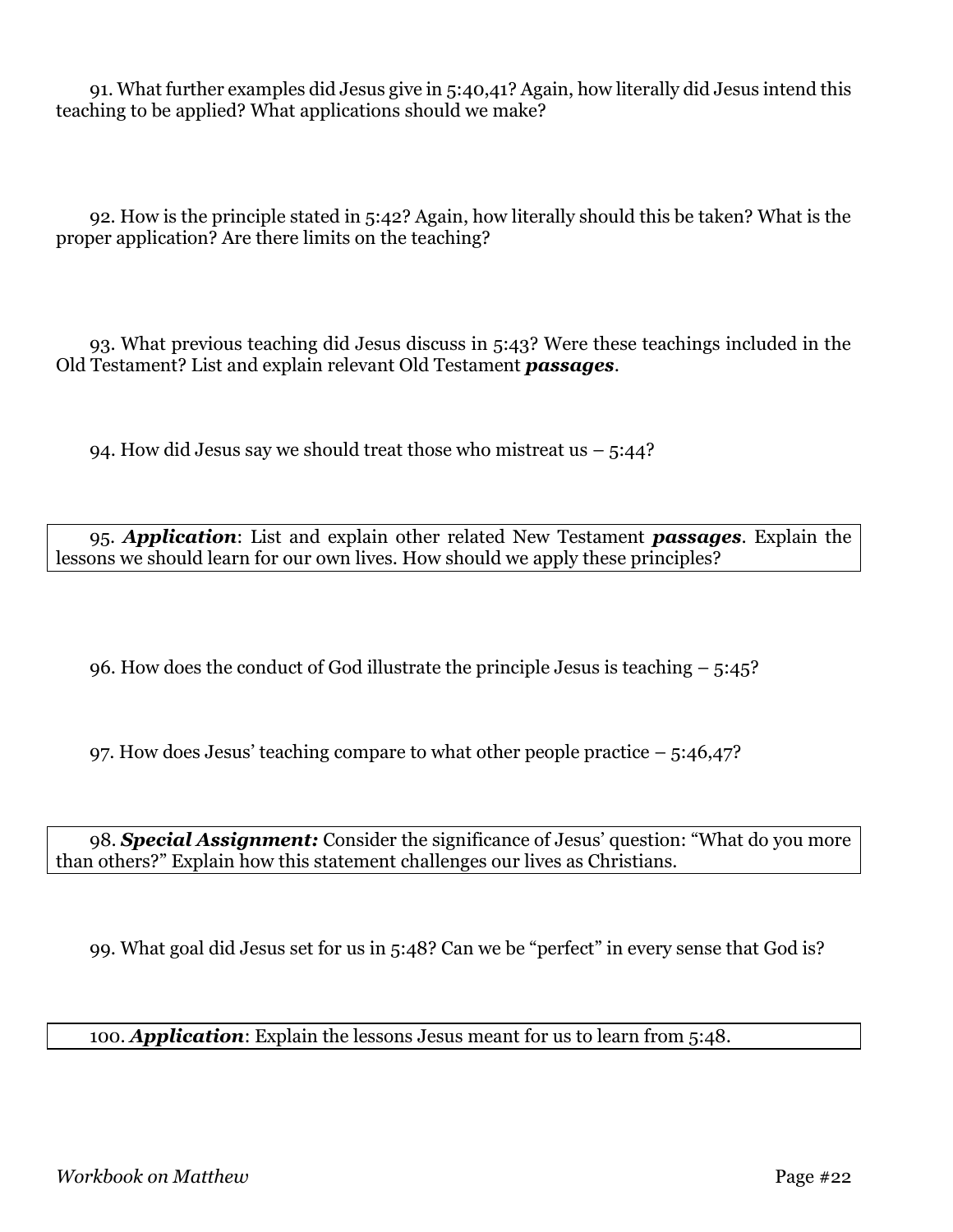Please read Matthew 6 (note parallels in other accounts) and answer these questions. 1. What is the theme of 6:1-18? What specific conduct does Jesus discuss in 6:1-4?

2. How did the people in this case demonstrate improper motives? What reward did they receive for their conduct? What reward did they not receive?

3. List and discuss other *passages* about our need for proper motives in serving God.

4. *Define* "hypocrisy." How does the conduct described here demonstrate hypocrisy?

5. List and discuss other *passages* that show the danger of seeking the praise of men.

6. Explain the illustration of the left hand and right hand  $-6:3,4$ .

7. *Application*: Are we always wrong if other people learn about a good deed we did to help others? Explain the proper application and give modern examples that illustrate it.

8. How did Jesus say hypocrites prayed – 6:5? What was wrong with this?

9. *Application*: Where did Jesus say we should go to pray – 6:6? What are the advantages of private prayer? What lessons should we learn?

10. *Special Assignment:* Are Jesus' instructions meant to forbid public prayer? Did Jesus or His disciples pray publicly where people knew they were praying? Proof? Do people sometimes refuse to pray in public because they are concerned about what people think?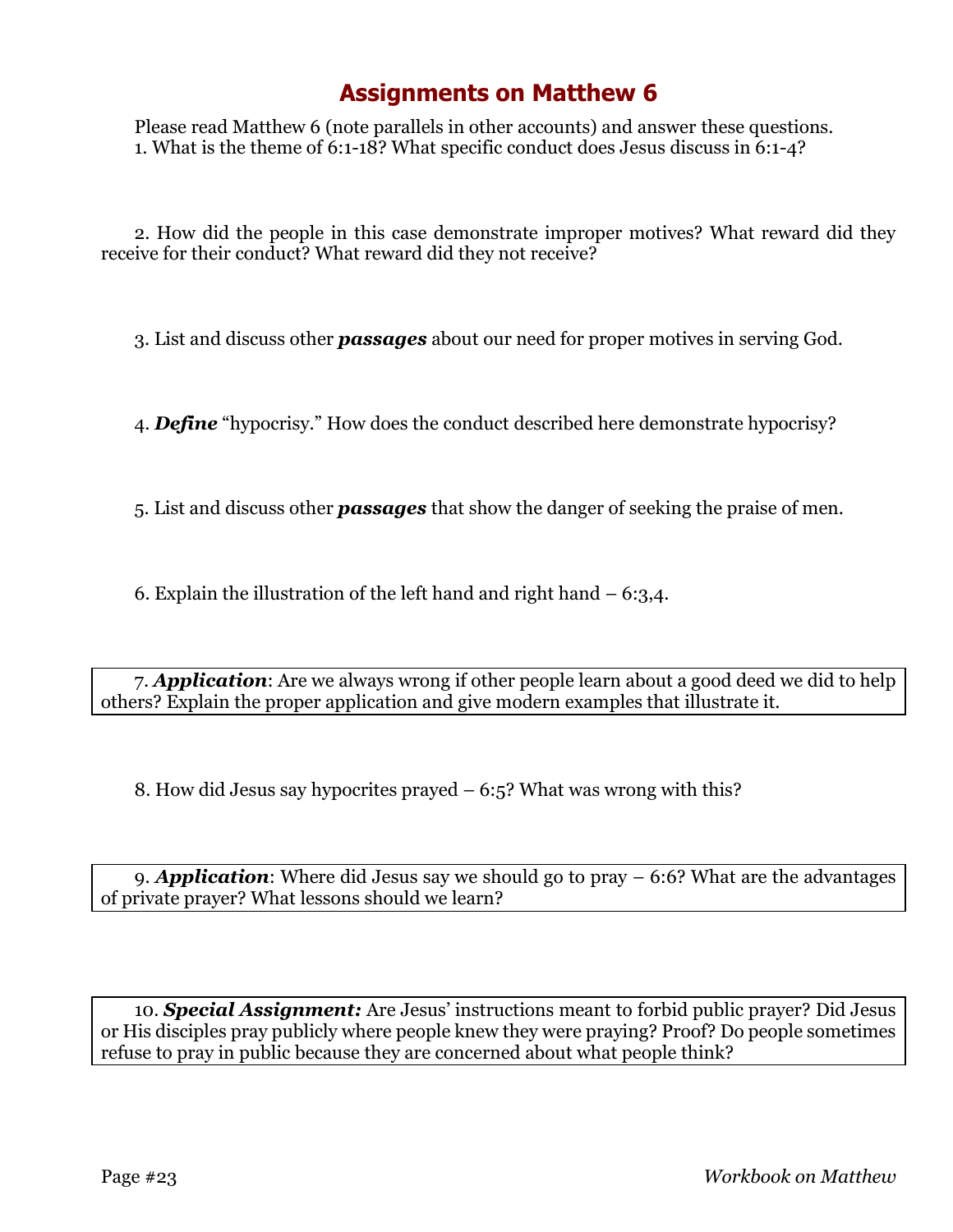11. What kind of prayer does Jesus forbid in 6:7? *Define* "vain repetition."

12. List *passages* showing the importance of meaning and understanding our prayers.

13. *Application*: Give examples in which heathen idol worshipers illustrate vain repetition in prayer. What prayers today may illustrate vain repetition in prayer?

14. Do people sometimes use the prayer of verses 9-13 as a vain repetition? Explain.

15. Did Jesus or His disciples ever repeat the same ideas in prayers? Is it always wrong to pray the same things again? Give examples.

16. What does 6:8 tell about the nature of God? If He already knows our needs, why do we need to pray?

17. *Special Assignment:* In 6:9 Jesus said for us to pray "in this manner," then verses 9-13 record a prayer. What does it mean to pray in this manner? Did Jesus mean for us to cite this prayer by rote repeatedly? Explain and prove your answer.

18. According to this passage, to whom should we address our prayers? To whom are prayers sometimes improperly addressed? Give other Scriptures.

19. *Define* "hallow." What does it mean to hallow the name of God? In what ways do people sometimes fail to hallow God's name?

20. At the time Jesus gave these teachings, in what sense was God's kingdom yet to come? What has changed since that time? Proof? (Think: What can we learn from Jesus' instruction to pray for the kingdom to come?)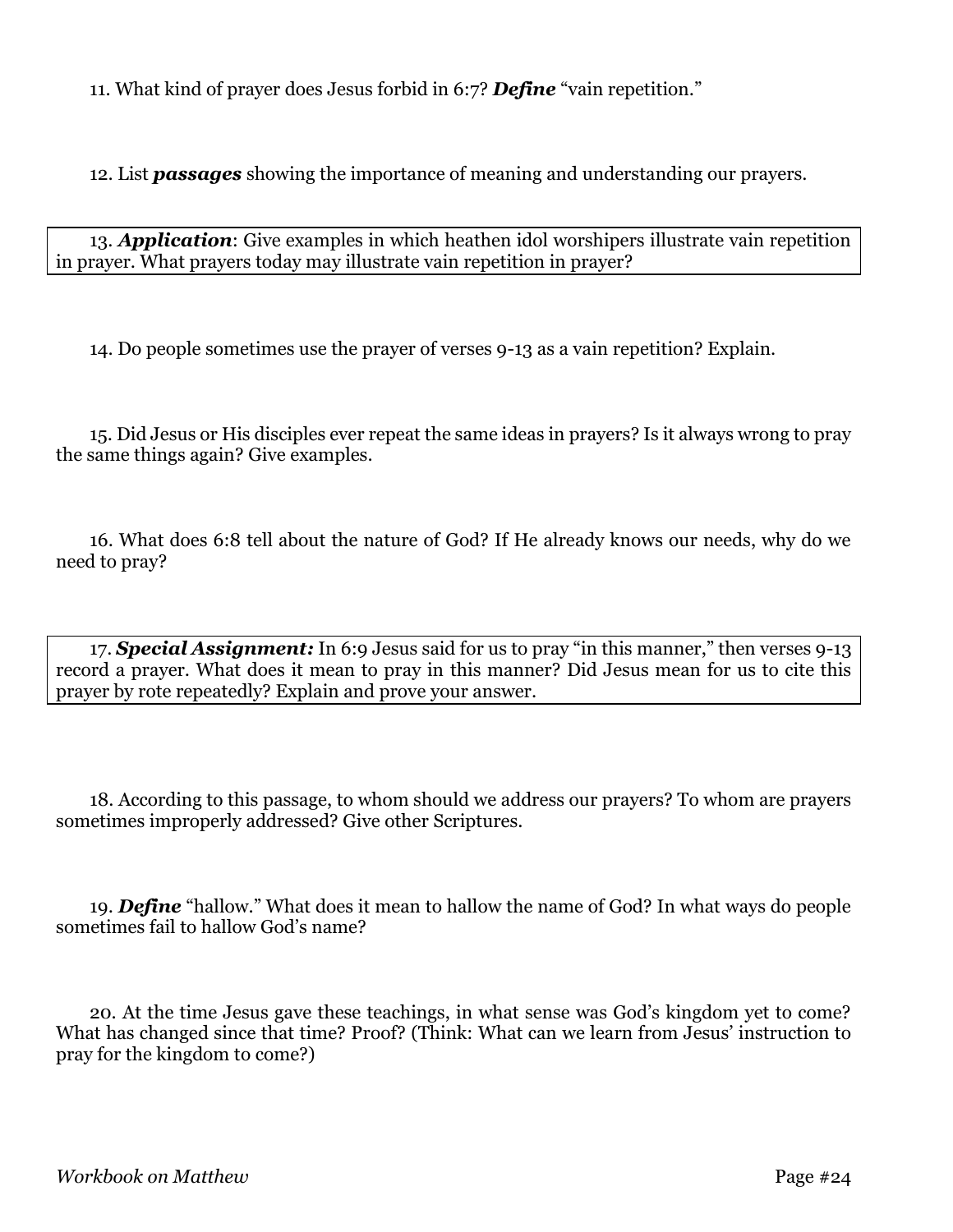22. *Application*: If we pray for God's will to be done on earth, what lessons should we learn? What changes would need to take place for this to come true?

23. In what sense is God the source of our daily bread – 6:11? Why should we pray to Him about it?

24. Does praying such a request eliminate our need to work for our necessities? What lessons should we learn?

25. What should we pray regarding forgiveness – 6:12?

26. List and discuss other *passages* showing Christians should pray for forgiveness. (Think: What should people who are not children of God do to receive forgiveness?)

27. What should we pray regarding temptation – 6:13? Does God tempt people? What is the significance of the prayer?

28. *Application*: If we pray for God to deliver us from evil, what responsibility does that give us regarding temptation? List other pertinent *passages*.

29. What is the significance of "Yours is the kingdom and the power and the glory" – 6:13?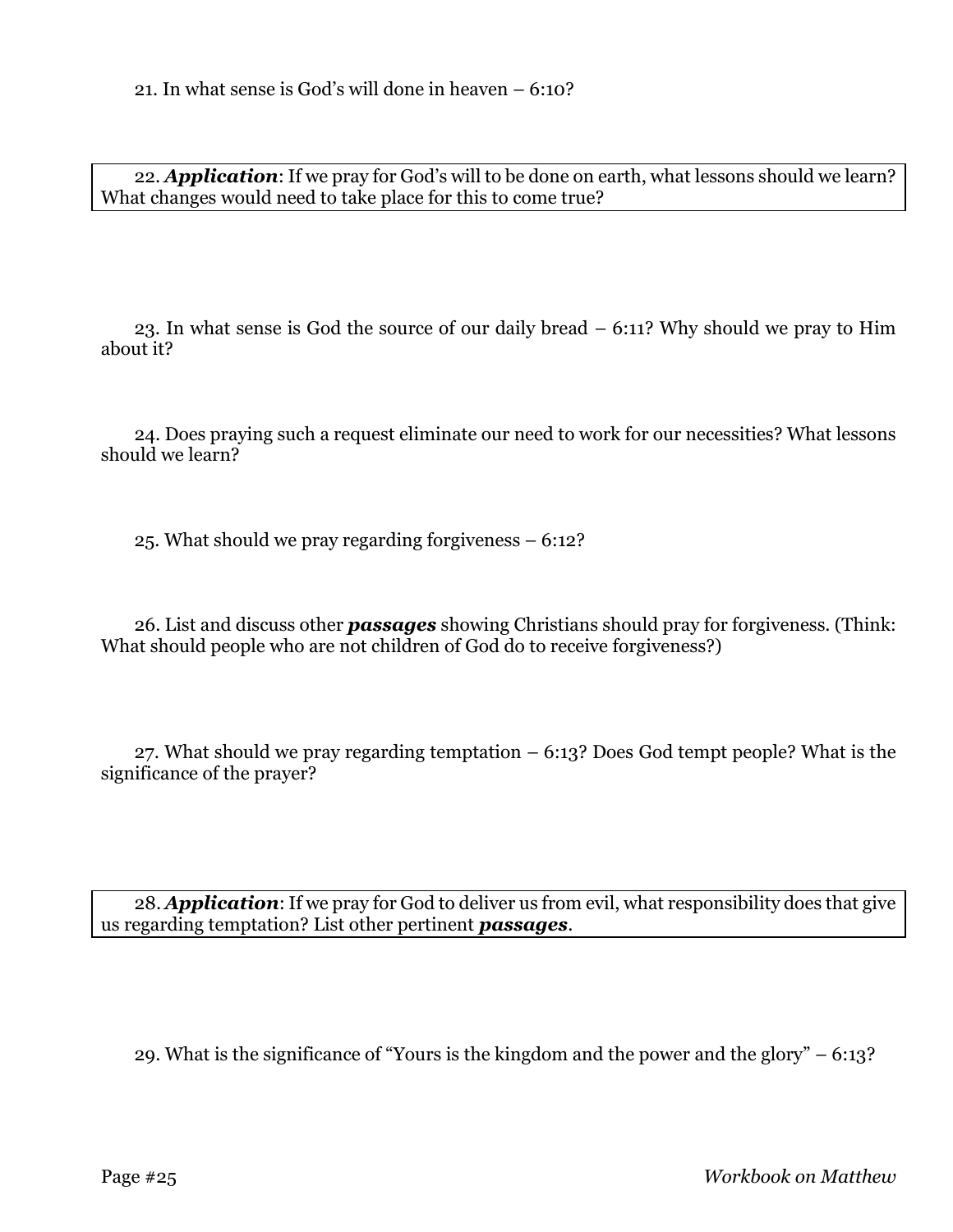30. How does 6:14,15 relate to 6:12? What does it mean to "forgive" someone of sin?

31. List and explain other *passages* about forgiving other people.

32. *Case Study*: A commentator says Christians must "forgive all men without regard to their repentance." Note Luke 17:3,4 and other *passages*. Does God forgive people if they have not repented? If we teach such people to repent, have we really forgiven them?

33. What practice did Jesus discuss in 6:16-18? *Define* what this practice involves.

34. How did hypocrites fast? What was wrong with this?

35. What does the New Testament teach about Jesus' disciples fasting?

36. Explain the difference between treasures on earth and treasures in heaven – 6:19,20. What are the advantages and disadvantages of each?

37. List and explain other *passages* about how we should view material possessions.

38. Is Jesus saying it is wrong to accumulate material possessions? Explain and prove.

39. How does our treasure relate to our hearts – 6:21? Explain.

40. *Application*: Explain what Jesus is teaching about treasure. Give examples of ways we may allow possessions to wrongfully become too important.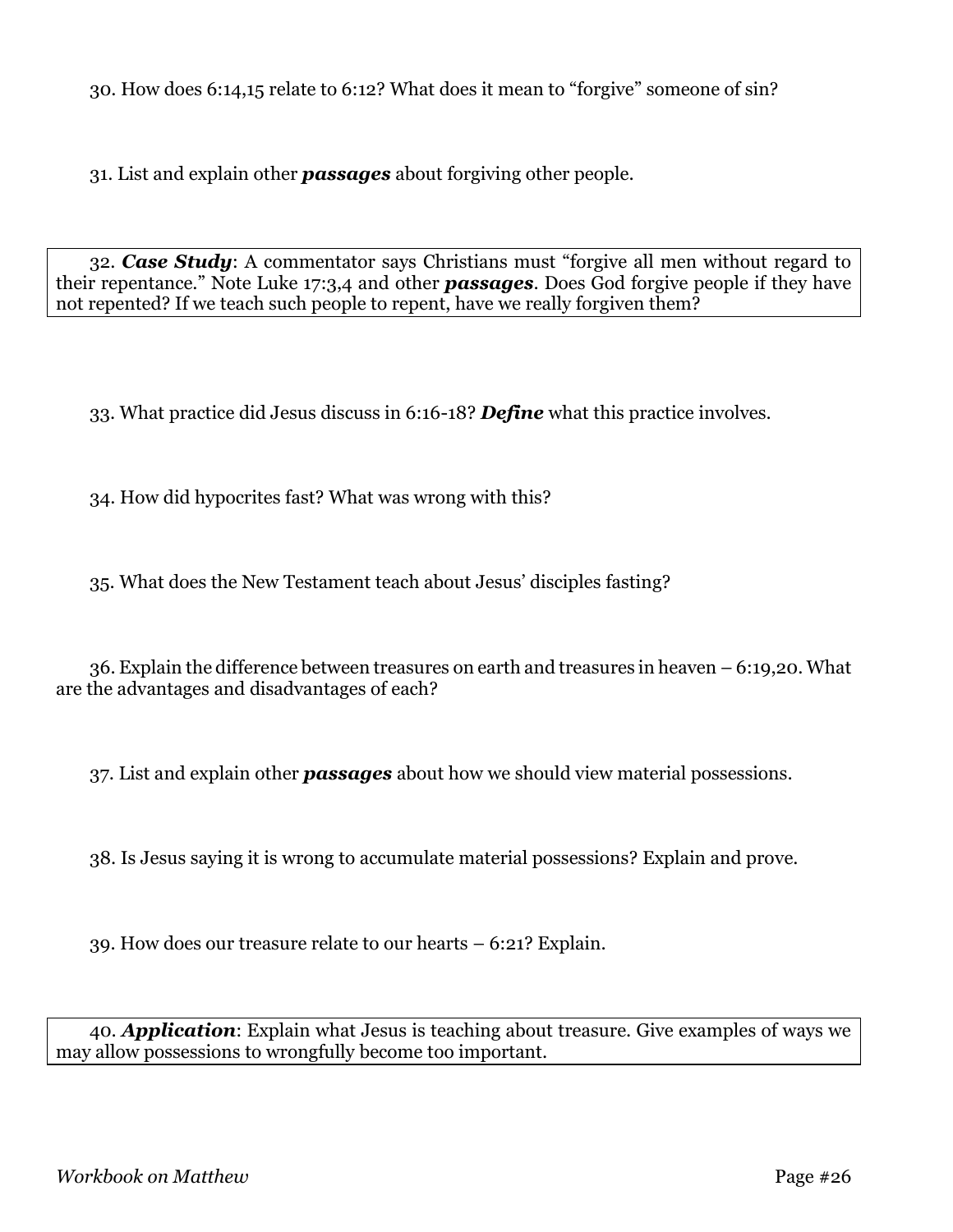41. In what sense is the eye the lamp of the body – 6:22,23? What is the difference between a good eye and a bad eye?

42. How does Jesus' teaching about eyes relate to the teaching in context about possessions and priorities?

43. How many spiritual masters may a person have? What is a master? Why can we have only one spiritual master – 6:24?

44. *Application*: How does Jesus' teaching about masters relate to the discussion in context about possessions? Give examples of the application.

45. What subject did Jesus introduce beginning in 6:25? (Think: Some older translations say to "take no thought" about the matters. How is this translated in newer translations?)

46. List and explain other *passages* that teach about our attitude toward material things.

47. *Application*: List other material, temporary aspects of life about which people often become obsessed.

48. In what sense is life more than food and the body more than clothing?

49. How did Jesus illustrate His point in 6:26? Explain His point. (Think: Does this mean it is wrong to reap and sow?)

50. What can worry not accomplish according to 6:27? Does this mean it is wrong to plan for the future? Explain the point.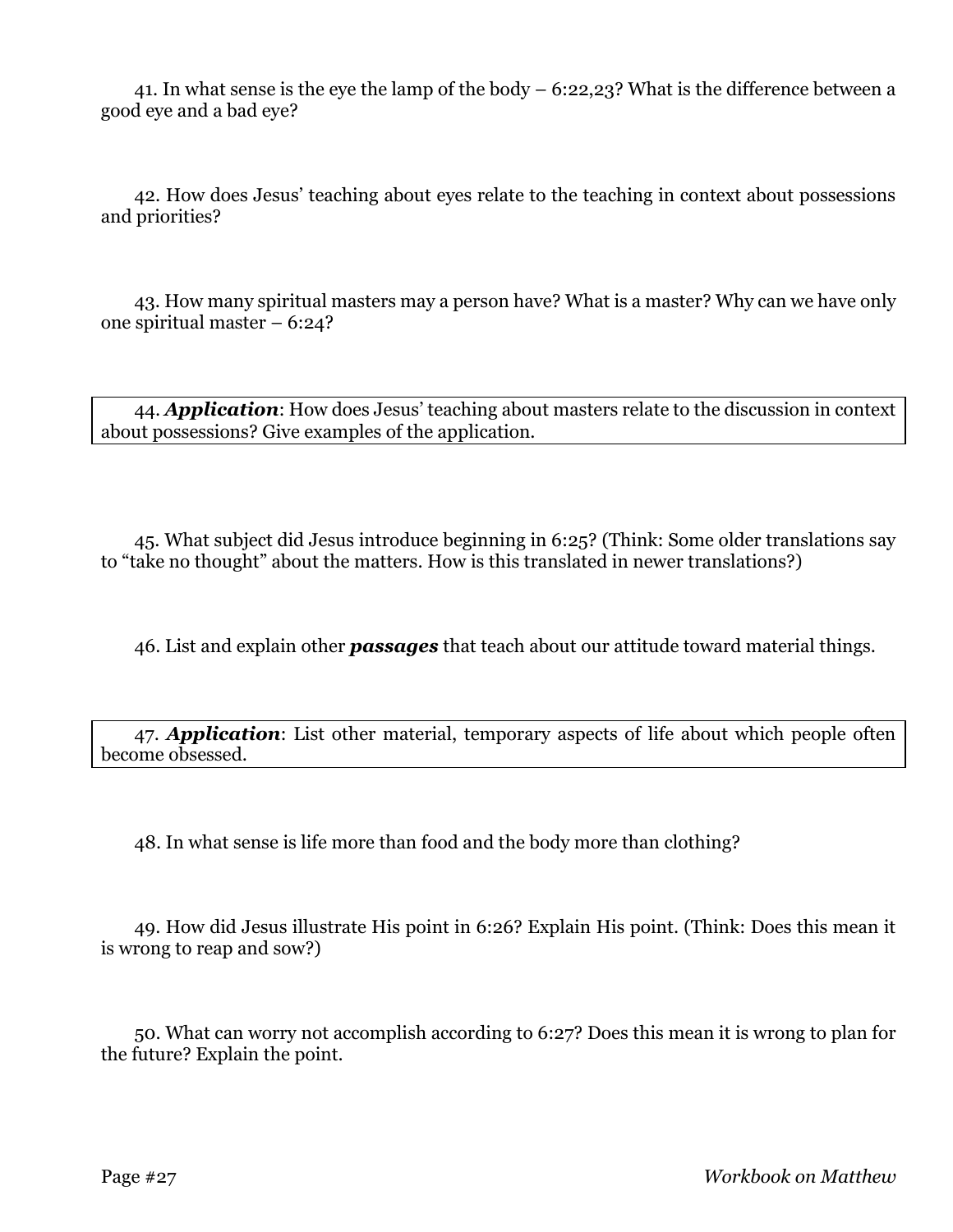51. How did Jesus illustrate His point again in 6:28-30? So is it wrong to toil and spin?

52. *Application*: How does "O you of little faith" help us understand the point?

53. Again, what habit is Jesus warning us against  $-6:31$ ? What people would be expected to have the problem Jesus is discussing  $-6:32$ ? Why would such people have this problem?

54. If God knows what we need, what does this tell us about God? Why is this important in this context?

55. What did Jesus say should be our "first" concern? Explain the significance of God's kingdom and righteousness – 6:33.

56. List and explain other *passages* that describe what should be our priorities in life.

57. What promise does God give to those who pursue proper priorities?

58. *Application*: List specific applications we should make based on Jesus' teaching about priorities.

59. What else should we not worry about  $-6:34$ ? Why not?

60. *Application*: Explain the lessons taught by 6:34. Does this mean we should ignore the future? Discuss some specific lessons we should learn.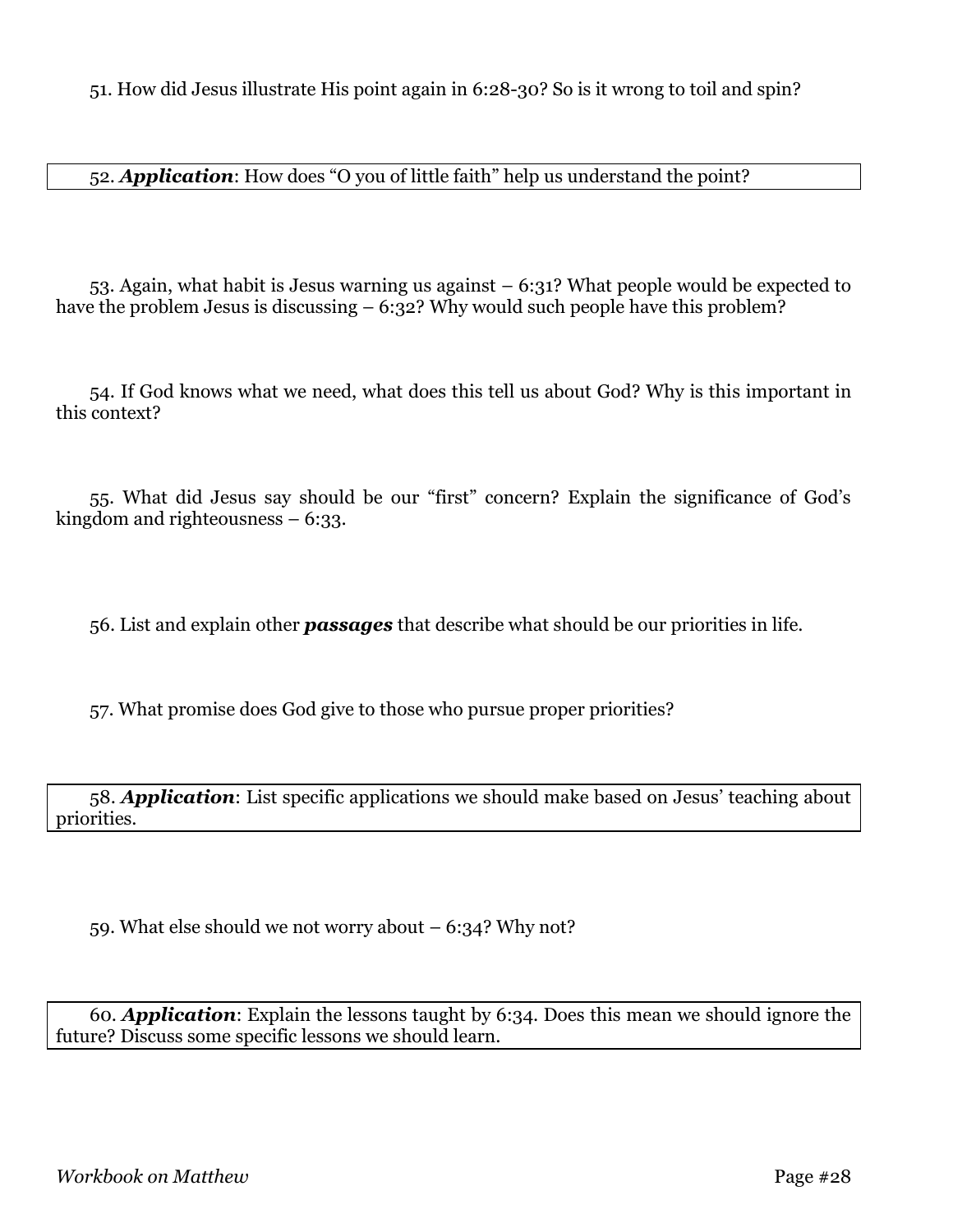Please read Matthew 7 (note parallels in other accounts) and answer these questions. 1. List other *passages* showing whether or not Jesus and His disciples told people they were wrong. Even in the context of Matthew 7, did Jesus say people were wrong? Explain.

2. Are there different kinds of judging? Explain. Note John 7:24.

3. List some kinds of judging that Jesus rebukes in Matthew 7:1-5.

4. *Case Study:* Many people say "judge not" means we must not tell other people (especially religious people) that they have done wrong. How would you respond?

5. Explain the illustration of the plank and the speck (the beam and the mote – 7:3,4). How does this help explain the meaning of hypocrisy? (Think: In what sense is it true that we will be judged according to the judgment we give  $-7:2$ ?

6. *Application*: Give examples in which people might do what Jesus here describes.

7. How did Jesus say we should avoid the error of judging others for what we commit – 7:5? Did Jesus say to leave the speck or mote in the brother's eye? What can we learn?

8. What should we not do according to 7:6? Why not? Why would these animals so act?

9. What lesson should we learn about teaching others? List other similar *passages*.

10. *Application*: How can we know when people are no longer worthy of our teaching efforts, so we should move on? Does this involve making judgments (compare verses 1-5)?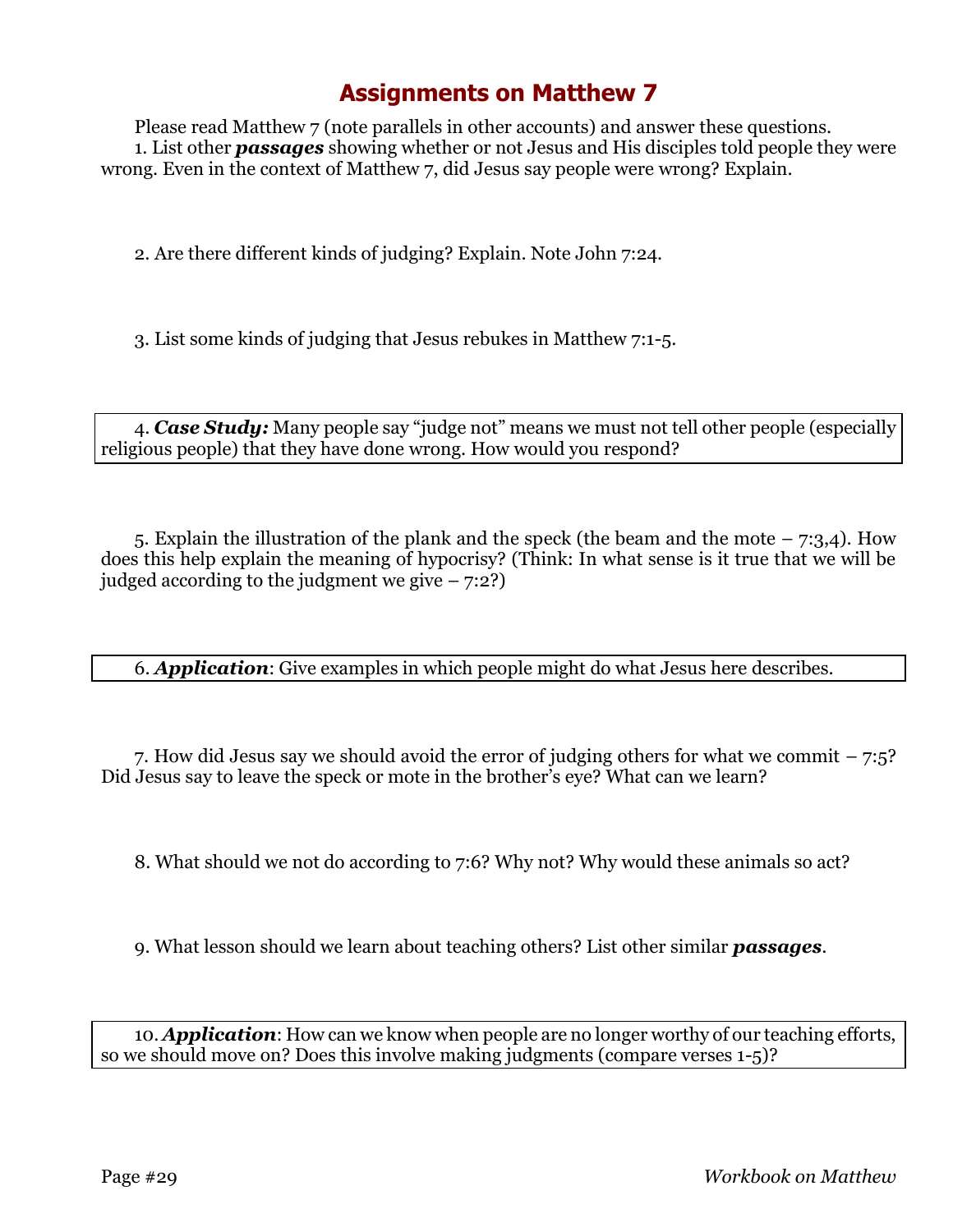11. What promise does Jesus make in 7:7,8? What application does this have to prayer?

12. List other similar *passages* about God's promises to answer prayer.

13. How does Jesus illustrate God's answers to prayer – 7:9-11? What can we learn?

14. What principle does Jesus give in 7:12 to guide our treatment of others? List other *passages* elsewhere that relate to this teaching.

15. *Application*: How does Jesus' teaching in 7:12 differ from how people often act?

16. What two ways or paths does Jesus describe in 7:13,14, and where do they lead?

17. *Application*: What lessons can we learn from the fact there are only two paths and only two destinations? List other *passages* about these two destinations.

18. What does Jesus say about the number of people on each of these paths? List other *passages* describing the relative number of people who are or are not pleasing to God.

19. *Case Study*: People often justify a practice or determine whether or not it is acceptable by the number of people who accept it. How would you respond to such reasoning?

20. *Application*: What lessons can we learn from the fact the one way is "narrow" (or "strait") compared to the other that is broad? List other *passages* that teach similarly.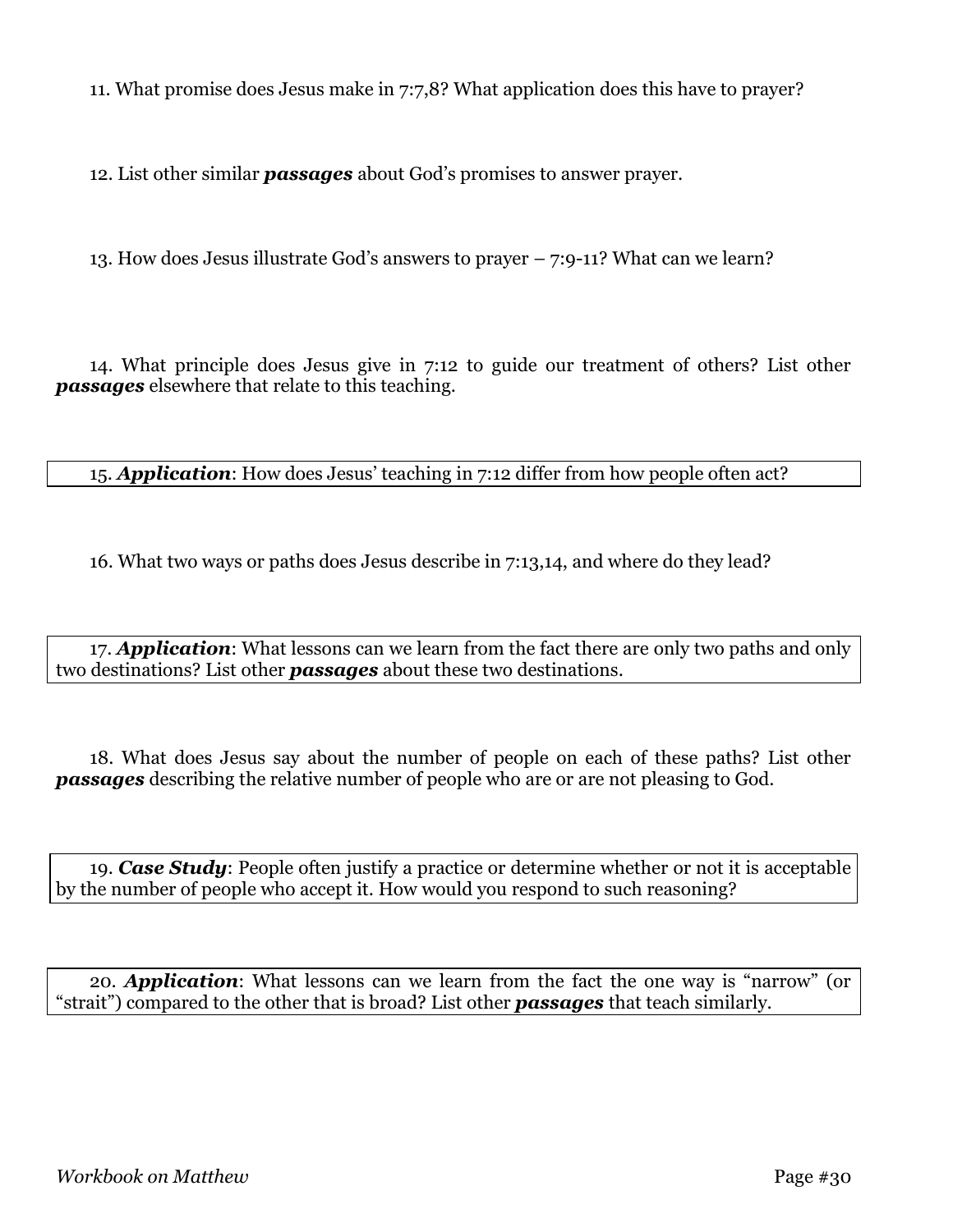21. What danger does Jesus describe in 7:15? List other *passages* about this danger.

22. What does Jesus teach about the character of false teachers? List other *passages* that discuss the deceitful nature of false teachers and false teaching.

23. *Special Assignment:* How does the discussion of false teachers relate to the teaching about "judging" (verses 1-5) and about the narrow and broad ways (verses 13,14)?

24. What illustration does Jesus use to teach us how to determine whether or not a person is a false teacher – 7:16-20? List other similar *passages*.

25. *Application*: What is the fruit of a false teacher? Explain the application of Jesus' teaching. Note the significance of verses 21-28.

26. *Case Study*: Some religions claim they are pleasing to God because their "fruit" is they are large or growing fast. Is that the fruit Jesus referred to here? Proof?

27. What must we do to enter the kingdom of heaven – 7:21? What is *not* sufficient to enter the kingdom of heaven? (Think: How does this relate to 7:13,14?)

28. List other *passages* the show the importance of obedience to receive eternal life.

29. *Case Study*: Many people expect to be saved without obedience because they believe in Jesus or "accept Jesus as Lord." How would you respond in light of the context?

30. How will many people respond to Jesus regarding their service to Him – 7:22,23? How will Jesus respond to them? What was the real reason why they were rejected?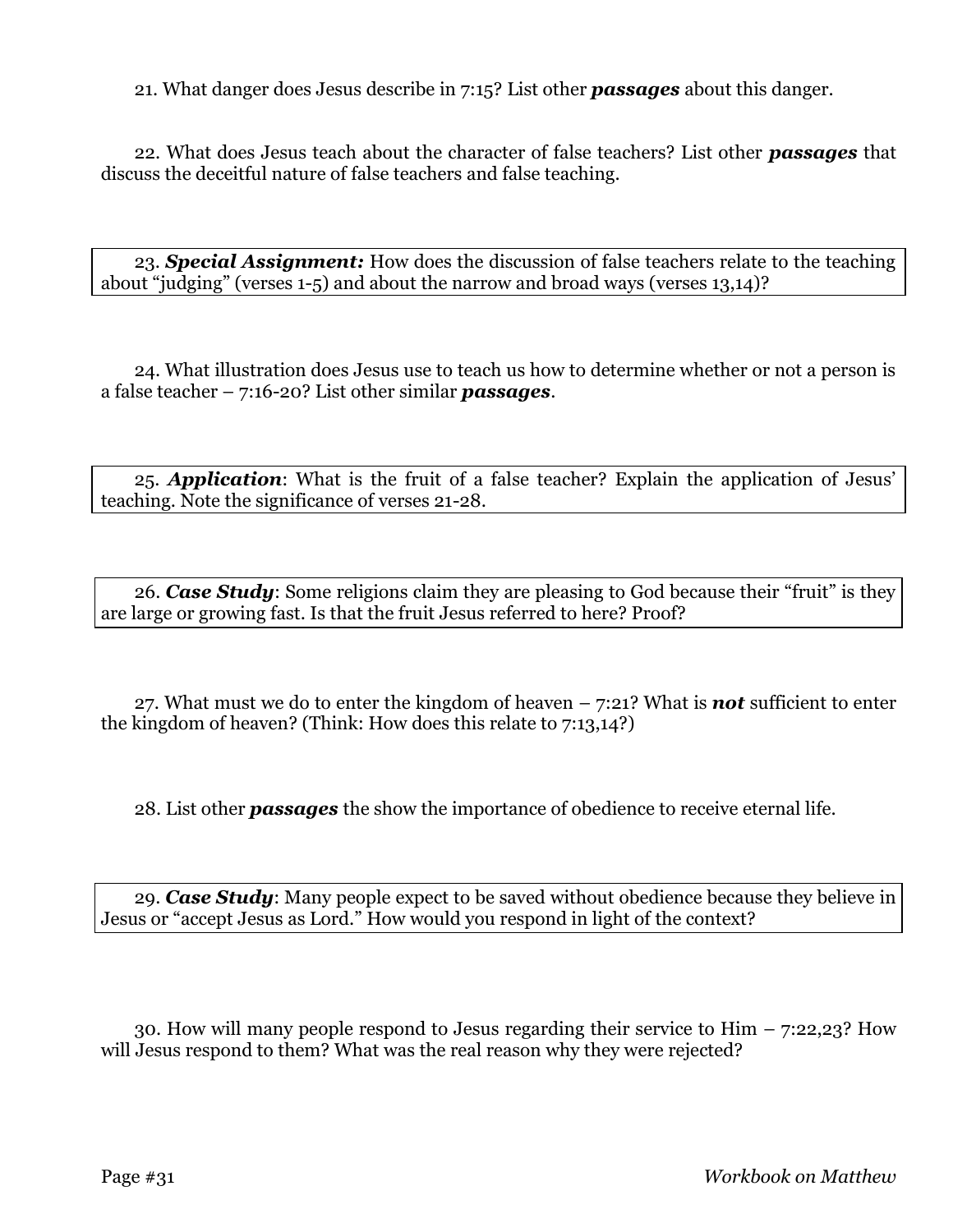31. What did Jesus say about the number of people who will be rejected in 7:22,23? Is this a rare, unusual problem?

32. *Application*: Consider carefully and make a list of various kinds of people who believe they are acceptable before God but who may be mistaken or misled.

33. In the illustration of the two builders (7:24-27), what was the *physical* difference between the two?

34. In Jesus' spiritual application, how were the two men alike? How were they different?

35. What were the spiritual consequences to the illustration? I.e., what will happen to people's houses spiritually?

36. *Application*: Give examples of how people today may be guilty of building spiritually on the sand.

37. How did the people view Jesus' teaching – 7:28,29? What specifically impressed them?

38. Identify some specific ways that Jesus' teaching differed from that of the scribes.

39. Give examples from the Sermon on the Mount that illustrate the authority of Jesus' teaching? What does this teach us about who Jesus is?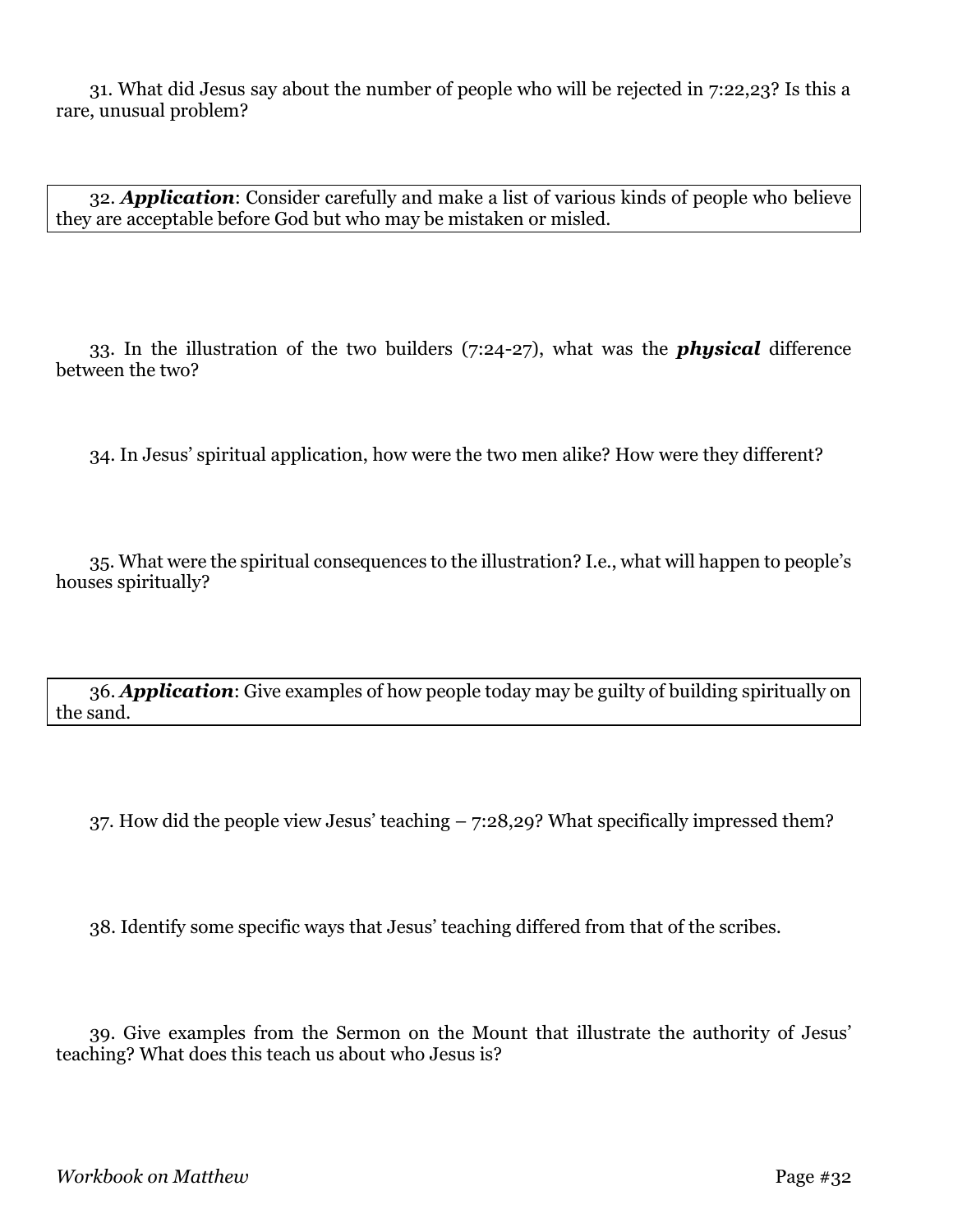Please read Matthew 8 (note parallels in other accounts) and answer these questions. 1. Who came to Jesus, and what request did he make – 8:1,2? (Think: Learn what you can about the disease of leprosy.)

2. What did Jesus say to the man, and what did He do? What was the result – 8:3?

3. What instruction did Jesus give to the man – 8:4? What had Moses commanded about this? How would this constitute a testimony to them?

4. *Special Assignment:* What can we learn from this example about the nature of true Biblical miracles? What characteristics of miracles does this event demonstrate?

5. Who came to Jesus at Capernaum (see *map*), and what request did he make – 8:5,6? (Think: What was a centurion?)

6. What did Jesus say that He would do, and what did the centurion say to do instead – 8:7,8? Why did he say Jesus should not come to his house?

7. In 8:9, why did the centurion say Jesus could heal the servant simply by speaking? Explain.

8. *Special Assignment:* How does the centurion's statement express the concept of authority? How should we apply this regarding the authority of God and the Scriptures?

9. What compliment did Jesus pay the centurion in 8:10? In what way did the centurion's statements demonstrate faith?

10. What lesson did Jesus teach about faith – 8:11,12? Explain the statement and its application? (Think: How would this differ from what the Jews would have expected?)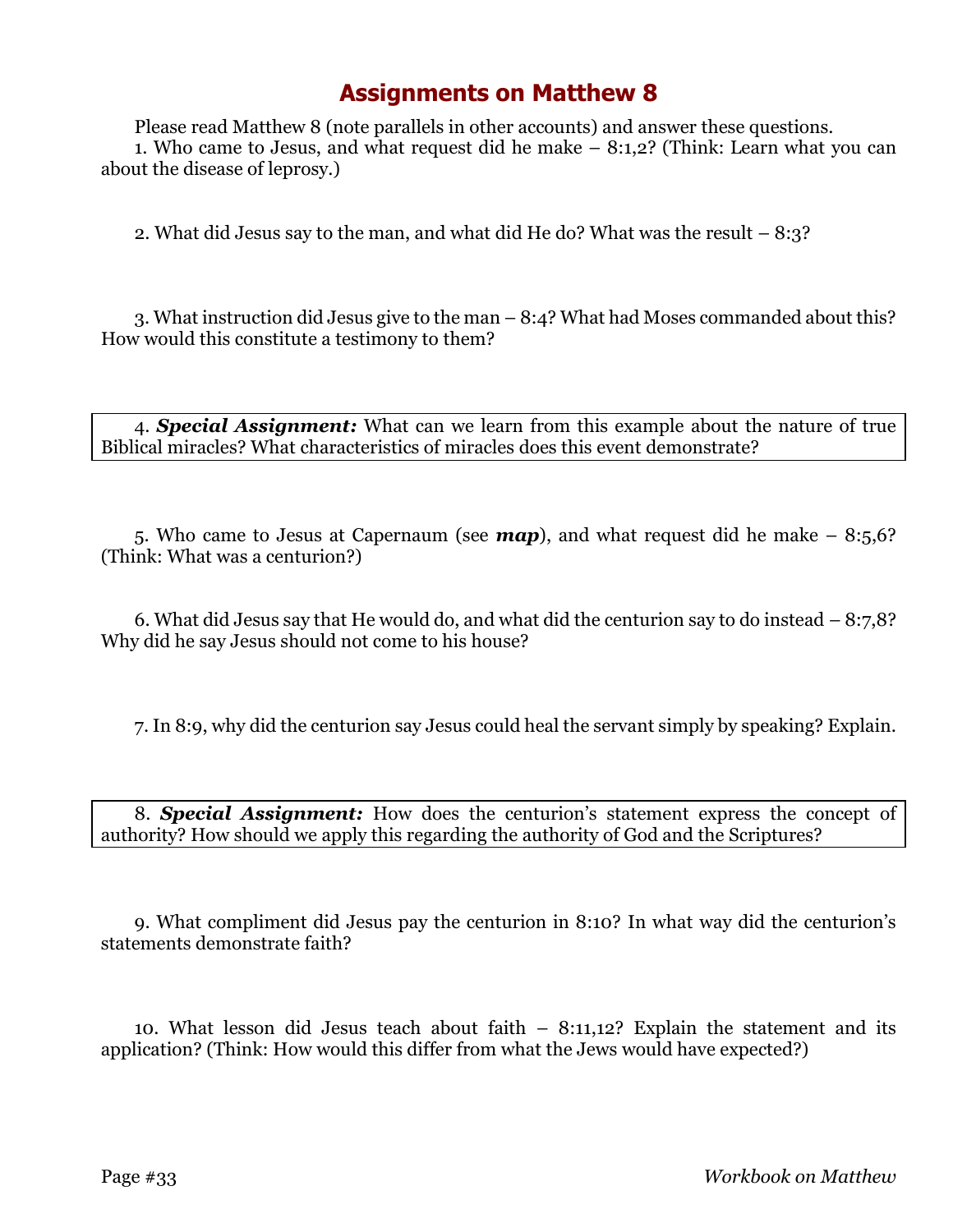11. What did Jesus say about the centurion and his servant, and what was the result – 8:13? (Think: What faith healer today can do what Jesus did in this case?)

12. Where did Jesus go in 8:14, and what problem did He find there?

13. What did He do for the woman, and what was the result – 8:15? How does this event demonstrate the nature of true miracles?

14. *Case Study:* What modern practice of the Catholic Church would be contradicted by this event? Explain the difficulty.

15. What happened when evening came – 8:16? What does this show about the power of Jesus, and how does it differ from modern faith healers?

16. What Old Testament prophecy does this fulfill, and where is it found – 8:17?

17. Where did Jesus go, and who spoke to Him – 8:18,19? What did the man say?

18. How did Jesus respond to the man – 8:20? What does this tell you about Jesus? (Think: Does this mean it is wrong for Christians to own houses? Proof?)

19. *Special Assignment:* Why would Jesus say this to the man? Was He trying to discourage him from following Him? What lessons should we learn today?

20. What did another man say to Jesus in 8:21? How did Jesus respond to him – 8:22? (Think: Does this mean it is wrong to bury our dead relatives?)

21. Explain the meaning of Jesus' statement. What lessons should we learn today?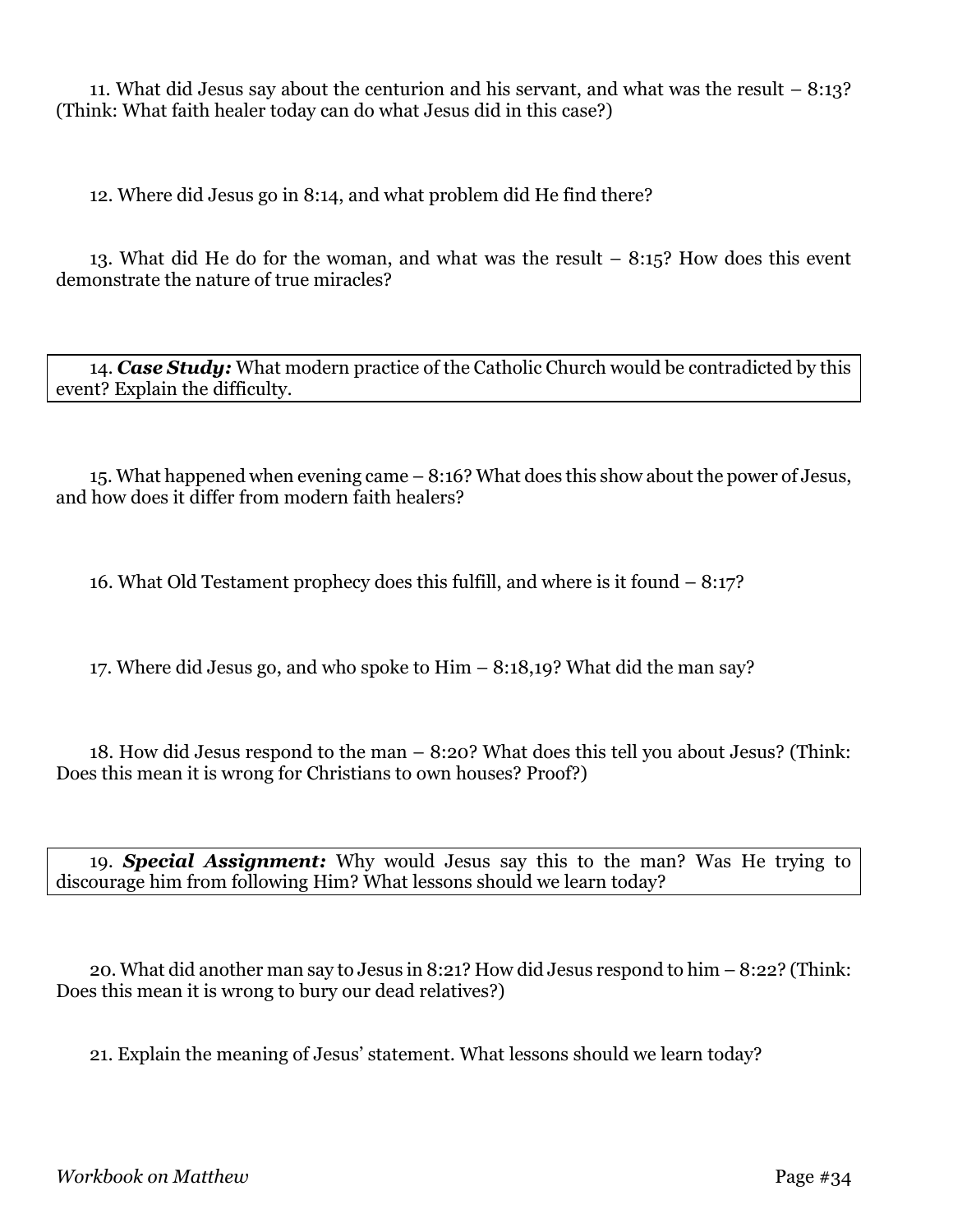22. Where was Jesus, and who was with Him in this event – 8:23,24? What problem occurred, and what was Jesus doing at the time?

23. What the disciples do, and what did they say to Jesus – 8:25?

24. What did Jesus say to the disciples – 8:26? Why would He say this, and what lessons should we learn?

25. What did He do about the storm? What was the result?

26. *Special Assignment:* How did the disciples respond – 8:27? What can we learn about the nature of true miracles? How does this contrast to modern faith healers?

27. Where did Jesus go? Who met him there – 8:28? How are these men described?

28. What did these men say to Jesus – 8:29? What does this show about how aware they were of who Jesus is?

29. What request did the demons make of Jesus – 8:30-32? How did Jesus respond, and what happened as a result?

30. What did those who kept the pigs do? What did the people of the city do – 8:33,34?

31. *Special Assignment:* How does this event demonstrate the power of Jesus? Once again, what do we learn about the nature of true miracles?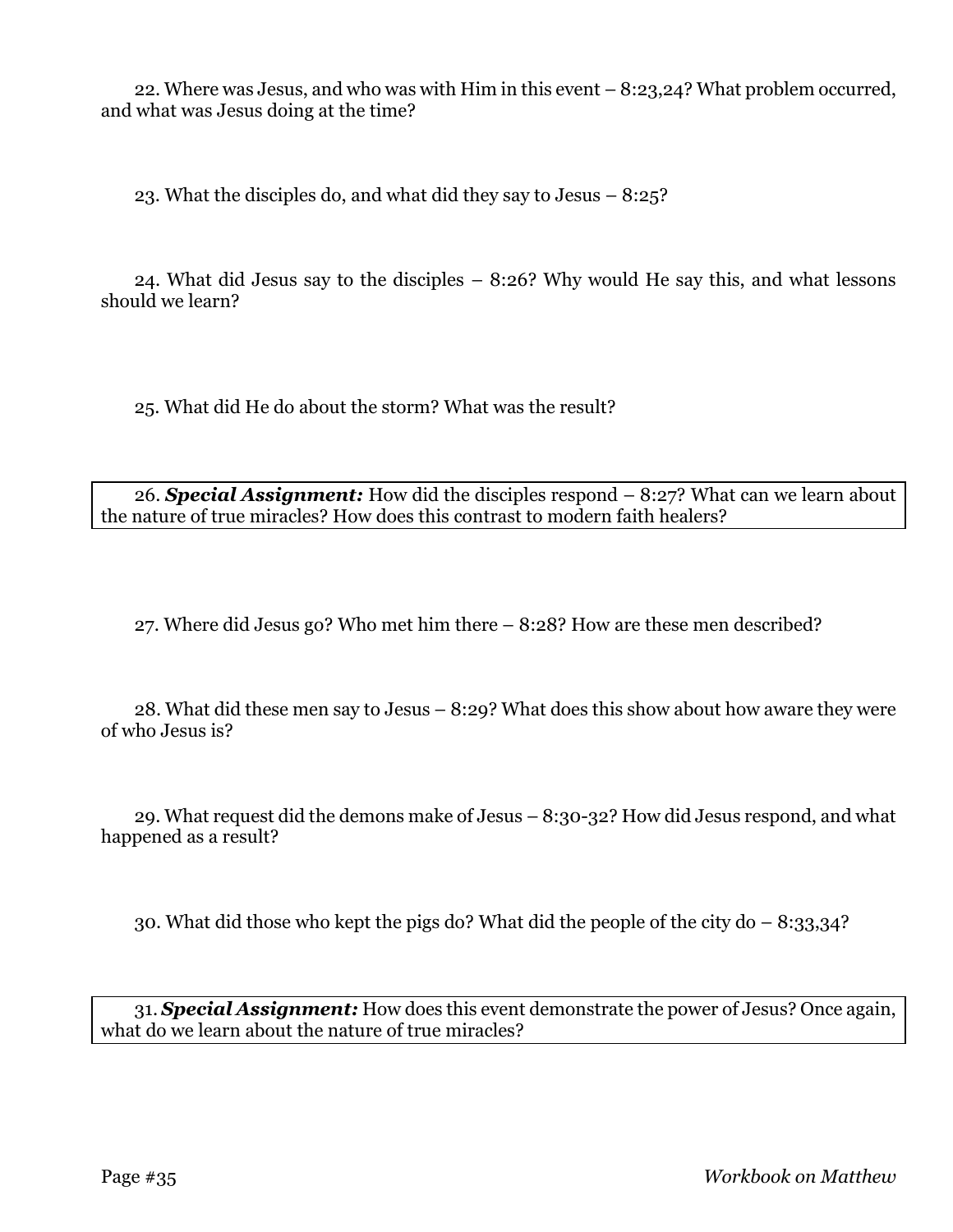Please read Matthew 9 (note parallels in other accounts) and answer these questions. 1. Where did Jesus go? Who was brought to Him there – 9:1,2? What did Jesus say to the man? (Think: According to other accounts, what was unusual about how the man came?)

2. What criticism did some scribes raise  $-9:3$ ? Explain why they might think this.

3. *Special Assignment:* Who has power to forgive sins committed against God? List other *passages* in which Jesus forgave sins. What does this prove about Jesus' nature?

4. What application can we make to men today who claim the power to forgive sins?

5. What question did Jesus ask the men – 9:4? What can we know from the fact that Jesus could read these men's thoughts (compare 1 Kings 8:39)?

6. How did Jesus prove that He had the power to forgive sins – 9:6,7? Explain how the miracle proves His power to forgive.

7. *Special Assignment:* What effect did the miracle have on the people – 9:8? How does this event demonstrate the purpose of miracles?

8. What characteristics of true miracles are demonstrated in this event?

9. Where did Jesus find a man next? What was his name – 9:9? What instruction did He give him, and what happened? (Think: What other name does this man have elsewhere?)

10. What criticism was raised of Jesus in 9:10,11? What illustration did He use to respond – 9:12,13? Explain the point. (Think: Whose house was this?)

11. *Application*: What Old Testament passage did Jesus quote – 9:12,13? Explain it. What lesson should we learn about teaching others?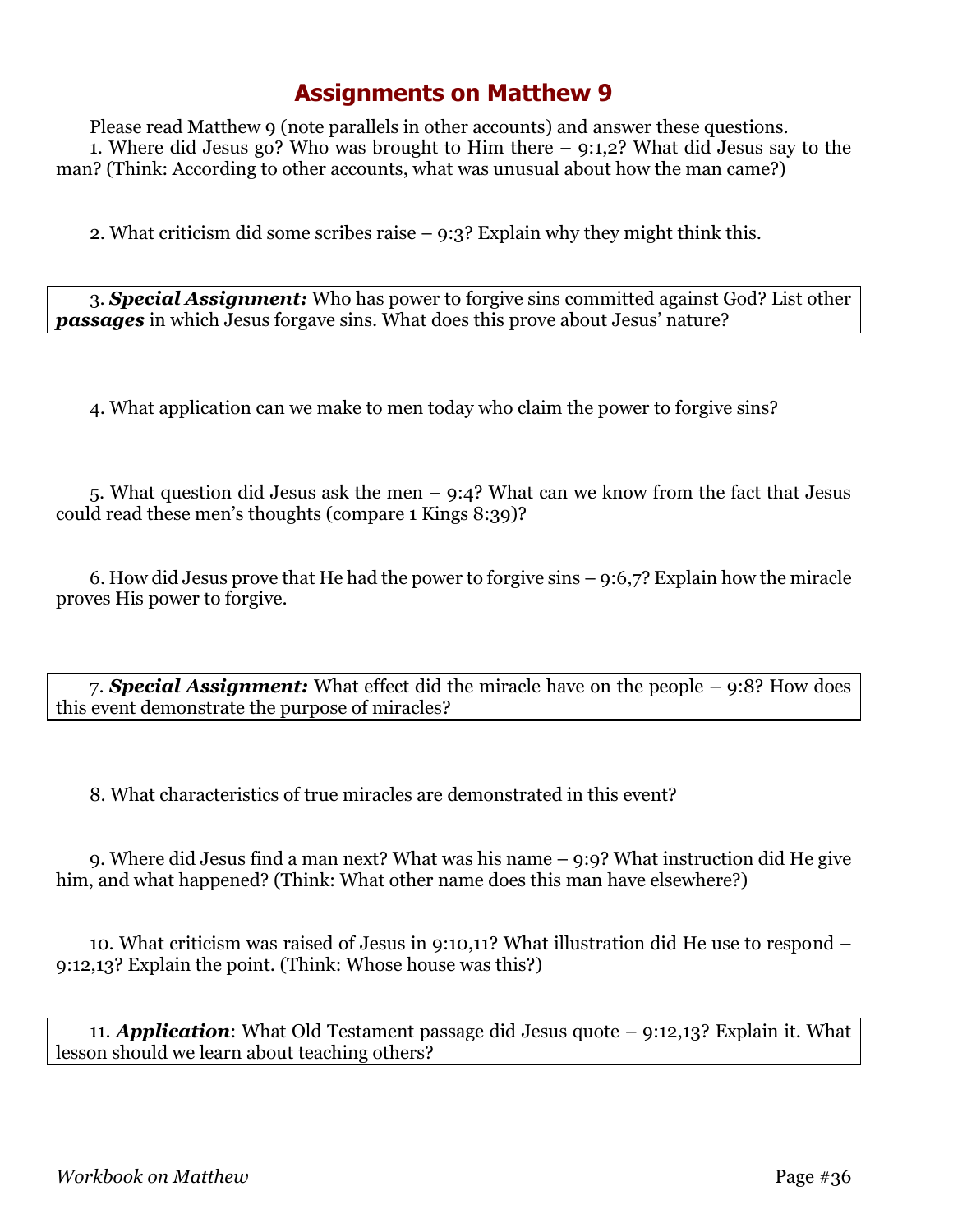12. Who asked a question of Jesus, and what did they ask – 9:14? What illustration did He use to answer them  $-9:15$ ?

13. List other *passages* about fasting. What was its purpose?

#### 14. *Application:* Is fasting a required practice today? Does it have benefits to us today?

15. Describe the two illustrations that Jesus used in 9:16,17?

16. Explain the lessons we should learn from these illustrations. (Think: Does the illustration of the wineskins justify the practice of modern social drinking?)

17. Who came to Jesus, and what request did he make – 9:18? According to other accounts, what was the man's name, and how old was his daughter?

18. What problem did a woman have? How long had she had it – 9:19-21? What did she do, and why? (Think: What information do other accounts add about the woman's problem?)

19. What did Jesus say to the woman – 9:22? What was the result? (Think: What can we learn about miracles from this example?)

20. When Jesus arrived at the ruler's house, what did He see and what did He say – 9:23,24? How did the people react? Explain the reaction.

21. What did Jesus do with the girl –  $9:25$ ? What was the result –  $9:26$ ?

22. *Case Study:* Many modern so-called faith healers claim to do miracles just like Jesus and His apostles did. Compare what such people do to what Jesus did in this case.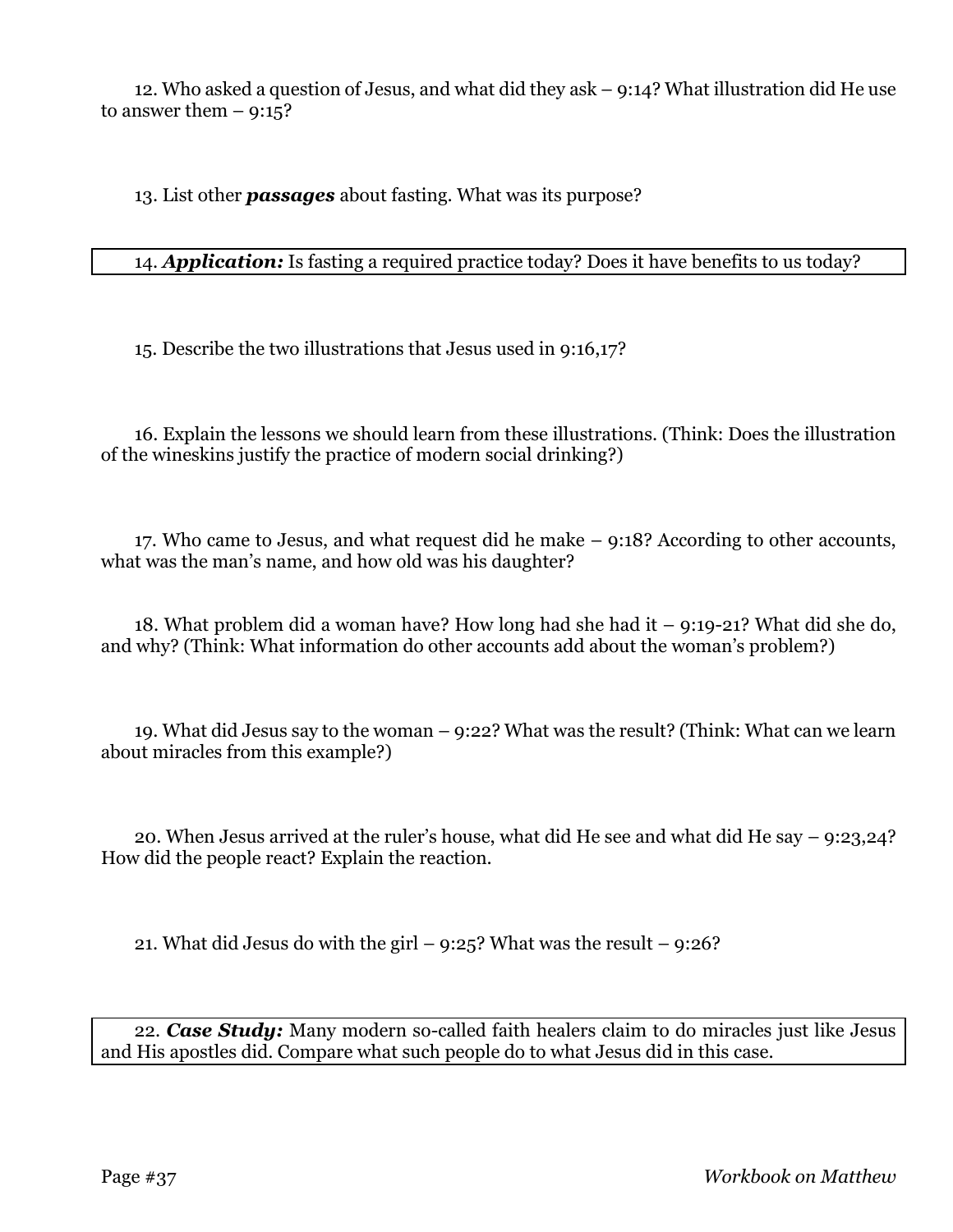23. Who followed Jesus, and what request did they make – 9:27? What question did He ask, and what did they answer – 9:28?

24. What did Jesus do for the men – 9:29,30? Why was this miracle especially amazing? (Think: Were people always required to have faith in order to receive the effects of a miracle?)

25. What warning did Jesus give the men? What did they do instead – 9:30,31? (Think: Did Jesus ever want people to know about the miracle? Why might He have given this warning?)

26. What problem did the man have who was brought to Jesus in 9:32,33? What did Jesus do for him?

27. How did people react to the miracle? But what did Pharisees say about it  $-9:34$ ?

28. *Special Assignment:* Although they denied the source of Jesus' power, note that His enemies could not deny the miracles. List other *passages* in which unbelievers admit the occurrence of miracles. What lessons can we learn?

29. What work did Jesus do according to 9:35? What caused Him to have concern for the people, and what illustration is used – 9:36? Explain it.

30. What concern did Jesus express to His disciples – 9:37? Explain the illustration.

31. What did He instruct the disciples to do as a result – 9:38? Explain how such a prayer could be fulfilled.

32. *Application*: What lessons should we learn from this story about our own prayers? If we pray such a prayer, what responsibility would this give us?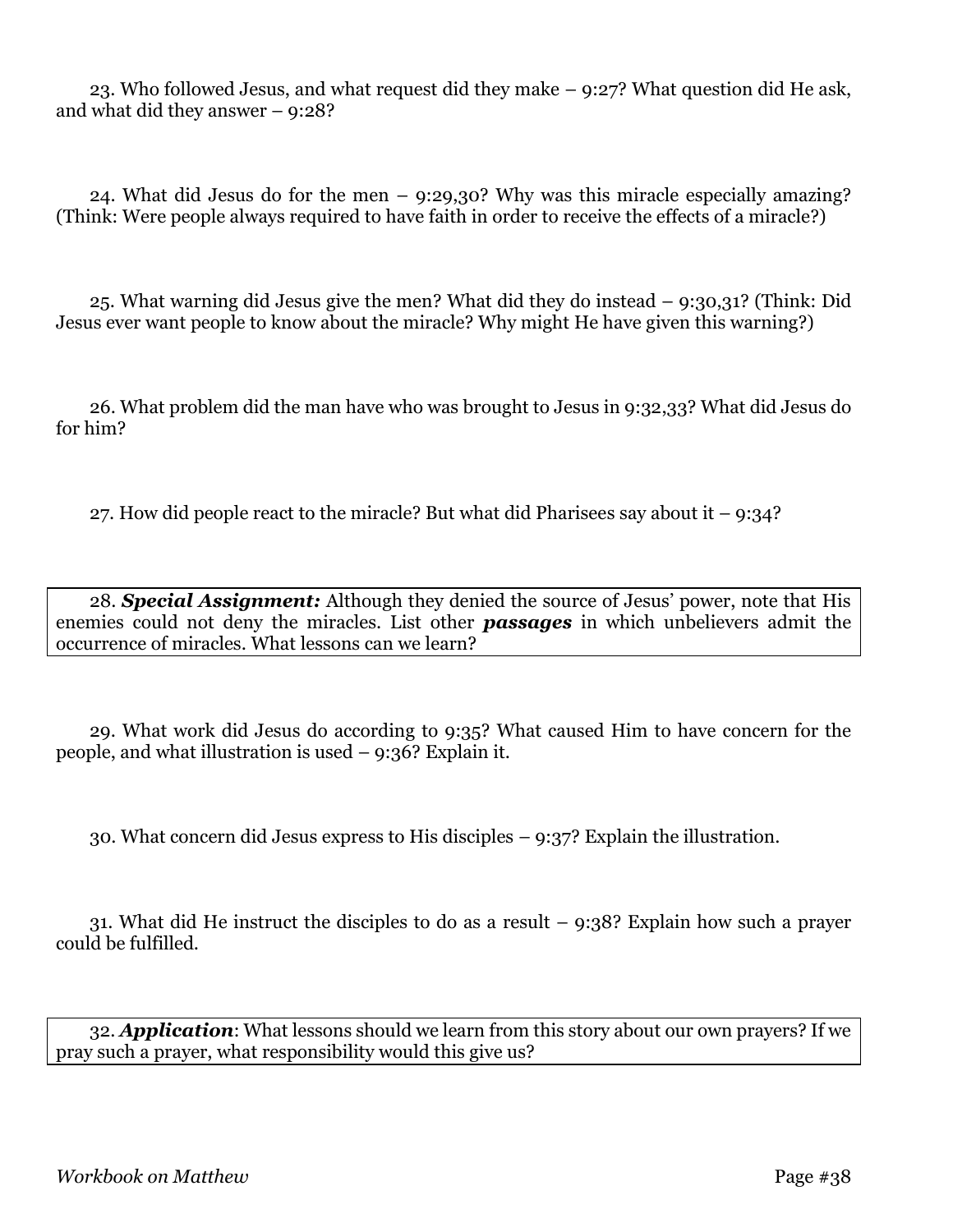Please read Matthew 10 (note parallels in other accounts) and answer these questions. 1. Whom did Jesus call, and what powers did He give them – 10:1?

2. List the names of the twelve apostles, and for each one name (if you can) something else you know about him – 10:2-4.

3. To whom were the twelve sent, and to whom were they not sent – 10:5,6? (Think: How did this compare to the Great Commission – Matthew 28:18-20?)

4. What message should they preach – 10:7? Who else had preached a similar message?

5. What should they do for people as they did this work of preaching – 10:8? According to other Scriptures, what purpose did these acts accomplish?

6. What is meant by the expression, "Freely you have received, freely give"? Does this mean preachers should never accept financial support? Explain.

7. What provisions would they not need on their travels – 10:9,10? What reason is given why they would not need these things?

8. Where else do the Scriptures cite the concept that a worker is worthy of his food? What lesson is taught by this concept?

9. *Special Assignment:* List ways in which these instructions were temporary and limited. How do they differ from instructions given later to gospel preachers and teachers?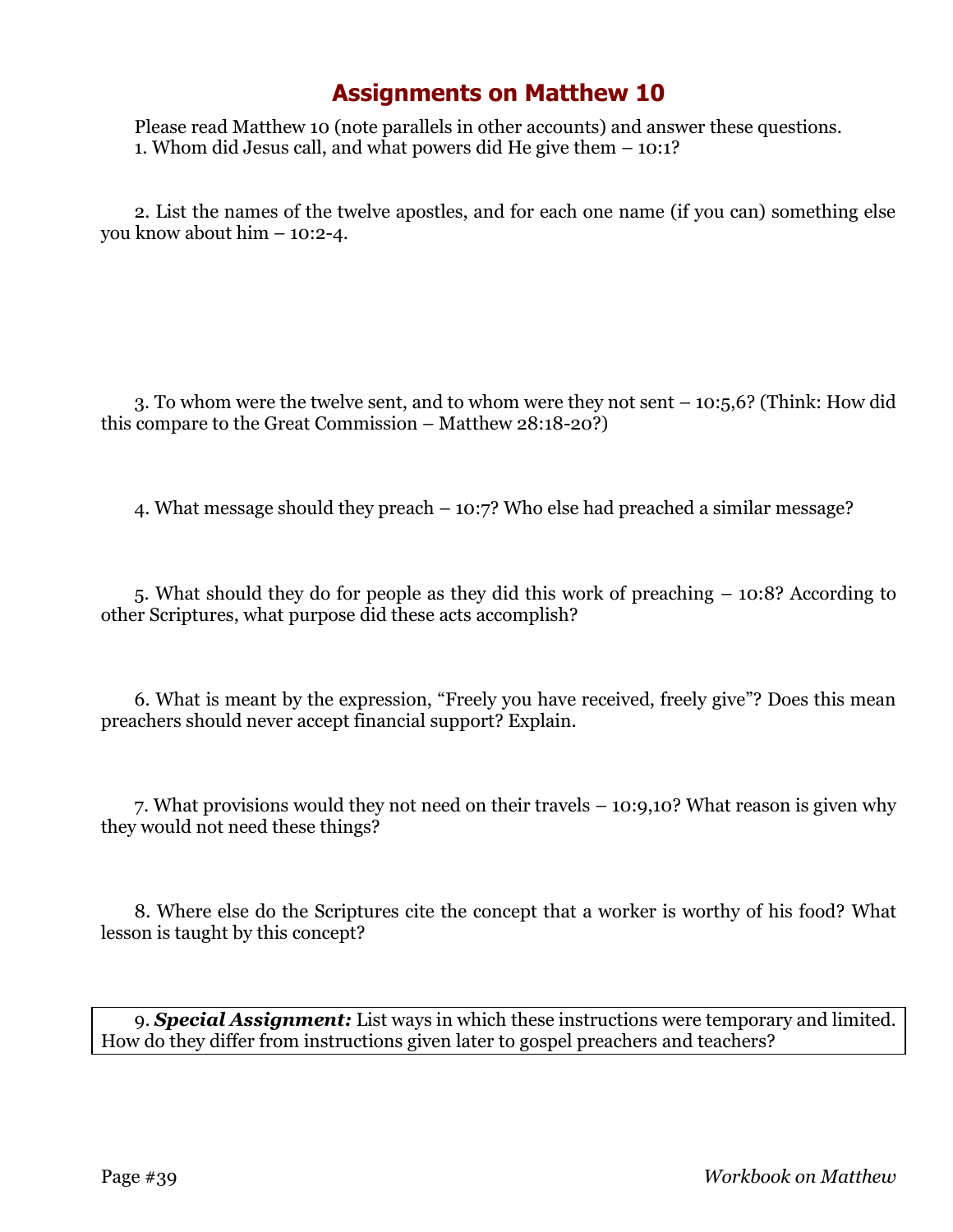10. How should they arrange for a place to stay as they traveled – 10:11? What lessons can we learn about hospitality and support of preachers?

11. How should they treat the household where they might enter – 10:12,13? Explain.

12. What should they do when people would not receive them or their message? How does Jesus describe the consequences to those people – 10:14,15? Explain.

13. How did Jesus illustrate the circumstances the apostles would face and how they should deal with them – 10:16? Explain the illustration.

14. *Application*: What should we learn from the illustrations that Jesus used?

15. What treatment should they expect to receive – 10:17? What should we learn?

16. What class of people would they face at times – 10:18? Why might such things happen?

17. What assurance did Jesus give them about the message they should speak in those cases – 10:19,20?

18. List other *passages* describing the direct guidance received from the Holy Spirit by inspired men.

19. *Special Assignment:* What can we learn from this discussion about the nature of direct guidance of the Holy Spirit?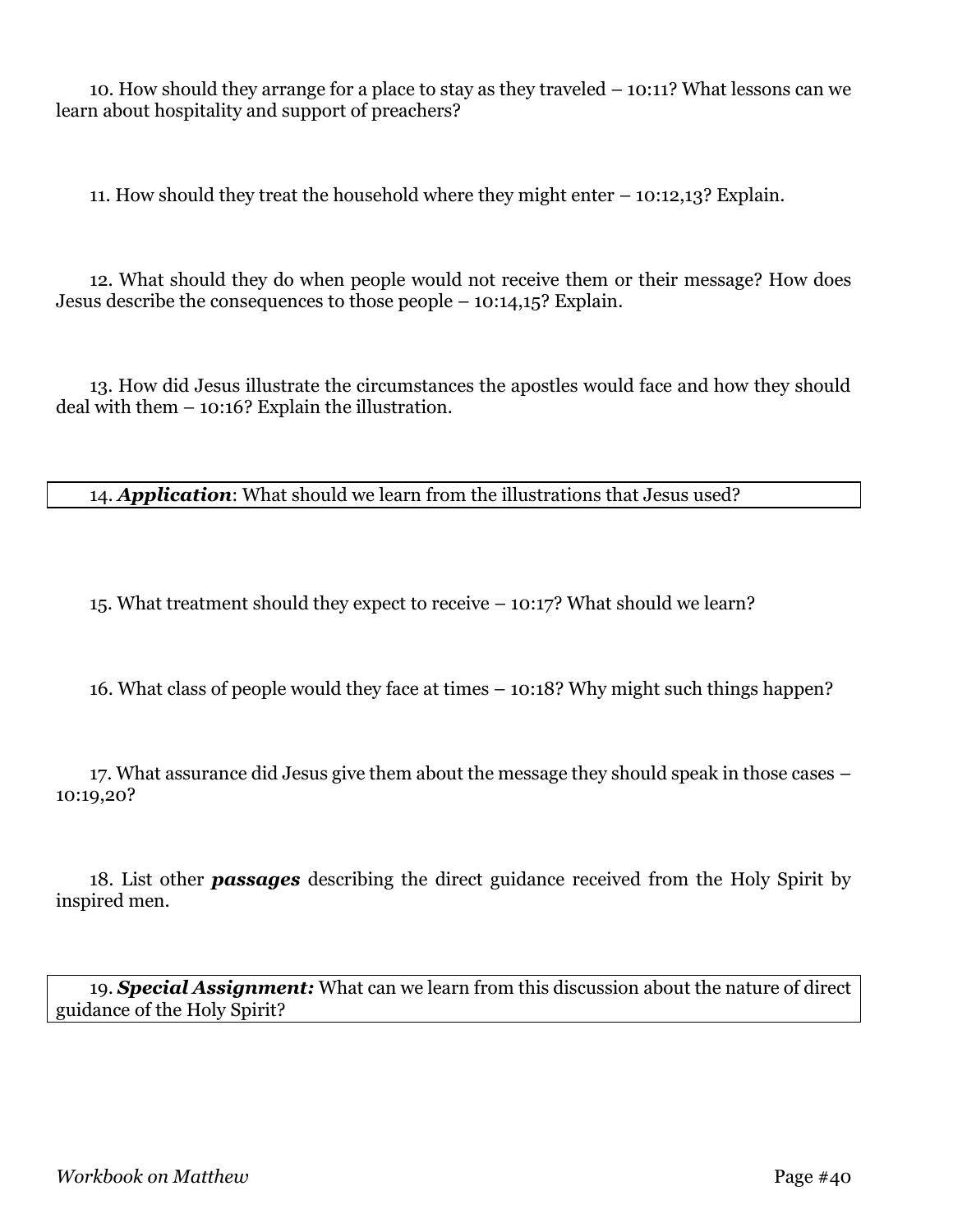20. What dangers would they face in their work – 10:21,22? Where else does the Bible discuss the problem of spiritual conflict within families?

21. How did Jesus say they should react to persecution – 10:22,23?

22. List other *passages* about the importance of enduring persecution.

23. What goal should a disciple pursue according to 10:24,25? What else do the verses say disciples will share in common with their master?

24. List other *passages* about the importance of imitating Jesus to be like Him.

25. What assurance did Jesus give in 10:26, and how did this relate to the discussion of persecution? What applications should we make?

26. What did the disciples do with the message Jesus gave them – 10:27? What lesson should we learn?

27. Whom should we fear? Whom should we not fear – 10:28? What reason is given?

28. What lessons should we learn about our eternal destinies, and the importance of spiritual things as compared to physical things?

29. How did Jesus illustrate God's care for His people – 10:29-31? How did this relate to the discussion of persecution?

30. *Application:* List other *passages* about God's care for his people. What lessons should we learn, and what assurance does this give us?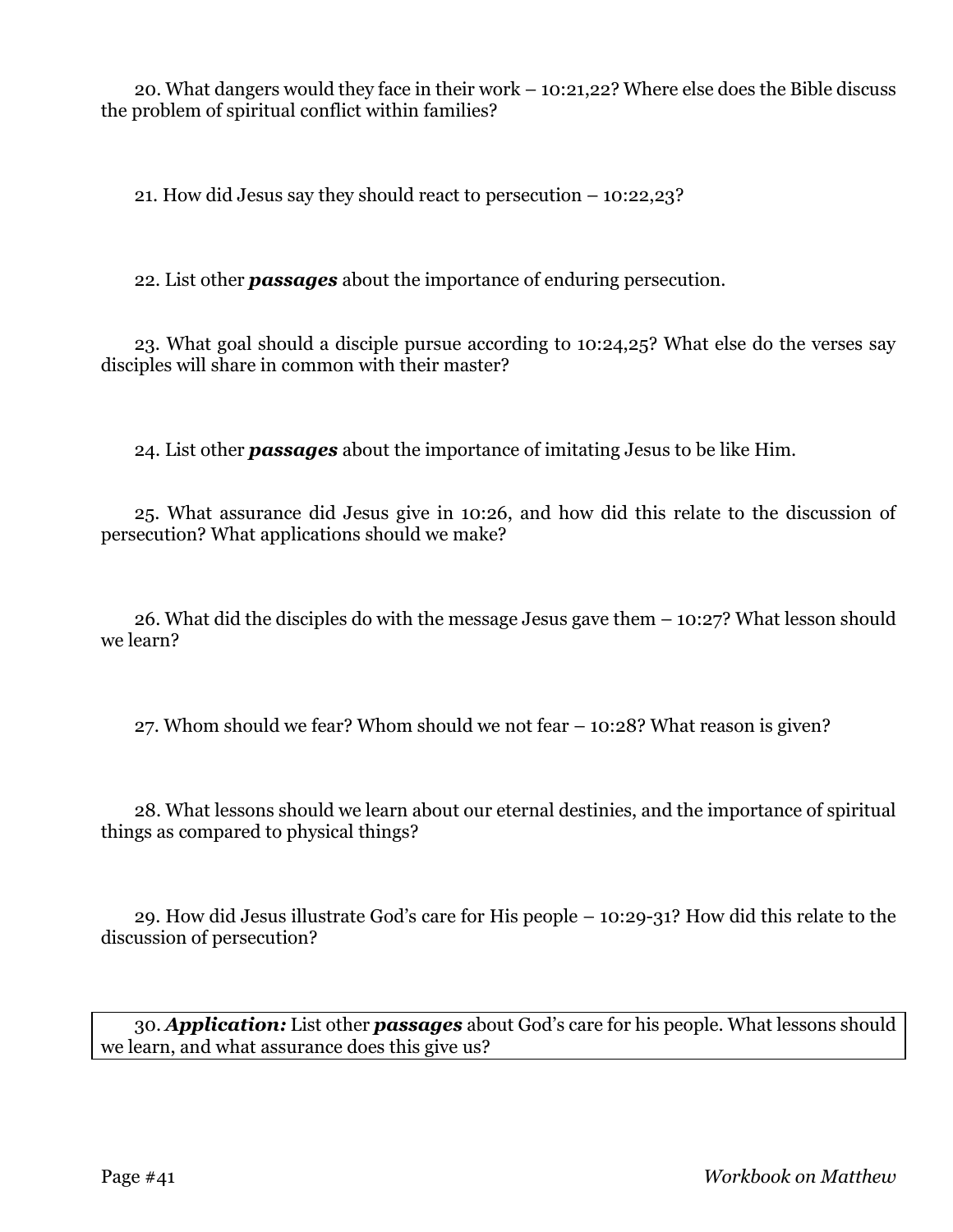32. *Special Assignment:* List other *passages* about confession of Jesus. Explain whether confession is just something we do at the time of conversion or something we should continue to do throughout our lifetime.

33. What did Jesus say that He came to bring – 10:34? In what sense is it true that He did not come to bring peace? Explain His point.

34. What conflict did Jesus describe as a result of His teaching in 10:35,36? Explain why such conflicts might exist.

35. *Application*: What choice does Jesus say we must make according to 10:37, and what is the consequence? Describe situations in which Christians sometimes face this choice.

36. Who is not worthy of Jesus – 10:38? Where else are such points taught?

37. How does taking one's cross in verse 38 compare to losing his life for Christ in verse 39? What was the significance of the cross in the life of Jesus?

38. *Application*: Give applications of what it means to find one's life because he lost it for Christ as compared to losing one's life because he finds it.

39. Explain the principle that Jesus describes in 10:40 where He states that receiving His inspired teachers would be receiving Him, which in turn would be receiving the Father.

40. What does it mean to receive a prophet or a righteous man, and what rewards are offered – 10:41? What is meant in 10:42 by giving a cup of cold water in the name of a disciple?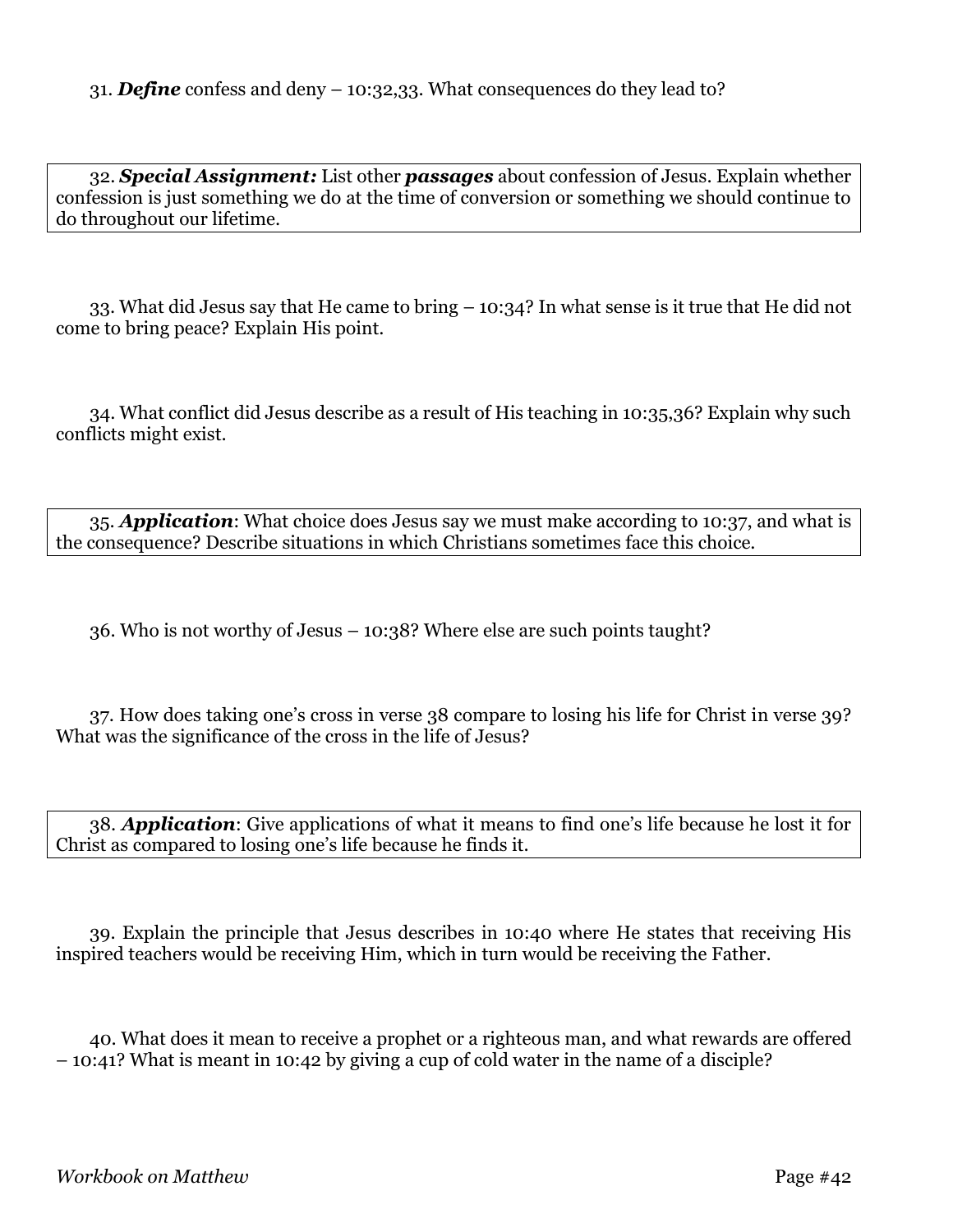Please read Matthew 11 (note parallels in other accounts) and answer these questions. 1. Where did Jesus go to preach, and who sent disciples to Him to ask a question? What question did they ask  $-11:1-3$ ?

2. What testimony had John given about Jesus in John 1:29-34? (Think: What might have motivated John to ask this question now in light of his own previous testimony?)

3. What answer did Jesus give to John through John's disciples – 11:4-6? Explain how this answers John's question.

4. *Special Assignment:* What does Jesus' answer show about the purpose of miracles?

5. Explain the significance of Jesus' statement about people being offended at Him. What does it mean to be offended, and why were many people offended at Him?

6. What question did Jesus ask about John in 11:7? Explain the significance of His question and its application to John. (Was John like a reed shaken in the wind?)

7. What question did He ask about John in 11:8? Again, explain the significance of the question and its application to John.

8. What did Jesus ask about John – 11:9,10. What was His answer and how did He prove it?

9. Explain the sense in which John was more than a prophet.

10. How did Jesus describe John in 11:11? Explain how it could be true that no one was greater than John, yet those who are least in the kingdom are greater than he.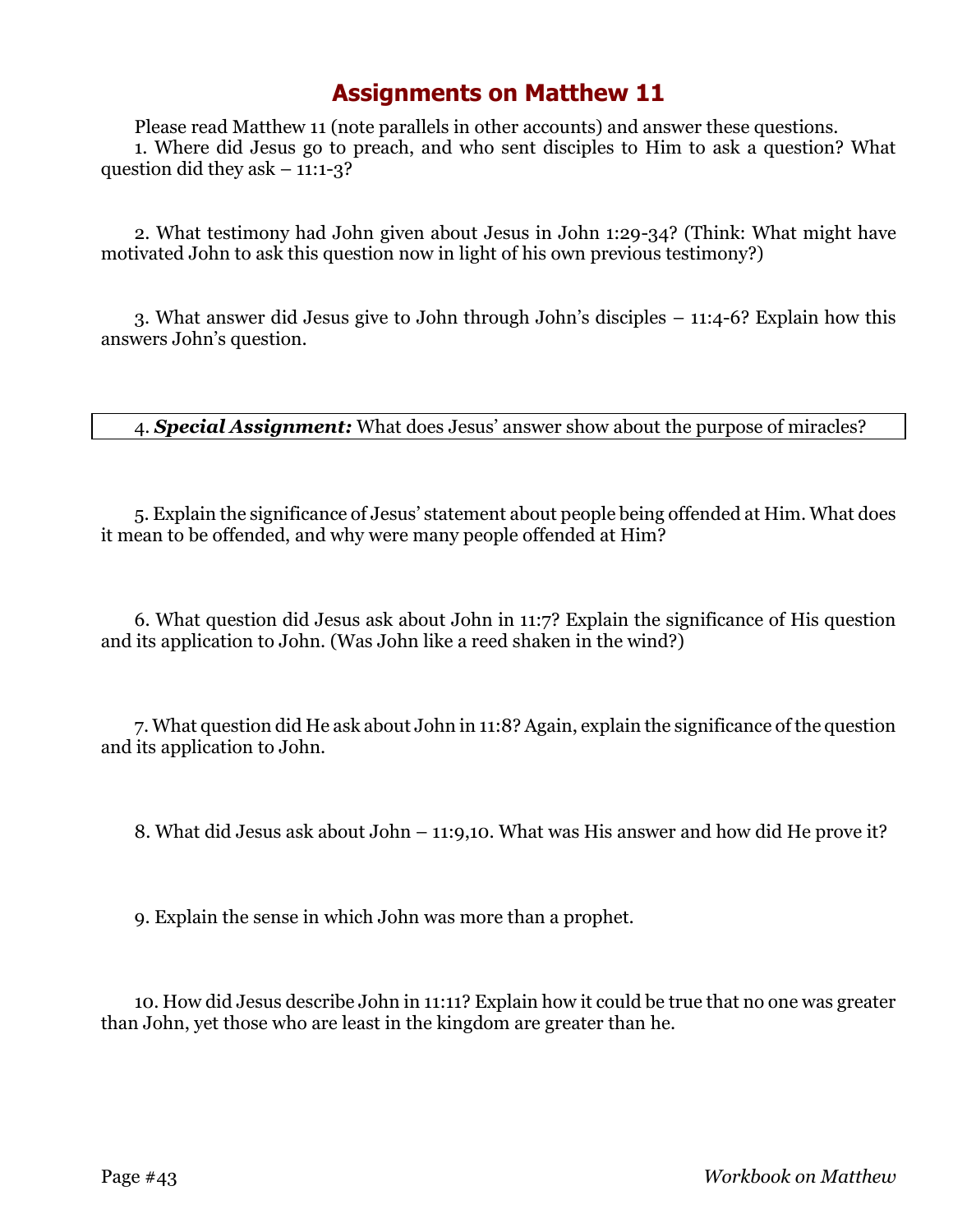11. What did Jesus say in 11:12 had followed since the days of John the Baptist? In what sense was this true? (Think: How might John's preaching have contributed to this consequence?)

12. How did John relate to the prophets and the law – 11:13? To what do the prophets and the law refer? So what is the significance of the fact that they prophesied until John?

13. Who did Jesus say John was in 11:14? List other similar *passages* and explain the sense in which this is true (note especially Luke 1:17).

14. Jesus often used expressions similar to 11:15. What point was He trying to make, and what should we learn?

15. What illustration did Jesus use in 11:16,17 to illustrate people's reactions toward Him and toward John? Explain the point of the illustration.

16. How did Jesus apply the illustration to people's reaction to Him and to John – 11:18,19? Explain His point. (Think: Why was John's diet different from that of Jesus?)

17. People sometimes use verse 19 to claim that Jesus believed in "social drinking." Consider the context and explain the significance. (Did John have a demon? Was Jesus a glutton? Was He a friend of tax collectors and sinners in the sense people opposed?)

18. *Application*: What lessons can we learn from this illustration about the way people react to our stand for the truth today?

19. What did Jesus begin to teach in 11:20? What was the reason for His teaching?

20. What cities did He rebuke first – 11:21,22 (see *map*)? What Old Testament cities did He compare them to? Explain the point of the comparison.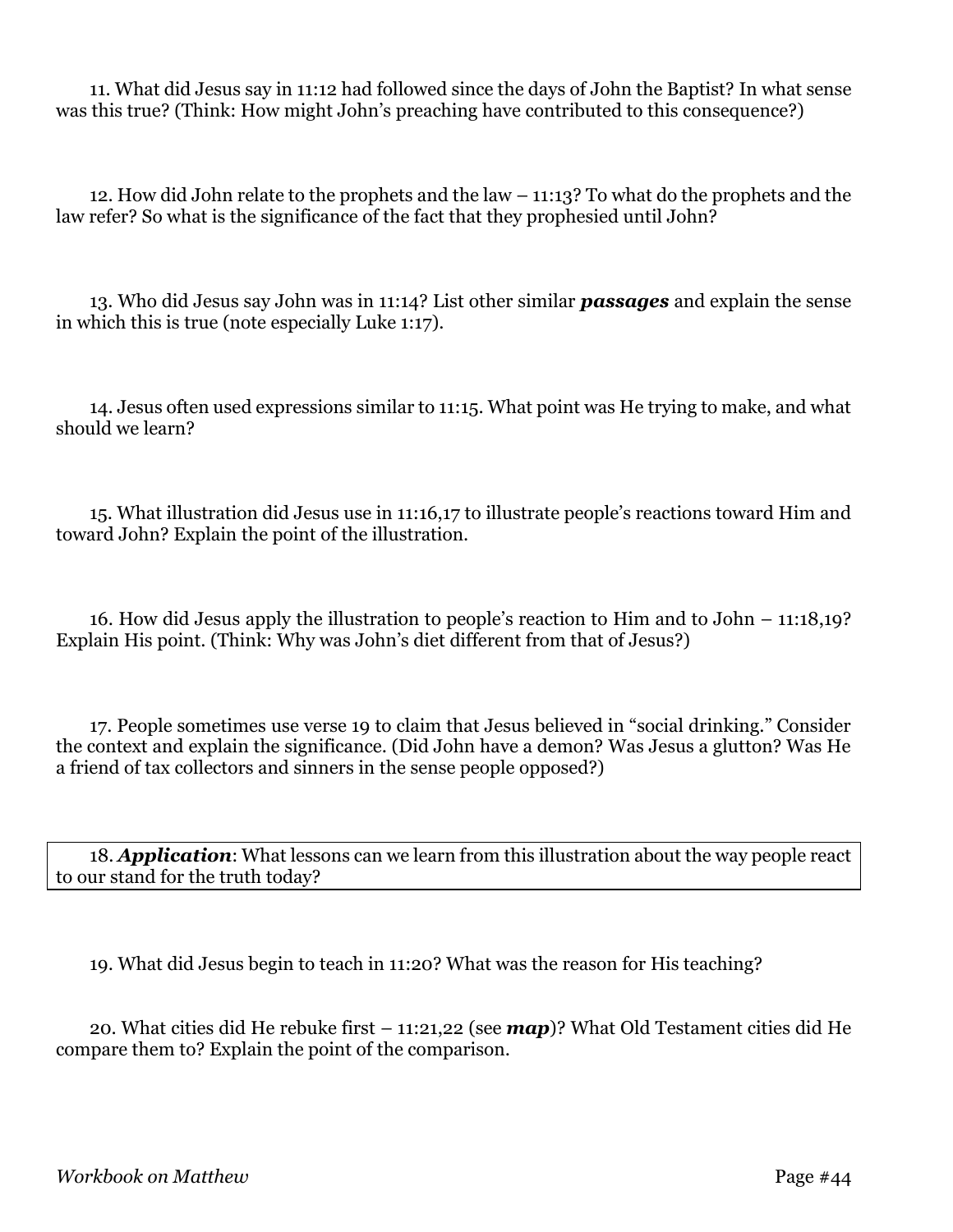21. What city did Jesus rebuke in 11:23,24 (see *map*)? To what city did He compare them, and what was the point of the comparison?

22. *Application*: What should people learn today from Jesus' rebuke of these cities?

23. For what did Jesus express thanks in 11:25,26? List other similar *passages*.

24. *Application*: Explain why it seemed good to God to reveal to babes what had been hidden from the wise and prudent. What should we learn for our own lives and teaching?

25. What relationship did Jesus describe between Himself and the Father 11:27? List other *passages* that describe Jesus' revealing the Father.

26. *Application*: If Jesus is the only real way to know the Father, what does that mean for our service to God and our teaching?

27. What invitation did Jesus give in 11:28? Whom did He invite, and what promise did He give them? (Think: What kind of rest does Jesus offer to those who follow Him?)

28. How did Jesus describe Himself in 11:29? In what sense was He meek and lowly? (Think: Give examples from His life that demonstrate these qualities.)

29. What is a yoke – 11:29,30? How did Jesus describe His yoke and His burden?

30. *Special Assignment:* To what did Jesus refer when He spoke of His burden and His yoke? How did this compare to the labor and burden in verse 28? What should we learn?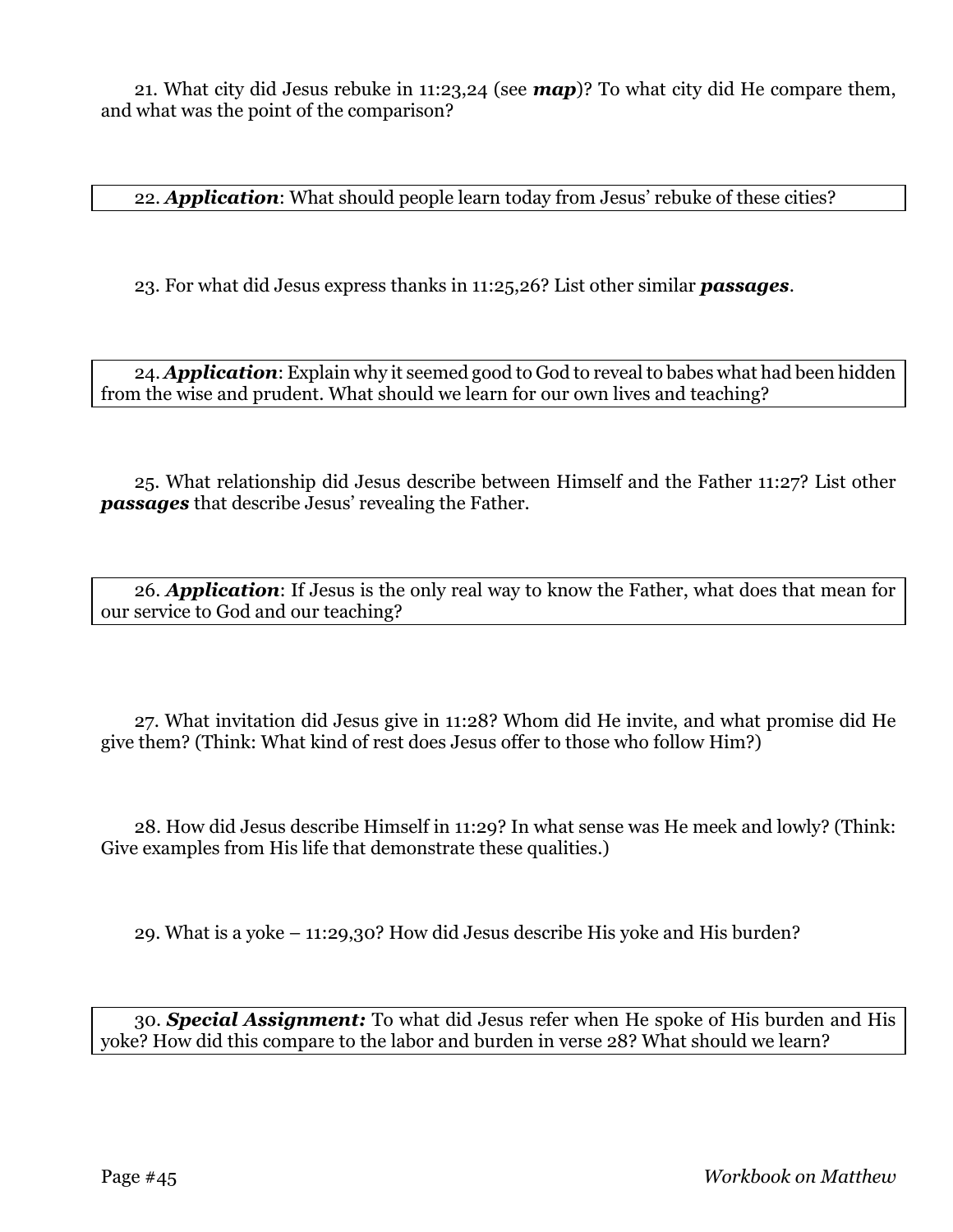Please read Matthew 12 (note parallels in other accounts) and answer these questions. 1. What were Jesus' disciples doing – 12:1,2? What day was it? What criticism did Pharisees raise? (Think: Why did the Pharisees not say this was stealing? Note Deut. 23:24,25.)

2. *Special Assignment:* Did Jesus ever sin? Proof? Did Jesus justify sin here? (Think: Were Pharisees always concerned about keeping the law? Note verse 10; Matt. 15:1-14.)

3. What event did Jesus mention in 12:3,4? Give Old Testament *b/c/v*. Does Jesus call the act lawful or unlawful? (Think: Who justified a sinful act here? What was Jesus' point?)

4. *Special Assignment:* Study *passages* where Jesus explained the Sabbath law. Did the law forbid all kinds of work? Explain. Note Matthew 12:5,9-14; John 7:21-24; 5:17-19.

5. What work did Jesus say should be done on the Sabbath – 12:5? What application did He make in 12:6?

6. What did Jesus say in 12:7 that the Pharisees should not have done? Explain what this means in the context as regards the disciples.

7. What passage did Jesus cite in 12:7? What does it say? Study the Old Testament context and Matthew 9:11-13. Did Jesus mean that nice people should overlook sin? Explain.

8. How does Jesus describe Himself in 12:8? What is the application to the discussion?

9. Where did Jesus go, and whom did He find there – 12:9,10? What question was asked? (Think: What motive did the Pharisees have?)

10. How did Jesus illustrate the application of the Sabbath law – 12:11,12? Explain the application to the question of healing on the Sabbath.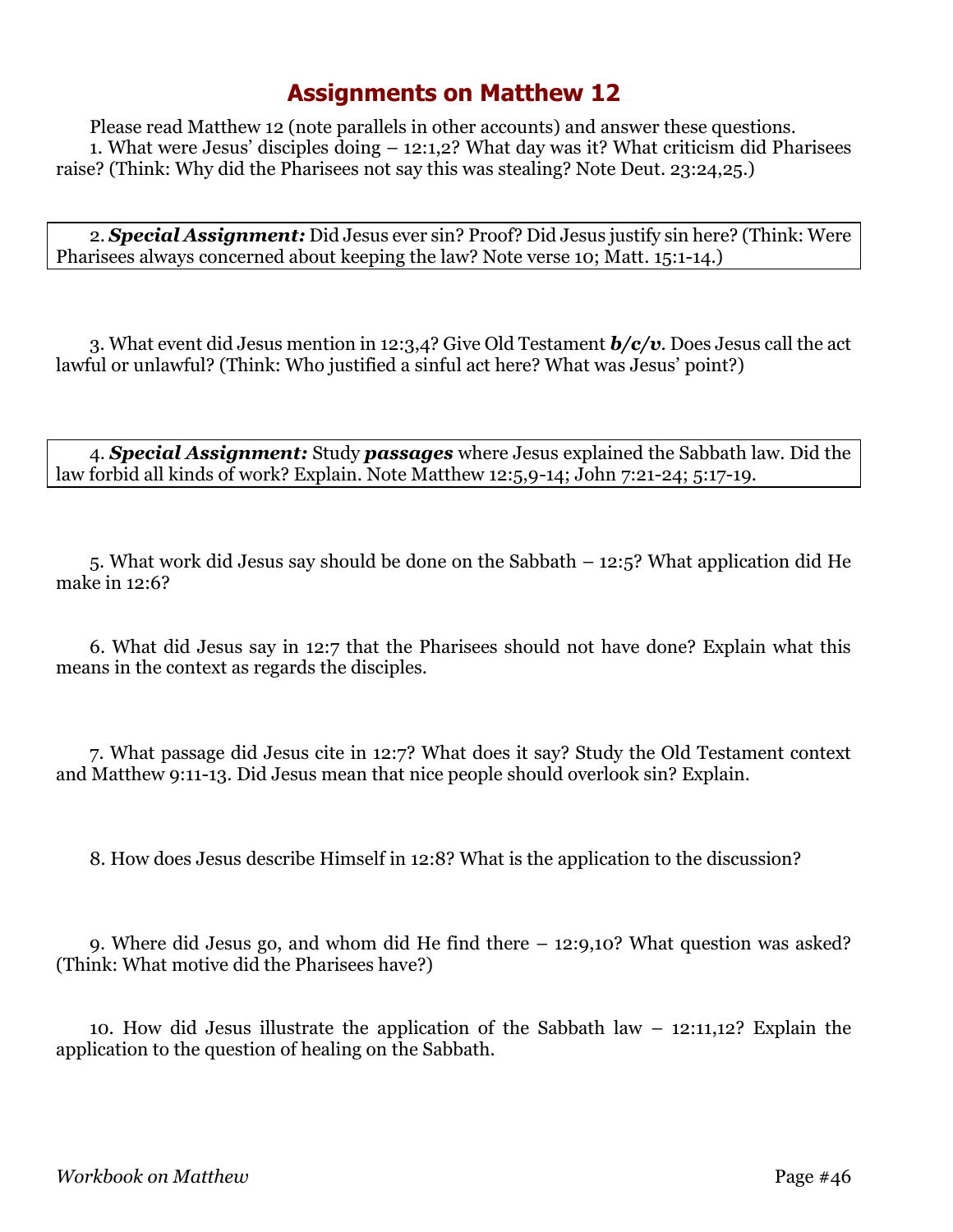11. What did Jesus then do for the man with a withered hand – 12:13? How did the Pharisees react – 12:14? (Think: What should the miracle have taught them?)

12. What did Jesus do in response to the Pharisees' intentions, and what did He do for the people – 12:15? What warning did He give the people – 12:16?

13. What prophecy did this fulfill – 12:17-21? Where is the prophecy found?

14. In what sense was it true that Jesus did not quarrel nor was His voice heard in the streets? (Did He never dispute with those in error or teach publicly?)

15. What is the significance of not breaking a bruised read or quenching a smoking flax? What can we learn about the nature of Jesus from this?

16. What applications would these statements have to the Gentiles (verses 18,21)?

17. Describe Jesus' miracle in 12:22? What does this show about His power?

18. How did Jesus' miracles affect the multitudes – 12:23? What does this show about the purpose of miracles?

19. How did the Pharisees explain Jesus' ability to cast out demons – 12:24? (Think: Did the Pharisees deny the miracle occurred? What should they have learned?)

20. In response to the Pharisees' accusation, what illustrations did Jesus use in 12:25,26? Explain the application to the Pharisees.

21. *Application*: Besides the application that Jesus made in the context, what lessons can we learn about unity versus division from His illustrations?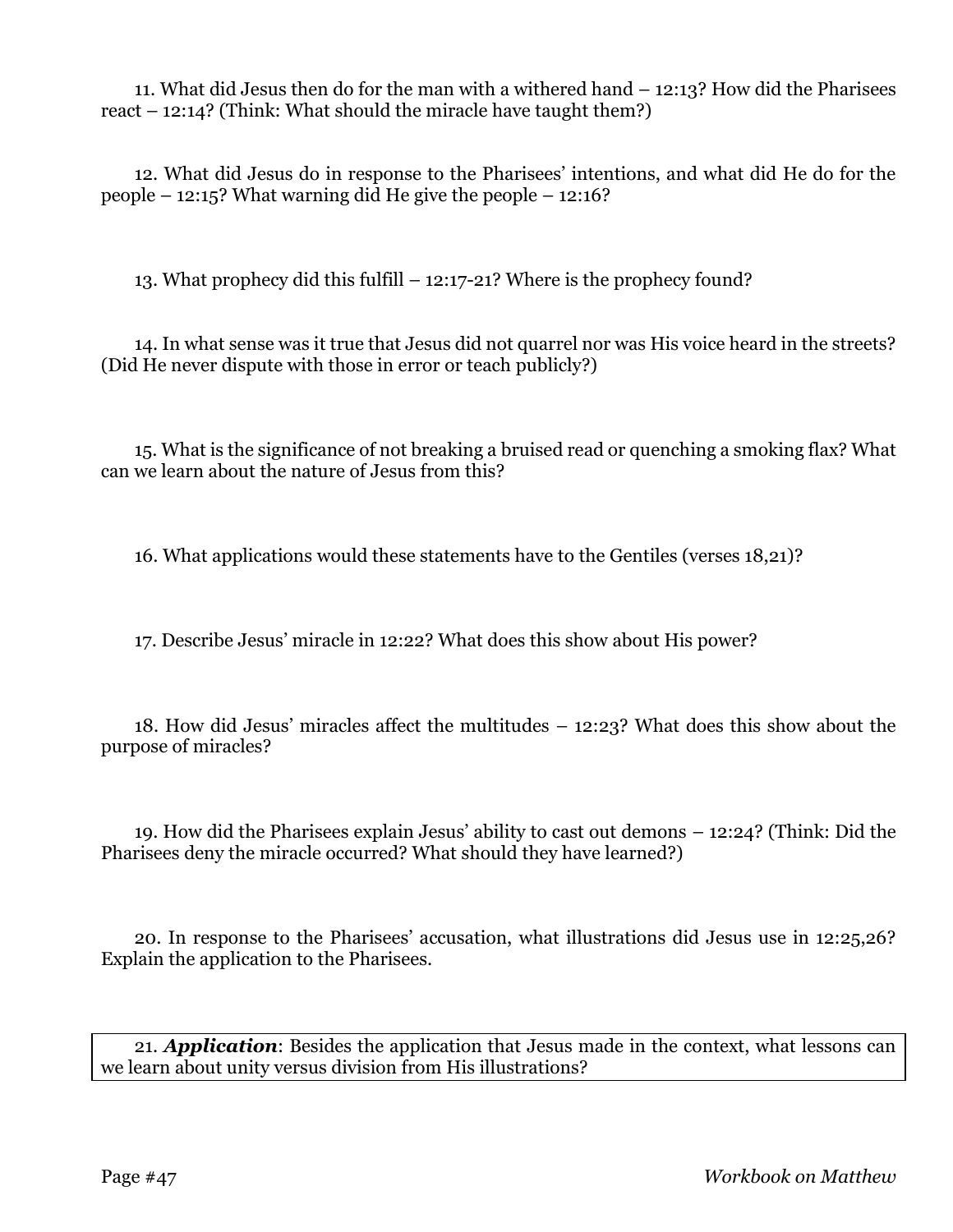22. What question did Jesus ask the Pharisees in 12:27? Explain the point.

23. Having refuted the Pharisees' accusation, where did Jesus say He received His power – 12:28? What would this prove? (Think: How does this confirm the purpose of miracles?)

24. What illustration did Jesus use in 12:29? Explain how this should help us understand Jesus' relationship to Beelzebub.

25. What alternatives does Jesus describe in 12:30? What was the application to the Pharisees, and what lessons should we learn?

26. Define *blasphemy* – 12:31,32. What blasphemy did Jesus say would not be forgiven in contrast to that which would be forgiven?

27. *Special Assignment:* List grievous sins for which people in the Bible were forgiven. Explain what constitutes blasphemy against the Holy Spirit. Why would it not be forgiven?

28. What is the point of the illustration of the tree and its fruit – 12:33? What application did this have to the Pharisees  $-12:34?$ 

29. What lesson should we learn about our hearts in relationship to our conduct – 12:35? List other similar *passages*.

30. How important are the words that we speak according to 12:36,37? Explain what is meant by idle words (note other translations).

31. *Application*: List other *passages* about the importance of speech. List some specific kinds of speech for which we will give an account, good or bad.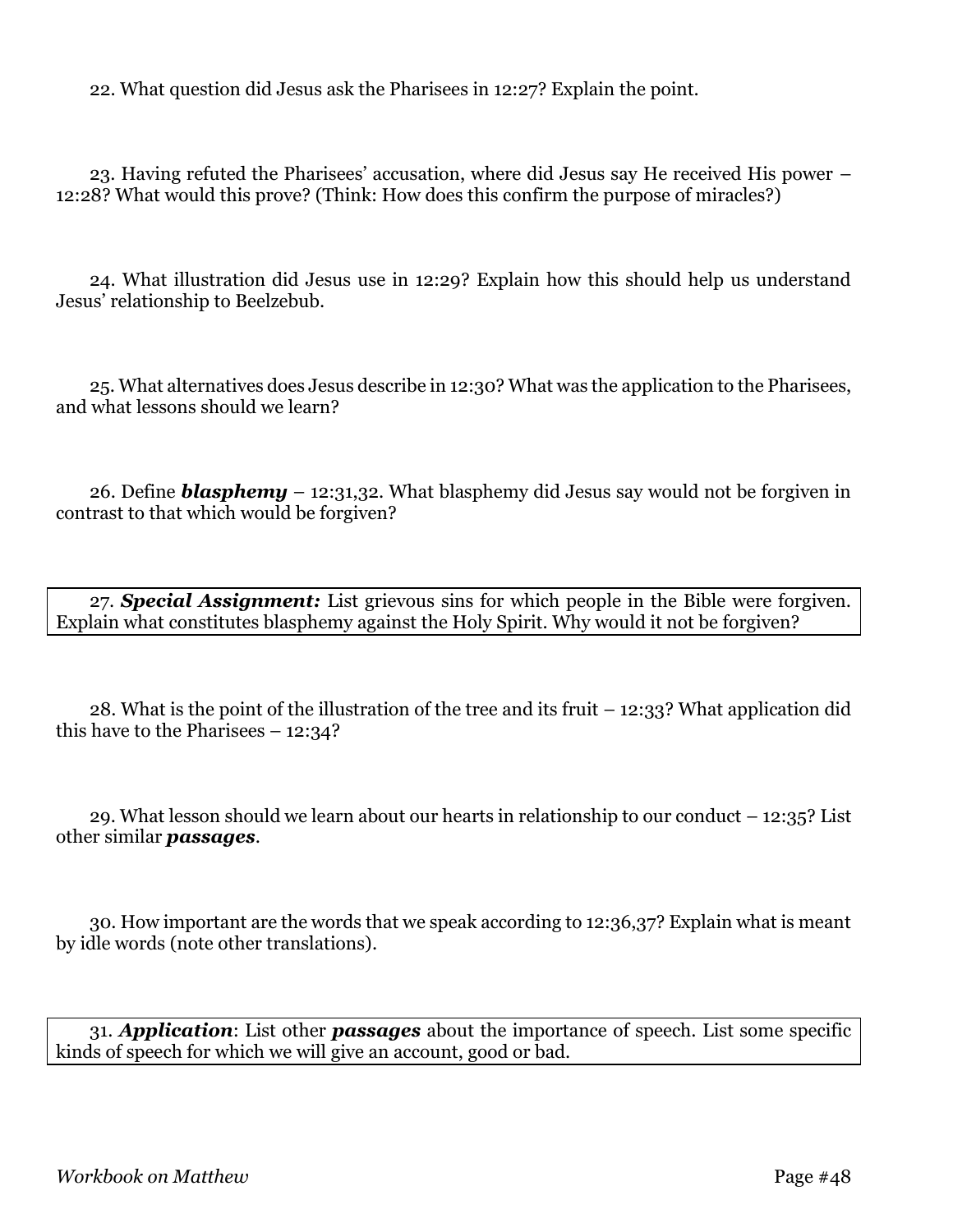32. What request did scribes and Pharisees make – 12:38,39? How did Jesus answer?

33. Had these people seen signs from Jesus (give evidence from the context)? How does this explain Jesus response? (Think: Did Jesus refuse all requests to do miracles?)

34. Explain the significance of the sign of the prophet Jonah – 12:40. How would this confirm Jesus' claims? (Think: Did Jesus give people adequate proof to confirm His claims?)

35. Whom did Jesus say would give evidence against the people of His generation – 12:41,42? Explain the point. (Think: How did Jesus view the story of Jonah?)

36. How did Jesus describe the relationship of an unclean spirit with a man in 12:43-45? What would be the application to the people of Jesus' generation?

37. *Application*: What can we to learn from the illustration of the demon? How do people today sometimes make a similar mistake?

38. Who came to see Jesus, and what did they want – 12:46,47? What was Jesus told?

39. *Case Study:* Explain the doctrine of the perpetual virginity of Mary. How is this doctrine refuted by the fact that Jesus had brothers?

40. How did Jesus respond to the request of His mother and brothers – 12:48-50? List other *passages* that use the family to illustrate relationships in the church.

41. *Application*: What lessons should we learn from Jesus' statements about His relationship to His disciples?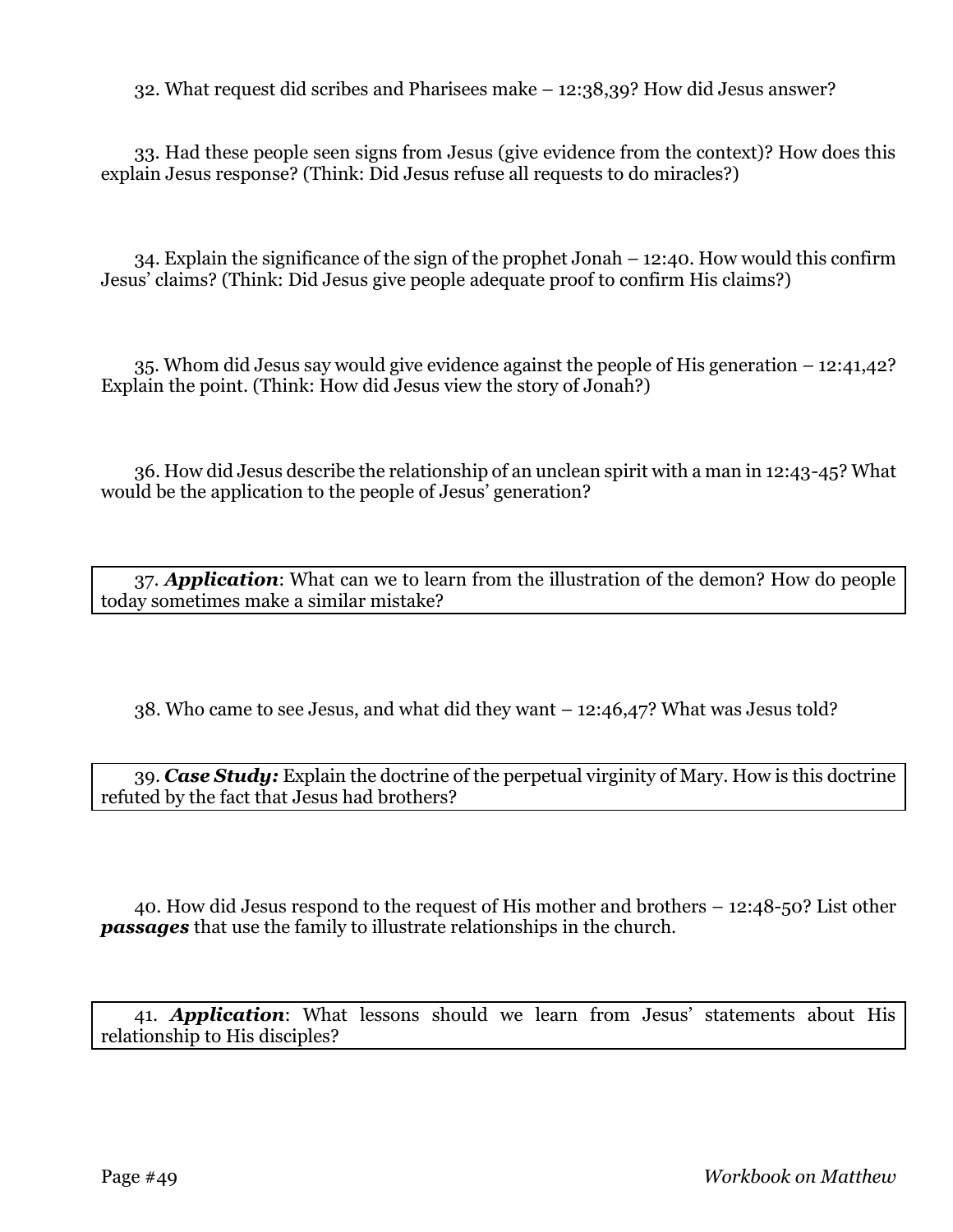Please read Matthew 13 (note parallels in other accounts) and answer these questions. 1. Where was Jesus when He taught the multitude, and where were the people – 13:1-3? What teaching method did Jesus use?

2. *Define* parable.

3. For each kind of soil in 13:3-8, tell where the seed fell and what happened to it. Wayside –

Stony –

Thorny –

Good soil –

4. What did the disciples ask in 13:10,11? What reason did He give in response?

5. *Application*: What principle did Jesus state in 13:12? How was He applying this in the context, and what other applications may be made of the principle?

6. Describe Jesus' reason for teaching in parables – 13:13-15. What Old Testament passage did He cite?

7. How did He contrast His disciples' receptiveness as compared to others – 13:16,17?

8. *Special Assignment:* Give reasons why some people close their eyes to the truth. Explain how Jesus' response answered the question about the purpose of parables.

9. *Application*: Were parables intended mainly to make truth clear? Did Jesus always speak to make His message most easily understood? What should we learn for our own teaching?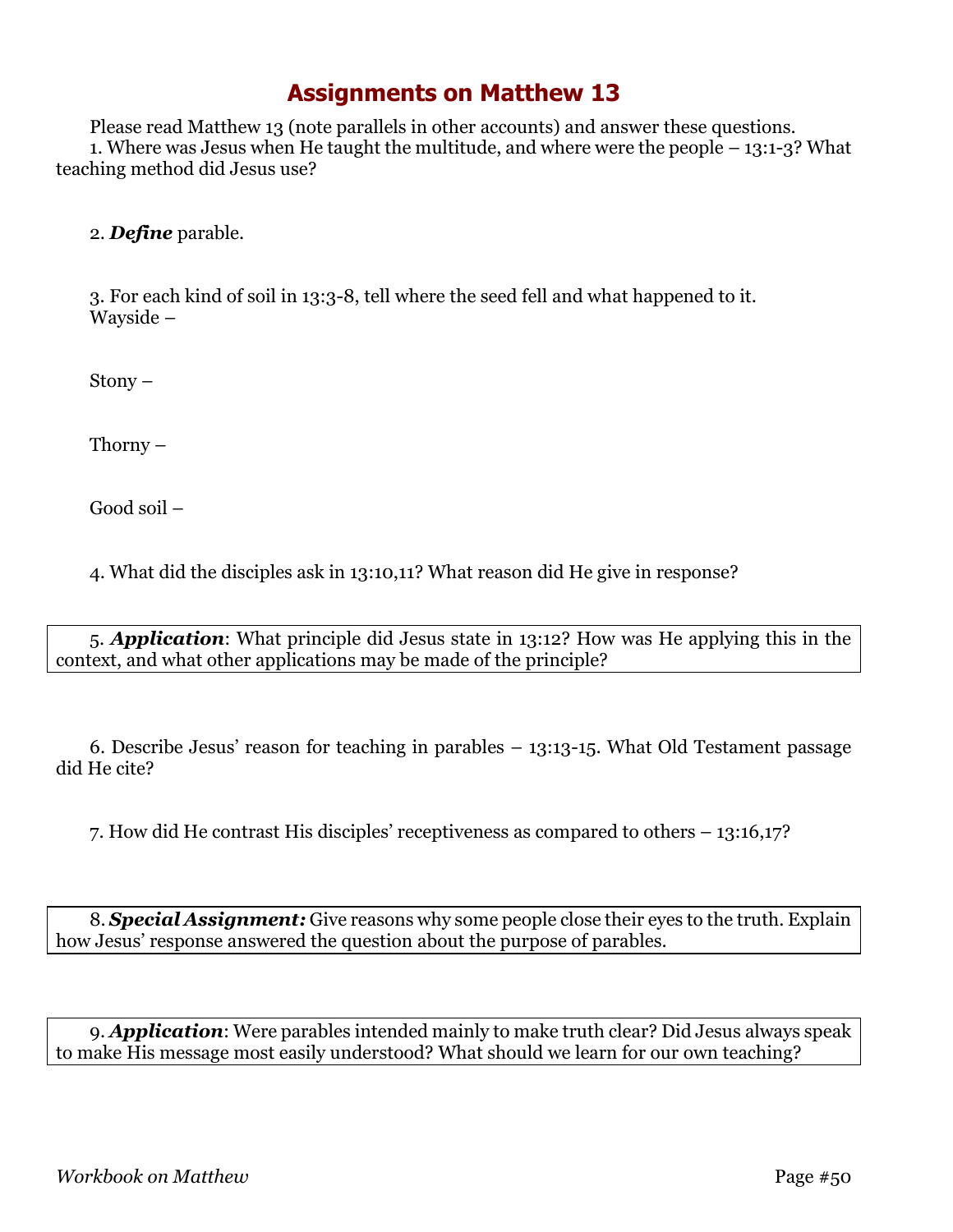10. What explanation did Jesus give for the wayside soil in the parable of the sower – 13:18,19? Explain why some people never understand the truth.

11. What explanation did He give to explain the illustration of the stony soil – 13:20,21? What reasons may cause one who receives the word to stumble?

12. What did the thorny soil represent – 13:22? What are some things that cause one who is saved to become unfruitful?

13. *Application*: What lessons can we learn from the various groups of people that Jesus described who failed to properly benefit from the teaching of the gospel?

14. What does the good soil represent – 13:23? What can we learn from the fact that good soil can produce different degrees of fruitfulness?

15. *Application*: According to Luke 8:15, what does it take to be good soil? Explain the characteristics involved.

16. In the parable of the tares, what problem did the man have – 13:24-26?

17. What questions did the servants ask the owner, and what answers did he give – 13:27-30? What reason did he give for allowing the tares and wheat to remain till the harvest?

18. How did Jesus state the parable of the mustard seed – 13:31,32? What is characteristic of mustard seed, but what results when it grows?

19. Jesus never really explained this parable, but what applications would it have to the kingdom? In what way is the kingdom like a small seed that becomes so great?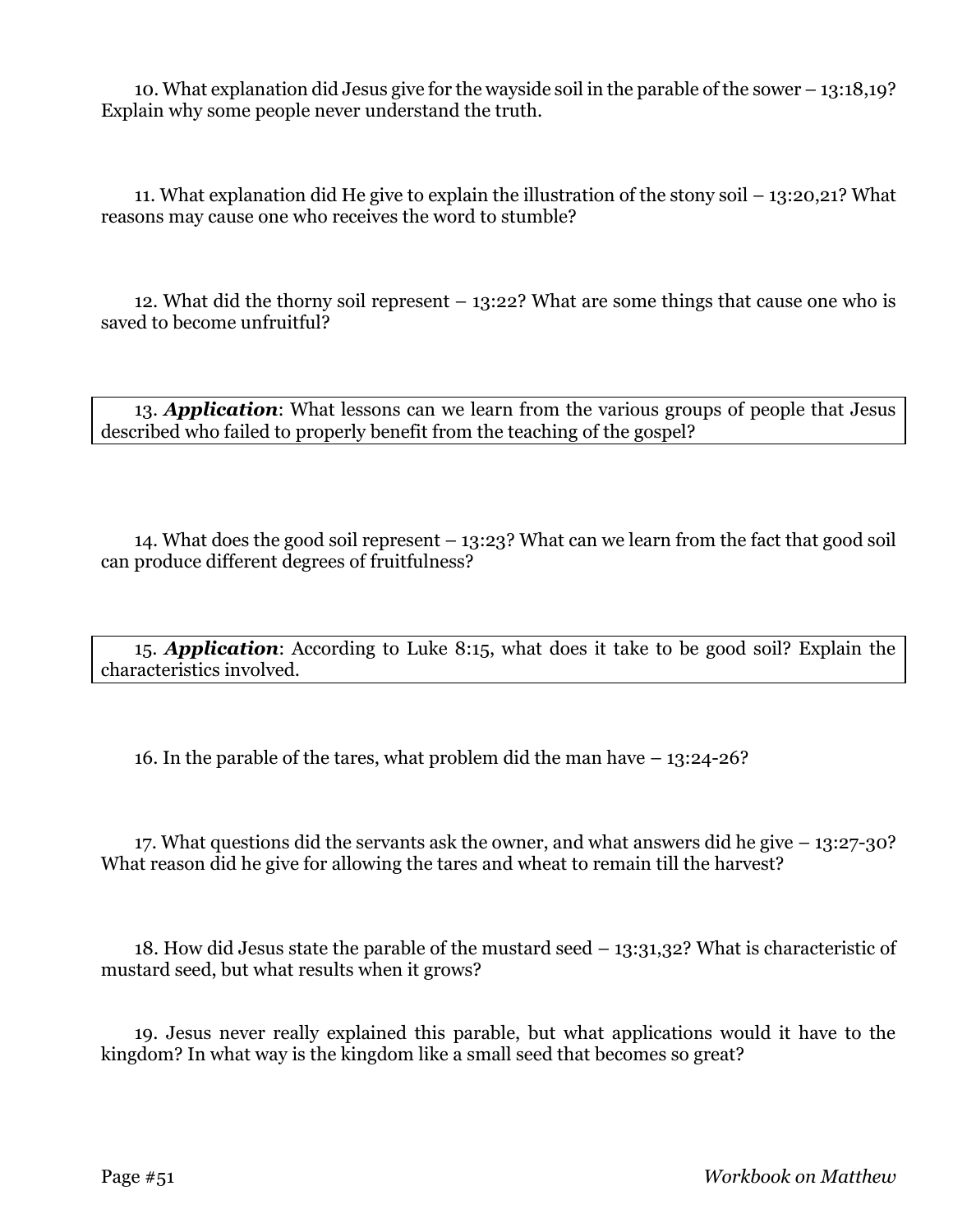20. What did Jesus describe as happening in the parable of the leaven – 13:33? In what way would this illustrate the kingdom? What characteristic does leaven have?

21. What prophecy did Jesus' use of parables fulfill – 13:34,35? Where is it found?

22. What is represented by the following aspects of the parable of the tares – 13:36-39? Owner –

Field –

Good seed –

Tares –

Enemy –

Harvest –

Reapers –

23. What lessons did Jesus use the parable to teach – 13:40-43? What will happen to the tares and to those who are righteous?

24. What can we learn from the teachings of Jesus about the eternal destiny of the wicked? List other *passages* about the destiny of the wicked.

25. *Case Study:* Some people say this parable means sinners in the church should be allowed to remain till the judgment. Did Jesus say the field was the church? List other *passages* that teach what should be done about sinners in the church who refuse to repent?

26. What parable did Jesus state in 13:44? What lessons can we learn from it?

27. How did He state the parable of the pearl of great price – 13:45,46? What can we learn from this parable?

28. Do you see any differences between these two parables? What might be learned from the differences?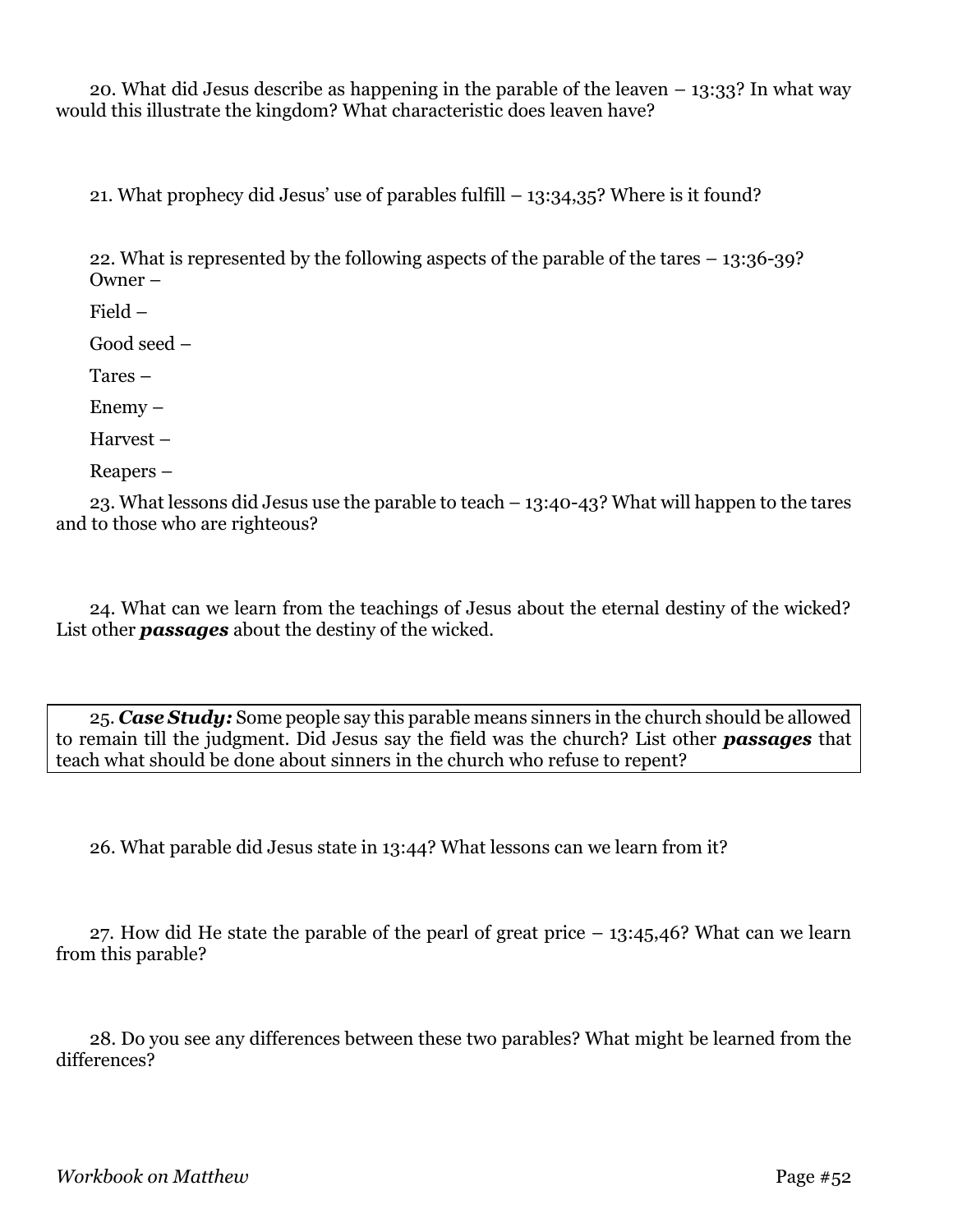29. What did the dragnet gather from the sea – 13:47,48? What was done with the contents?

30. How did Jesus apply the parable – 13:49,50? What will happen to the wicked? (Think: How is this parable similar to and different from the parable of the tares?)

31. What question did Jesus then ask the disciples, and what did they answer – 13:51? To what did He compare one who is instructed concerning the kingdom  $-13:52,53$ ?

32. Explain what we can learn from the illustration of the householder. What applications should we make to our own teaching?

33. How did the people react when Jesus came into His own country – 13:54-56? What reasons did they give for their reaction?

34. *Case Study:* Some claim that Mary remained a virgin all her life. What application would passages such as we are studying have to that doctrine?

35. How did Jesus explain His rejection by the people of His hometown – 13:57? Explain the illustration.

36. How did the people's attitude affect Jesus' willingness to do miracles – 13:58? Did He do any miracles at all there (note other accounts)?

37. *Special Assignment:* Did Jesus ever do miracles in the presence of people who did not believe? Give examples. So explain why He did not do them in this case.

38. Were miracles always done mainly out of compassion to help people in need? Did people in Jesus' hometown have needs? What can we learn from this example about the purpose of miracles?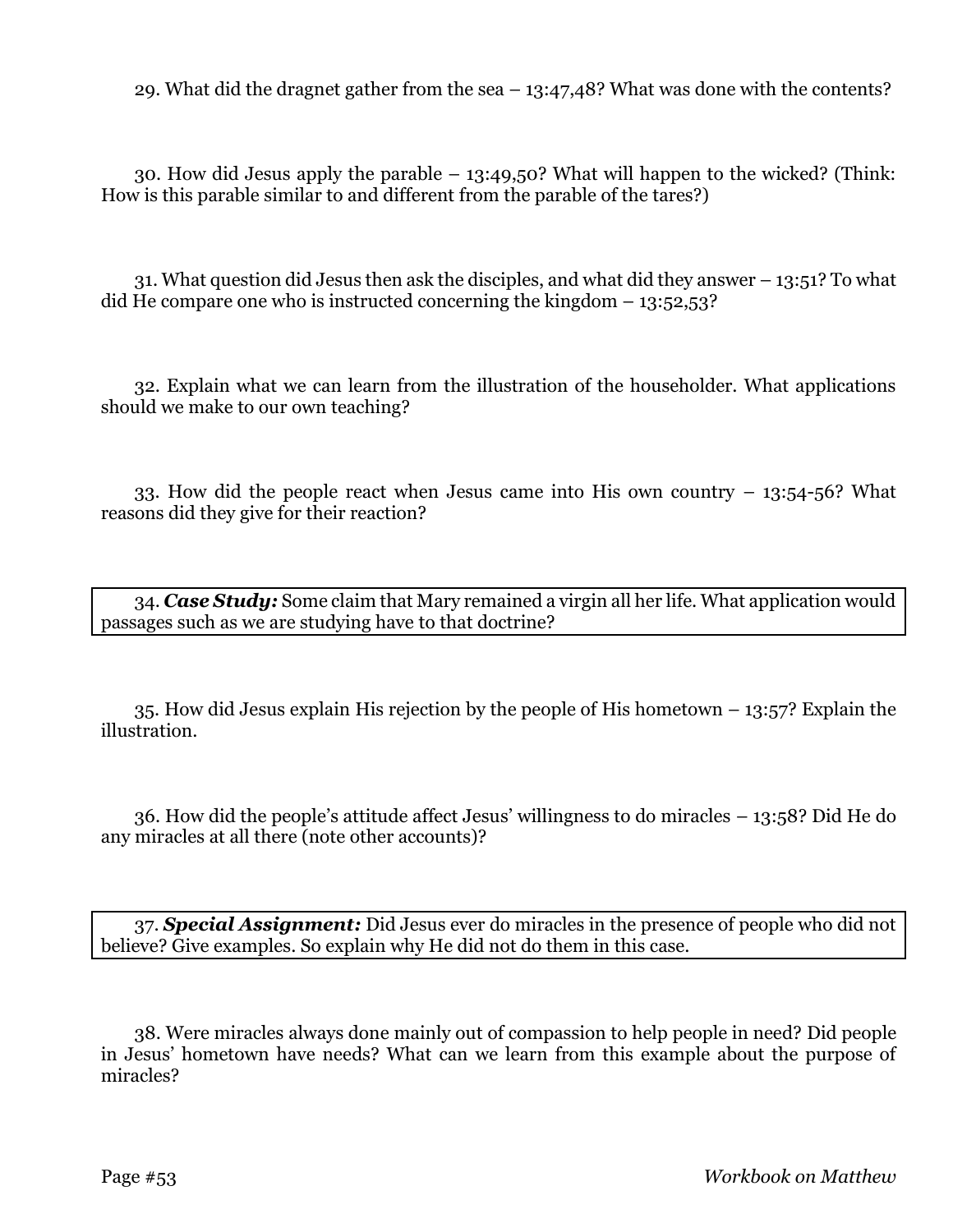Please read Matthew 14 (note parallels in other accounts) and answer these questions. 1. When King Herod heard about Jesus, what did he say – 14:1,2? (Think: What does such a statement demonstrate about Herod's view of Jesus? Yet was it adequate?)

2. What had Herod done to John, and for what reason – 14:3,4?

3. *Application*: What can we learn from the example of John about rebuking sin, including the sins of rulers? And what can we learn about unscriptural marriages?

4. Describe the circumstances that led to the death of John – 14:5-12.

5. *Application*: What does the story teach us about suffering for the cause of truth, and about seeking to please other people?

6. *Application*: What can we learn from this story about the danger of rash vows, and about the influence of evil women?

7. Where did Jesus go, who followed Him, and what did He do for them – 14:13,14?

8. Describe how the multitudes were fed – 14:15-19.

9. How many people ate, and how much food was left over – 14:20,21?

10. *Application*: Explain how the details of this event demonstrate the evidence that a miracle had occurred and help us understand the nature of miracles.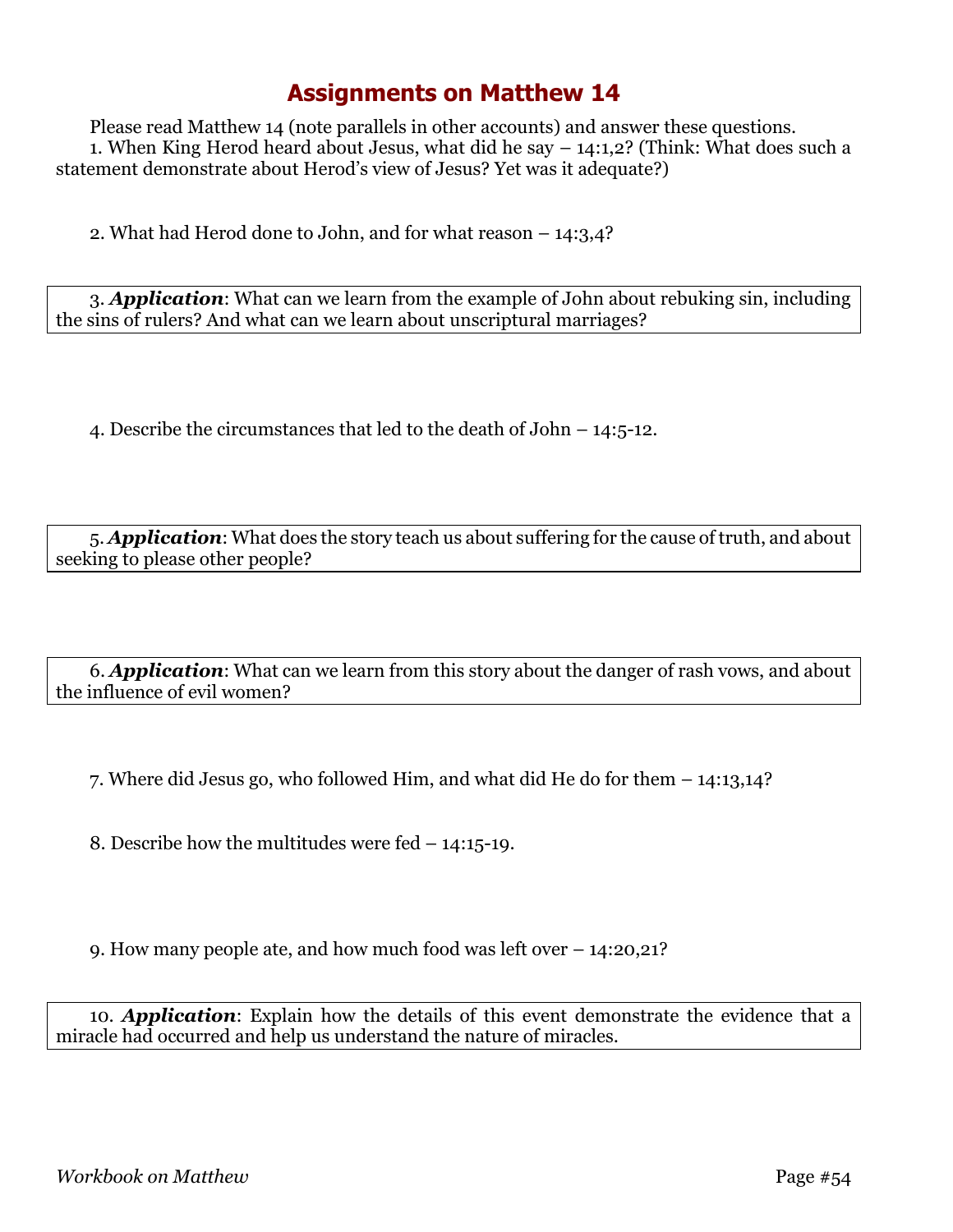11. After the disciples and multitudes left, where did Jesus go and for what purpose – 14:22,23? What can we learn about prayer?

12. What troubled the disciples on the sea? How did Jesus go to them – 14:24,25?

13. How did the disciples react? What did Jesus say to reassure them – 14:26,27?

14. What did Peter ask to do, and how did Jesus respond – 14:28,29?

15. What happened to Peter, how was he saved, and what did Jesus say – 14:30,31?

16. What does this demonstrate about Peter? What should we learn about faith?

17. Describe the end of the story and the reaction of the disciples – 14:32,33.

18. *Application*: What lessons can we learn from this event about the power of Jesus, and about the nature and purpose of miracles?

19. Where did Jesus go next, and what did the people there do – 14:34,35?

20. Describe how the miracles were accomplished according to 14:36. What was unusual about this, and what can we learn?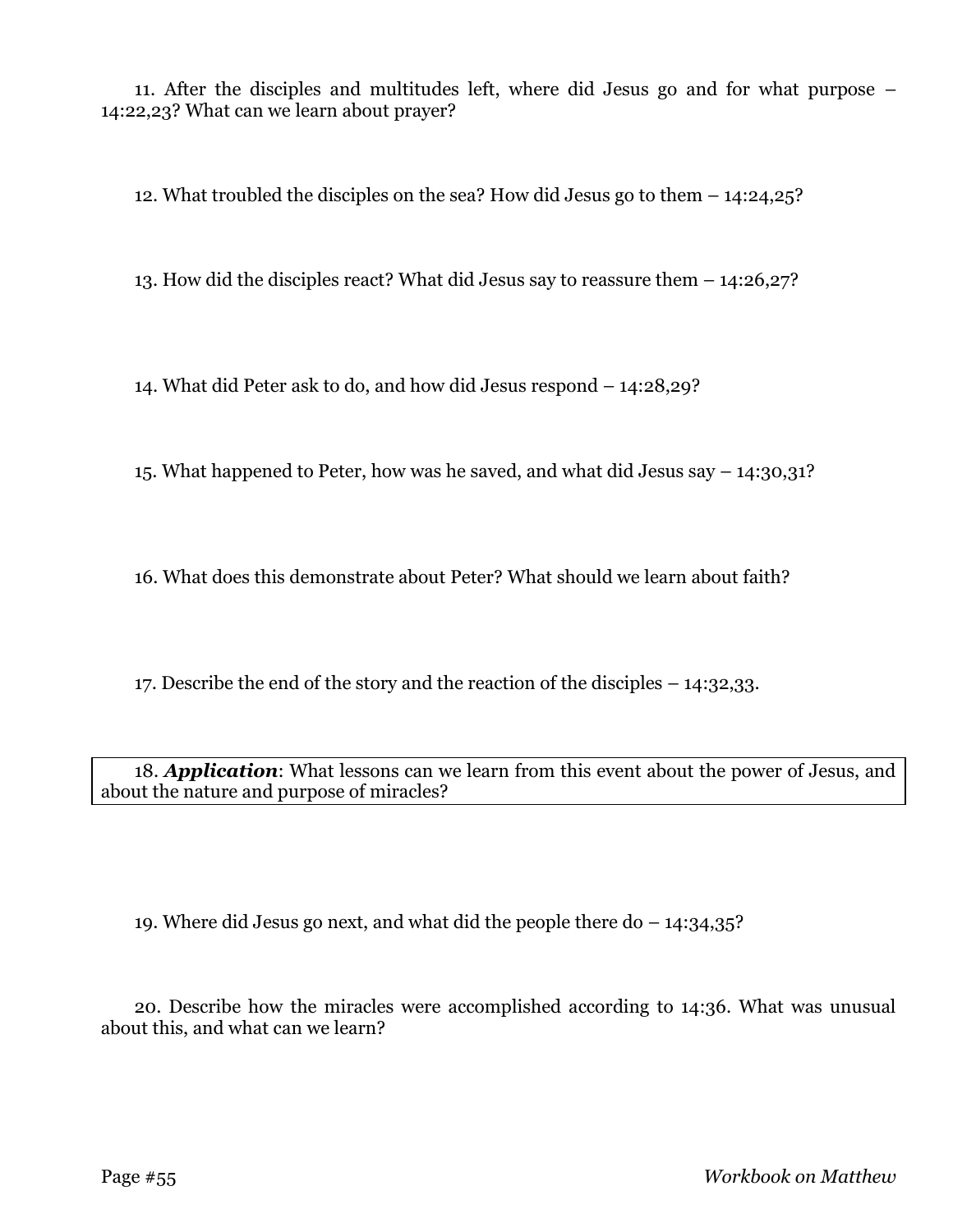Please read Matthew 15 (note parallels in other accounts) and answer these questions. 1. What complaint did the scribes and Pharisees make – 15:1,2?

2. *Define* "tradition."

3. List other *passages* about tradition.

4. *Special Assignment:* Are all traditions wrong? Explain.

5. What Jewish tradition did Jesus rebuke in 15:3-6?

6. What Old Testament passage did Jesus quote in verses 7-9? What two kinds of errors does this rebuke?

7. *Define* "vain." (Think: Is it wrong to wash our hands before we eat? Why did Jesus object to the Jews' tradition about this?)

8. Explain verse 13 and its connection to verse 9. (What did the Pharisees think about Jesus' teaching – 15:12?)

9. *Application*: Name several applications of the principle taught in verse 14.

10. How did Jesus compare what comes out of the mouth to what goes in – 15:11,17-20?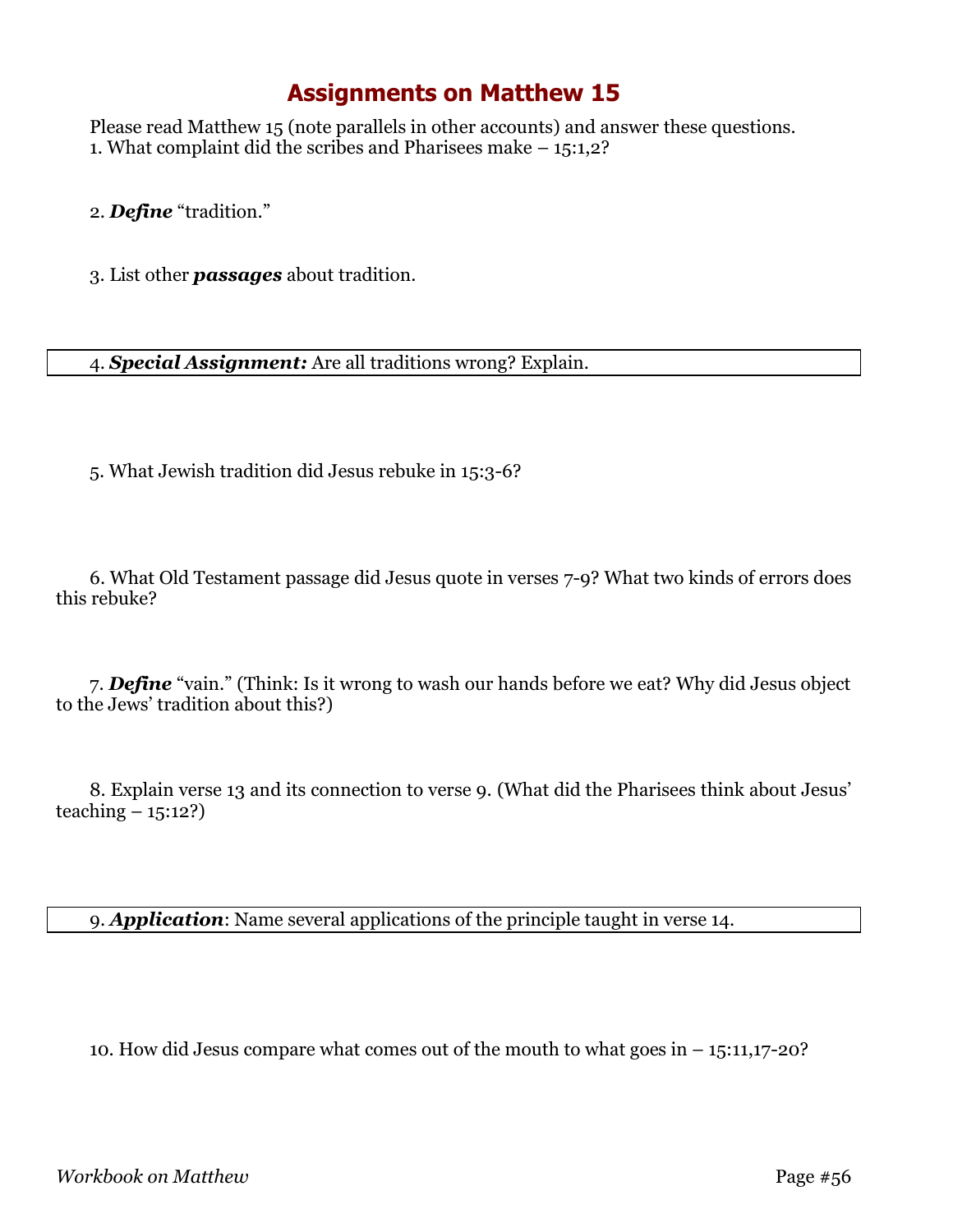11. *Define* each of the sins listed in 15:19.

12. Where did Jesus go next – 15:21? Locate it on a *map*.

13. What woman came to Him and what request did she make – 15:22?

14. Why did He not help her at first and what convinced Him to change His mind and help her – 15:24-28? (Think: Do you see any lessons here regarding prayer?)

15. Explain what is meant by the illustration of the dogs, children, and crumbs – 15:26,27. (Think: Did Jesus not care about Gentiles? What can we learn about the purpose of miracles? If they were simply acts of compassion on needy people, why ignore her?)

16. What kind of miracles did Jesus do in 15:29-31 and how did they affect the people? (Think: Can modern "faith healers" heal all these diseases? What does this prove?)

17. How much food did the disciples have with them in 15:32-38? How many people were fed with it? How much was left over?

18. On another occasion, how many people did Jesus feed (give book/chapter/verse)? (Think: What was the purpose of such miracles? Did Jesus intend to become a source of handouts to attract a following by appealing to people's physical desires?)

19. What did Jesus do before feeding the people (15:34)? What can we learn?

20. Where did Jesus go next (15:39 — locate on *map*)?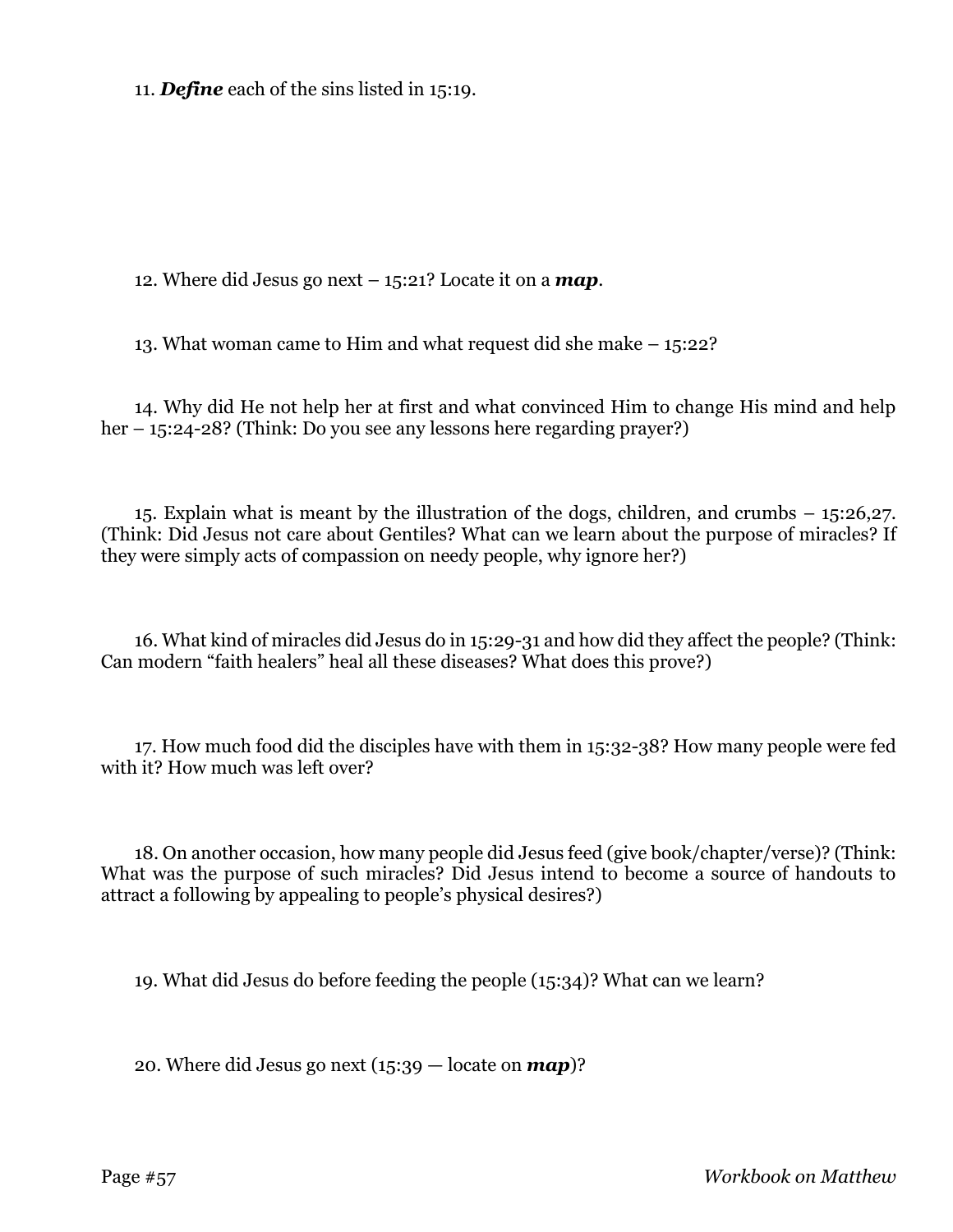Please read Matthew 16 (note parallels in other accounts) and answer these questions. 1. What did the Pharisees and Sadducees request – 16:1,2? What was their motive (Mark 8:11)?

2. What signs could they understand and what signs could they not understand – 16:3,4? Explain.

3. Did Jesus do the miracle they asked for? What reason does He give for His decision?

4. Where else is a similar event recorded? What is the "sign of Jonah"? (Think: Why would Jesus not do a sign for these people? Consider their motives, previous opportunities to see signs, and the purpose of miracles. Should modern "faith healers" cite this passage when we challenge them to do miracles  $-1$  John 4:1?)

5. What warning did Jesus give the disciples in 16:6?

6. What did the disciples think Jesus was reproving them for  $-16:5,7$ ?

7. How did Jesus prove that He was not talking about physical food –16:8-12?

8. What was He really warning them about (cf. Luke 12:1)?

9. *Application*: What can we learn here about false teaching and hypocrisy?

10. Note that the disciples erred because they were thinking physically when Jesus' meaning was spiritual. Name other examples of such errors today or in the Bible.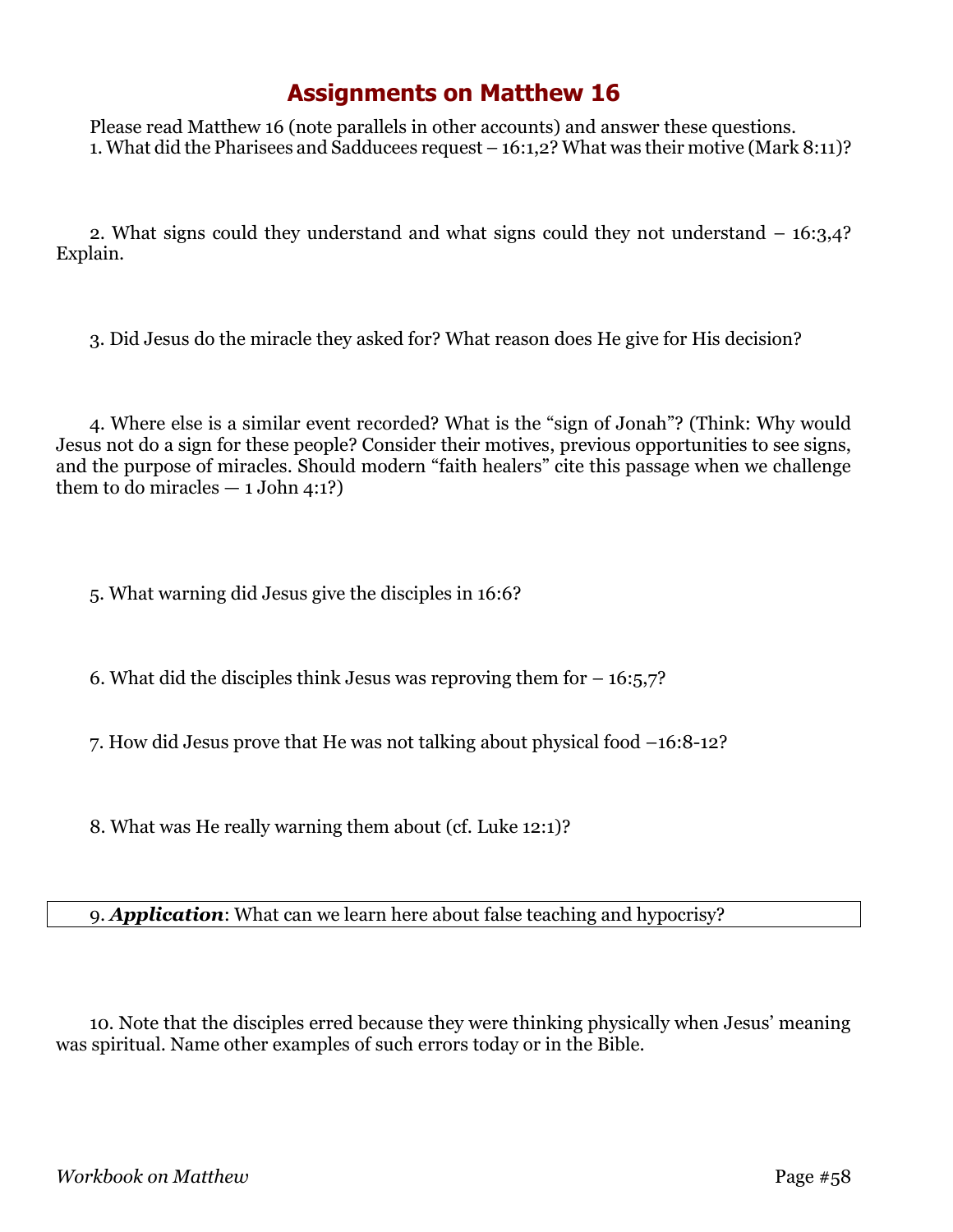11. Where did these events occur – 16:13?

12. What did Jesus ask the disciples, and what answer did they give – 16:14,15?

13. What question did Jesus ask next, and what answer did Peter give – 16:15,16?

14. From what source did Peter learn the proper answer – 16:17?

15. List other *passages* in which people confess a similar thing about Jesus, or that show the importance of confessing Jesus.

16. *Application*: Most people would be honored if people said about them what people said about Jesus (verse 14). Name some examples in which people today say similar things about Jesus, and tell what is wrong with such views.

17. What did Jesus promise to build – 16:18?

18. To whom would the church belong, and what price would be paid for it (Acts 20:28)?

19. *Application*: Some folks say the church began during the reign of John the Baptist or even earlier. Where was John at this point in Jesus' ministry? How would you respond?

20. How many churches did Jesus build? List other *passages* showing how many true churches there are.

21. Read 1 Corinthians 3:11 and 1 Peter 2:3-7. What is the rock or foundation on which the church is built? Poof? (Think: What is the connection between verse 18 and verse 16?)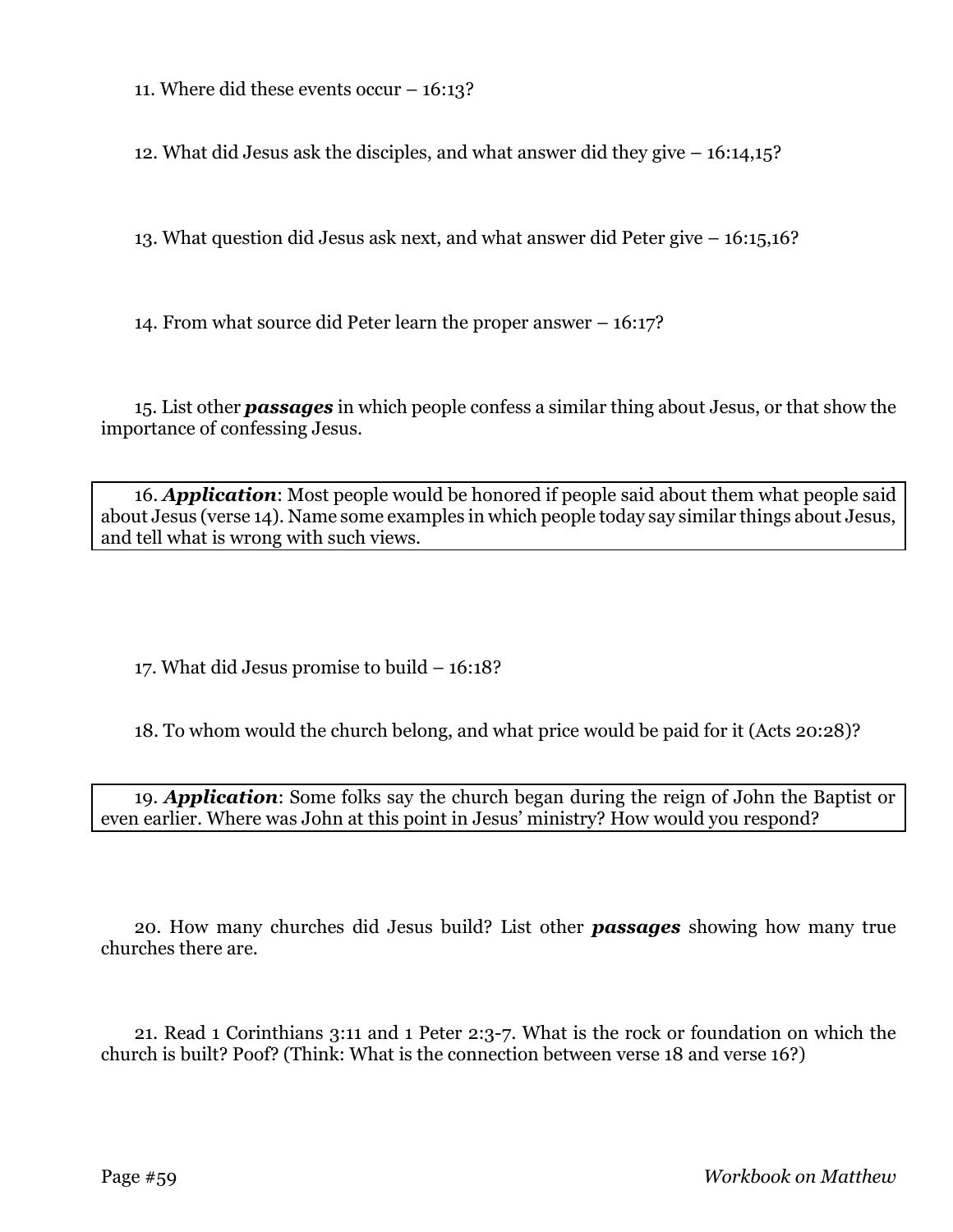22. *Case Study:* How would you answer the Catholic claim that Jesus built the church on Peter, so the Pope must be the head of the church?

23. What did Jesus offer Peter – 16:19? (Compare Matt. 18:17; John 20:19-23; Mark 16:15,16. In what sense could Peter bind and loose? How did He use the keys of the kingdom?)

24. What did Jesus predict to the disciples – 16:20,21? (Think: What is amazing about this prediction? Would a fraud, who desired a great following, make such a prediction?)

25. List other *passages* where Jesus predicted His death and resurrection.

26. How did Peter respond to Jesus' prediction – 16:22? (Think: Why would Peter say this?)

27. How did Jesus respond to Peter in 16:23? Explain in your own words.

28. Explain the following phrases from 16:24,25: \* "deny himself" —

\* "take up his cross" —

\* "follow me" —

\* "whoever would save his life shall lose it" —

\* "whoever loses his life … will save it" —

29. What is more important than any good or pleasure this world can offer 16:26,27?

30. List other *passages* showing the priority serving God should have in our lives.

31. *Application*: What applications should we make from verses 24-27?

32. What did Jesus promise in 16:28 (cf. Mark 9:1)? (Think: What is the consequence for the premillennial idea that Jesus will establish His kingdom at His second coming?)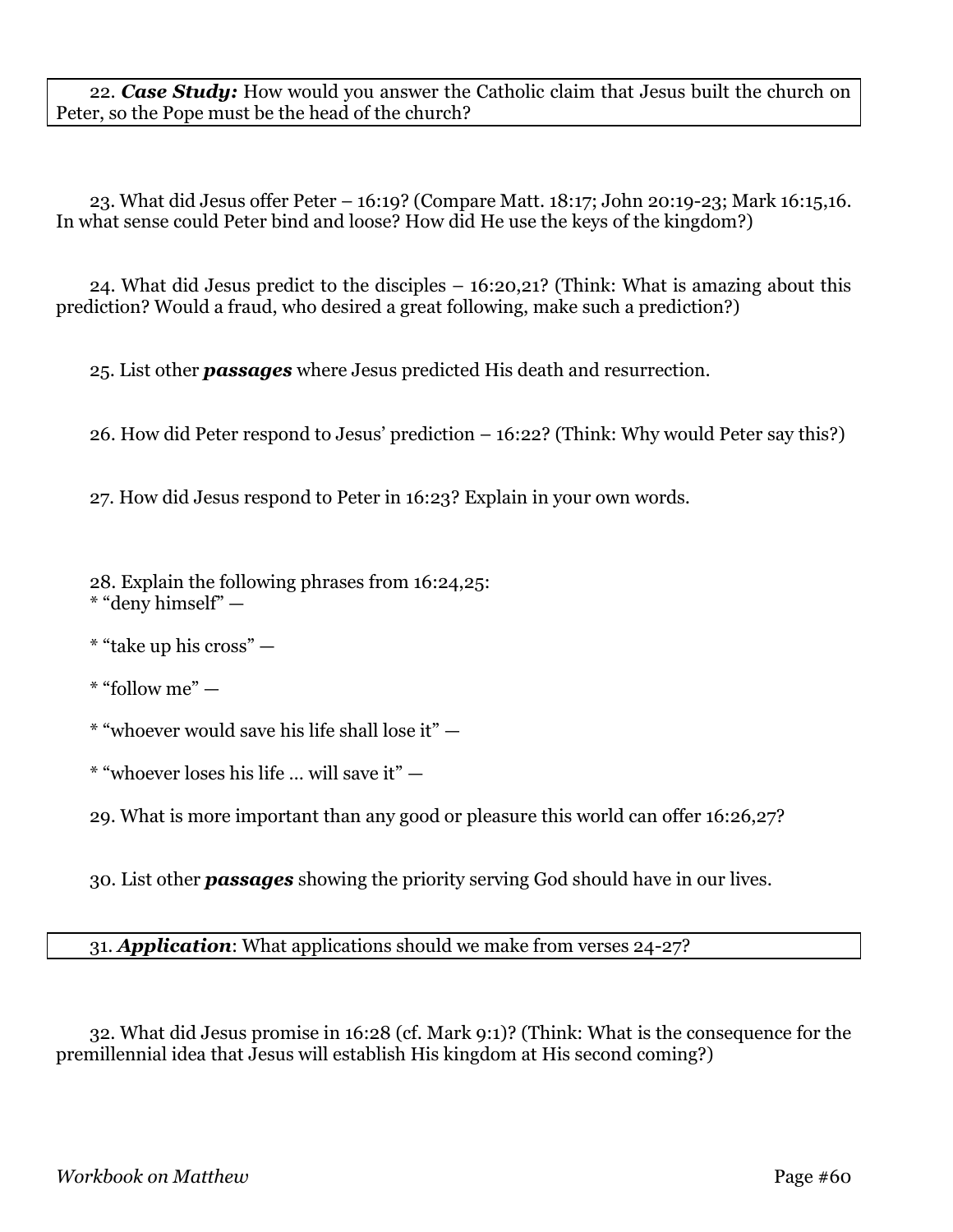Please read Matthew 17 (note parallels in other accounts) and answer these questions. 1. Where did these events occur? What disciples were with Jesus – 17:1?

2. *Define* "transfigure." Explain the sense in which Jesus was transfigured – 17:2.

3. What Old Testament characters appeared – 17:3? Explain who these men were.

4. According to other accounts, what was Jesus talking with these men about? (Think: What is the significance of these men appearing and talking with Jesus about this?)

5. What suggestion did Peter make – 17:4? (Think: Was Peter making a wise suggestion this time? What is the significance of his request?)

6. How did the Heavenly Father respond  $-17:5$ ? (Think: What connection is there between what Peter suggested and what God said immediately afterwards?)

7. How did the disciples respond to the Father's statement, what did Jesus tell them, and who then was no longer present  $-17:6-8$ ?

8. *Application*: What can we learn from the Father's statement and from this whole event?

9. When would the disciples tell other people about this event – 17:9?

10. Who was the "Elijah" that had already come, and in what sense was he like Elijah – 17:10- 13 (check cross references for further discussion of this)?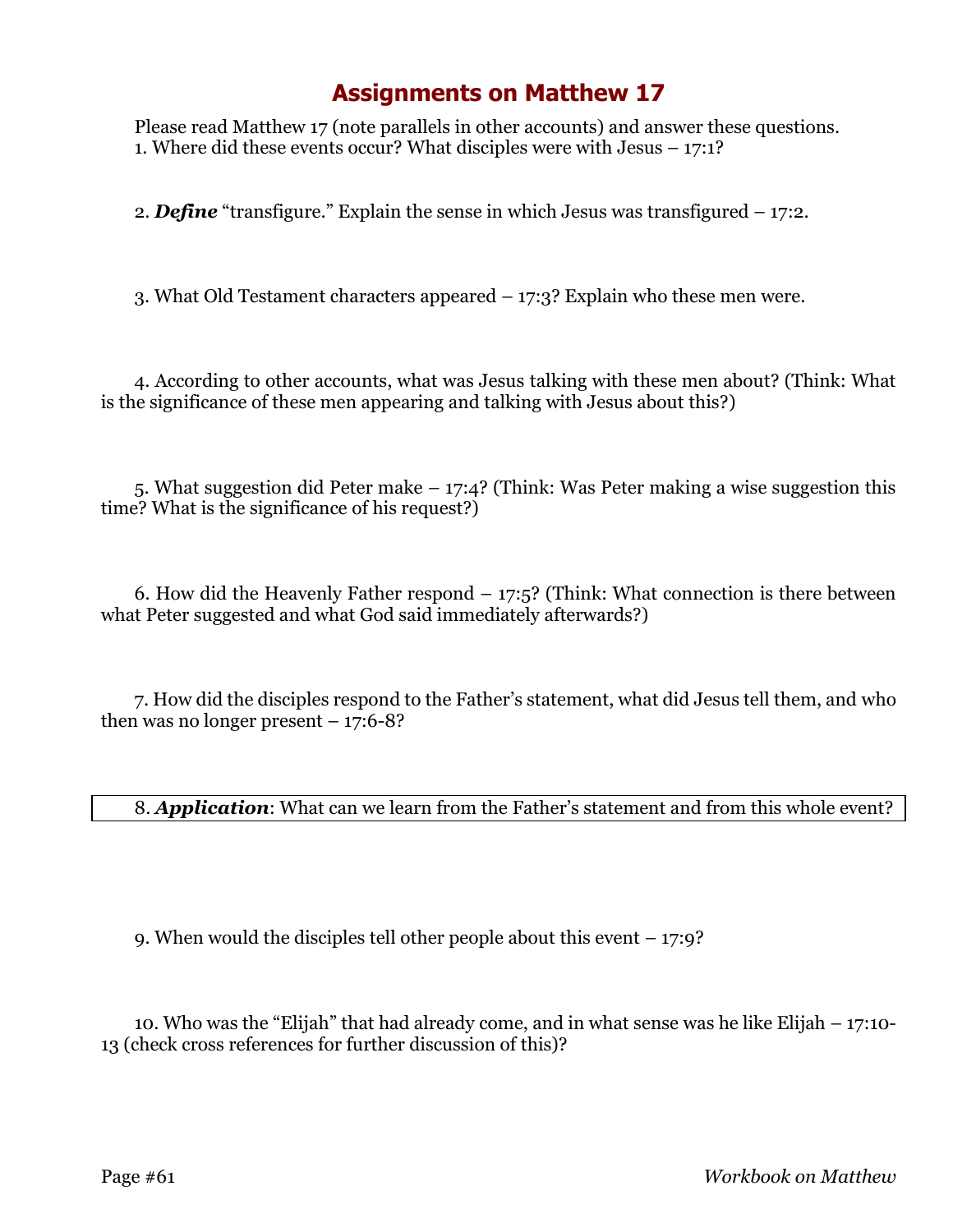11. What kind of problem did Jesus cure in 17:14-21? Describe the effect the problem had on the young man who had it (note that other accounts give fuller details here)?

12. Who had tried and failed to heal the boy? Why had they failed?

13. *Case Study:* Modern faith healers say they cannot heal when those who come for healing lack faith. How does this differ from 17:14-20? (Think: Did Jesus ever try to heal anyone and fail? Did the apostles fail *after* they had received Holy Spirit baptism?)

14. Explain 17:20. What is the significance of the mustard seed? (Think: What application, if any, does this verse have to us?)

15. What prediction did Jesus repeat in 17:22,23, and where else have we read such a prediction from Him?

16. What question was Peter asked in 17:24?

17. Study Old Testament cross references and explain the purpose for this half-shekel payment — i.e., what was done with the money?

18. What question did Jesus ask Peter about this, and what application did He make – 17:25,26? (Think: What was the point or significance of Jesus' statement?)

19. How was the tax paid  $-17:27$ ? (Think: Why would Jesus use this means to get money?)

20. What reason did Jesus give for paying the tax?

21. *Application*: Study other *passages* about stumblingblocks and explain what lessons we can learn from this story.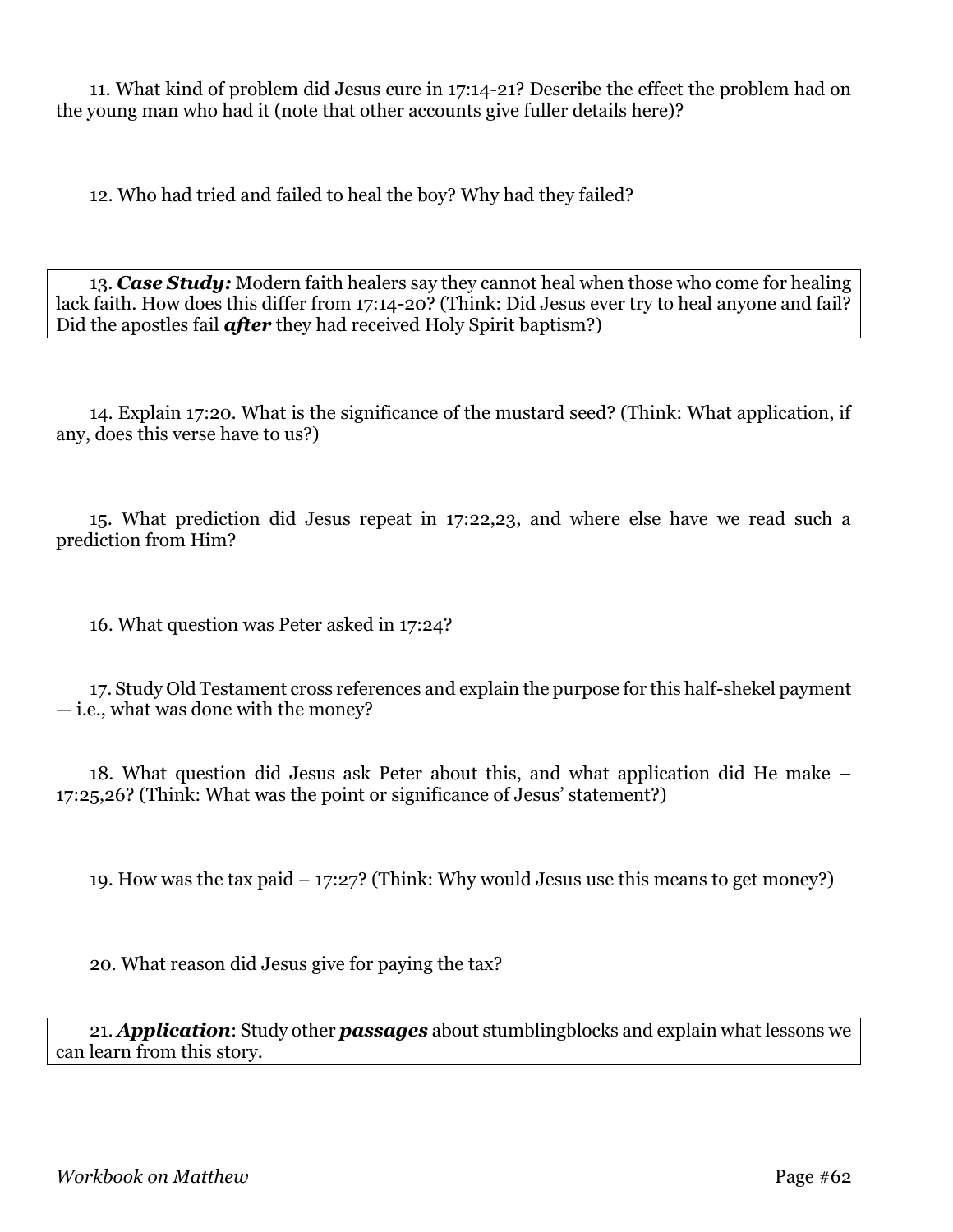Please read Matthew 18 (note parallels in other accounts) and answer these questions. 1. What subject did the disciples bring up in 18:1?

2. Where else is this subject discussed? What does this tell you about the disciples' attitude?

3. Whom does Jesus say we should be like in order to be great in the kingdom, and what qualities should we learn to imitate from this  $-18:2-5$ ?

4. *Case Study:* Some people believe that children are born totally depraved because they inherit Adam's sin. What can we learn about this from 18:1-4? (Think: What other Scriptures should be considered?)

5. What is our condition if we offend someone who believes in Jesus – 18:6,7? (Think: Study the expression for "offend" [KJV] in various translations to determine what it means.)

6. List several other *passages* showing we should not cause others to stumble or be offended. (Think: What applications can we make of this principle?)

7. What other kinds of stumblingblocks (offenses) should we avoid, and why – 18:8,9? (Think: Is this literal? If not, what does it mean?)

8. *Application*: List other *passages* showing we should avoid situations that tempt us to sin. Can we avoid every tempting situation? If not, what applications should we make?

9. Find another passage that describes a shepherd looking for lost sheep.

10. What lessons should we learn from the illustration of the lost sheep – 18:10-14?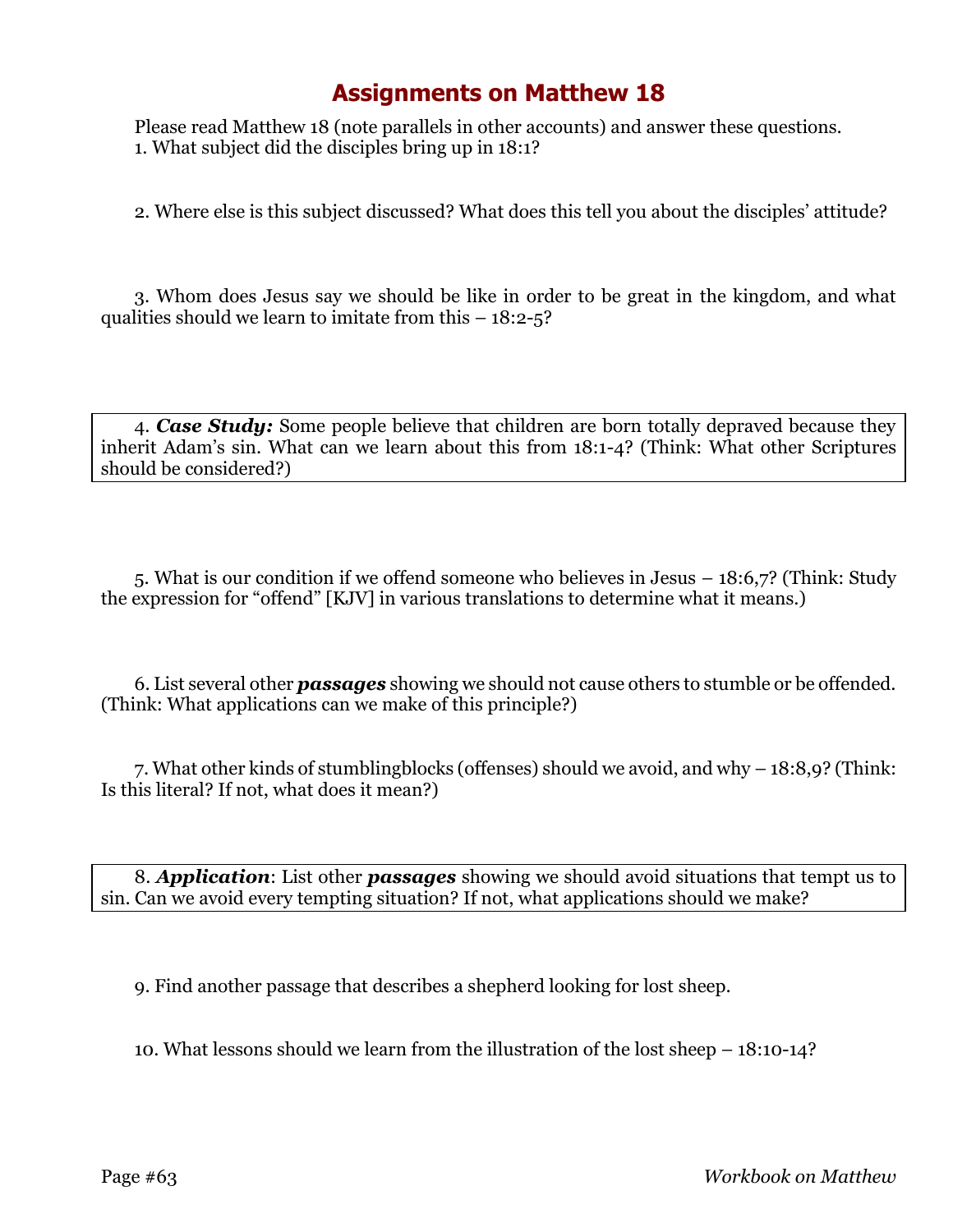11. What problem did Jesus discuss in 18:15-17?

12. Describe in order the steps Jesus said to take to deal with a brother who sins.

13. Explain the significance of "hear you," "gained your brother," "heathen and publican"?

14. List other *passages* showing how we should deal with sin in the church.

15. What purposes are accomplished by discipline/chastisement in a congregation?

16. List other *passages* regarding the importance of witnesses in establishing guilt when someone is accused of sin.

17. Where else have we studied about binding and loosing – compare 18:18-20?

18. What did Peter ask Jesus and how did Jesus answer in 18:21,22? Explain.

19. *Define* "forgive."

20. List other *passages* regarding Christians being willing to forgive.

21. *Application*: Briefly tell the story Jesus told about forgiveness and explain the lessons we should learn  $-18:23-35$ .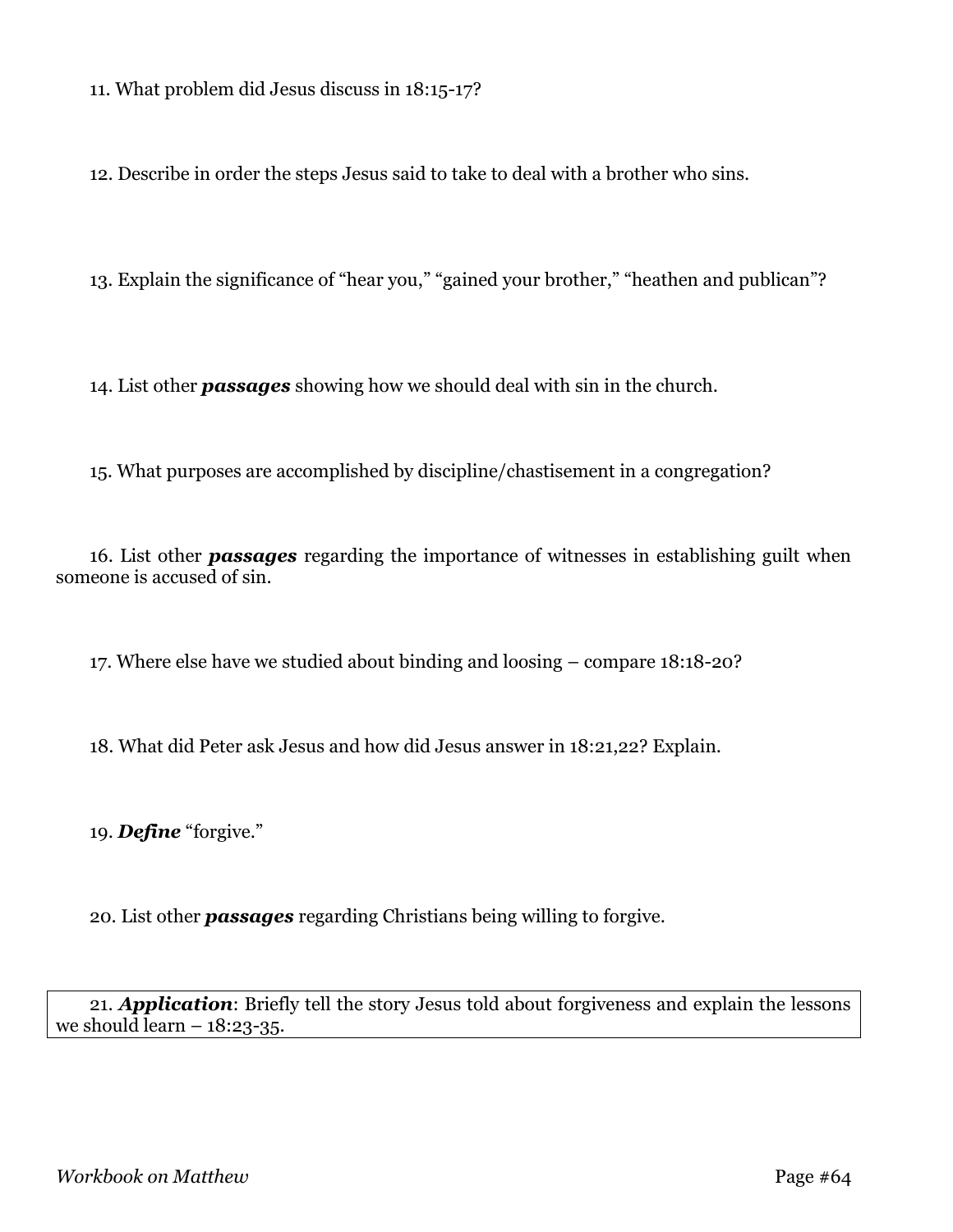Please read Matthew 19 (note parallels in other accounts) and answer these questions. 1. What question was Jesus asked in 19:1-3?

2. List other *passages* about divorce, remarriage, the permanence of marriage, etc.

3. What Old Testament passages did Jesus quote to answer the question, and what conclusion did He reach – 19:4-6? (Think: Explain how the passages prove Jesus' point.)

4. What did Moses' law teach about divorce (list Old Testament passage) – 19:7?

5. What reason did Jesus give why Moses had taught as he did – 19:8? (Think: Did Moses teach the same as God's original law?)

6. Under what circumstance may a person divorce and remarry without sinning – 19:9?

7. What is the condition of a person who divorces, not for fornication, and then remarries? Who else may become guilty? (Think: Suppose a person commits adultery and his spouse divorces him for it. Is he free to remarry?)

8. *Define* "adultery" and explain the sense in which an unscriptural remarriage fits the definition of adultery. (Think: Does this apply only to Jesus' disciples or to all people?)

9. Suppose a man steals \$1000. If he repents, can he keep the money (list *passages* that show what repentance requires)?

10. *Application:* Suppose a man has unscripturally remarried. What must he do in order to repent? Does it matter whether or not he was a Christian when he divorced and remarried?

11. How did the disciples respond to Jesus' teaching, and how did He answer – 19:10-12?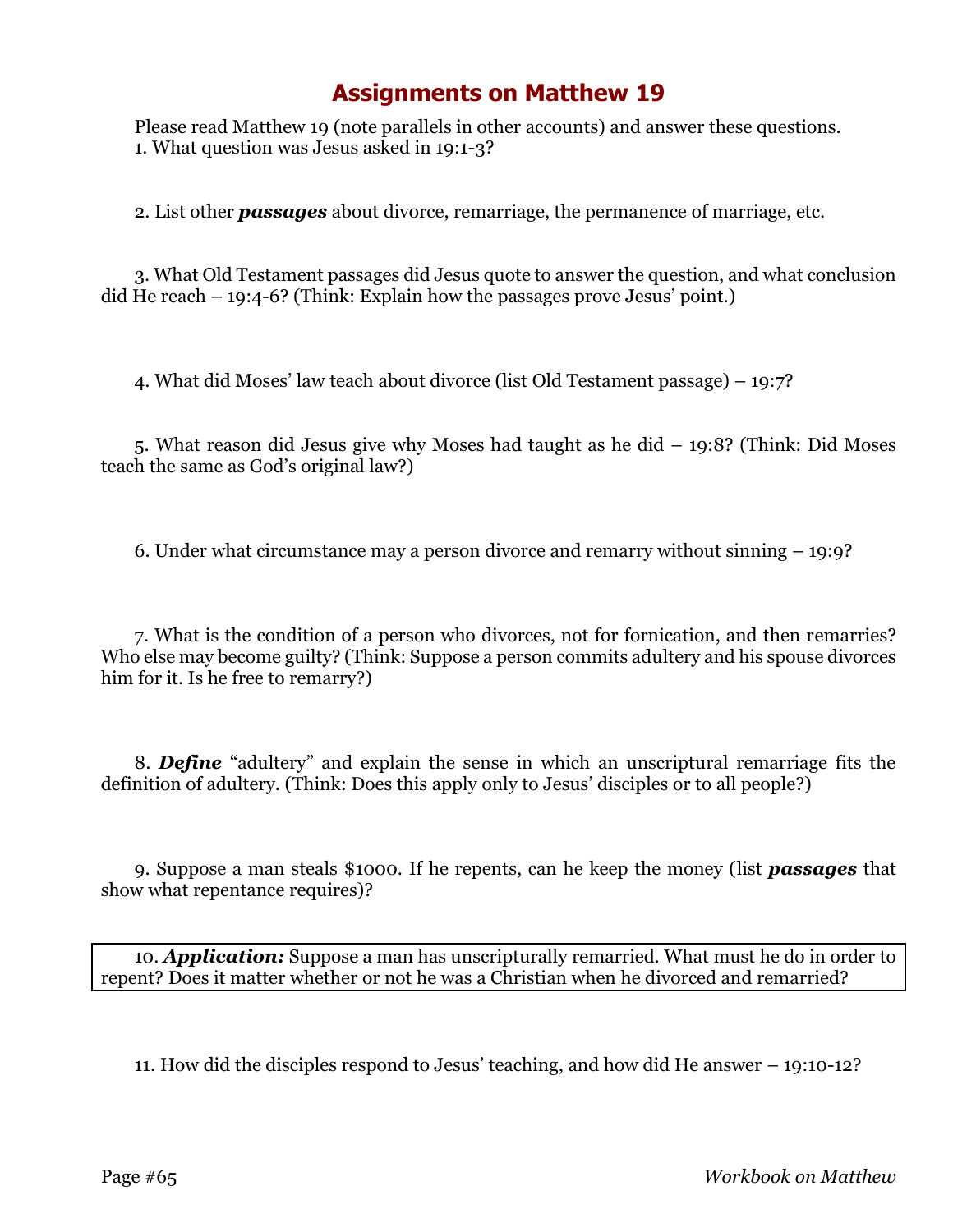12. What were people doing in 19:13, and what did the disciples do about it?

13. How did Jesus respond to the disciples and why – 19:14,15? (Think: Did the little children have to be baptized to come to Jesus?)

14. *Application*: What does this passage prove about the doctrines of inherited depravity and infant baptism?

15. What question was Jesus asked in 19:16, and what was His answer in 19:17-19?

16. What did Jesus tell the young man he still needed to do – 19:20-22? What was the young man's reaction? (Think: Do other passages indicate that Christians must give up all property? Why did Jesus make this demand of this young man, and what should we learn?)

17. How hard is it for a rich man to enter the kingdom of heaven – 19:23-26?

18. *Application*: List and explain other *passages* discussing proper attitudes toward wealth and possessions. Will all rich men be lost? Explain your answer.

19. What did Peter say the disciples had done and what did Jesus say their reward would be – 19:27,28? (Think: Explain how this reward comes true or is fulfilled.)

20. What sacrifice did Jesus praise in 19:29,30? (Think: Compare other similar passages. In what way do we make such sacrifices?)

21. What is the reward of people who make such sacrifices?

*Workbook on Matthew* Page #66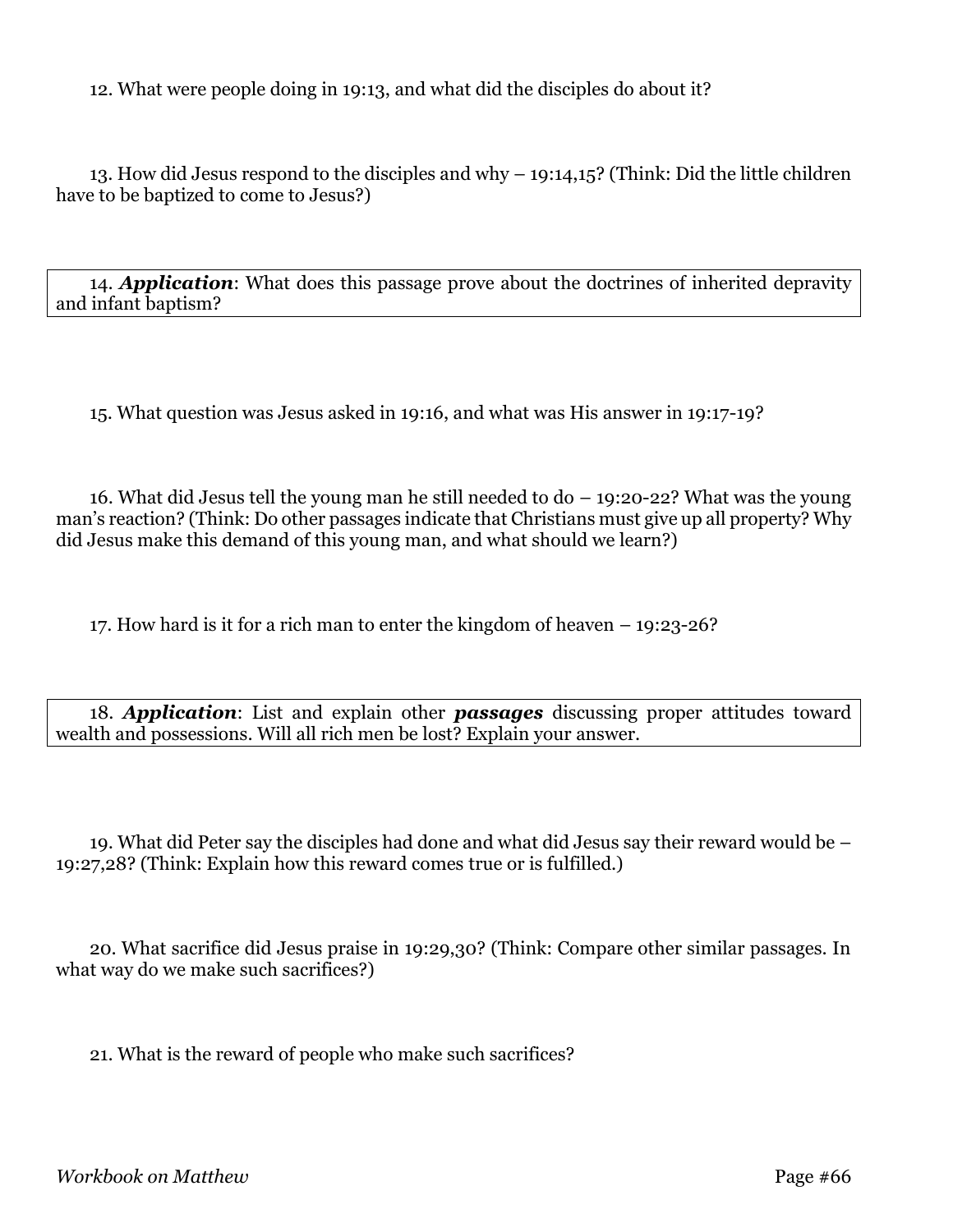Please read Matthew 20 (note parallels in other accounts) and answer these questions. 1. Explain the significance of each of the following aspects of the parable in 20:1-7: vineyard —

householder (landowner) —

laborers —

payment to the laborers —

2. At what hours of the day were laborers hired? For what pay did people agree to work?

3. What complaint did some people have when payment was given – 20:8-12?

4. Explain the householder's response to these complaints – 20:13-15.

5. Explain verse 16 in your own words.

6. *Application*: What applications can we make from this parable? (Think: Is there any application of this parable to the attitude of Jews toward Gentiles under the gospel?

7. What prediction did Jesus make in 20:17-19, and where else have we studied similar predictions?

8. What manner of death did Jesus predict, and who would do it to Him?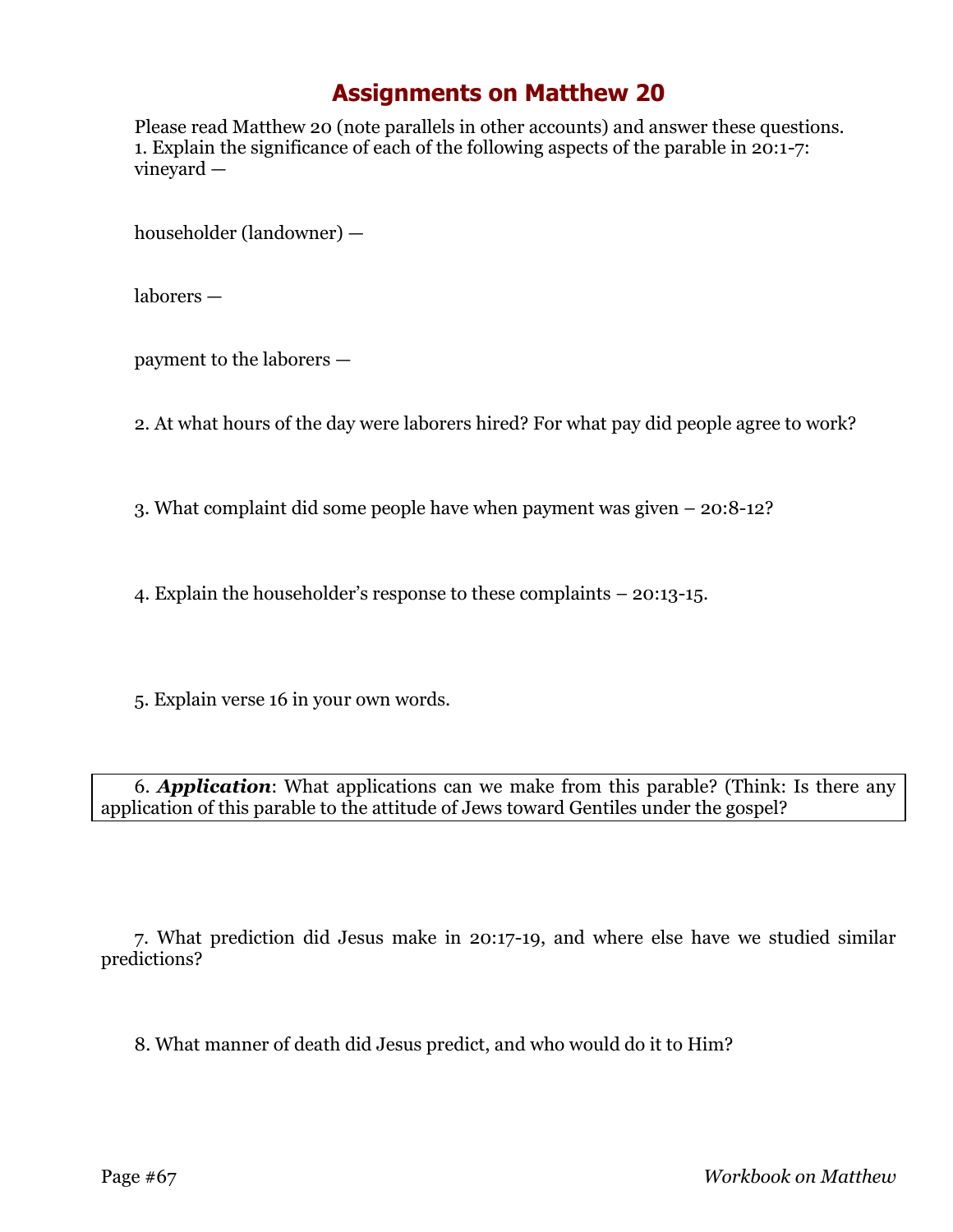9. What request did the mother of James and John make, and what was the significance of the request – 20:20,21? (Think: What does this request tell you about the concept the disciples had about the kingdom?)

10. Where else have we studied similar discussions?

11. Explain the discussion regarding the "cup" – 20:22,23.

12. How did the other apostles react to the request of James and John's mother – 20:24? (Think: What does this tell you about the other apostles?)

13. *Application*: Explain the difference between whom God considers to be great as compared to whom the world considers to be great – 20:25-28. Give examples or applications to illustrate the point.

14. *Define* "ransom," and explain how Jesus' life exhibits the qualities He is teaching the disciples to have.

15. *Case Study:* Some people say this passage means Christians must not exercise authority. Is this a correct use the passage? Proof? (How does the example of Jesus fit – 20:28?)

16. Where was Jesus in 20:29-33? What request did two men make?

17. What did Jesus do for the men – 20:34? What does this prove about His power?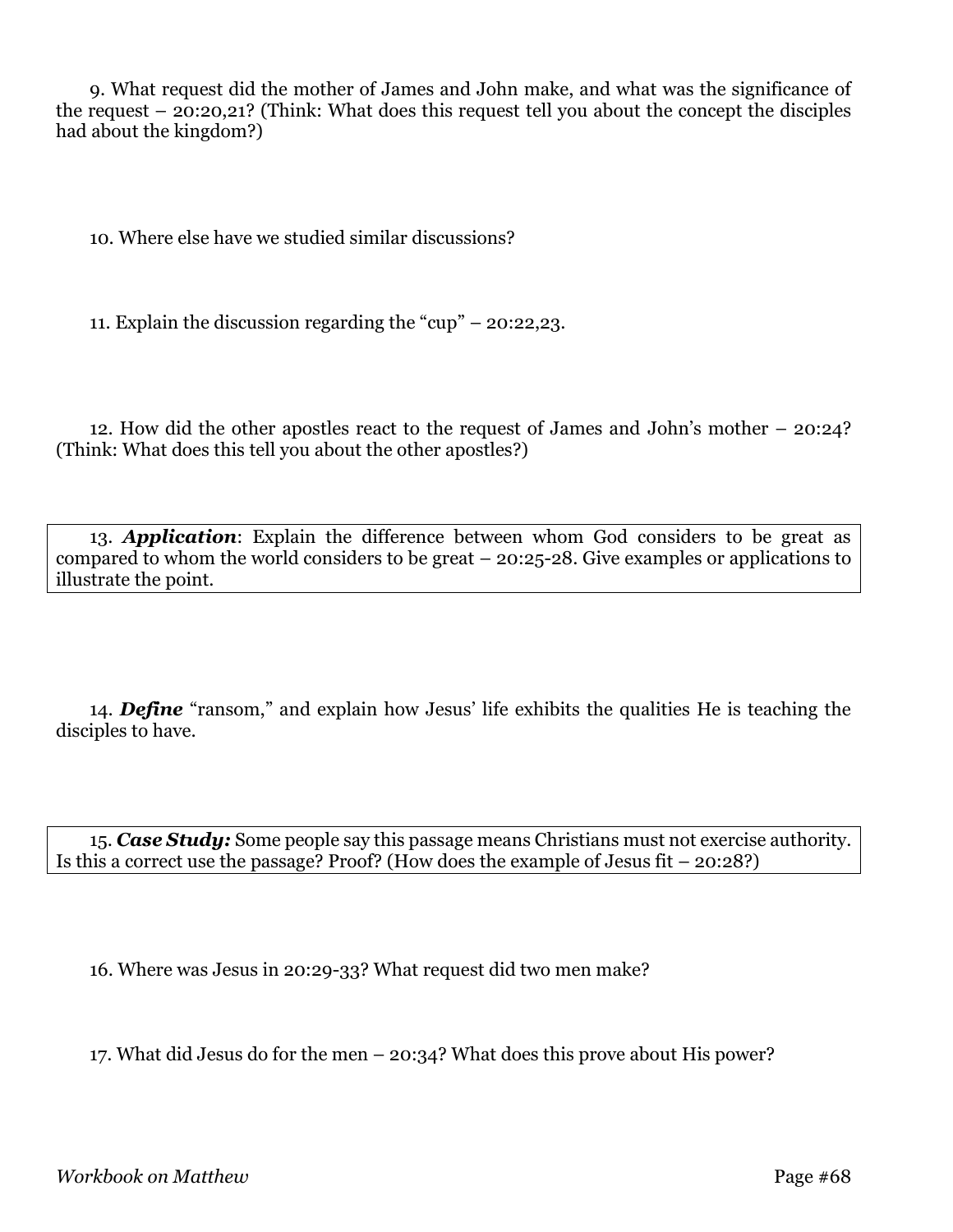Please read Matthew 21 (note parallels in other accounts) and answer these questions. 1. Locate on a *map*: Jerusalem, Bethphage, Bethany, Mount of Olives – 21:1.

2. Describe the errand Jesus sent two disciples on – 21:2,3.

3. What Old Testament prophecy did this fulfill – 21:4,5? Where is it found in the Old Testament? (Think: What would be unusual about this means of entering Jerusalem?)

4. What did people do for Jesus – 21:6-9? (Think: What is the significance?)

5. *Define* "Hosanna."

6. What is the significance of the fact the people called Jesus "son of David"?

7. What did Jesus do in the temple – 21:10-14?

8. What Scriptural authority did He claim for His action? Where is the Old Testament passage found?

9. *Application*: What lessons can we learn from this event, and what practices should we oppose in the church today for the same reasons that Jesus cleansed the temple?

10. What activity did the chief priests and scribes oppose, and how did Jesus respond to their question –  $21:15,16?$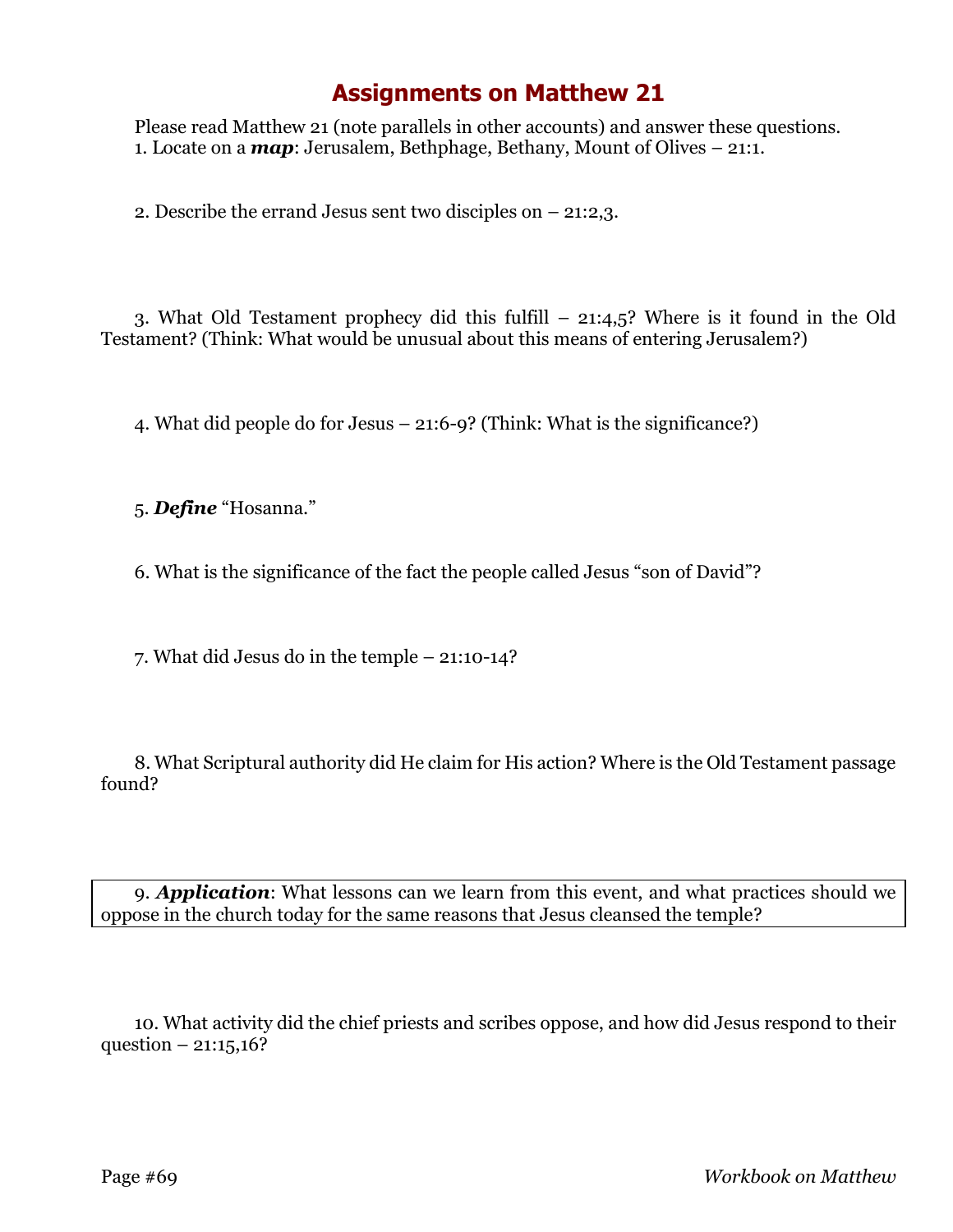11. Why did Jesus curse the fig tree – 21:17-19? (Think: What fruits should a Christian bear? What can we learn about ourselves if we fail to bear the fruits He desires?)

12. When the disciples questioned Him about the tree, what did Jesus teach about faith and prayer – 21:20-22?

13. List and explain other *passages* showing that God answers prayer. (Think: Explain how this passage should be applied in our age in which miracles no longer occur.)

14. What question did the chief priests and elders ask Jesus in the temple – 21:23-25? What question did Jesus ask them in return?

15. What is authority? What two possible sources of authority did Jesus list – 21:25?

16. What answer did the elders and priests give and why – 21:25-27? (Think: What does this tell about the motives of the Jewish leaders?)

17. How did Jesus answer them? Explain why this was a good answer.

18. *Application*: What lessons should we learn from this story about authority in religion and about effective teaching methods?

19. Summarize the parable Jesus told in 21:28-31.

20. What lessons does the parable teach us about obedience and repentance?

21. What application did Jesus make to the Jewish leaders – 21:31,32? (Think: What lessons can we learn about religious leaders of our day?)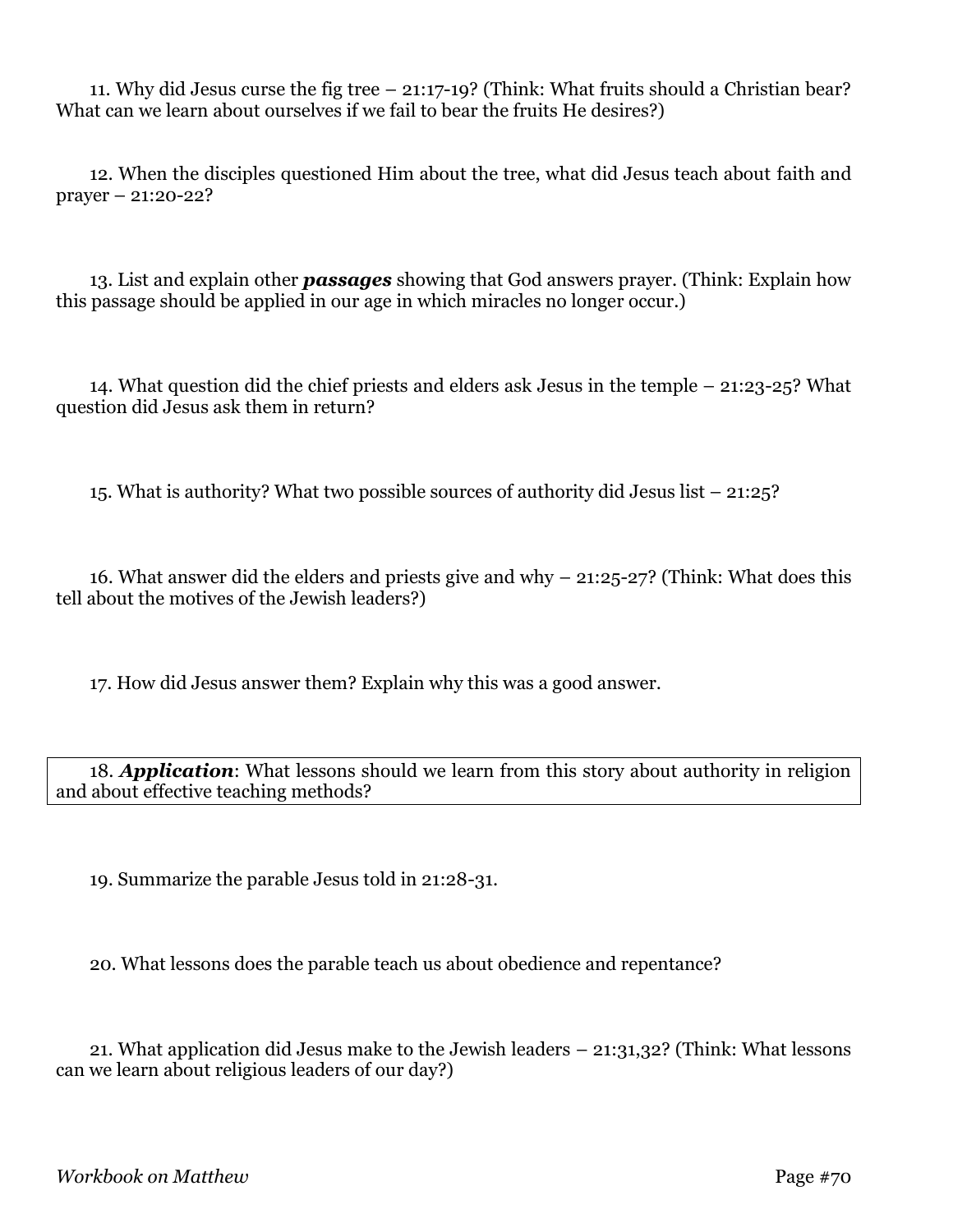22. In the parable of the vineyard, explain what each of the following represent – 21:33-41 (note: in giving your answer, take into account the explanation given in 21:42-46).

The householder —

The vineyard —

The husbandmen —

The fruit —

The servants sent by the householder —

The son of the householder —

23. How did the husbandmen treat the servants? What does this represent?

24. Why did the householder send his son, how did the husbandmen treat him, and what does this represent?

25. What did the Jewish leaders say the householder would do to the husbandmen?

26. Against whom did Jesus speak here? What was the application – 21:42-46?

27. What Old Testament passage is quoted in 21:42, and where else is it quoted?

28. Explain the meaning of 21:42 in your own words.

29. Explain the use Jesus made of this passage in 21:44.

30. What was the reaction of the chief priests and Pharisees to the parable?

31. Why did they not do anything to Jesus about it? (Think: Where else have we been shown what the real motives of these leaders were? Do you see anything ironic in this?)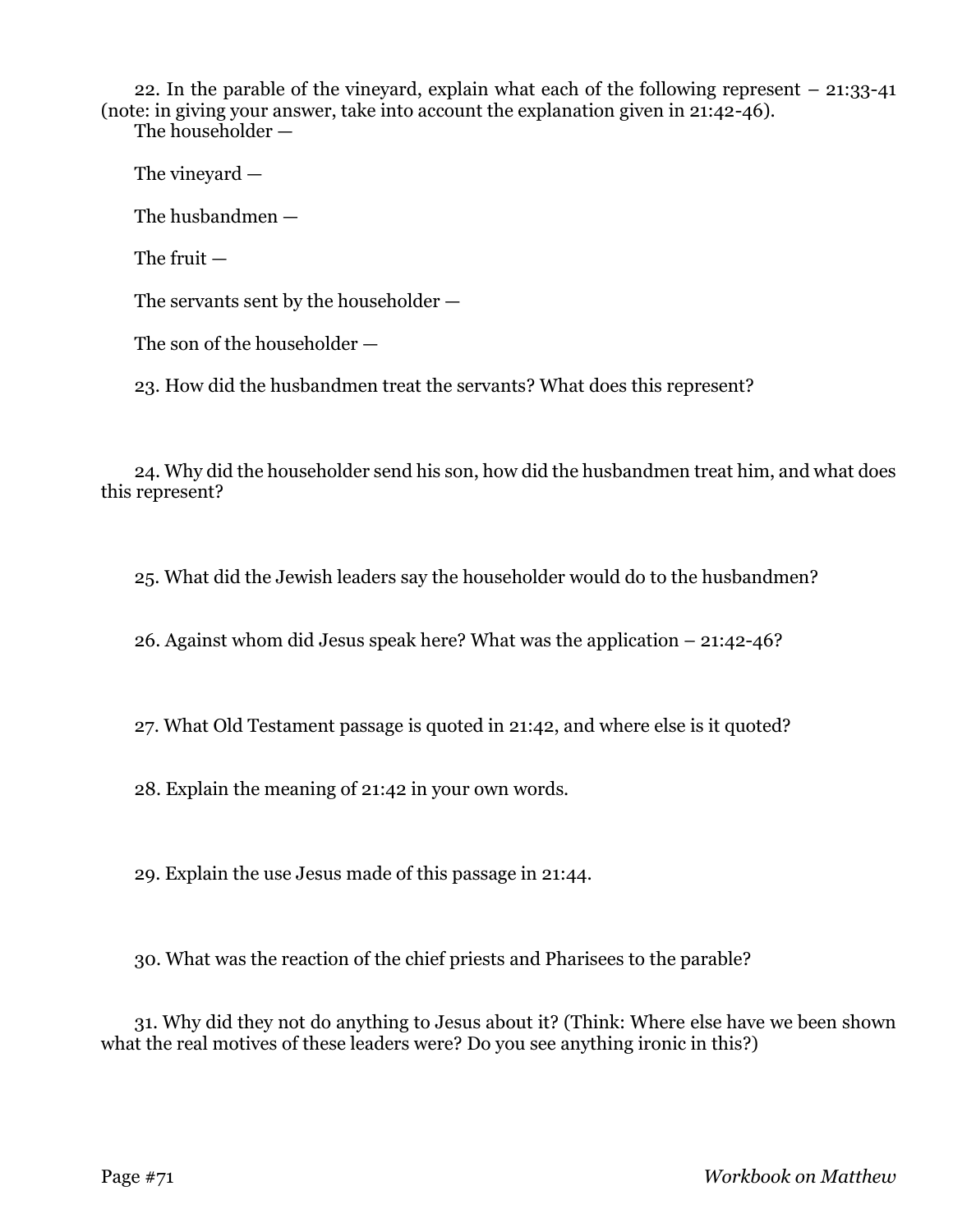Please read Matthew 22 (note parallels in other accounts) and answer these questions. 1. To what is the kingdom compared in the parable in 22:1-14?

2. When time came for the wedding, what did people do (22:3-6)?

3. What is taught by those who refused to come to the feast? (Think: Did Jesus expect that all people would at first accept His invitation to enter the kingdom? Explain.)

4. What did the king do to people who refused to come? What should we learn?

5. How were guests for the feast finally obtained?

6. What is represented by the method finally used to obtain guests?

7. What problem did one of the guests have (22:11)?

8. What was done to this guest?

9. What lesson should we learn from this man and his punishment?

10. *Application*: Are there people today who refuse to come to God's "wedding feast"? Why? What should we do about it?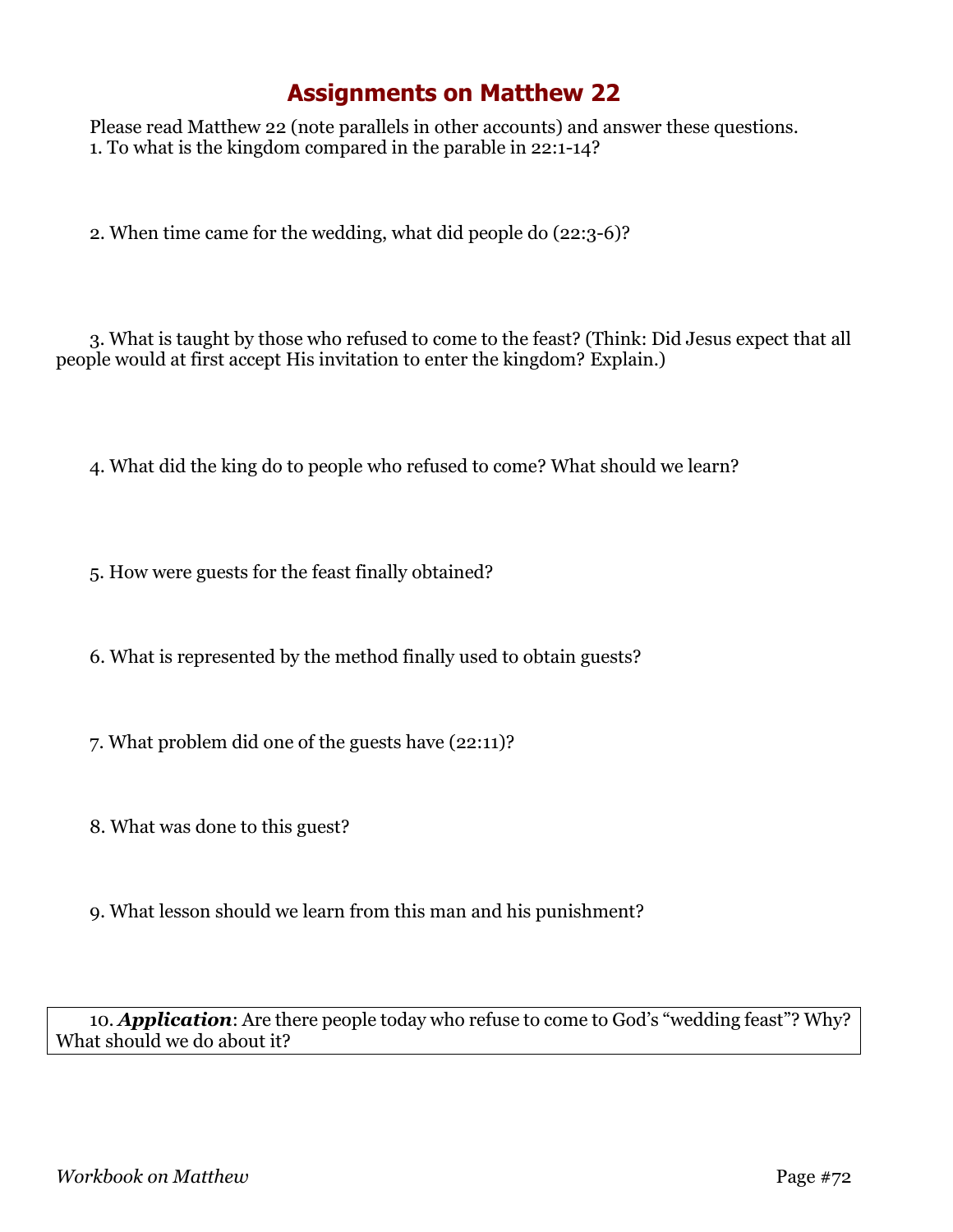11. What question did the Pharisees' disciples and the Herodians ask Jesus, and how did they lay the groundwork for the question 22:15-17? (Think: What do you learn from this event about the character and attitude of Jesus' opponents?)

12. Explain what dilemma this question was supposed to create for Jesus — i.e., why would it be a difficult question to answer?

13. How did Jesus answer, and how did He illustrate the answer – 22:18-22?

14. *Application*: Explain Jesus' answer and what lessons we can learn for today.

15. Who questioned Jesus next, and what did they believe – 22:23 (check cross-references)?

16. Explain the question they asked and what dilemma it presented – 22:24-28.

17. How did Jesus solve the dilemma– 22:29,30? (Think: What consequences does Jesus' answer have for Mormons and others who claim marriage is for eternity?)

18. Explain the argument Jesus used to disprove the fundamental beliefs of the Sadducees about the resurrection  $-22:31-33$ .

19. *Special Assignment:* Discuss Jesus' skill as a teacher in these events. What methods and principles did He use (consider visual aids, questions, appeal to authority, etc.)?

20. What was Jesus' practice regarding confrontation and public debate? Was He too kind and loving to tell people when they were wrong?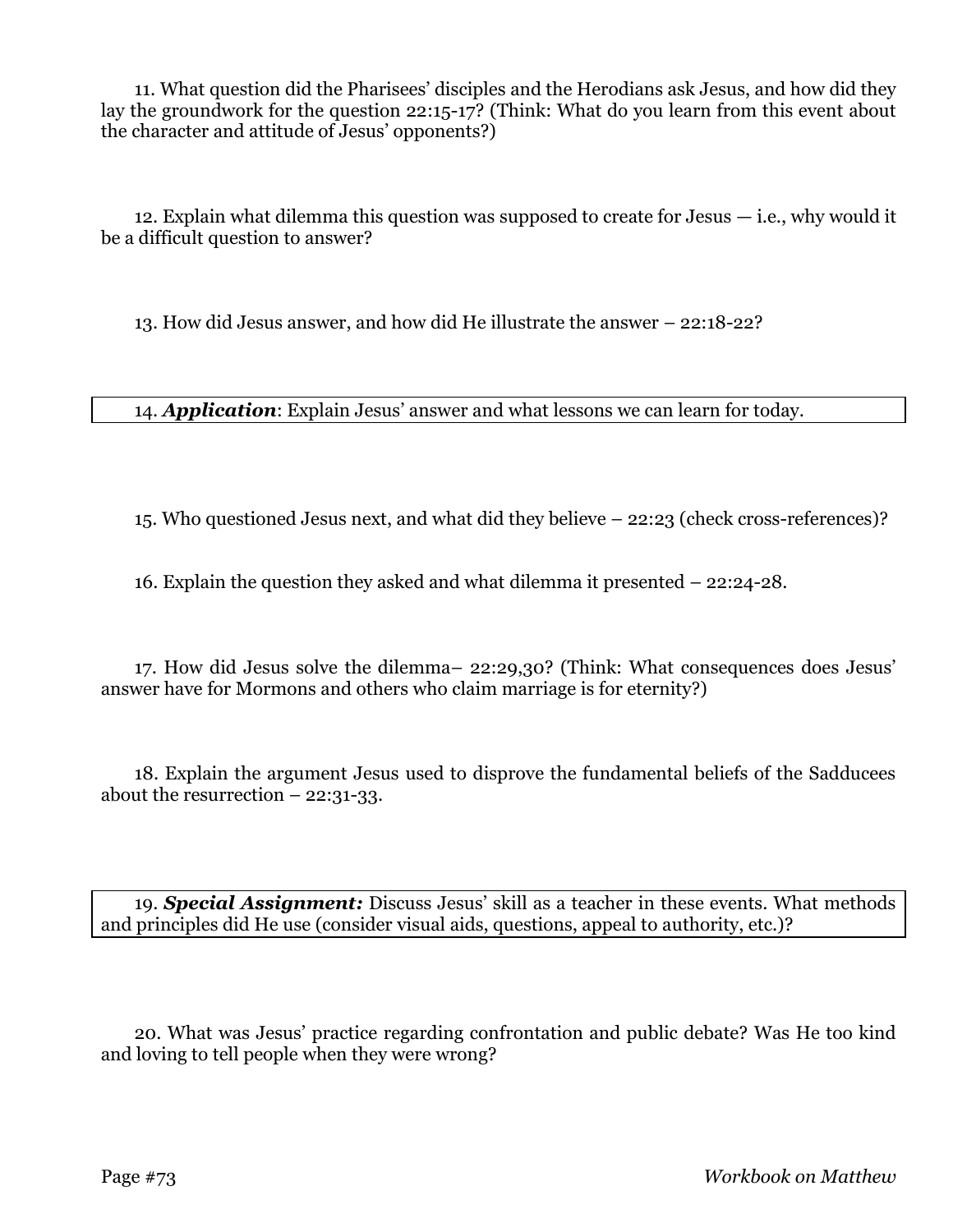21. Who questioned Jesus in 22:34-40, and what question was asked? (Think: Why was this a difficult question?)

22. What command did Jesus say was the greatest, and where is it found in the Old Testament?

23. As a bonus, what did Jesus say was the second greatest command, and where is it found in the Old Testament?

24. List other *passages* that explain love or show its importance.

25. *Define* love (as used here).

26. In what sense did the whole law and prophets hang on these two commands?

27. What question did Jesus in turn ask the Pharisees, and what answer did they give – 22:41,42? (Think: What did the Pharisees mean by their answer?)

28. What question did Jesus ask next – 22:43-46? (Think: Why could the Pharisees not answer the question? What is the correct answer to Jesus' question?)

29. How did the Pharisees react following this series of questions – 22:46?

30. *Application*: What lessons can we learn from this whole discussion (chap. 21 and 22) about teaching, public debating, and opposition to error?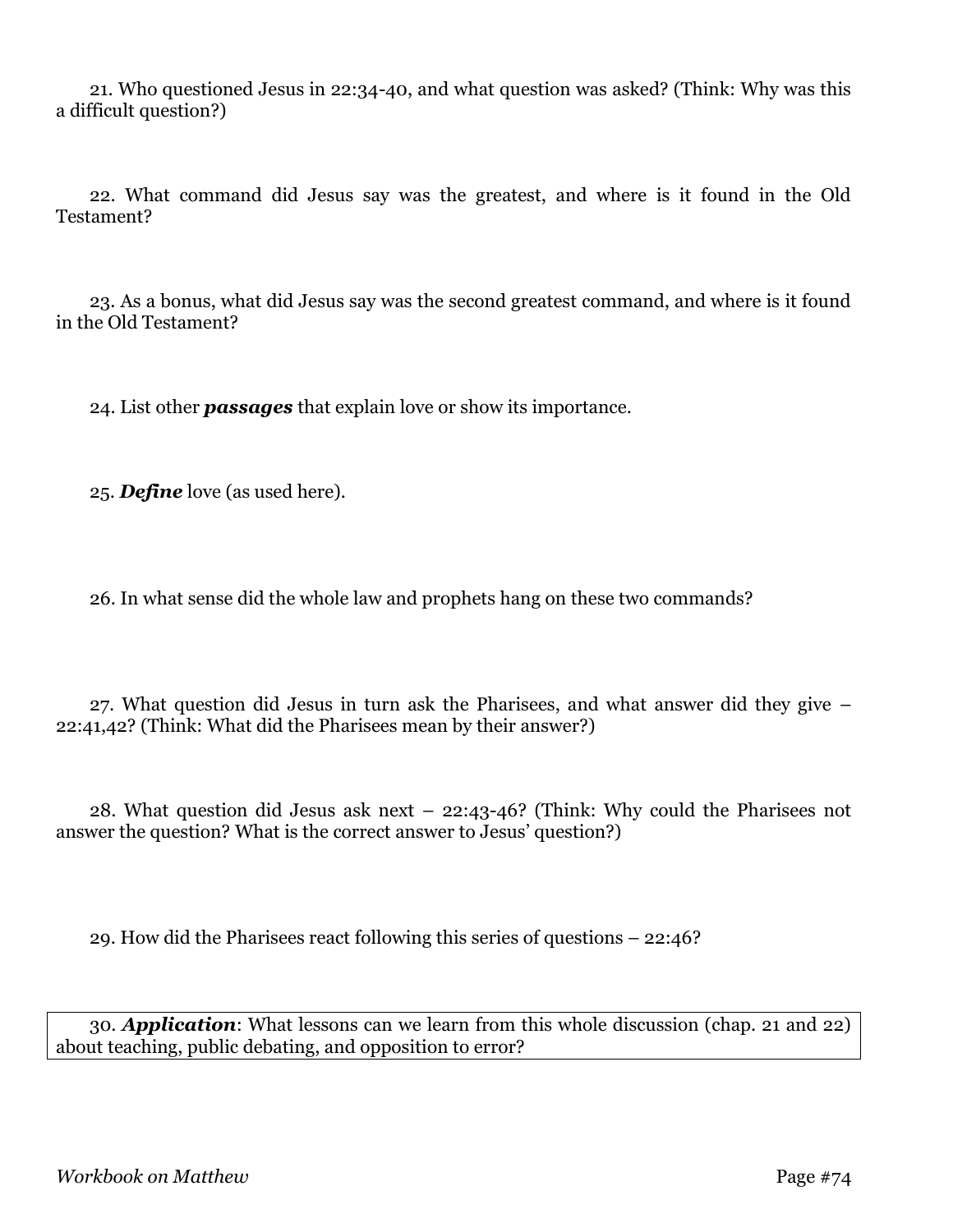Please read Matthew 23 (note parallels in other accounts) and answer these questions. 1. About whom did Jesus speak throughout most of chapter 23, and to whom was He speaking – 23:1,2? (Think: Is it always a sin to talk to one person or group of people about the faults and errors of other people? Explain.)

2. In what way did Jesus say the people should respect the teaching efforts of the scribes and Pharisees, and why  $-$  23:2,3? (Think: What does it mean to "sit on Moses' seat"?)

3. *Define* "hypocrite," and tell in what way Jesus said the people should *not* respect the scribes and Pharisees as teachers –23:3,4. (Think: Is it possible to respect the office or position a person holds while not respecting the character of the person in that office?)

4. Tell what motive the scribes and Pharisees had, and name several specific practices that demonstrated this motive – 23:5-7.

5. *Case Study:* Name several examples showing that modern religious leaders sometimes resemble these scribes and Pharisees.

6. What practice is forbidden in 23:8-11? (Think: What is the meaning of "rabbi," "father," and "master" in this context.)

7. What reason did Jesus give for this command?

8. In what ways is this passage sometimes violated today?

9. *Define* "humble," and explain 23:12 in your own words.

10. *Application*: Some people believe it is wrong to mention specific religious groups by name and expose their error. What can we learn from this chapter about this practice?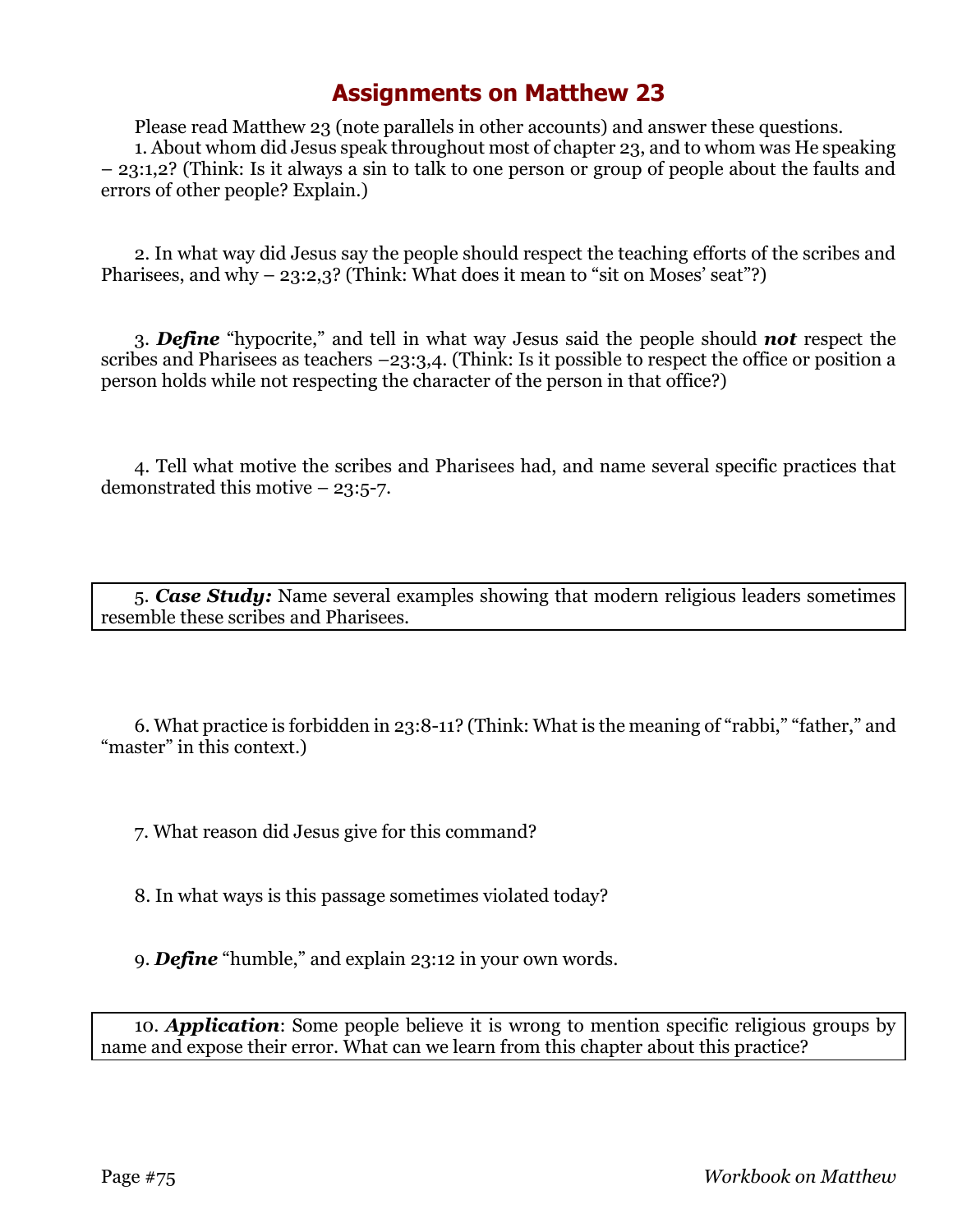11. *Define* "woe." How did the Pharisees shut up the kingdom of heaven – 23:13. (Think: What should these men have done regarding entering the kingdom? How did their conduct fulfill Jesus' parables about them?)

12. How did these men treat people who were facing misfortune, and how did they try to cover up their cruelty – 23:14 (KJV; cf. parallel passages)? (Think: Name some ways that religious people today take unfair advantage of needy people.)

13. *Define* "proselyte." How did Jesus describe the efforts of the scribes and Pharisees to make a proselyte  $-23:15$ . (Think: What is a "son of hell"? Is such language un-Christlike?)

14. What is a "blind guide," and where else did Jesus use similar language – 22:16?

15. *Define* "swear," and describe the distinctions these people made regarding oaths – 22:16- 22. (Think: What do these distinctions show about these men?)

16. How did Jesus respond to the false distinctions being made about oaths?

17. What "minor" points did Pharisees insist on practicing (23:23)? To what did Jesus compare this – 23:24? (Think: Did Jesus say it was wrong to practice these "minor" points? *Read the verse carefully*! What does it *say*? Do you like eating gnats?)

18. What "weightier matters" did Jesus say these people neglected, and to what did Jesus compare this? (Think: Are some laws of greater consequence than others? Does this justify disobeying other laws? Explain.)

19. *Define* each of the "weightier matters" that Jesus named.

20. *Application*: Explain exactly what it is that Jesus here rebukes, and give examples showing how we today may be guilty of similar wrongs.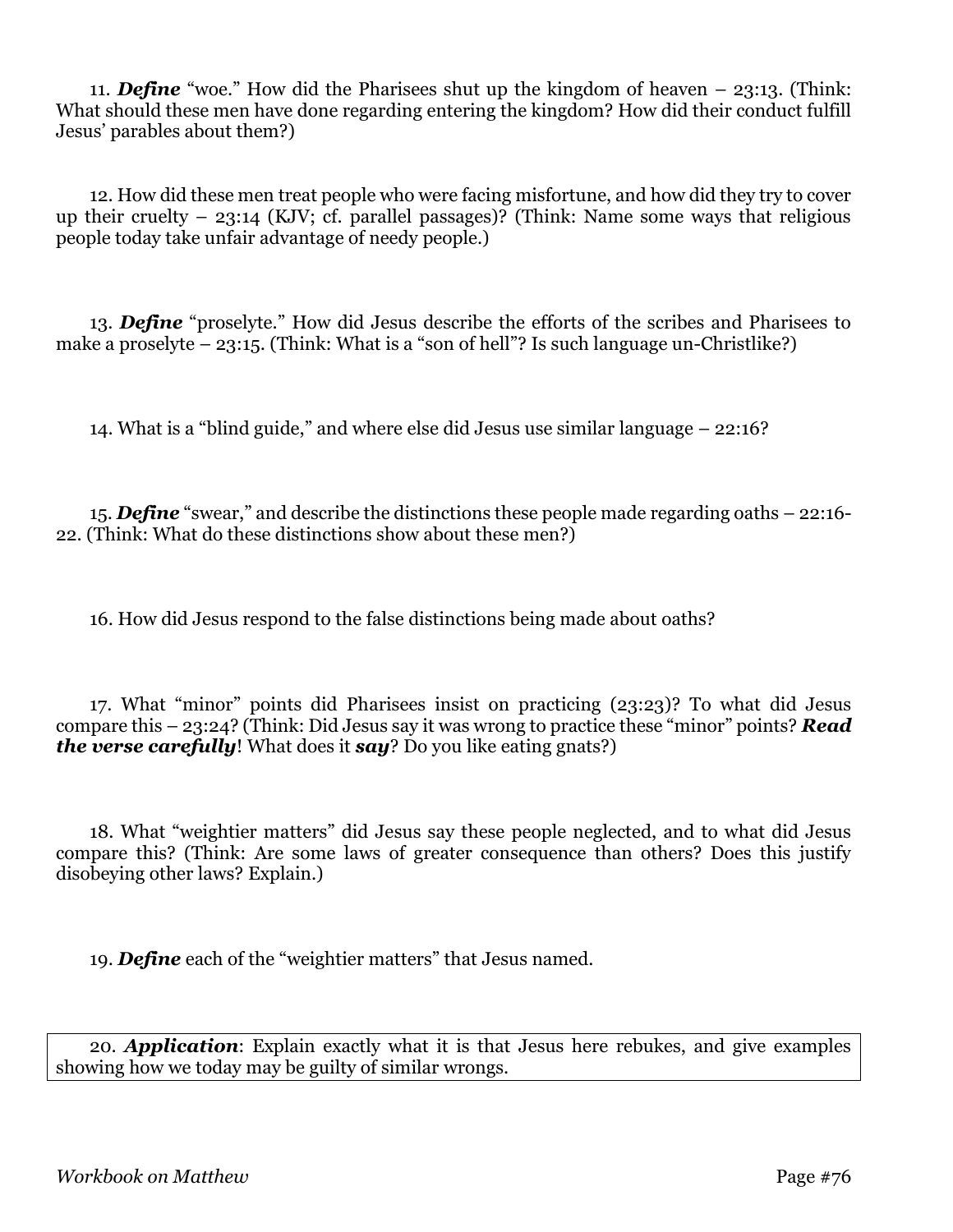21. Explain the illustrations Jesus used in 23:25-28 that describe hypocrites.

22. List several *passages* showing the importance of proper motives, attitudes, and condition of the heart in serving God.

23. *Application*: Name some examples of ways people today may be guilty of the kinds of hypocrisy that 23:25-28 describes.

24. How had past generations of Jews treated God's prophets – 23:29-32?

25. How did the scribes and Pharisees act and speak toward those past prophets? (Think: What does this tell us about the conduct of hypocrites?)

26. What did Jesus say these people would do to His prophets and teachers – 23:33-36?

27. Explain how the prophecy Jesus made here was eventually fulfilled (name some specific examples). (Think: What parables in chapters 21 and 22 would this fulfill?)

28. Explain 23:33 in your own words. (Think: What does this tell us about the need for plain, forceful rebuke of sin?)

29. What illustration demonstrates Jesus' attitude toward the Jewish people – 23:37? (Think: What does this tell us about Jesus' motives in giving such severe rebukes?)

30. What response did Jesus expect from the people, and what would happen as a result?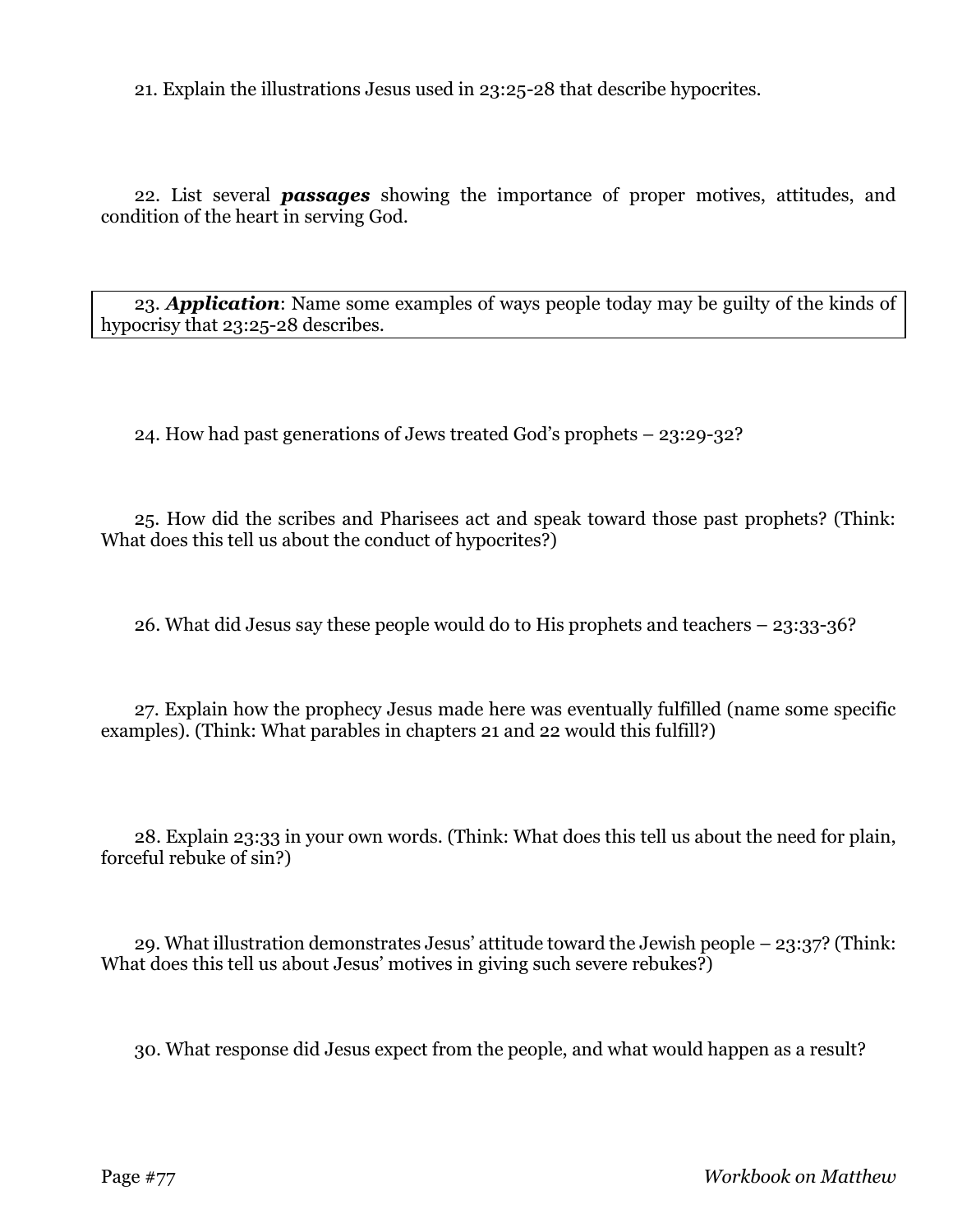To help us avoid misconceptions in Matthew 24, consider this background information. 1. Please read 1 Thessalonians 5:1-6. What do we know about the time of Jesus' second coming, and what "signs" there will be to warn us?

2. Read 2 Peter 3:10-12. What does this passage teach about signs to warn us for Jesus' coming, and what will happen to the earth when He comes?

3. Premillennialism says the resurrection of the righteous and the resurrection of the wicked will be separated by 1000 years. What does John 5:28,29 teach about this?

4. What can you learn from the following passages about the beginning of Jesus' kingdom? Mark  $9:1-$ 

Acts  $1:3-8$  -

Acts 2:1-5,29-36  $-$ 

5. What can you learn from the following verses about the existence of the kingdom? Colossians 1:13 —

Hebrews 12:28 —

Revelation 1:9 —

6. Read Psalm 110:1-4 and Zechariah 6:12,13. What two offices would the Messiah hold at the same time? (Think: Is Jesus now priest at God's right hand? So, is He king now?)

7. Read John 18:36. According to this verse, is Jesus' kingdom earthly or spiritual?

8. In Matthew 16:18,19 and Hebrews 12:23,28, what is another name for the kingdom?

9. According to 1 Corinthians 15:22-28, will Jesus begin His kingdom at His return?

10. Read Matthew chapter 24. Where does the chapter mention a period of 1000 years or a reign of Jesus on earth?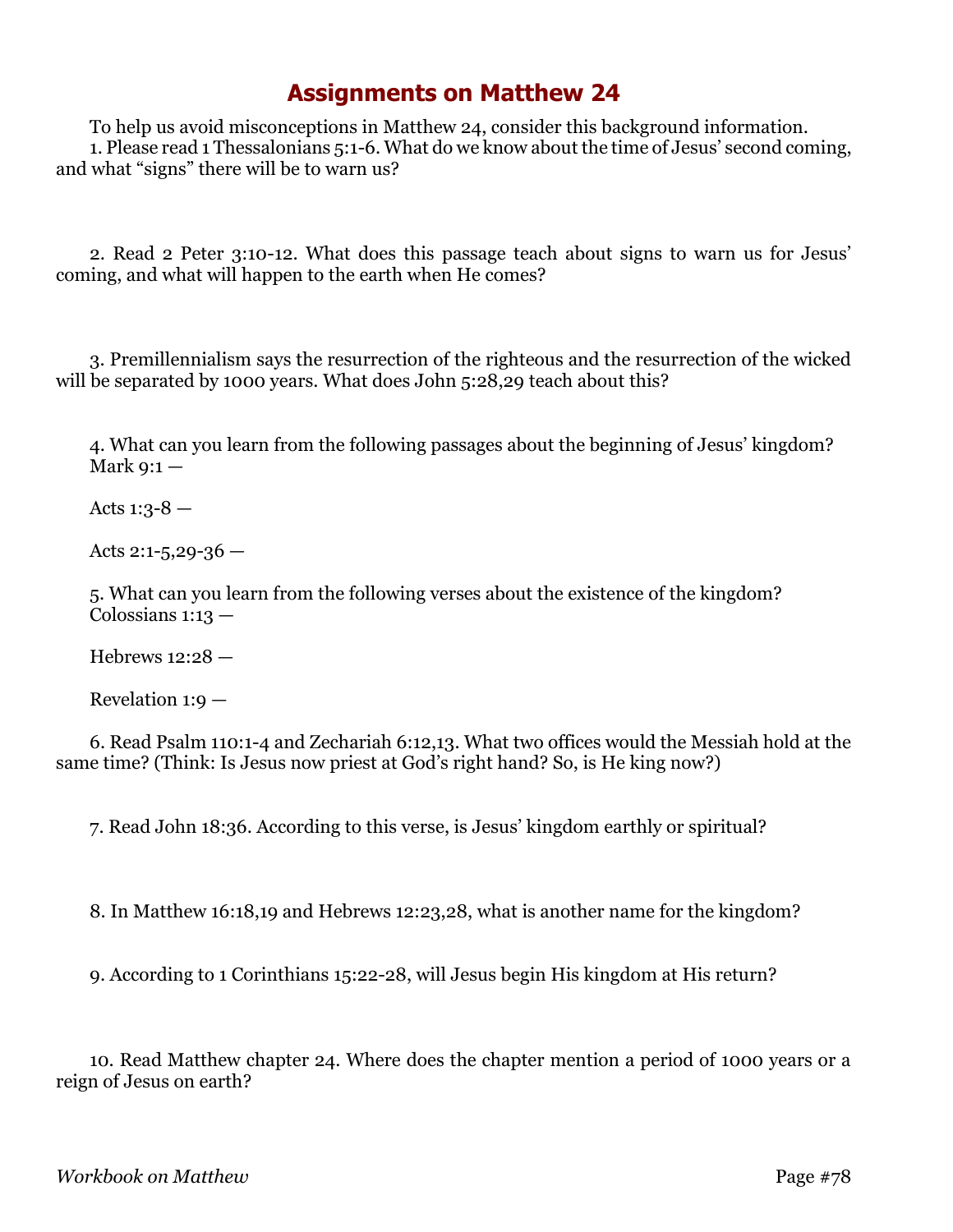11. Where was Jesus at the beginning of this chapter and what did His disciples do that introduced the discussion – 24:1?

12. What prediction did Jesus make about the temple – 24:2?

13. Where did the discussion continue, and what did the disciples ask Jesus – 24:3?

14. *Special Assignment:* There are three basic views of this chapter: (1) It all predicts Jesus' second coming; (2) It all predicts the destruction of Jerusalem in A.D. 70; (3) The first part of the chapter predicts the destruction of Jerusalem, and the last part predicts Jesus' second coming. Read 24:1-34 and Luke 21:5-36 (cf. Mark 13). List points that show what event this *first section* is predicting.

15. For each of the following verses, state what is prophesied, then try to find some New Testament passage (or secular reference) that shows whether or not such an event took place before the destruction of Jerusalem in A.D. 70:

verse  $5 -$ 

verse 6 —

verse  $7-$ 

verses  $9,10 -$ 

 $verse$  11  $-$ 

verse  $14 -$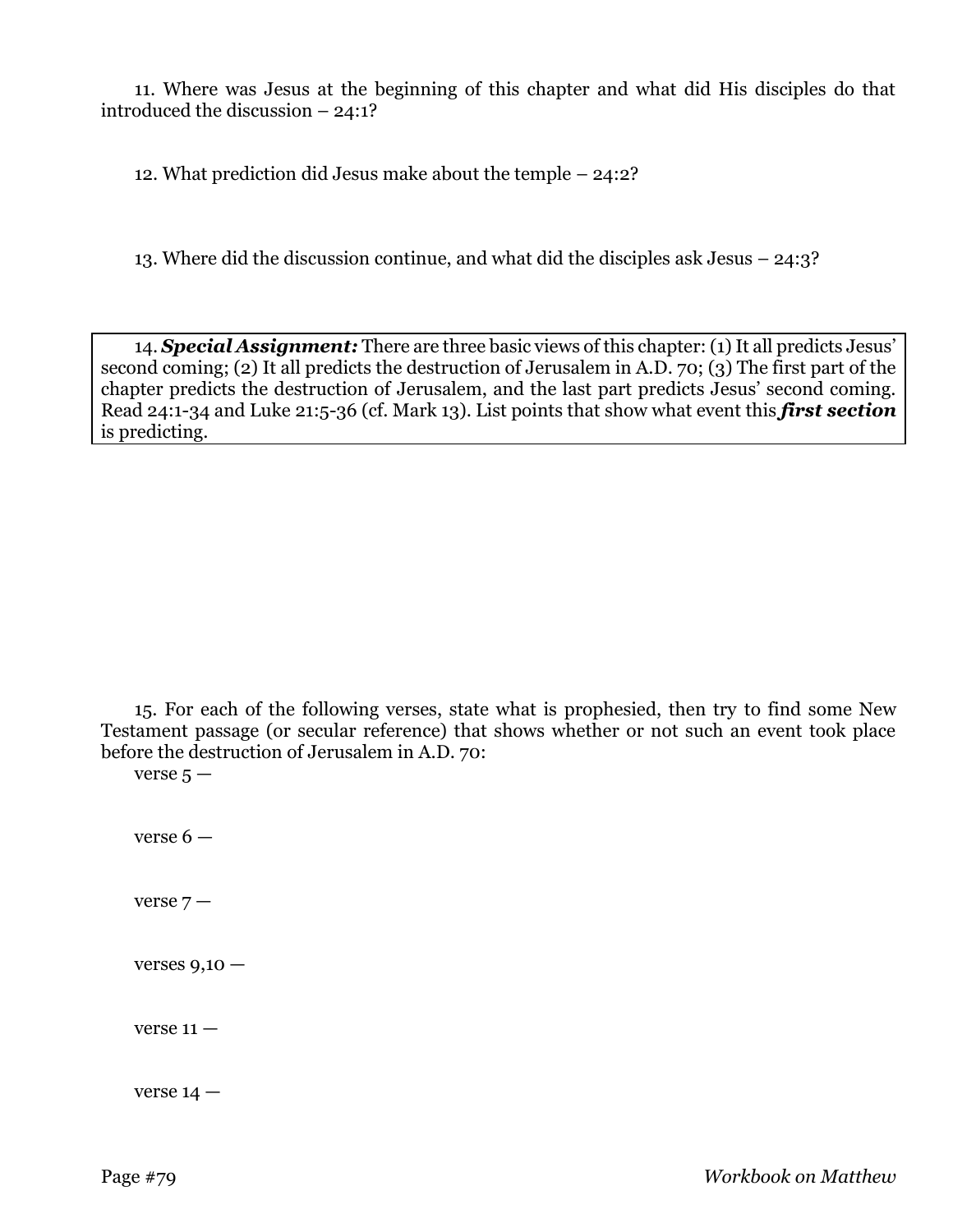16. What was the "abomination of desolation" – 24:15? (Note: Read *parallel passages* and cross-references. Note Matt. 23:38.)

17. What should people do when this event occurred – 24:16-18? (Think: How would this fit the destruction of Jerusalem? Would it fit the final coming of Jesus?)

18. Who would have special problems then – 24:19? (Think: Why would such a time be especially difficult for these people? Would this be a concern at Jesus' final coming?)

19. When should they *not* want their flight to occur – 24:20? (Think: Why would these times be a problem? Again, would this fit Jesus' final return?)

20. How bad would the suffering be – 24:21,22? (Think: Do the context and parallel passages imply the "great tribulation" is a time associated with Jesus' final return?)

21. What would God do to help His elect in those days – 24:22?

22. What danger did Jesus again warn about – 24:23,24, and where had He already given this warning in this chapter?

23. Why did Jesus give these warnings – 24:25,26?

24. How is Jesus' coming illustrated in 24:27? (Think: Explain the illustration. In what sense did Jesus "come" in fulfillment of this verse? Compare verse 30; Isaiah 19:1.)

25. What illustration is used in 24:28? (Think: What is the point of this illustration?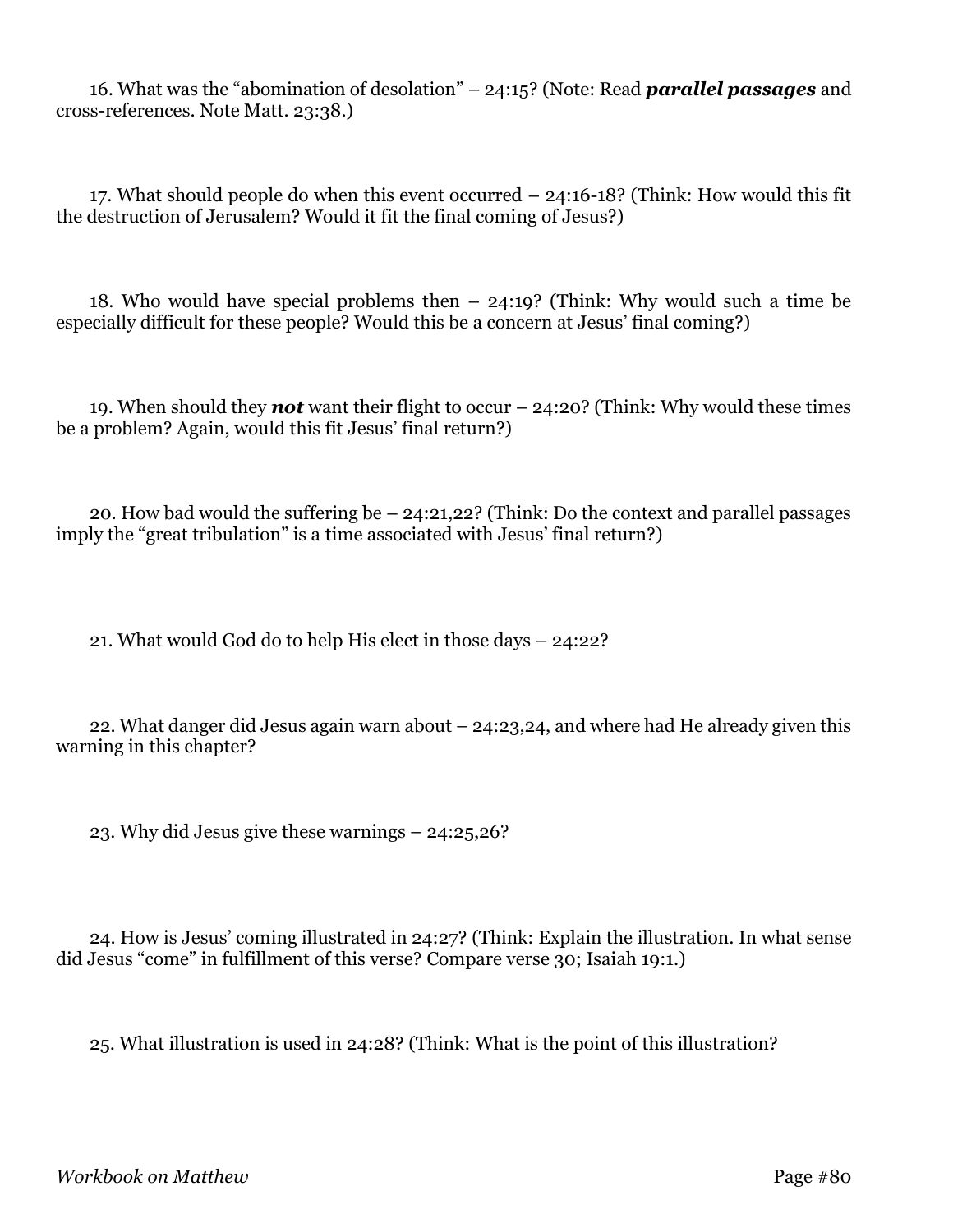26. List the events described in 24:29. (Think: Such terms are common in prophetic language. List some Old Testament examples, then see if you can determine the meaning.)

27. What would happen next – 24:30? (Note: Restudy verse 27 regarding the coming of the Son of Man.)

28. What would the "angels" do  $-$  24:31? (Think: When would these events occur  $-$  note 24:29,34? Then what does this verse refer to?)

29. What does a fig tree tell people, and what lesson did Jesus use this to teach –24:32,33? (Think: Will there be signs whereby we can know Jesus' final return is near?)

30. What does 24:34 tell us about the fulfillment of these prophecies? Using cross-references and concordance, list other *verses* where the expression "this generation" is used. (Think: To what does the expression refer?)

31. *Special Assignment:* What conclusion does verse 34 teach about the event to which verses 1-34 refers? Does the destruction of Jerusalem fit what the verse says? Does the second coming of Jesus fit? Explain your conclusion.

32. What event did Jesus refer to in 24:35, and what lesson did He teach from it?

33. Who knows the time of "that day and hour," and what does this teach us? (Think: What event is here being referred to?)

34. What did Jesus say happened in the day of Noah – 24:37-39?

35. What lesson should we learn from the illustration of Noah?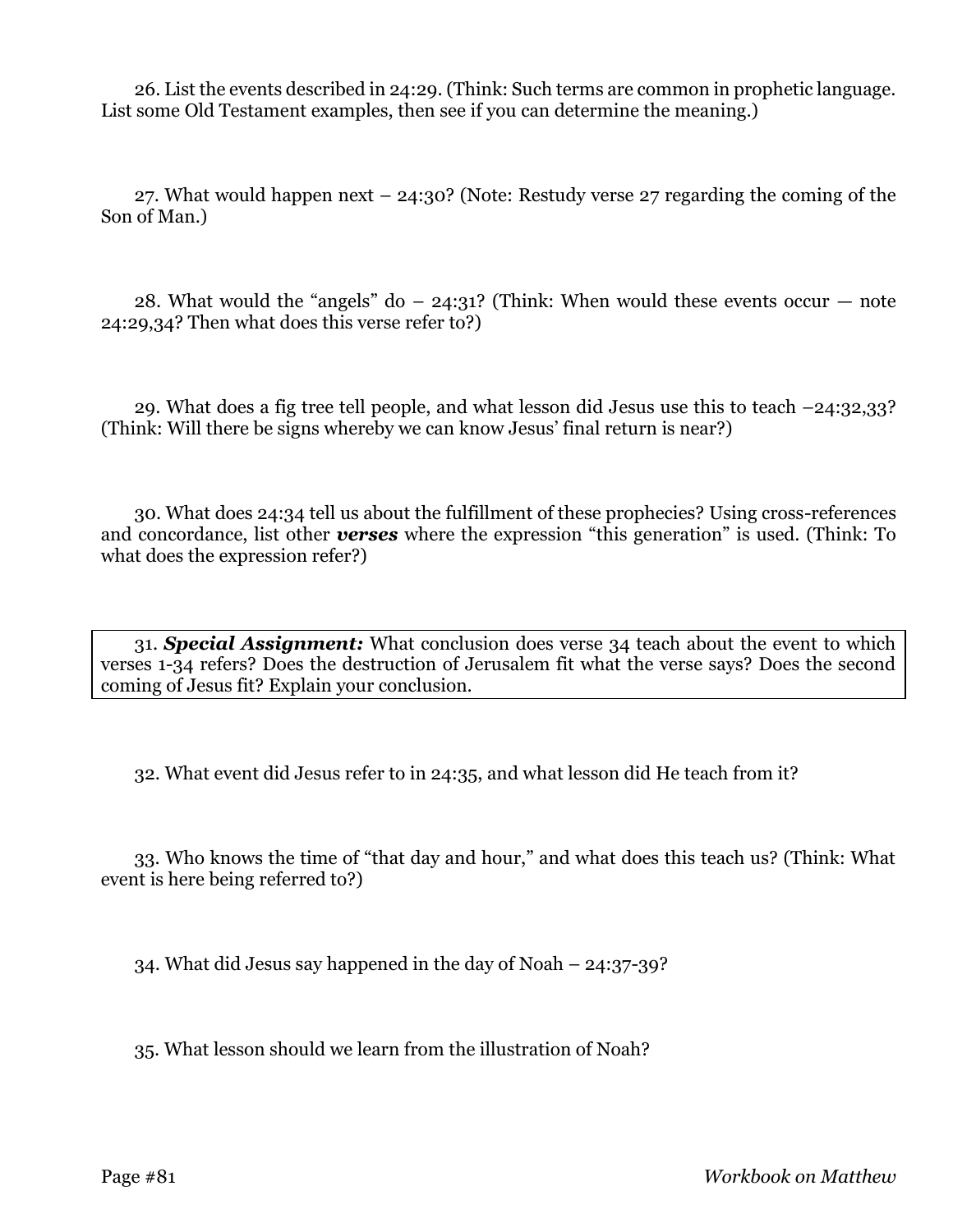36. What two examples did Jesus use in 24:40,41, and what is the point of the illustrations?

37. What main lesson did Jesus teach in 24:42-44?

38. What illustration did He use to teach this lesson in 24:43,44?

39. What responsibilities were given to the servant in 24:45? (Think: Jehovah's Witnesses say this servant refers to the Watchtower Society. What evidence do you see for this claim?)

40. When would the servant be rewarded and what needed to happen for him to be rewarded  $-24:46,47?$ 

41. Instead of being faithful, what might the servant do – 24:48-51?

42. When would the master come if the servant was unfaithful?

43. What reward would the unfaithful servant receive?

44. *Application*: What lessons should people in Jesus' day learn from this parable, and what applications should we learn?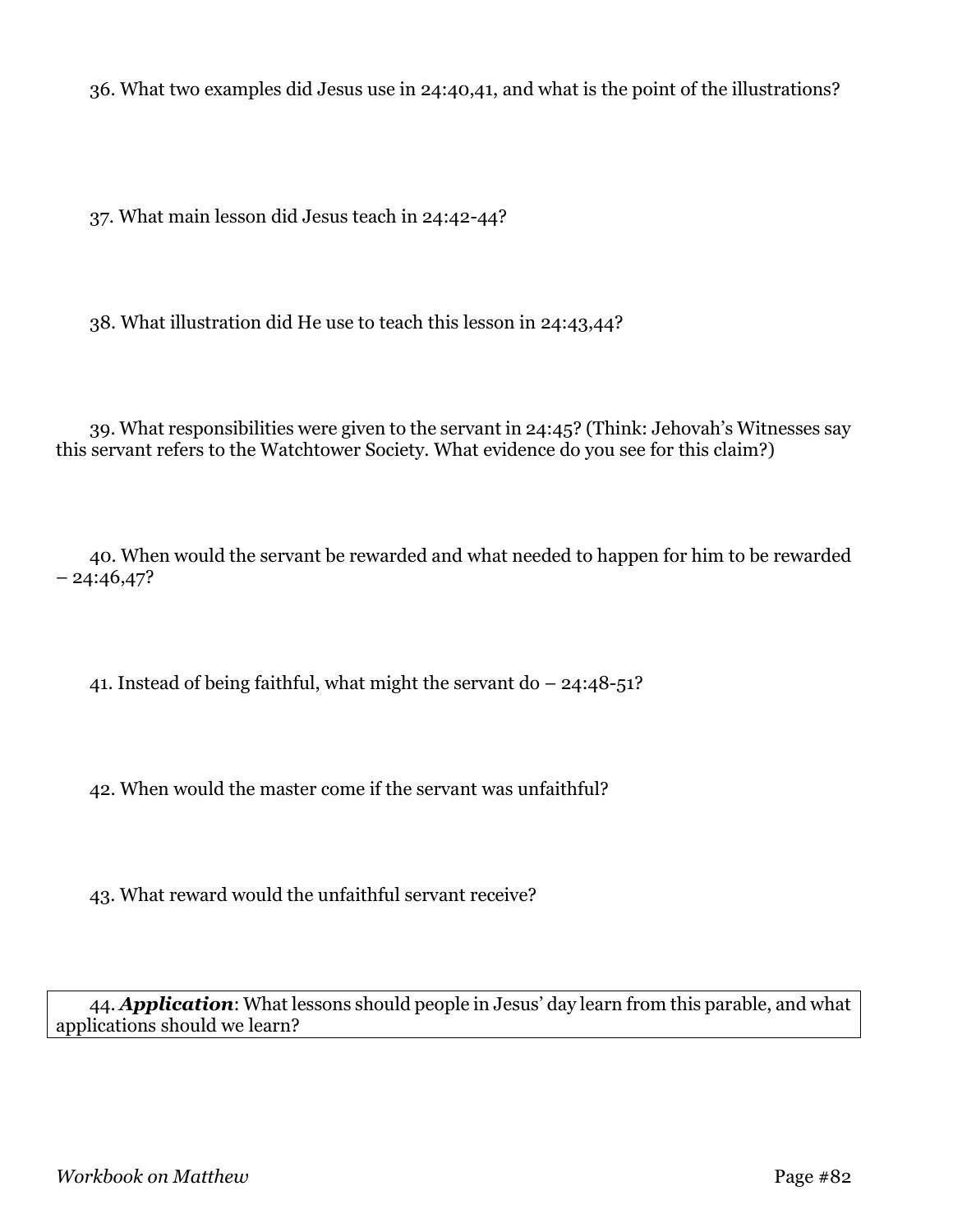Please read Matthew 25 (note parallels in other accounts) and answer these questions. 1. What group of people does the story of this parable describe, and what purpose did they intend to accomplish – 25:1?

2. In this parable, who does the bridegroom represent? (Think: What do the virgins represent and what is illustrated by the virgins' meeting the bridegroom?)

3. What mistake did the five foolish virgins make and what did the five wise virgins do to avoid the problem  $-25:2-4?$ 

4. How did the foolish virgins first attempt to solve the problem, and why did it not work –  $25:5-9?$ 

5. What lessons should we learn from the fact that the foolish virgins could not borrow oil from the wise?

6. What did the foolish virgins do to get more oil, and what happened as a result – 25:9-12?

7. What lessons should we learn from the fact that the five foolish virgins were not admitted to the wedding feast after they went to get oil and came back – 25:13?

8. *Application*: What is the main lesson of the parable as emphasized in – 25:10,13?

9. What applications can be made to people who know they are not obeying God, but they postpone obedience?

10. List other *passages* that show the importance of being ready for Jesus' return.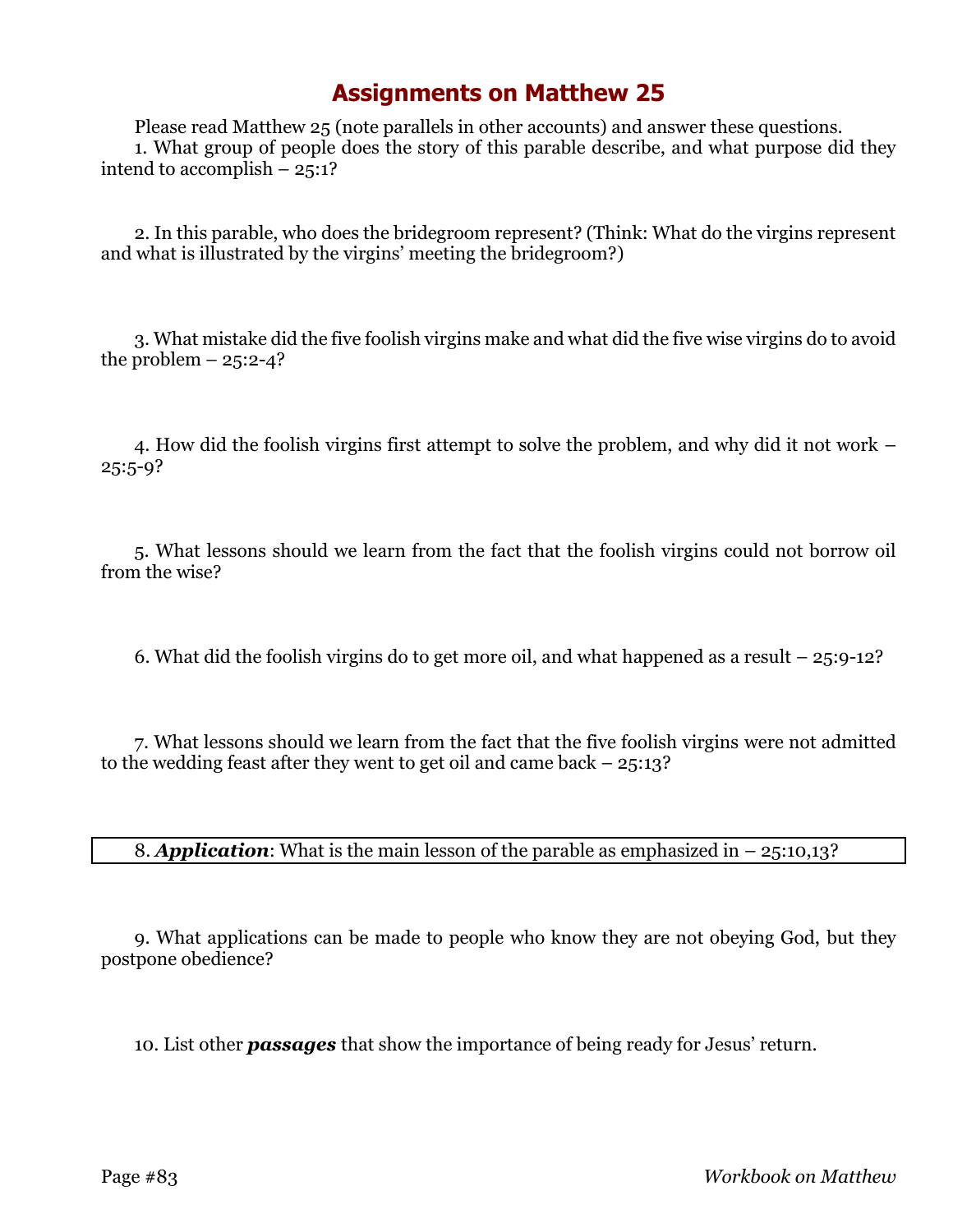11. In the parable of the talents, what is represented by the Lord, by the servants, and by the talents –  $25:15-30$ ? (Note: In deciding what the talents represent, consider  $24:15$  – "according to ability.")

12. What can we learn from the fact that different servants received different numbers of talents? (Think: In the literal story, what is a "talent," and how much was it worth?)

13. What did each of the three servants do with their talents?

14. What is represented by the lord coming to settle accounts with the servants – 25:19?

15. What rewards were given to the 5-talent and 2-talent servants – 25:20-23? (Think: Since these servants achieved different results, why were both rewarded?)

16. What excuses did the one-talent servant make for his actions – 25:24,25?

17. By considering the conduct of the first two servants, how can we know the one-talent servant did not give a valid excuse?

18. How did the master describe the one-talent servant and what did he say he should have done –  $25:26,27?$ 

19. What happened to the one-talent servant in the end – 25:28-30?

20. *Application*: What lessons should we learn from this parable? (Think: What is meant by verse 29?)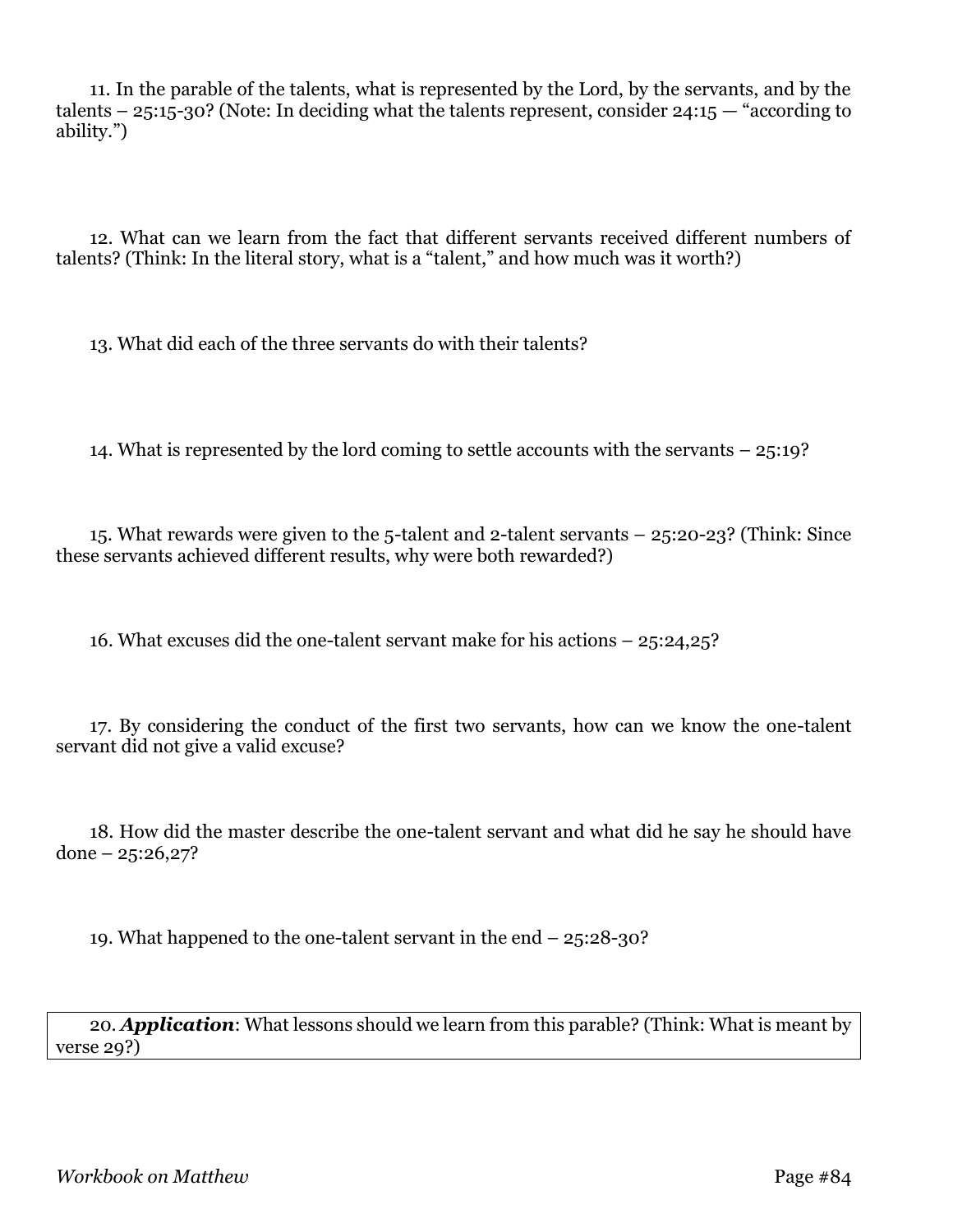21. In the description of the judgment (25:31-46), who is the Judge, where does He sit, and who comes before Him to be judged?

22. List other *passages* showing who the Judge will be at the final judgment.

23. List other *passages* showing that *all* people will be judged for their lives.

24. What illustration is used in 25:32,33 to describe the separation?

25. *Special Assignment:* List the acts for which Jesus said the righteous people would be rewarded (25:34-40), and for each one list another passage about it. (Think: Is Jesus teaching that benevolent acts are all we need to receive eternal life? Explain and prove your answer.)

26. In your own words explain 25:40&45.

27. How did Jesus describe the ultimate destiny of the wicked – 25:41,46?

28. List other *passages* that describe the final destiny of the wicked.

29. How did Jesus describe the ultimate destiny of the righteous  $-25:31,46$ ?

30. List other passages that describe the final destiny of the righteous.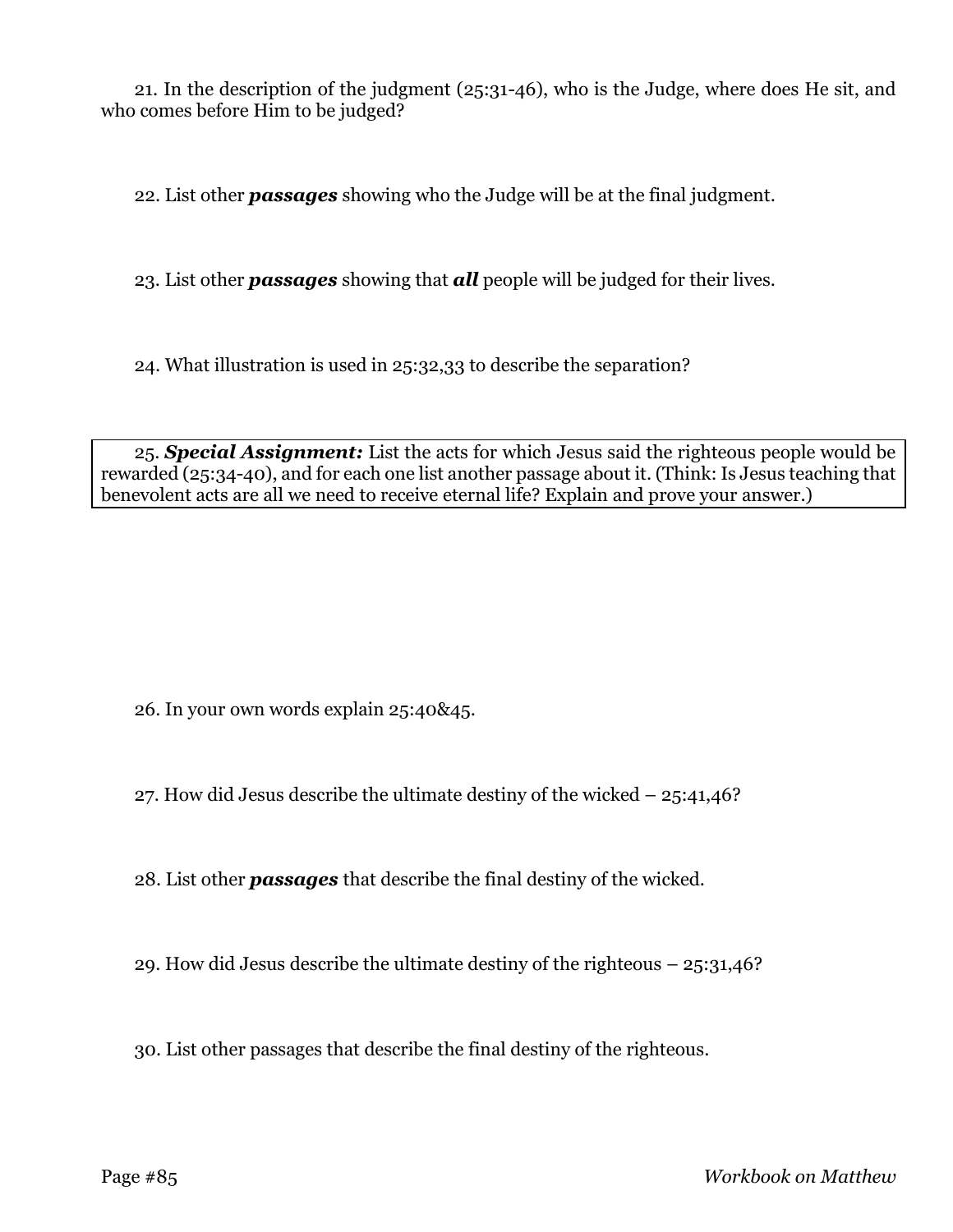Please read Matthew 26 (note parallels in other accounts) and answer these questions. 1. What Jewish feast was about to occur, what were the Jewish leaders planning to do, and why did they not want to do it during the feast – 26:1-5? (Think: What does this tell you about the character of the Jewish leaders?)

2. Where was Jesus when the events of 26:6-13 occurred?

3. What honor did a woman bestow on Him – 26:7? (Think: What is alabaster?)

4. What was the name of the woman who did this and what other people were present (see parallel accounts)?

5. What did the disciples think about the woman's deed, and which disciple particularly objected and why  $-26:8,9$  (see parallel accounts)?

6. How did Jesus respond – 26:10-13? (Think: What can we learn from Jesus' reply?)

7. What honor did Jesus predict the woman would receive, and how do you know His prediction came true?

8. What deal did Judas make with the chief priests, and what Old Testament passage does this fulfill  $-26:14-16?$ 

9. What did some disciples offer to do for Jesus – 26:17? (Think: What was the Passover feast and what connection was there between Passover and the feast of unleavened bread?)

10. According to parallel accounts, exactly how were the disciples to find the place to arrange for the Passover?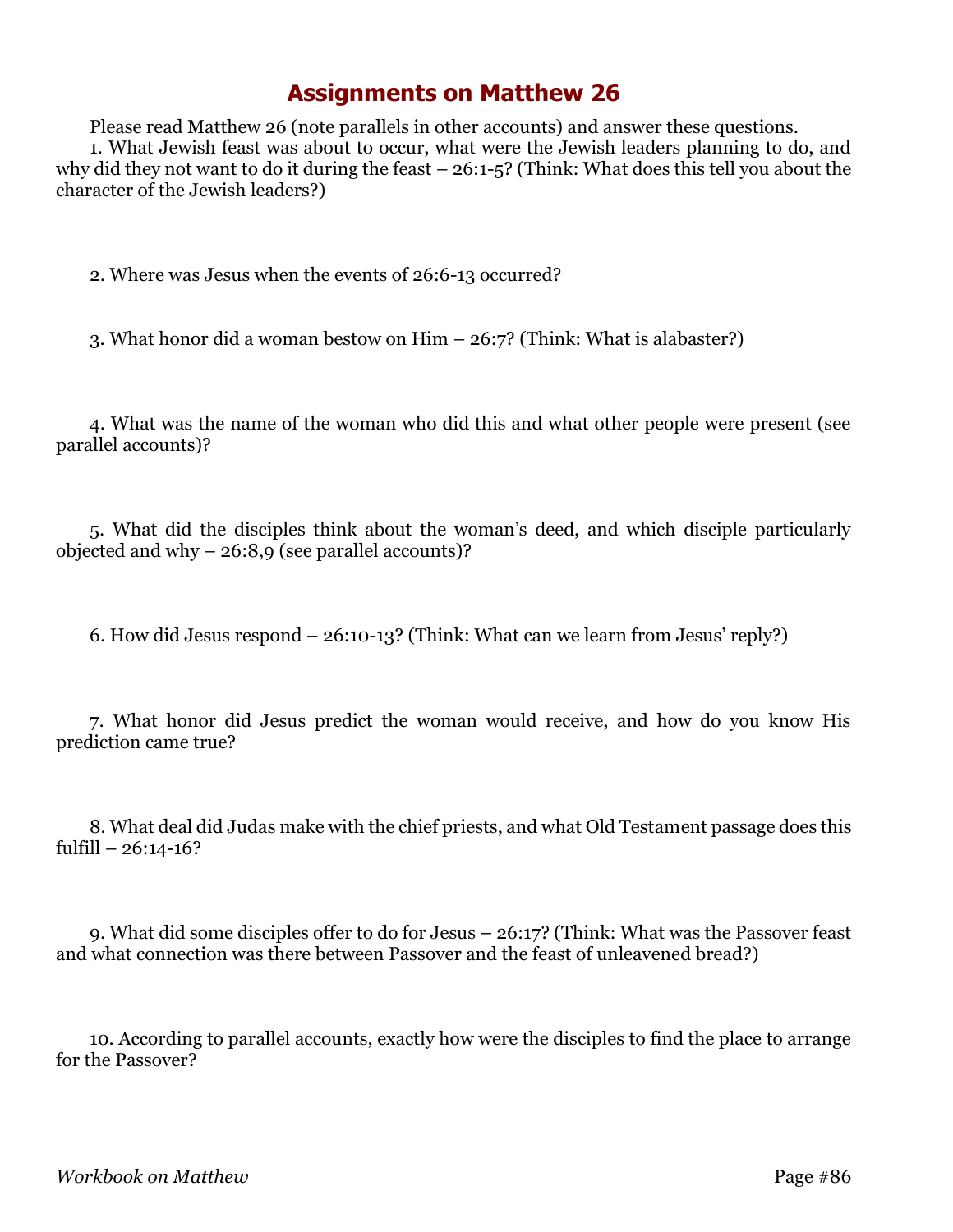11. Who was sitting with Jesus at the Passover feast, and what did He predict one of them would do – 26:20,21?

12. How was the guilty party identified – 26:22-25 (see also parallel accounts)?

13. What woe did Jesus pronounce on the one who would betray Him (i.e., how did he describe the man's condition)?

14. In instituting the Lord's supper, what element or substance did Jesus take first, and what did He say was the significance or spiritual meaning of it  $-26:26$ ?

15. What element or substance did He take next and what is the meaning of it – 26:27-29? (Think: When did Jesus say He would drink this next?)

16. List other *passages* about the Lord's Supper. What did Jesus do both before the bread and before the cup?

17. For what purpose did Jesus say His blood would be shed, and what other *passages* elsewhere teach this same truth? (Think: What "covenant" did Jesus here refer to?)

18. What is meant by "the  $cup$ "  $-$  is it the container or the contents, and how do you know (study the context and parallel passages)? (Think: What consequence does this have for those who argue we must use only one container for the fruit of the vine?)

19. *Case Study:* Some claim that the bread becomes Jesus' literal, physical body and the cup becomes His literal, physical blood. Study context and parallel verses, then respond.

20. What did Jesus mean when He said, "Drink ye all of it" – 26:27 (KJV), and how do you know (compare verse 28; 1 Corinthians 10:16,17; and other passages)?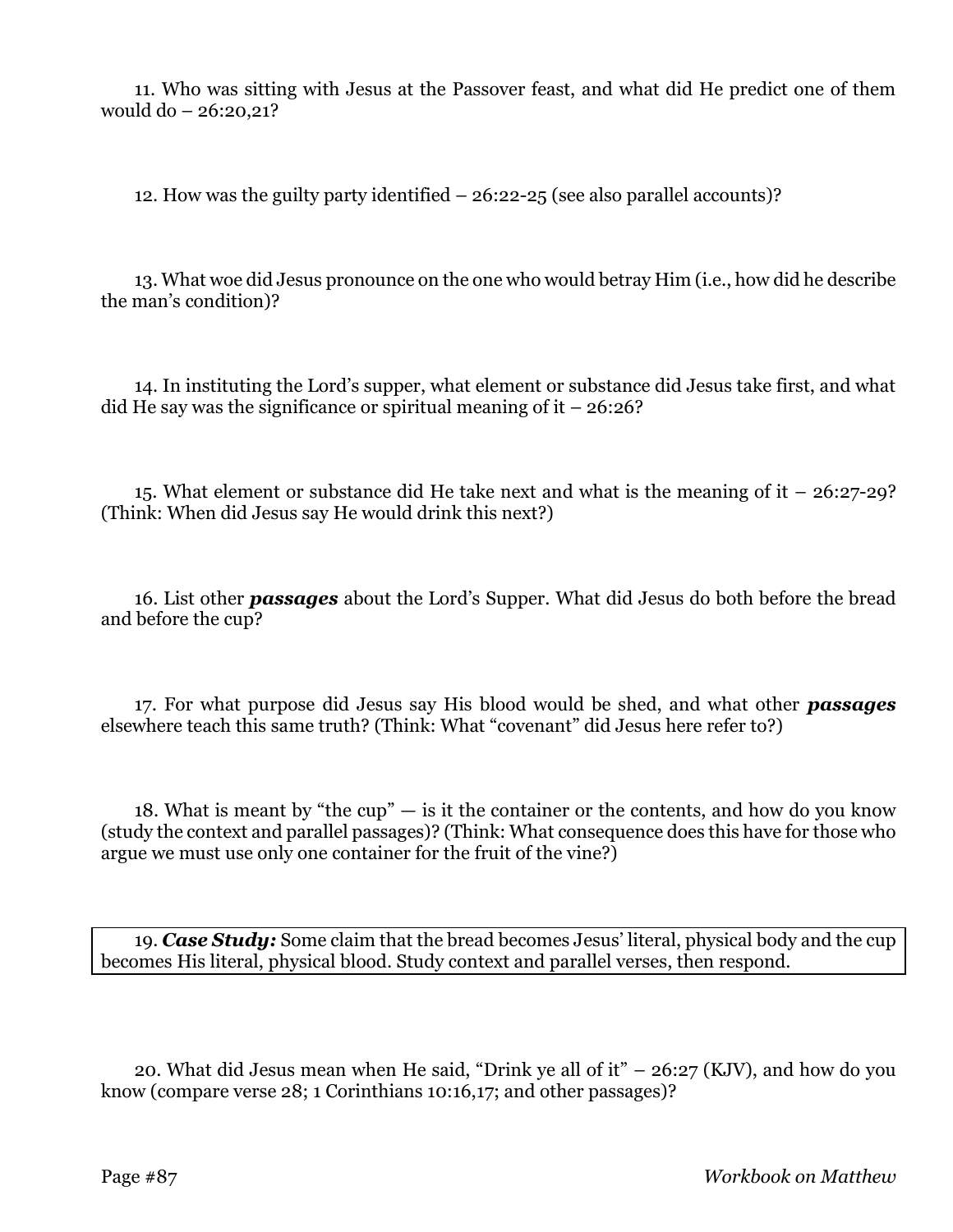21. What did Jesus predict in 26:31,32, and what Old Testament passage did He say would be fulfilled by it?

22. What did Peter affirm in response to Jesus' prediction  $-26:33$ ?

23. What terrible wrong did Jesus say Peter would commit – 26:34,35?

24. Where did Jesus take His disciples, and what did He ask them to  $do - 26:36?$ 

25. What three disciples went further with Jesus, and what did He ask them to do and why – 26:36-38?

26. Describe the prayer Jesus prayed in Gethsemane – 26:39-44.

27. Explain what He meant by His prayer. (Think: What can we learn from this about Jesus' attitude toward His death and toward His Father's will?)

28. What were the disciples doing when Jesus returned – 26:40,43?

29. What did Jesus say when He saw the disciples doing this – 26:40,41? (Think: What lessons can we learn from this about temptation, prayer, and vigilance?)

30. *Application*: How many times did Jesus pray this prayer, and how well did the disciples respond to His request to watch and pray with Him? What lessons can we learn from this about repetition in prayer and about sleeping when we should be worshiping?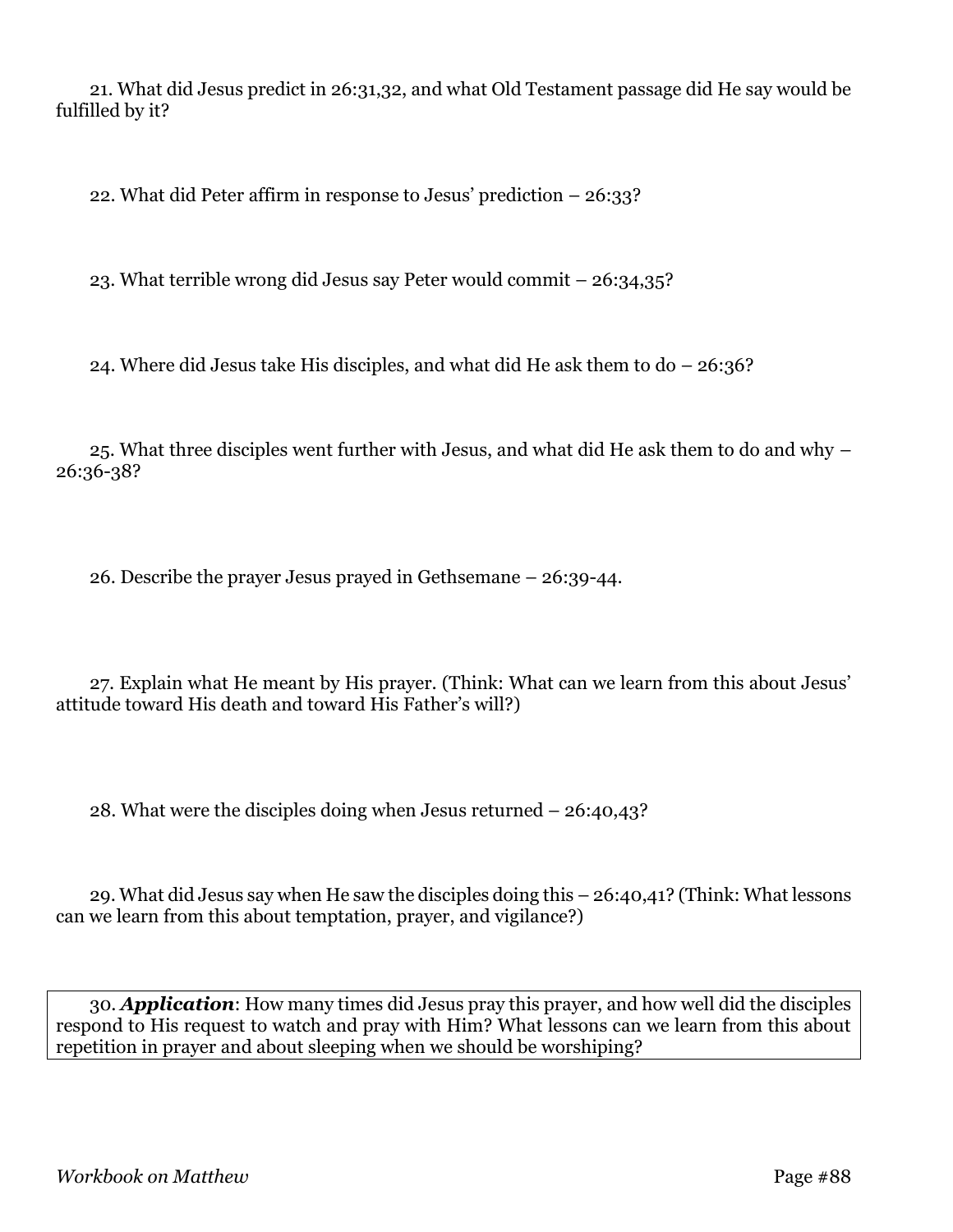31. Who came as Jesus had finished praying in the garden, and what weapons did they have with them  $-26:47$ ?

32. What did these people intend? What agreement did Judas have with them – 26:48?

33. How did Judas betray Jesus – 26:49? (Think: Why was this act needed, and what does it show about Judas' character?)

34. What attempt was made by a disciple to defend Jesus, who was it that did this, and who received the blow – 26:51 (see parallel accounts)? (Think: Why would a disciple do a thing like this, and what connection does it have to preceding discussions?)

35. What did Jesus say that stopped the fighting – 26:52? (Think: What lessons should we learn from this statement?)

36. What did Jesus do for the one who had been attacked, and what lessons should His enemies have learned from this (see parallel accounts)?

37. What could Jesus have received for His defense, and why did He not call for them – 26:53,54? (Think: What does this tell you about Jesus' attitude toward His death, and how does this compare to His prayer in the garden?)

38. What did Jesus ask His assailants, and what is the point of the question – 26:55?

39. To what place was Jesus taken, what did His disciples do, and who followed Him – 26:56- 58? (Think: The disciples had earlier professed they would all be true to Him, so why would they now act in this way?)

40. *Special Assignment:* What predictions of Jesus and/or of the Old Testament were fulfilled in the events studied here?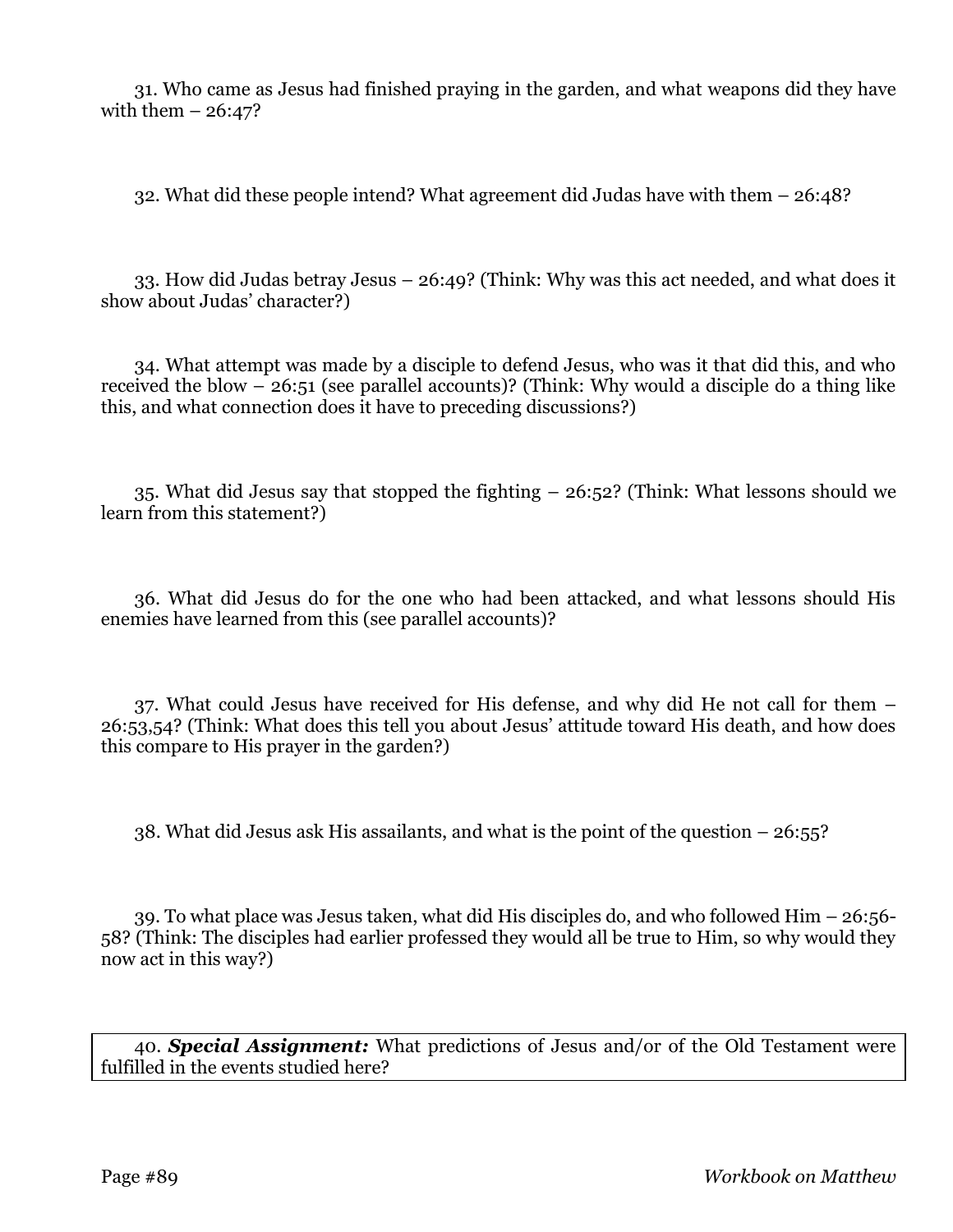41. What was the purpose of the council (26:59), and what does this tell you about them as fair judges?

42. What kind of witnesses testified against Jesus, and how successful were they in proving Him guilty?

43. Name a specific charge that two witnesses made, and explain what Jesus had really said and meant about it  $(26:60, 61 - \text{see cross references}).$ 

44. What was Jesus finally convicted of, and what did He say that became the grounds of this conviction – 26:62-66? (Think: What was wrong with this conviction, and why was it wrong for the rulers to use it as grounds to condemn Jesus?)

45. How was Jesus treated after the council reached its verdict – 26:67,68?

46. *Special Assignment:* Name as many things as you can about this "trial" that were unfair or unjust.

47. What prediction made by Jesus is fulfilled in  $-26:69-75$ ?

48. Describe the three times that Peter denied Jesus. For each denial tell what was said that provoked Peter to deny, and for each one tell what it was that Peter said.

49. How did Peter respond when he realized what he had done?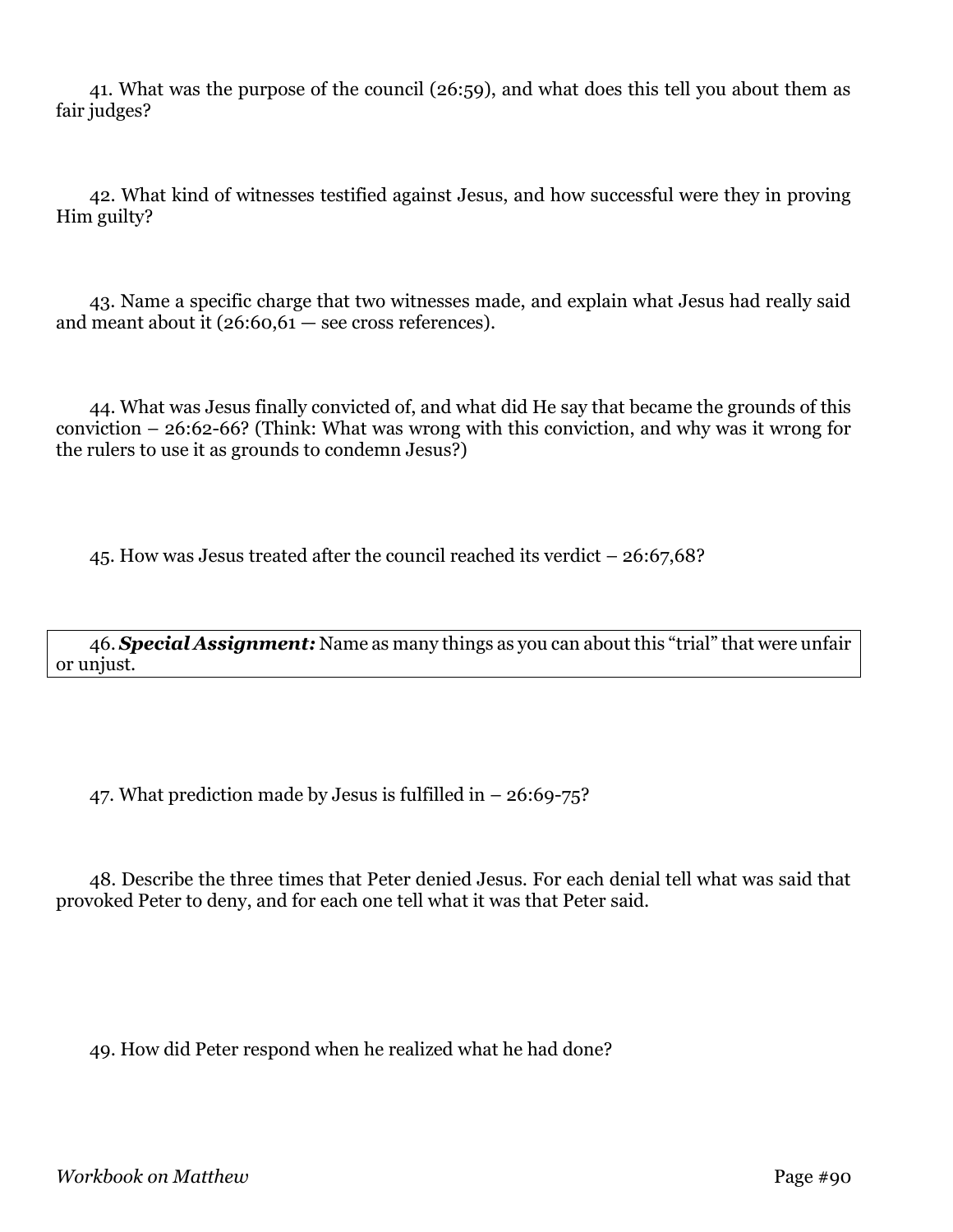Please read Matthew 27 (note parallels in other accounts) and answer these questions. 1. What did the Jewish leaders do in the morning and to whom did they take Jesus – 27:1,2? (Think: Why did the Jews do this after they themselves had already condemned Him? Consider other passages before you answer.)

2. How did Judas react when he realized Jesus was condemned  $-27:3,4$ ? (Think: What does Judas' reaction tell you about Jesus' guilt?)

3. What did the Jewish rulers say to Judas about the money? (Think: What does this show about the attitude of the rulers?)

4. How did Judas end up handling the situation – 27:5? (Think: What lessons can we learn from this about suicide?)

5. Judas repented of his sin and confessed it (27:3,4). Was he saved (study parallel passages)? What lessons can we learn?

6. Why did the Jewish leaders not put the betrayal money in the temple treasury  $-27:6$ ? (Think: What does this show about the character of these men?)

7. What was finally done with the money? What prophecy did this fulfill – 27:7-10?

8. What question did Pilate ask Jesus in 27:11? How did Jesus answer? (Think: Why would this question interest Pilate?)

9. What response did Jesus give to the Jewish rulers who accused Him – 27:12-14?

10. How did Pilate respond to the way Jesus handled the Jews' accusations – 27:14?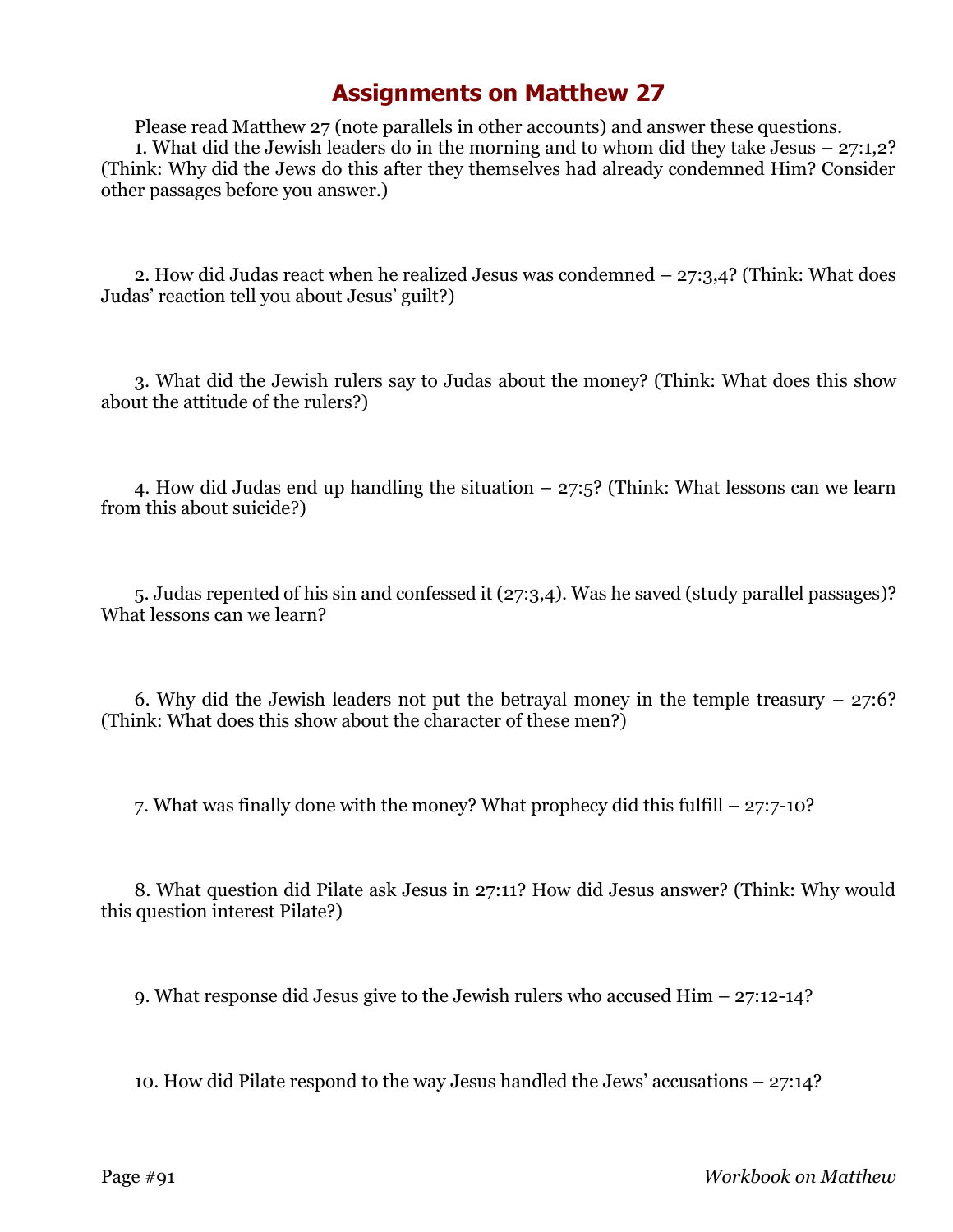11. What custom did the governor have? What choice did he offer – 27:15-17?

12. Describe Barabbas (check parallel accounts). (Think: What can we learn about the Jewish leaders from the decision they made regarding this choice?)

13. What did Pilate conclude was the motive of the Jewish leaders – 27:18? (Think: If he knew this, yet still condemned Jesus to die, what does this tell us about him?)

14. What message did Pilate's wife send and why – 27:19? (Think: Make a list of all the times during these trials that Jesus is declared to be innocent, righteous, not guilty, etc.)

15. What choice did the people make (27:20-22)? What did they say to do with Jesus?

16. What conclusion did Pilate reach regarding Jesus' guilt or innocence – 27:20-23 (cf. parallel accounts)?

17. What symbolic act did Pilate perform to rid himself of responsibility – 27:24? (Think: Did this act truly free him from guilt? Explain your answer.)

18. What responsibility did the people accept – 27:25? (Think: Consider how the people's statement relates to the later preaching of the apostles, the destiny of the nation, etc.)

19. *Special Assignment:* How does the role of the multitude in Jesus' trial compare to their previous attitude toward Jesus. (Think: How do you explain this change?)

20. What verdict did Pilate finally reach – 27:26?

*Workbook on Matthew* Page #92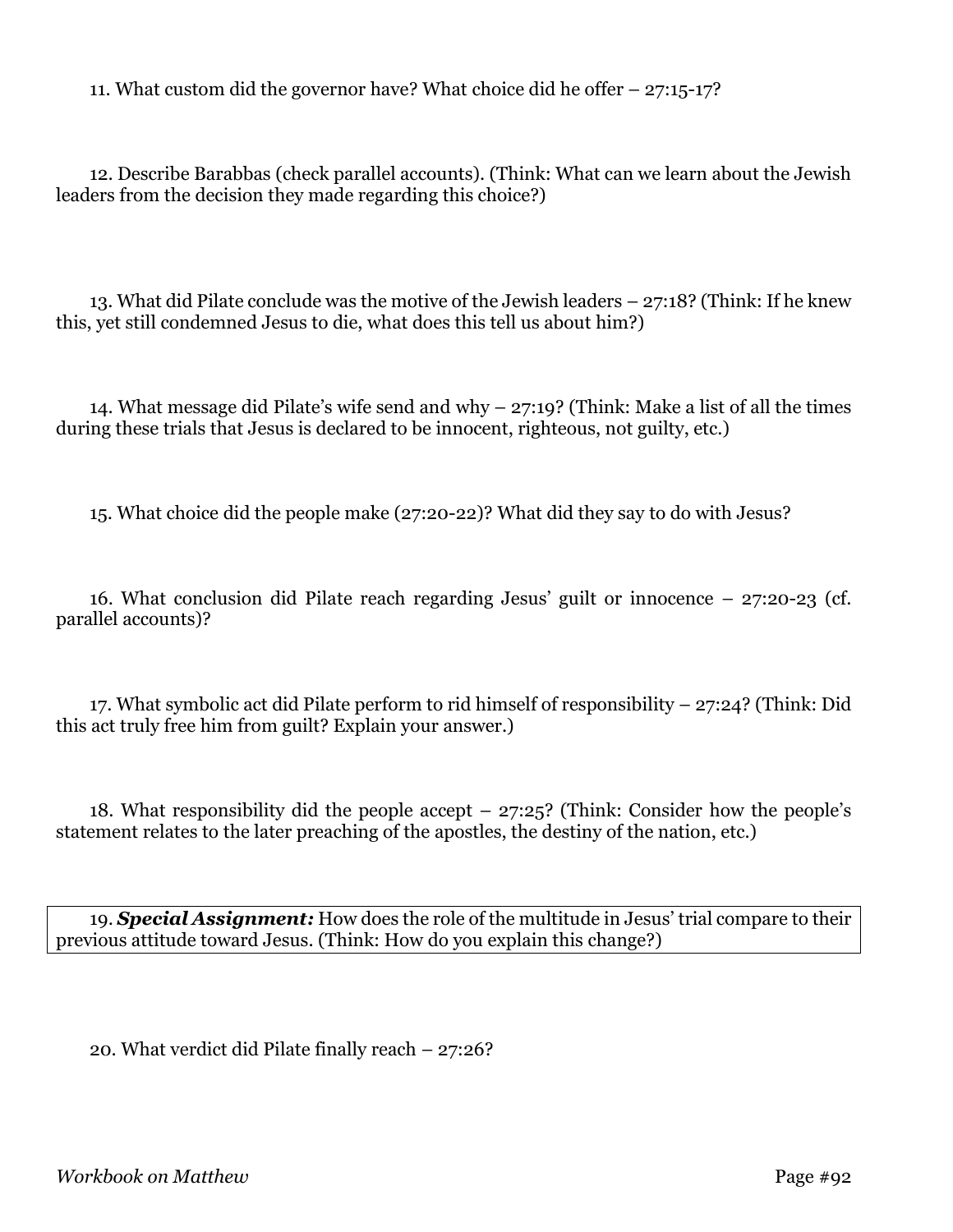21. Describe how the soldiers treated Jesus – 27:27-31. (Think: Why do wicked people do things like this to good people?)

22. What was the significance of the acts done by the soldiers (why did they put a scarlet robe and crown of thorns on him, etc.)? (Think: Describe how Jesus must have felt as people treated Him this way.)

23. What role did Simon of Cyrene play in the crucifixion – 27:32? (Think: Why was someone needed to do this job?)

24. What was the name of the place where Jesus was crucified  $-27:33$ ?

25. What was Jesus given to drink, and how did he respond to it  $-27:34$ ?

26. List at least 3 other *passages* that refer to crucifixion or the cross.

27. *Special Assignment:* Describe what it was like to be crucified.

28. What happened to Jesus' clothes? What prophecy did this fulfill – 27:35,36?

29. What was written over Jesus' head – 27:37? (Think: Why would Romans write this?)

30. Let us not lose sight of the ultimate reason why all this happened. List at least three *passages* that show what Jesus' death means to *us*.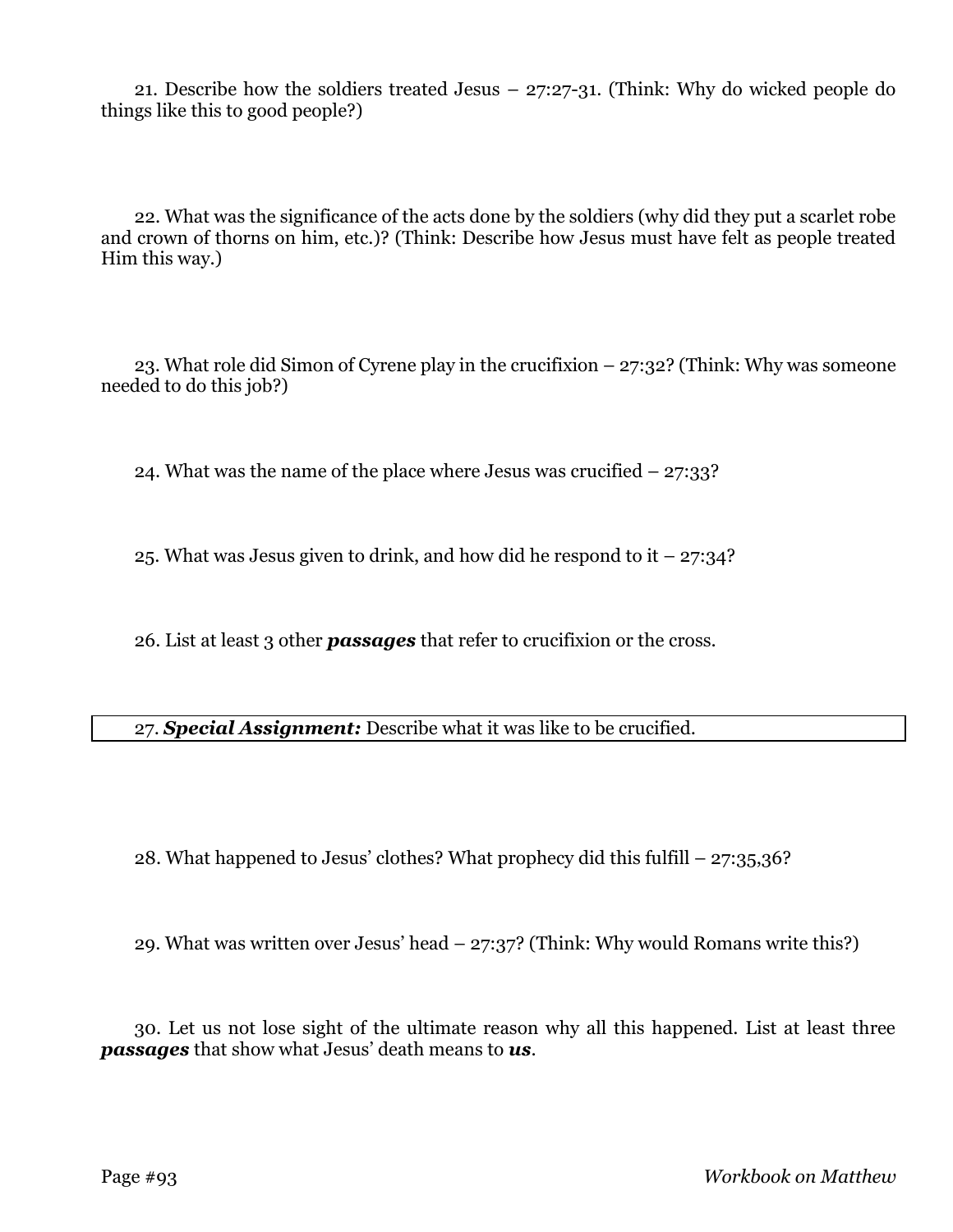31. List several examples of things spoken to Jesus on the cross to mock Him –27:38-44. For each one explain why it would have been difficult for Jesus to tolerate.

32. 27:44 says the thieves also mocked Jesus, but Luke's account adds that one of them defended Him. What did the thief say and what promise did Jesus give in return?

33. *Case Study:* Some people claim the thief on the cross proves people today can be saved without baptism. How would you answer? (Hint: What law was in effect at the time?)

34. 27:45 lists the first of several miracles associated with Jesus' crucifixion. What was it?

35. What did Jesus say about the ninth hour – 27:46? (Think: In what sense did God forsake Jesus?)

36. What did the people think Jesus was saying and what did they do as a result – 27:47-49?

37. How does 27:50 describe Jesus' death?

38. Based on parallel passages, what did Jesus say when He "cried with a loud voice"? (Think: What is the significance of this statement?)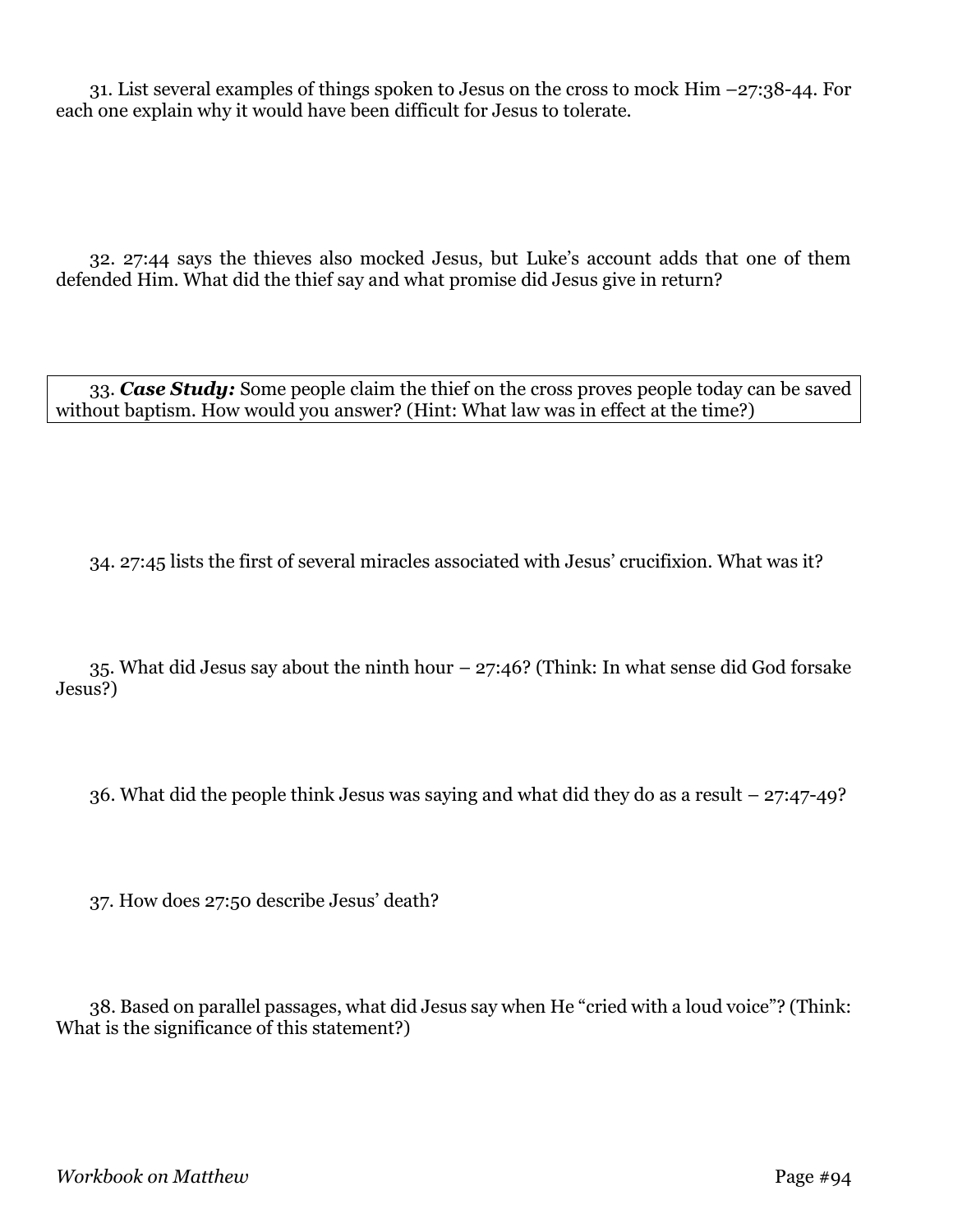39. List three miraculous events or displays of God's power that accompanied Jesus' death, and explain what purpose these events served  $-27:51-53$ . (Think: What is the significance of the tearing of the temple veil?)

40. What did the people who came from the tombs do? When did they do it  $-27:52,53$ ?

41. What effect did all this have on the centurion  $-27:54$ ?

42. What women were present to observe these things – 27:55,56?

43. Who asked for Jesus' body? What kind of man was he – 27:57,58 (see other accounts)?

44. Describe what he did to Jesus' body, and tell who helped him – 27:58-61 (see other accounts)? (Think: What significance is there in the preparation given the body?)

45. *Special Assignment:* Tell as much as you can about the tomb in which Jesus was buried. What significance is there in the nature of the tomb?

46. What concern did the Jewish leaders have – 27:63,64? (Think: What do you learn from their understanding about this point?)

47. What did they ask Pilate to do about it  $-27:64?$ 

48. What did Pilate tell them to do, and what arrangements did they make – 27:65,66?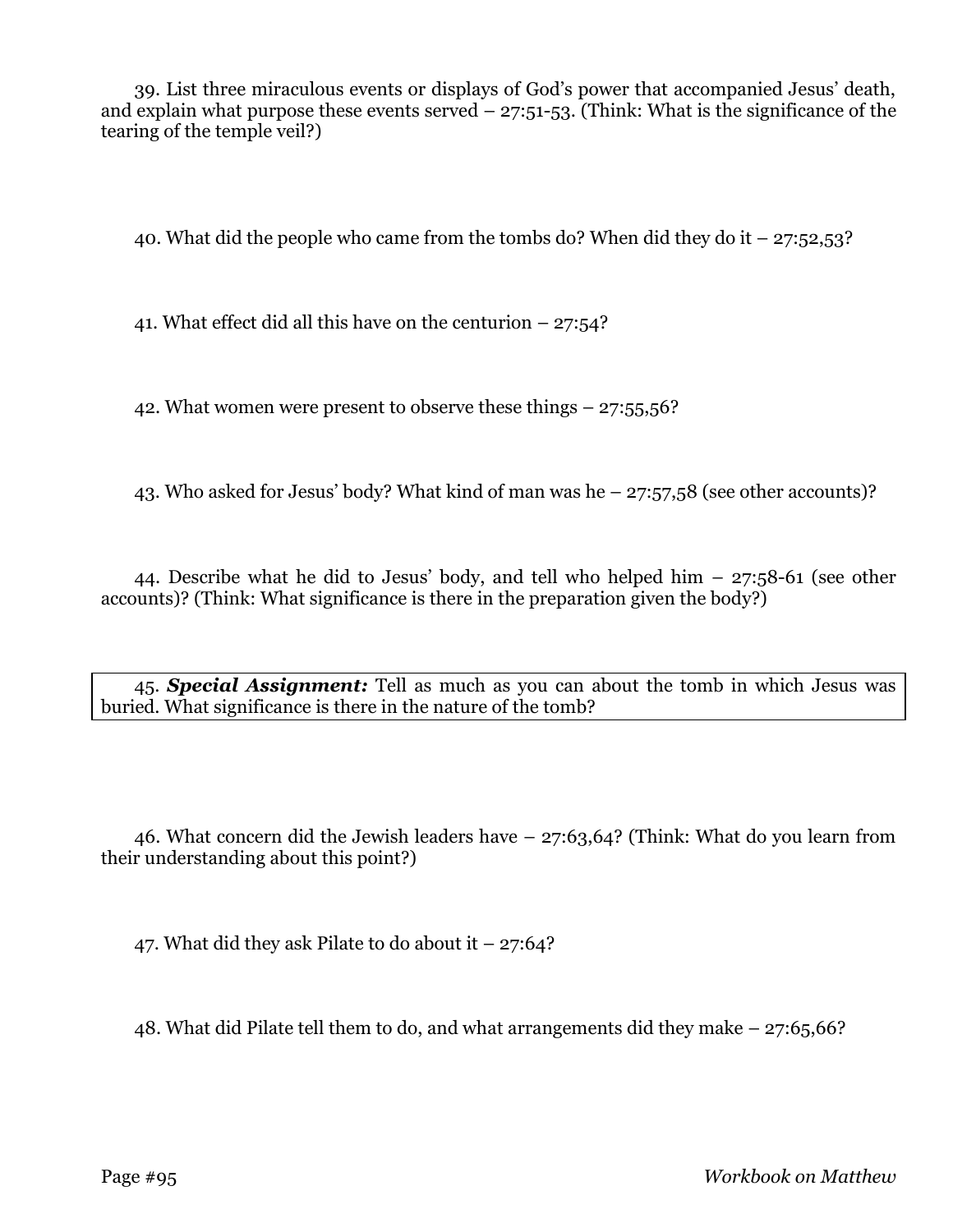Please read Matthew 28 (note parallels in other accounts) and answer these questions. 1. When did the women come to the tomb, and who came – 28:1 (check other accounts too)? (Think: What observation do you have regarding the fact that, after His resurrection, Jesus first appeared to women?)

2. List other *passages* that refer to the first day of the week. (Think: What special importance does this day have for Christians?)

3. Describe the miraculous event of verse 2 in your own words.

4. What did the angel look like, and what effect did he have on the guards – 28:3,4? (Think: Why would these events affect the guards as described here?)

5. What did the angel say to the women when they arrived – 28:5-7?

6. List *passages* in which Jesus had predicted He would rise from the dead.

7. Whom did women see later, and what message was given them to deliver – 28:8,9?

8. What did the women do when they saw Him – 28:9? (Think: What does this tell us about Jesus — compare Matthew 4:10?)

9. *Special Assignment:* Make a list of people who saw Jesus after He arose. Compare parallel accounts and 1 Corinthians 15:1-8, and make your list as complete as you can.

10. Based on the accounts of Jesus' appearances, what do you conclude is the reason why these accounts are recorded in the Bible?

*Workbook on Matthew* Page #96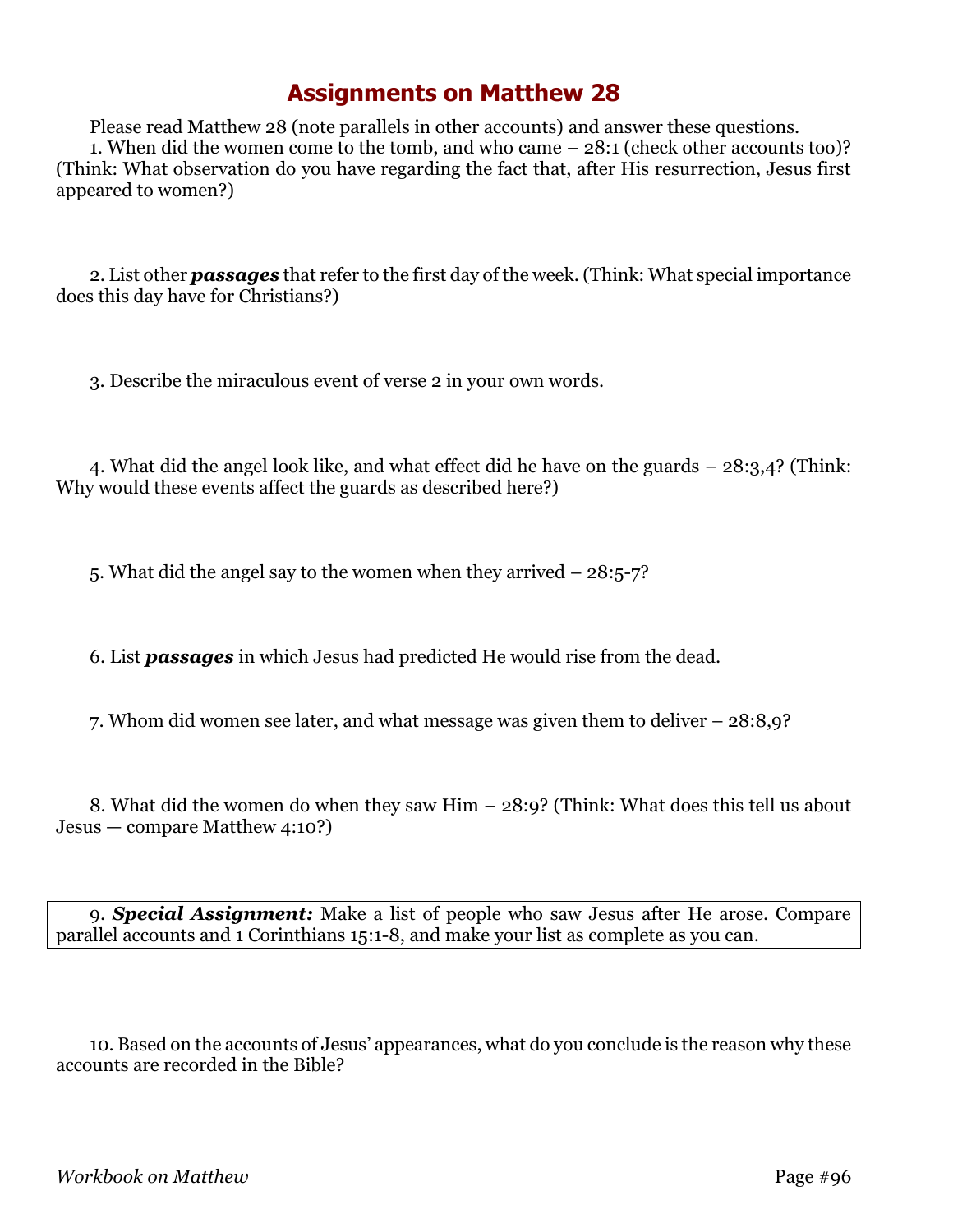11. List at least 3 *passages* outside the book of Matthew that show how important the resurrection is to our faith.

12. Explain why it is important for Christians to believe in the resurrection.

13. What explanation did the Jewish rulers offer for the fact that Jesus' body was gone from the tomb  $-28:11-15$ ?

14. *Case Study:* What response would you give that shows this explanation does not fit the eyewitness testimony of what happened?

15. Another explanation sometimes offered for the events following Jesus' crucifixion is that He never really died but just fainted or swooned and then revived in the tomb. In what ways does this explanation fail to fit the evidence?

16. Where did the disciples see Jesus (28:16,17)? What did they do when they saw Him?

17. What claim did Jesus make in 28:18, and what other passages can you find that confirm the authority of Jesus? (Think: If Jesus has this much authority, what can we learn regarding the idea of a human head of the church?)

18. What commission did Jesus give the disciples to fulfill – 28:19? (Think: What does it mean to be baptized in the name of the Father, Son, and Holy Spirit?)

19. Study the other accounts of this commission and summarize what Jesus taught that people must do to be saved and become His disciples.

20. What should baptized people be taught to do, and what does this teach regarding the importance of obedience to God? (Think: What do we learn here about the idea that, before people are baptized, they need to understand everything God will require them to do?)